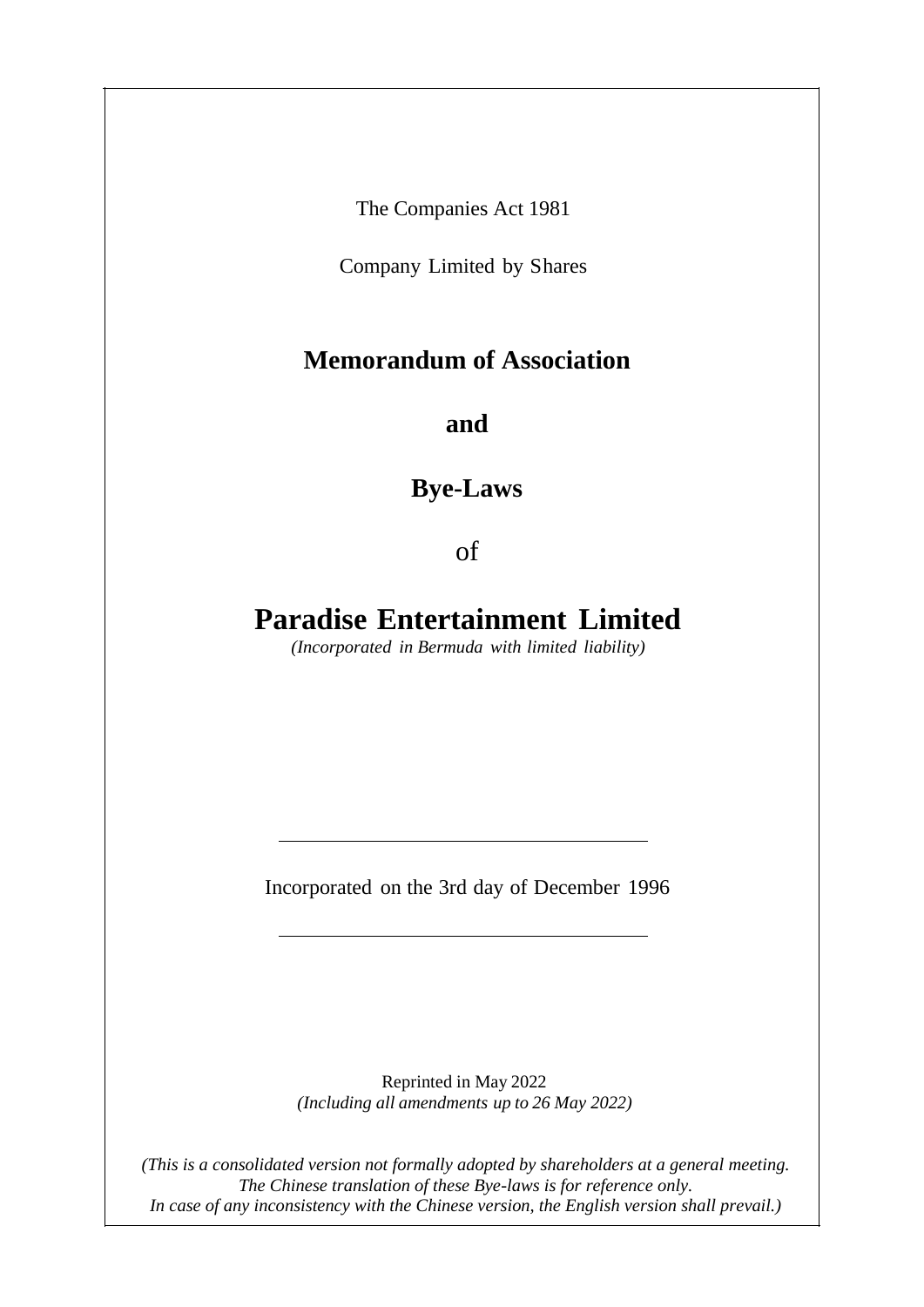# **Paradise Entertainment Limited**

*(Incorporated in Bermuda with limited liability)*

## SPECIAL RESOLUTION

# PASSED ON THE 26TH DAY OF MAY 2022

At an Annual General Meeting of the Members of the above-named company (the "**Company**") duly convened and held at Unit C, 19th Floor, Entertainment Building, 30 Queen's Road Central, Hong Kong on Thursday, the 26th day of May 2022 at 11:00 a.m., the following resolution was duly passed as a special resolution of the Company:

#### **SPECIAL RESOLUTION**

"**THAT** the bye-laws of the Company be and are hereby amended as follows **AND THAT** any director or company secretary of the Company be and is hereby authorised to do all things necessary to implement the said proposed amendments to the bye-laws of the Company:

#### **(a) Bye-law 1**

by deleting the definition of "associate" in its entirety and inserting the following definition immediately after the definition of "clearing house":

""close associate" in relation to any Director, shall have the same meaning as defined in the rules of the Designated Stock Exchange ("Listing Rules") as modified from time to time, except that for purposes of Bye-law 103 where the transaction or arrangement to be approved by the Board is a connected transaction referred to in the Listing Rules, it shall have the same meaning as that ascribed to "associate" in the Listing Rules."

## **(b) Bye-law 2(j)**

by deleting the word "and" at the end of the existing Bye-law 2(j).

# **(c) Bye-law 2(k)**

by re-lettering the existing Bye-law 2(k) as Bye-law 2(l) and adding the following new Byelaw  $2(k)$ :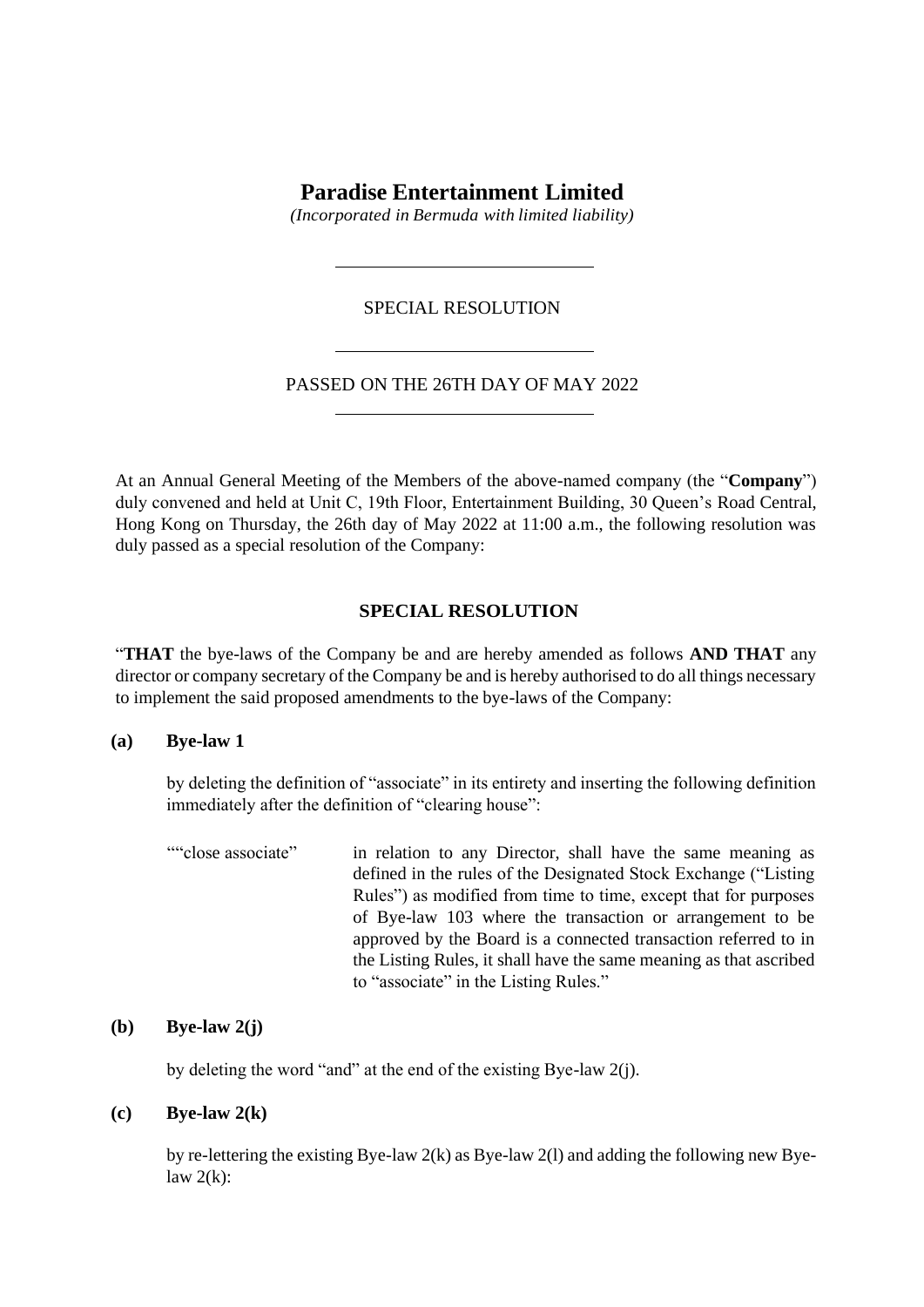"a resolution shall be an extraordinary resolution when it has been passed by a majority of not less than two-thirds of votes cast by such Members as, being entitled so to do, vote in person or, in the case of such Members as are corporations, by their respective duly authorised representative or, where proxies are allowed, by proxy at a general meeting of which Notice has been duly given in accordance with Bye-law 59; and"

# **(d) Bye-law 10 and Bye-law 10(a)**

by inserting the words "in nominal value" immediately after the words "not less than threefourths" in the first sentence of Bye-law 10 and deleting the words "(other than at an adjourned meeting)" and "and at any adjourned meeting of such holders, two holders present in person or by proxy (whatever the number of shares held by them) shall be a quorum" in Bye-law  $10(a)$ .

# **(e) Bye-law 44**

by deleting the existing Bye-law 44 in its entirety and replacing it with the following new Bye-law 44:

"The Register and branch Register, as the case may be, shall be open to inspection between 10 a.m. and 12 noon during business hours by members of the public without charge at the Office or such other place at which the Register is kept in accordance with the Act. The Register including any overseas or local or other branch register of Members may, after notice has been given by advertisement in an appointed newspaper and where applicable, any other newspapers in accordance with the requirements of any Designated Stock Exchange or by any means in such manner as may be accepted by or in accordance with the rules of the Designated Stock Exchange to that effect, be closed at such times or for such periods not exceeding in the whole thirty (30) days in each year as the Board may determine and either generally or in respect of any class of shares. Any Member who seeks to inspect the Register or branch Register, as the case may be, when it is closed may request the Company to issue a certificate signed by the Secretary stating the period for which, and by whose authority, it is closed."

# **(f) Bye-law 45**

by deleting the existing Bye-law 45 in its entirety and replacing it with the following new Bye-law 45:

"Subject to the rules of any Designated Stock Exchange, notwithstanding any other provision of these Bye-laws, the Company or the Directors may fix any date as the record date for:

(a) determining the Members entitled to receive any dividend, distribution, allotment or issue; and

(b) determining the Members entitled to receive notice of and to vote at any general meeting of the Company."

# **(g) Bye-law 56**

by deleting the existing Bye-law 56 in its entirety and replacing it with the following new Bye-law 56: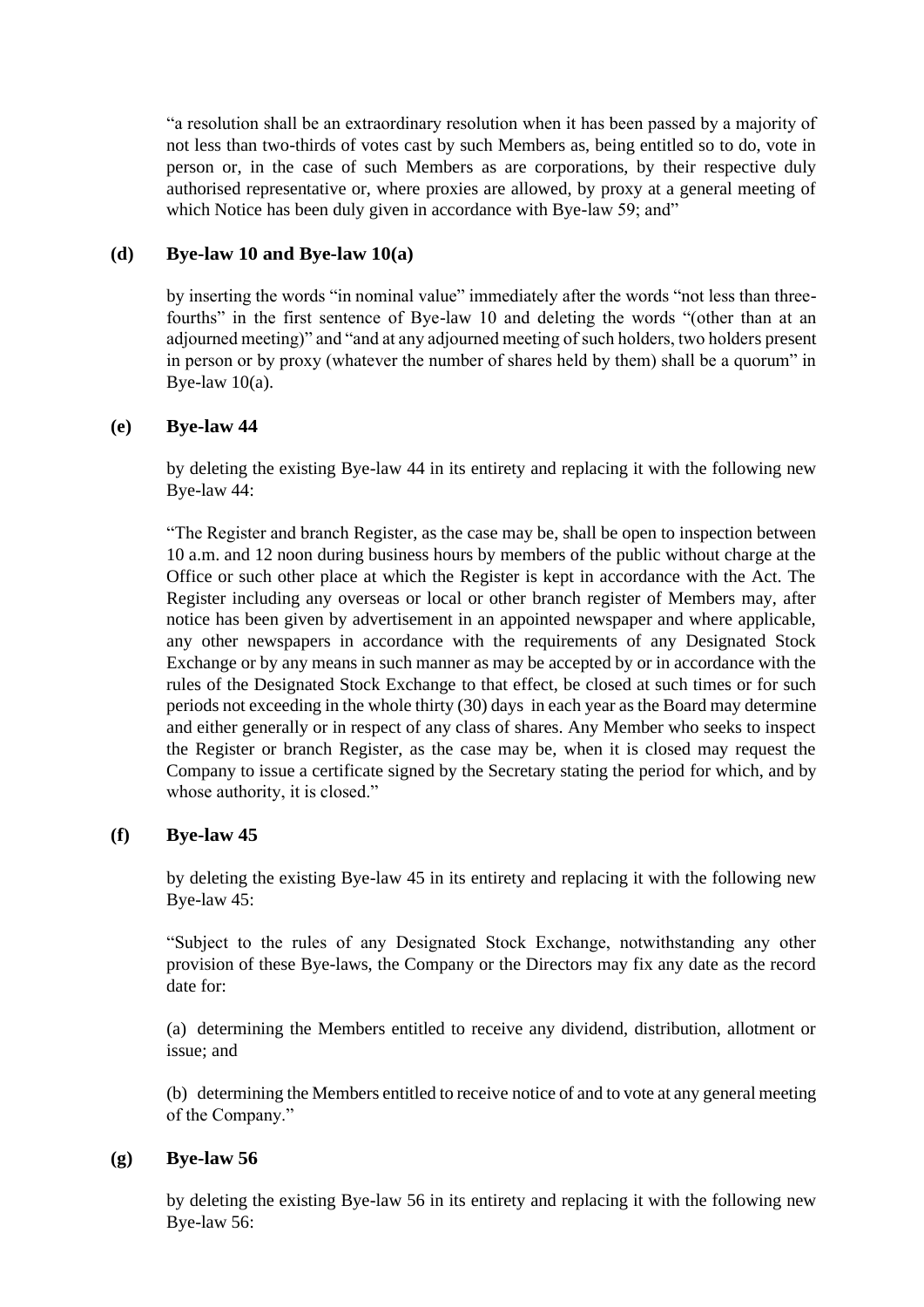"Subject to the Act, an annual general meeting of the Company shall be held for each financial year and such annual general meeting must be held within six (6) months after the end of the Company's financial year (unless a longer period would not infringe the rules of the Designated Stock Exchange, if any) at such time and place as may be determined by the Board."

## **(h) Bye-law 57**

by inserting the following words at the end of Bye-law 57:

"A meeting of the Members or any class thereof may be held by means of such telephone, electronic or other communication facilities as permit all persons participating in the meeting to communicate with each other simultaneously and instantaneously, and participation in such a meeting shall constitute presence in person at such meeting."

## **(i) Bye-law 58**

by deleting the existing Bye-law 58 in its entirety and replacing it with the following new Bye-law 58:

"The Board may whenever it thinks fit call special general meetings, and any one or more Members holding at the date of deposit of the requisition not less than one-tenth of the paid up capital of the Company carrying the right of voting at general meetings of the Company, on a one vote per share basis, shall at all times have the right, by written requisition to the Board or the Secretary of the Company, to require a special general meeting to be called by the Board and to add resolutions to the agenda of such meeting for the transaction of any business or resolution specified in such requisition; and such meeting shall be held within two (2) months after the deposit of such requisition. If within twenty-one (21) days of such deposit the Board fails to proceed to convene such meeting the requisitionists themselves may do so in accordance with the provisions of Section 74(3) of the Act."

# **(j) Bye-law 59(1)**

by deleting the existing Bye-law 59(1) in its entirety and replacing it with the following new Bye-law 59(1):

"An annual general meeting shall be called by Notice of not less than twenty-one (21) clear days. All other general meetings (including a special general meeting at which the passing of a special resolution is to be considered) shall be called by Notice of not less than fourteen (14) clear days but if permitted by the rules of the Designated Stock Exchange, a general meeting may be called by shorter notice, subject to the Act, if it is so agreed:

- (a) in the case of a meeting called as an annual general meeting, by all the Members entitled to attend and vote thereat; and
- (b) in the case of any other meeting, by a majority in number of the Members having the right to attend and vote at the meeting, being a majority together holding not less than ninety-five per cent. (95%) in nominal value of the issued shares giving that right."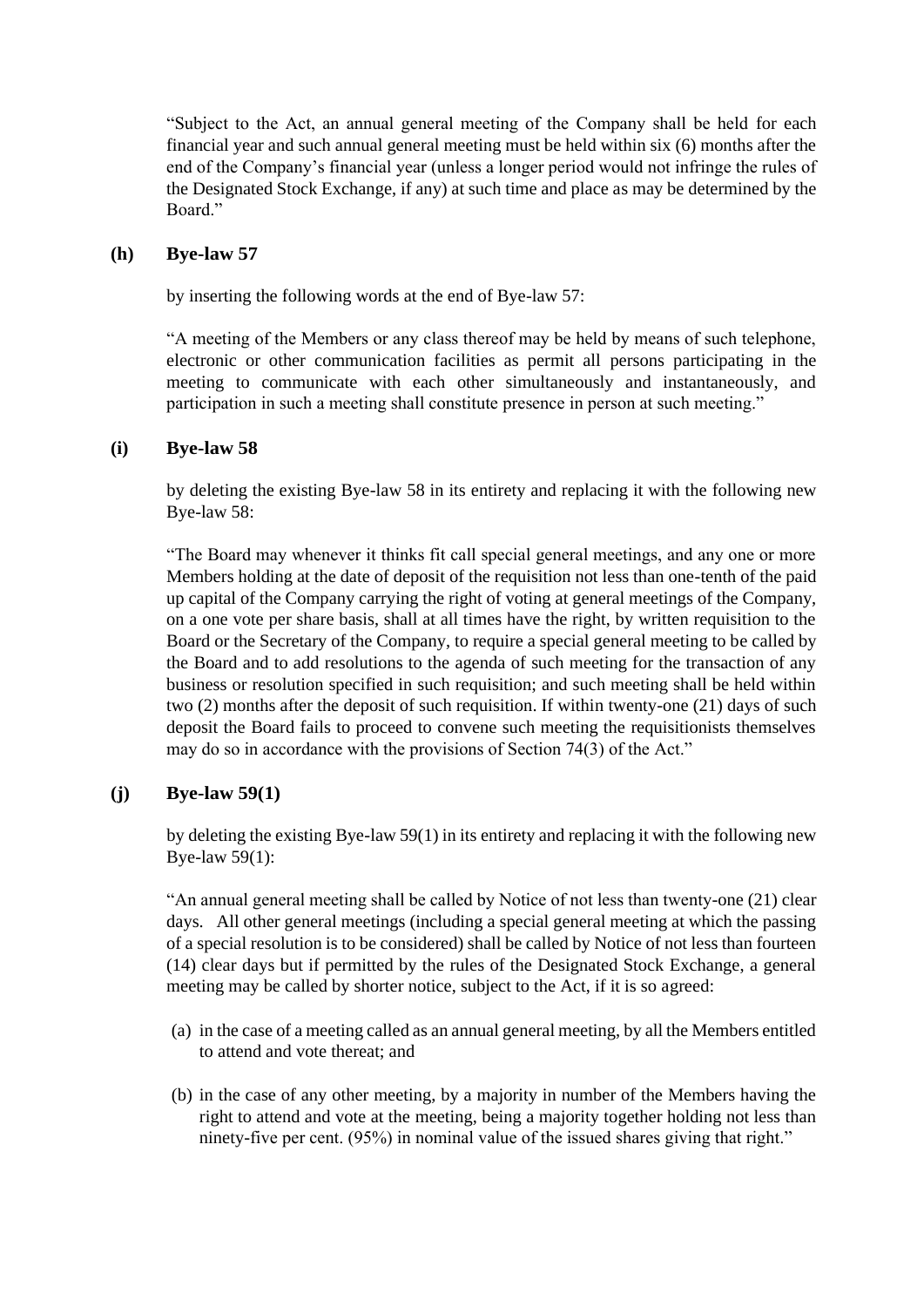# **(k) Bye-law 75(4)**

by inserting the following Bye-law 75(4) immediately after Bye-law 75(3) as a new Byelaw:

"Subject to Bye-law 76 and any special rights or restrictions as to voting for the time being attached to any shares by or in accordance with these Bye-laws, all Members have the right to (a) speak at a general meeting; and (b) vote at a general meeting except where a Member is required, by the rules of the Designated Stock Exchange, to abstain from voting to approve the matter under consideration."

# **(l) Bye-law 84(1)**

by inserting the words "to attend and vote" before the words "at any meeting of the Company" in Bye-law 84(1).

# **(m) Bye-law 84(2)**

by inserting the words "to attend and vote" before the words "at any meeting of the Company" in Bye-law 84(2).

# **(n) Bye-law 86(2)**

by deleting the existing Bye-law 86(2) in its entirety and replacing it with the following new Bye-law 86(2):

"Without prejudice to the power of the Company in general meeting in accordance with any of the provisions of these Bye-laws to appoint any person to be a Director, the Board shall have the power from time to time and at any time to appoint any person as a Director either to fill a casual vacancy or as an addition to the Board but so that the number of Directors so appointed shall not exceed the maximum number determined from time to time by the Members in general meeting. Any Director so appointed shall hold office only until the first annual general meeting of the Company after his appointment and shall then be eligible for re-election at the meeting but shall not be taken into account in determining the Directors or the number of Directors who are to retire by rotation at the next annual general meeting."

# **(o) Bye-law 86(4)**

by inserting the words "(including a managing or other executive director)" after the words "by ordinary resolution remove a Director" in Bye-law 86(4).

# **(p) Bye-law 103(1)**

by deleting the existing Bye-law 103(1) in its entirety and replacing it with the following new Bye-law 103(1):

"A Director shall not vote (nor be counted in the quorum) on any resolution of the Board approving any contract or arrangement or any other proposal in which he or any of his close associates is materially interested, but this prohibition shall not apply to any of the following matters namely:

(i) the giving of any security or indemnity either: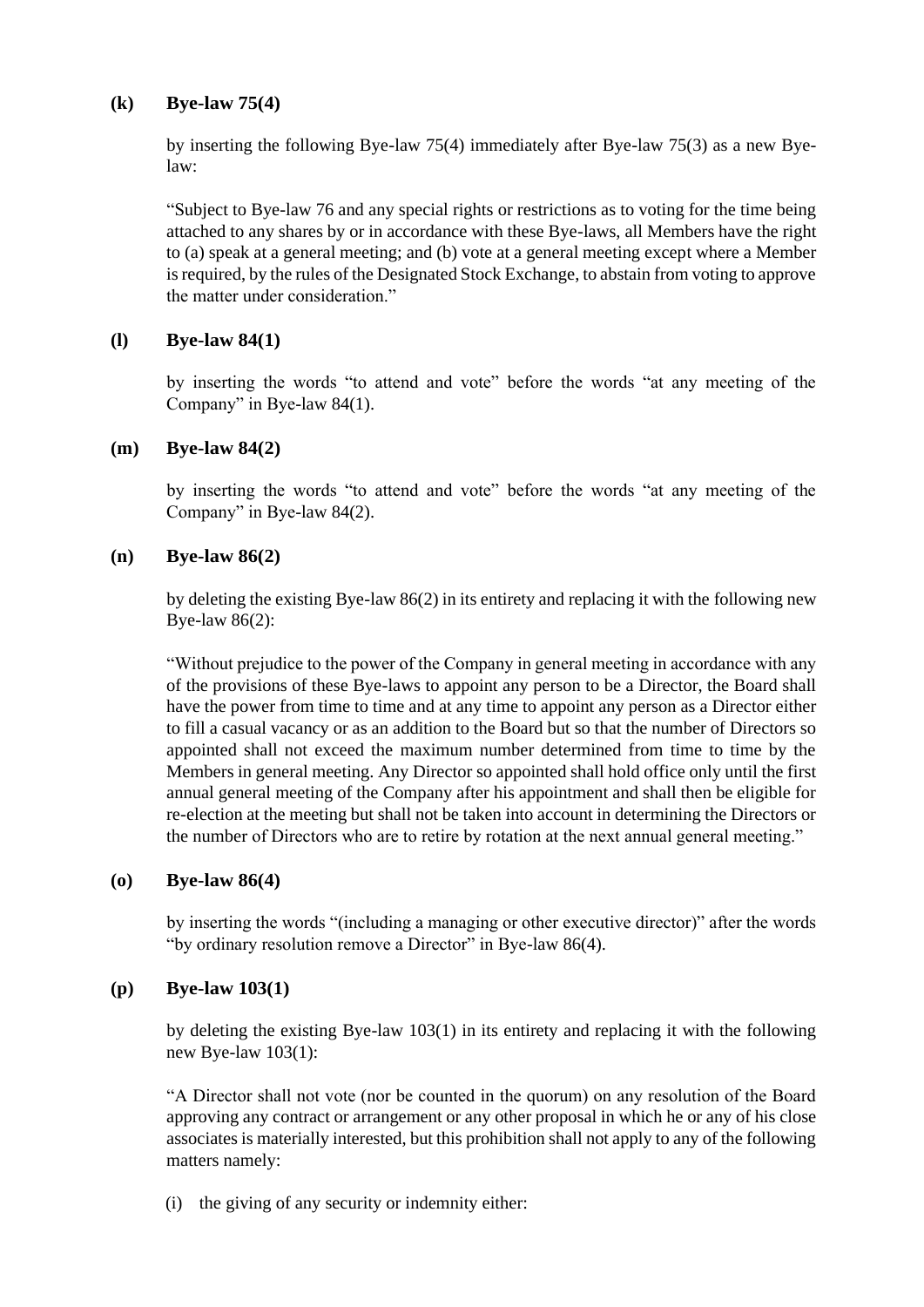- (a) to the Director or his close associate(s) in respect of money lent or obligations incurred or undertaken by him or any of them at the request of or for the benefit of the Company or any of its subsidiaries; or
- (b) to a third party in respect of a debt or obligation of the Company or any of its subsidiaries for which the Director or his close associate(s) has himself/ themselves assumed responsibility in whole or in part and whether alone or jointly under a guarantee or indemnity or by the giving of security;
- (ii) any proposal concerning an offer of shares or debentures or other securities of or by the Company or any other company which the Company may promote or be interested in for subscription or purchase where the Director or his close associate(s) is/are or is/are to be interested as a participant in the underwriting or sub-underwriting of the offer;
- (iii) any proposal or arrangement concerning the benefit of employees of the Company or its subsidiaries including:
	- (a) the adoption, modification or operation of any employees' share scheme or any share incentive or share option scheme under which the Director or his close associate(s) may benefit; or
	- (b) the adoption, modification or operation of a pension fund or retirement, death or disability benefits scheme which relates to the Director, his close associate(s) and employee(s) of the Company or any of its subsidiaries and does not provide in respect of any Director, or his close associate(s), as such any privilege or advantage not generally accorded to the class of persons to which such scheme or fund relates;
- (iv) any contract or arrangement in which the Director or his close associate(s) is/are interested in the same manner as other holders of shares or debentures or other securities of the Company by virtue only of his/their interest in shares or debentures or other securities of the Company."

# **(q) Bye-law 103(2)**

by deleting the existing Bye-law 103(2) in its entirety and replacing it with the following new Bye-law 103(2):

"If any question shall arise at any meeting of the Board as to the materiality of the interest of a Director (other than the chairman of the meeting) or his close associate(s) or as to the entitlement of any Director (other than such chairman) to vote and such question is not resolved by his voluntarily agreeing to abstain from voting, such question shall be referred to the chairman of the meeting and his ruling in relation to such other Director shall be final and conclusive except in a case where the nature or extent of the interest of the Director and/or his close associate(s) concerned as known to such Director has not been fairly disclosed to the Board. If any question as aforesaid shall arise in respect of the chairman of the meeting and/or his close associate(s) such question shall be decided by a resolution of the Board (for which purpose such chairman shall not vote thereon) and such resolution shall be final and conclusive except in a case where the nature or extent of the interest of such chairman and/or his close associate(s) as known to such chairman has not been fairly disclosed to the Board."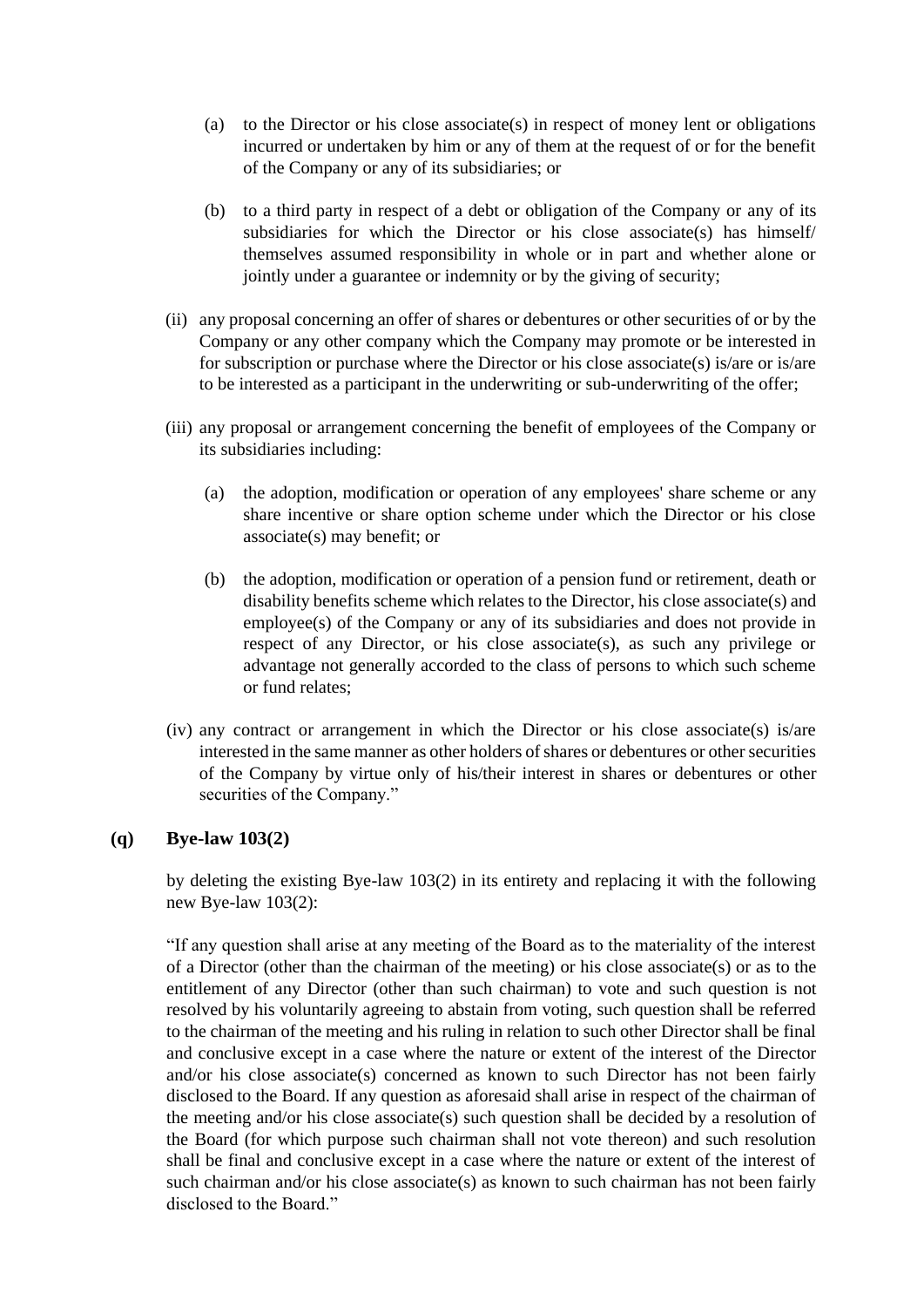# **(r) Bye-laws 103(3) and 103(4)**

by deleting the existing Bye-laws 103(3) and 103(4) in their entirety.

## **(s) Bye-law 116(2)**

by inserting a comma and the word "electronic" after the word "telephone" in Bye-law 116(2).

## **(t) Bye-law 148**

by deleting the words "and subject to Section 40(2A) of the Act" in Bye-law 148.

## **(u) Bye-law 154(1)**

by inserting a comma and the words "by ordinary resolution" after the words "the Members shall" in Bye-law 154(1).

## **(v) Bye-law 154(3)**

by deleting the word "special" and replacing it with the word "extraordinary" in Bye-law 154(3).

## **(w) Bye-law 156**

by deleting the words "or in such manner as the Members may determine" and replacing them with the words "by ordinary resolution" in Bye-law 156.

# **(x) Bye-law 157**

by deleting the existing Bye-law 157 in its entirety and replacing it with the following new Bye-law 157:

"The Directors may fill any casual vacancy in the office of Auditor but while any such vacancy continues the surviving or continuing Auditor or Auditors, if any, may act. The remuneration of any Auditor appointed by the Directors under this Bye-law may be fixed by the Board. Subject to Bye-law 154(3), an Auditor appointed under this Bye-law shall hold office until the next following annual general meeting of the Company and shall then be subject to appointment by the Members under Bye-law 154(1) at such remuneration to be determined by the Members under Bye-law 156."

# **(y) Bye-law 161(a)**

by deleting the words "following that" in Bye-law 161(a).

# **(z) Bye-law 161(b)**

by deleting the words "following that" in Bye-law 161(b).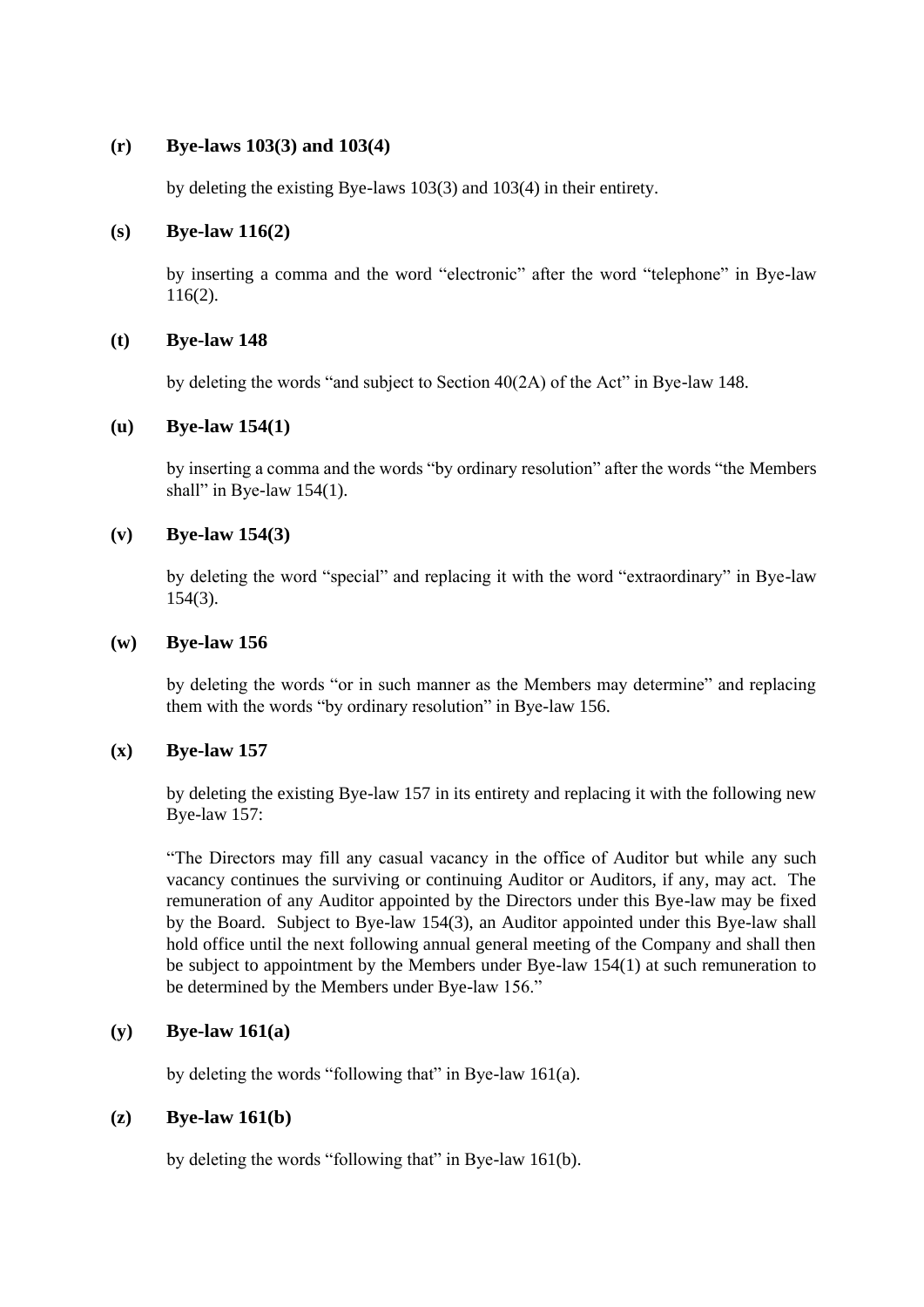# **(aa) Bye-law 164(1)**

by deleting the word "The" at the beginning of Bye-law 164(1) and replacing it with the words "Subject to Bye-law 164(2), the"."

(Sd.) CHAN KIN MAN

CHAN KIN MAN *Chairperson of the Meeting*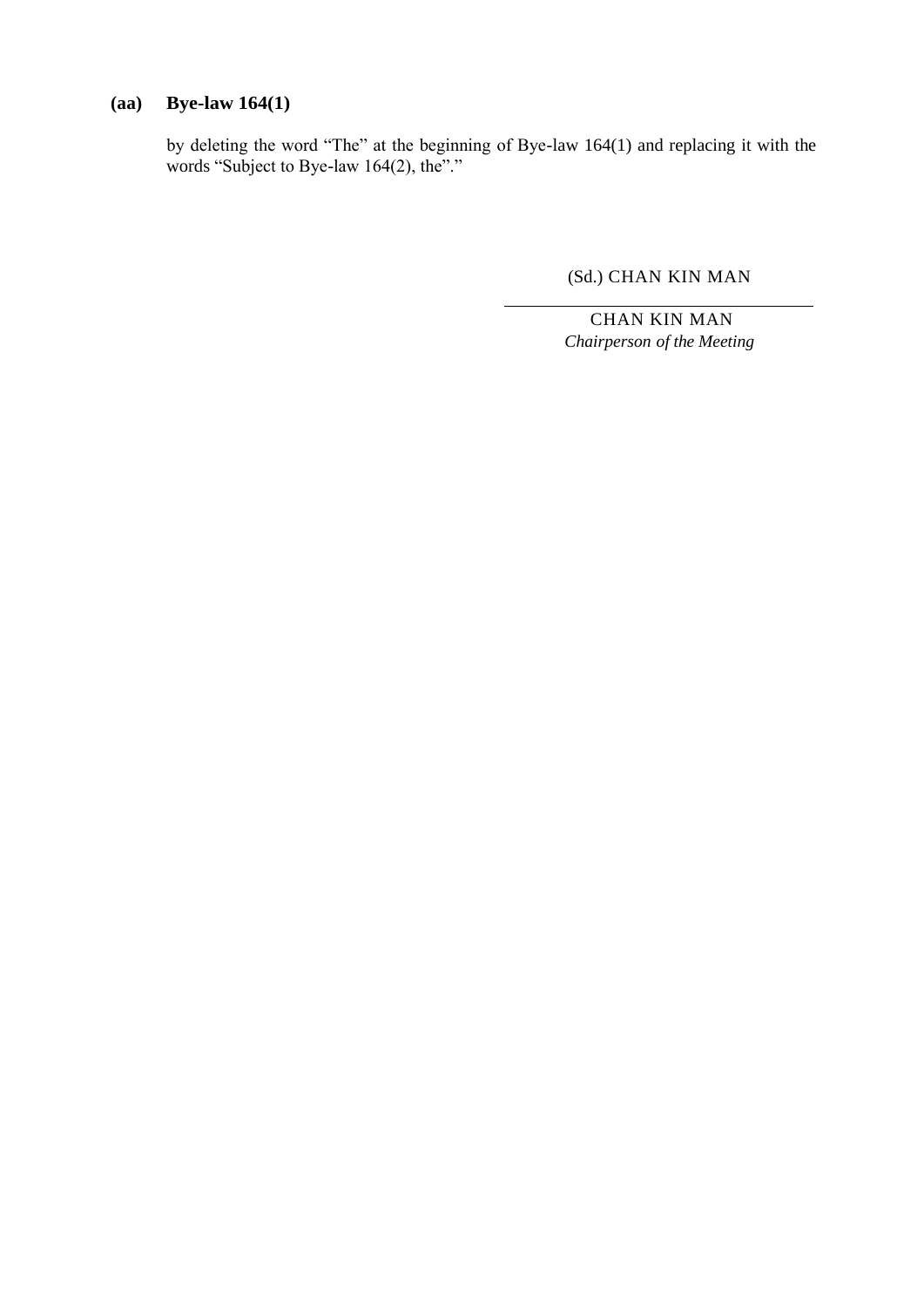# **Paradise Entertainment Limited**

*(Incorporated in Bermuda with limited liability)*

#### ORDINARY RESOLUTIONS

#### PASSED ON THE 29TH DAY OF SEPTEMBER 2009

At a special general meeting of the above-named company (the "Company") duly convened and held at Unit C, 19th Floor, Entertainment Building, 30 Queen's Road Central, Hong Kong on Tuesday, 29th September 2009 at 11:00 a.m., the following resolutions were duly passed as ordinary resolutions of the Company:

## **ORDINARY RESOLUTIONS**

- 1. **"THAT** the Subscription Agreement (as defined and described in the circular of the Company dated 11 September 2009 (the "**Circular**")), a copy of which is produced to this meeting and marked "A" and signed by the chairman of this meeting for identification purpose, and the transactions contemplated under or incidental to the Subscription Agreement be and are hereby approved, confirmed and ratified and that the directors of the Company be and are hereby authorized on behalf of the Company:
	- (A) to sign, seal, execute, perfect and deliver all such documents and do all such deeds, acts, matters and things as they may in their discretion consider necessary or desirable for the purpose of or in connection with the implementation of the Subscription Agreement and all transactions contemplated thereunder including, without limitation, (i) the creation and issue by the Company of the New Convertible Notes (as defined in the Circular) pursuant to the terms of the Subscription Agreement, (ii) the grant ofthe Option (including the issue of the Additional Notes) (both as defined in the Circular) and (iii) the allotment and issue of the Conversion Shares (as defined in the Circular) upon the exercise of the conversion rights attaching to the New Convertible Notes and the Additional Notes, such Conversion Shares to rank pari passu in all respects with all Shares then in issue; and
	- (B) to exercise or enforce all of the rights of the Company under the Subscription Agreement and to complete the Subscription Agreement in accordance with its terms."
- 2. "**THAT** subject to and conditional upon the Listing Committee of The Stock Exchange of Hong Kong Limited granting the listing of and permission to deal in the shares of the Company in their consolidated form, every ten shares ofHK\$0.01 each in the issued and unissued share capital of the Company be consolidated into one share of HK\$0.10 with effect from 9:30 a.m. on the business day (not being a Saturday) immediately following the date on which this resolution is passed and the directors of the Company be and are hereby authorized to execute or authorize such things and such documents as they may consider necessary or desirable in connection therewith."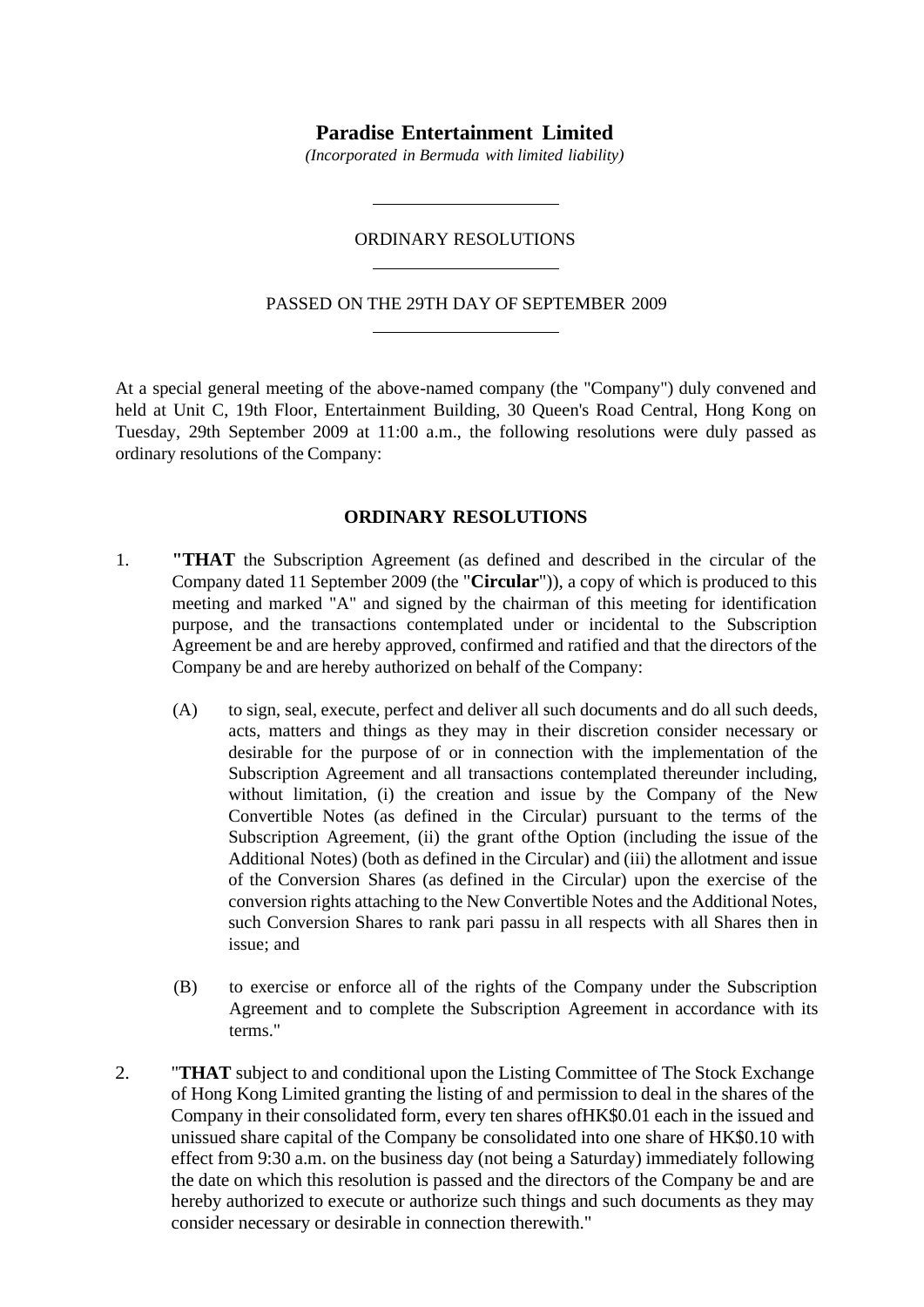3. **"THAT** the authorised capital of the Company be increased from HK\$100,000,000 to HK\$1,000,000,000 by the creation of 90,000,000,000 shares of HK\$0.01 each (or 9,000,000,000 shares of HK\$0.10 each upon the passing of the resolution no.2 set out in this notice) ranking pari passu in all respects with the shares in the original capital of the Company and the directors of the Company be and are hereby authorised to do all such things as they may consider necessary or desirable in connection therewith."

(Sd.) HO SUET MAN, STELLA

HO SUET MAN, STELLA *Chairperson of the Meeting*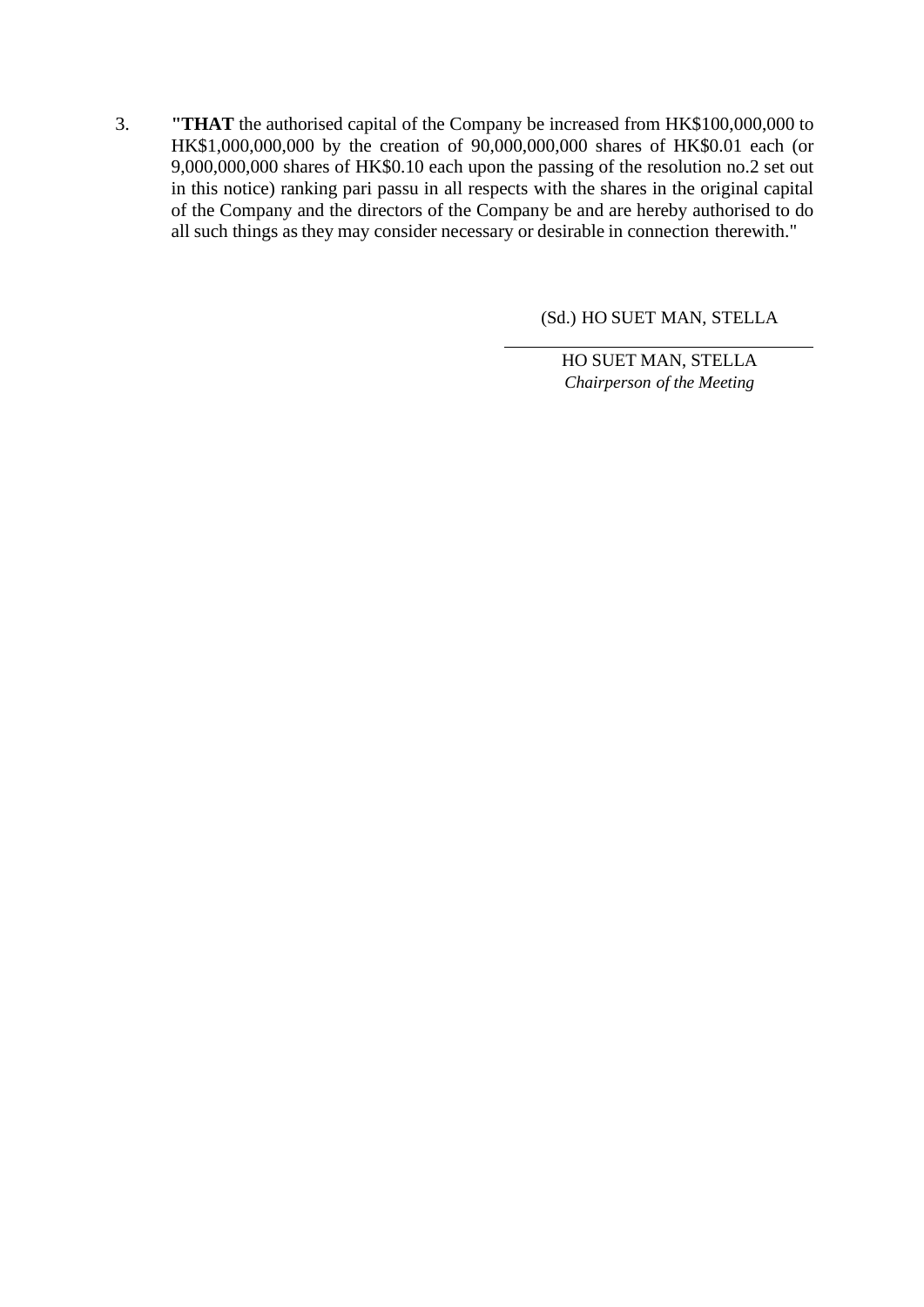Company No.: F8187

# SPECIAL RESOLUTION

OF

## PARADISE ENTERTAINMENT LIMITED

Passed on the 5th day of June 2009

At an Annual General Meeting of the Members of the above-named Company duly convened and held at Unit C, 19th Floor, Entertainment Building, 30 Queen's Road Central, Hong Kong on Friday, the 5th day of June 2009 at 11:00 a.m., the following resolution was duly passed as a Special Resolution:

## **SPECIAL RESOLUTION**

**"THAT** the following amendments to the Bye-laws of the Company be and are hereby approved:

#### **(a) Definition of "business days"**

by adding the following new definition of "business day" before the definition of "capital":

""business day" shall mean a day on which the Designated Stock Exchange generally is open for the business of dealing in securities in Hong Kong. For the avoidance of doubt, where the Designated Stock Exchange is closed for the business of dealing in securities in Hong Kong on a business day by reason of a Number 8 or higher typhoon signal, black rainstorm warning or other similar event, such day shall for the purposes of these Bye-laws be counted as a business day."

# **(b) Definition of "Company"**

by deleting the existing definition of "Company" in its entirety and replacing it with the following new definition of "Company":

""Company" shall mean Paradise Entertainment Limited."

#### **(c) Bye-law 2(h)**

by deleting the existing Bye-law 2(h) in its entirety and replacing it with the following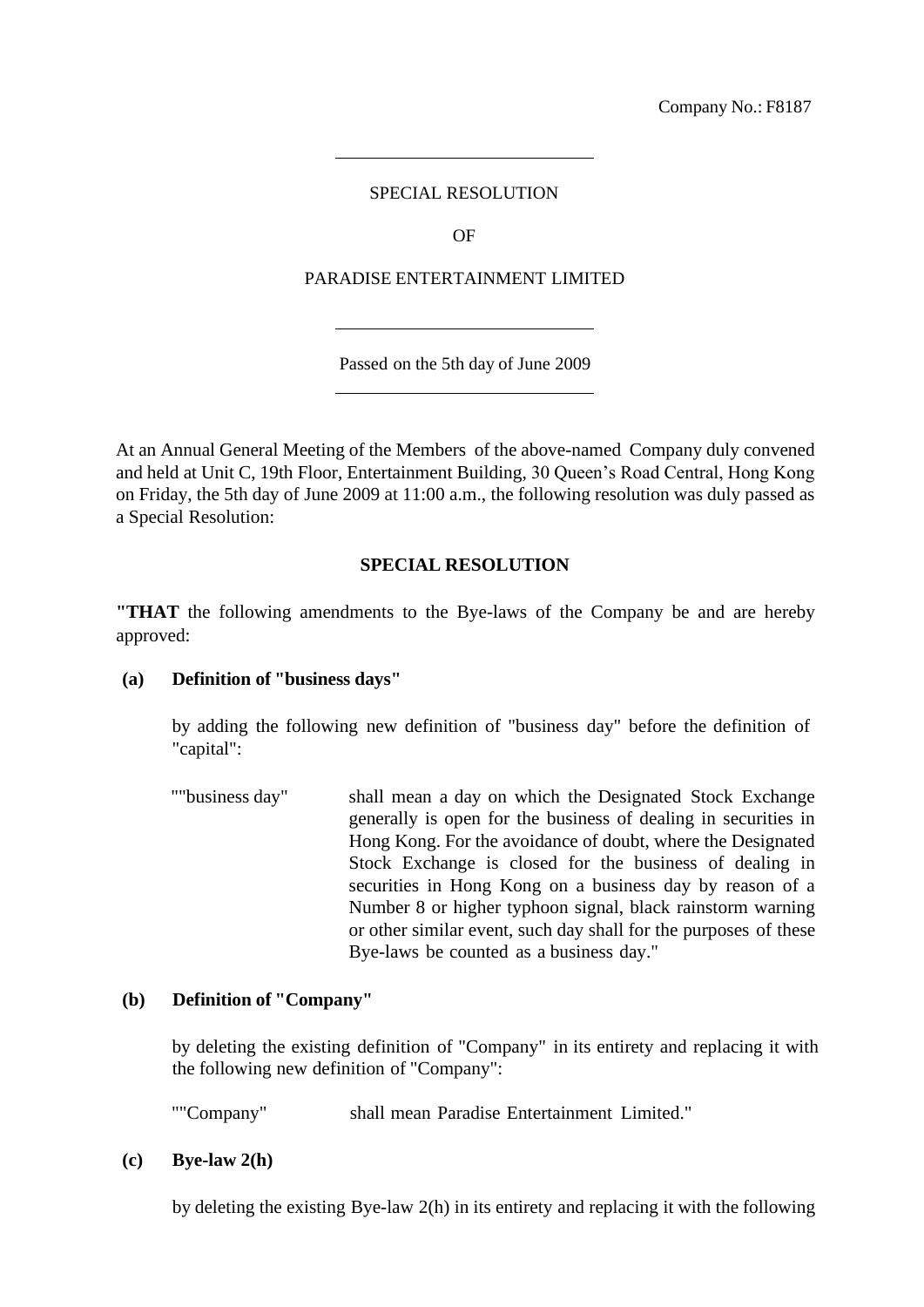new Bye-law 2(h):

"a resolution shall be a special resolution when it has been passed by a majority of not less than three-fourths of votes cast by such Members as, being entitled so to do, vote in person or, in the case of any Member being a corporation, by its duly authorised representative or, where proxies are allowed, by proxy at a general meeting of which Notice has been duly given in accordance with Bye-law 59;"

# **(d) Bye-law 2(i)**

by deleting the existing Bye-law 2(i) in its entirety and replacing it with the following new Bye-law 2(i):

"a resolution shall be an ordinary resolution when it has been passed by a simple majority of votes cast by such Members as, being entitled so to do, vote in person or, in the case of any Member being a corporation, by its duly authorised representative or, where proxies are allowed, by proxy at a general meeting of which Notice has been duly given in accordance with Bye-law 59;"

# **(e) Bye-law 3(2)**

by inserting the following words immediately before the full stop at the end of the last sentence of Bye-law 3(2):

"and any determination by the Board of the manner of purchase shall be deemed authorised by these Bye-laws for purposes of the Act. The Company is hereby authorised to make payments in respect of the purchase of its shares out of capital paid up on the shares or out of any other account or fund which can be authorised for this purpose in accordance with the Act"

# **(f) Bye-law 10**

- (i) by inserting the word "and" after the semicolon in Bye-law  $10(a)$ ;
- (ii) by deleting the words "on a poll" in Bye-law 10(b);
- (iii) by deleting the semicolon and the word "and" in Bye-law 10(b) and replacing them with a full stop; and
- (iv) by deleting Bye-law  $10(c)$  in its entirety.

# **(g) Bye-law 44**

by deleting the existing Bye-law 44 in its entirety and replacing it with the following new Bye-law 44:

"The Register and branch Register, as the case may be, shall be open to inspection between 10 a.m. and 12 noon on every business day by members of the public without charge at the Office or such other place at which the Register is kept in accordance with the Act. The Register including any overseas or local or other branch register of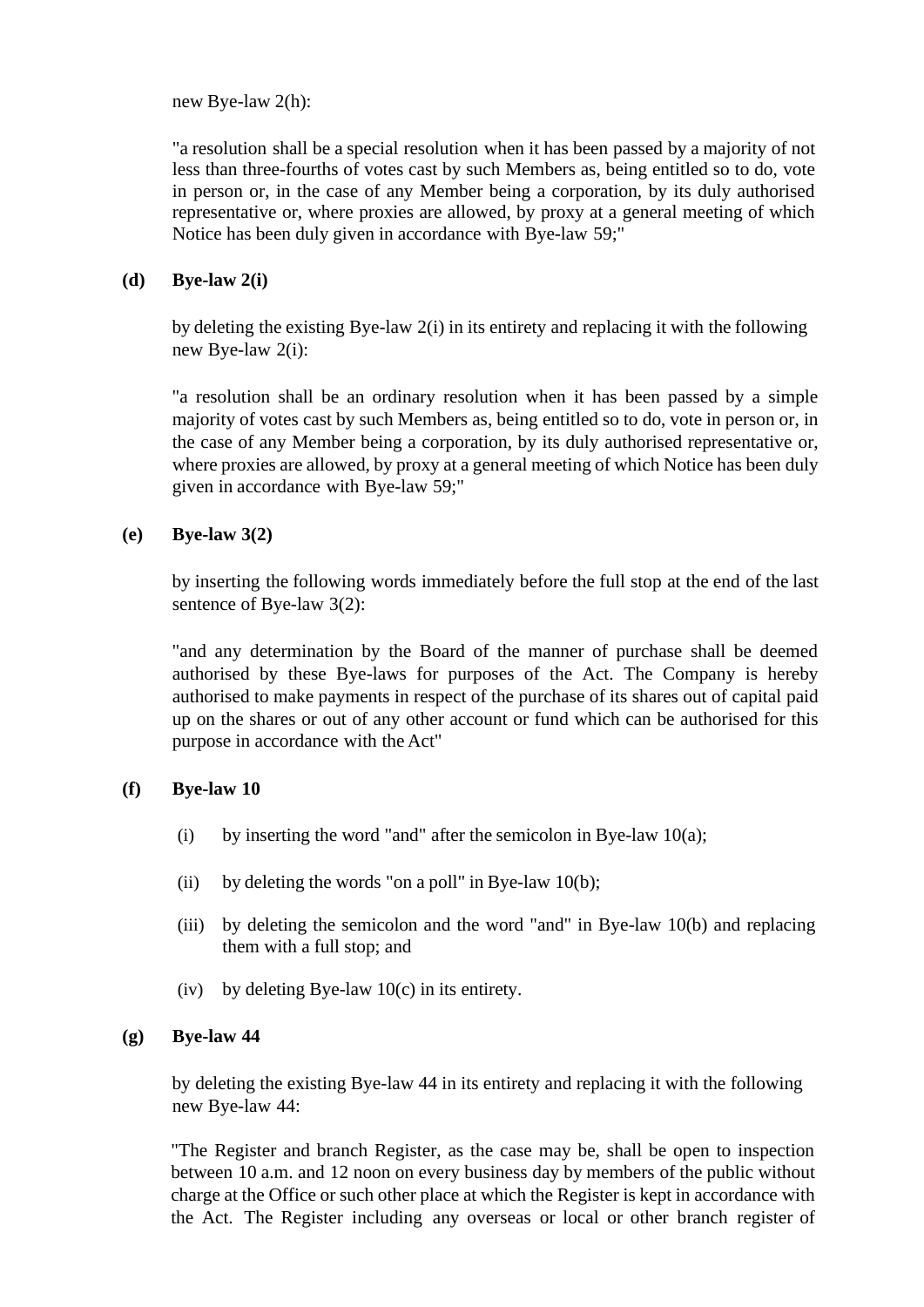Members may, after notice has been given by advertisement in an appointed newspaper and where applicable, any other newspapers in accordance with the requirements of any Designated Stock Exchange or by any means in such manner as may be accepted by the Designated Stock Exchange to that effect, be closed at such times or for such periods not exceeding in the whole thirty (30) days in each year as the Board may detem1ine and either generally or in respect of any class of shares."

## **(h) Bye-law 51**

by deleting the existing Bye-law 51 in its entirety and replacing it with the following new Bye-law 51:

"The registration of transfers of shares or of any class of shares may, after notice has been given by advertisement in any newspapers in accordance with the requirements of any Designated Stock Exchange or by any means in such manner as may be accepted by the Designated Stock Exchange to that effect be suspended at such times and for such periods (not exceeding in the whole thirty (30) days in any year) as the Board may determine."

# **(i) Bye-law 59(1)**

by deleting the existing first paragraph of Bye-law 59(1) in its entirety and replacing it with the following new first paragraph of Bye-law 59(1):

"An annual general meeting shall be called by Notice of not less than twenty-one (21) clear days and not less than twenty (20) clear business days and any special general meeting at which the passing of a special resolution is to be considered shall be called by Notice of not less than twenty-one (21) clear days and not less than ten (10) clear business days. All other special general meetings may be called by Notice of not less than fourteen (14) clear days and not less than ten (10) clear business days but if permitted by the rules of the Designated Stock Exchange, a general meeting may be called by shorter notice, subject to the Act, if it is so agreed:"

# **(j) Bye-law 66**

by deleting the existing Bye-law 66 in its entirety and replacing it with the following new Bye-law 66:

"Subject to any special rights or restrictions as to voting for the time being attached to any shares by or in accordance with these Bye-laws, at any general meeting every Member present in person or by proxy or, in the case of a Member being a corporation, by its duly authorised representative shall have one vote for every fully paid share of which he is the holder but so that no amount paid up or credited as paid up on a share in advance of calls or instalments is treated for the foregoing purposes as paid up on the share. A resolution put to the vote of a meeting shall be decided by way of a poll."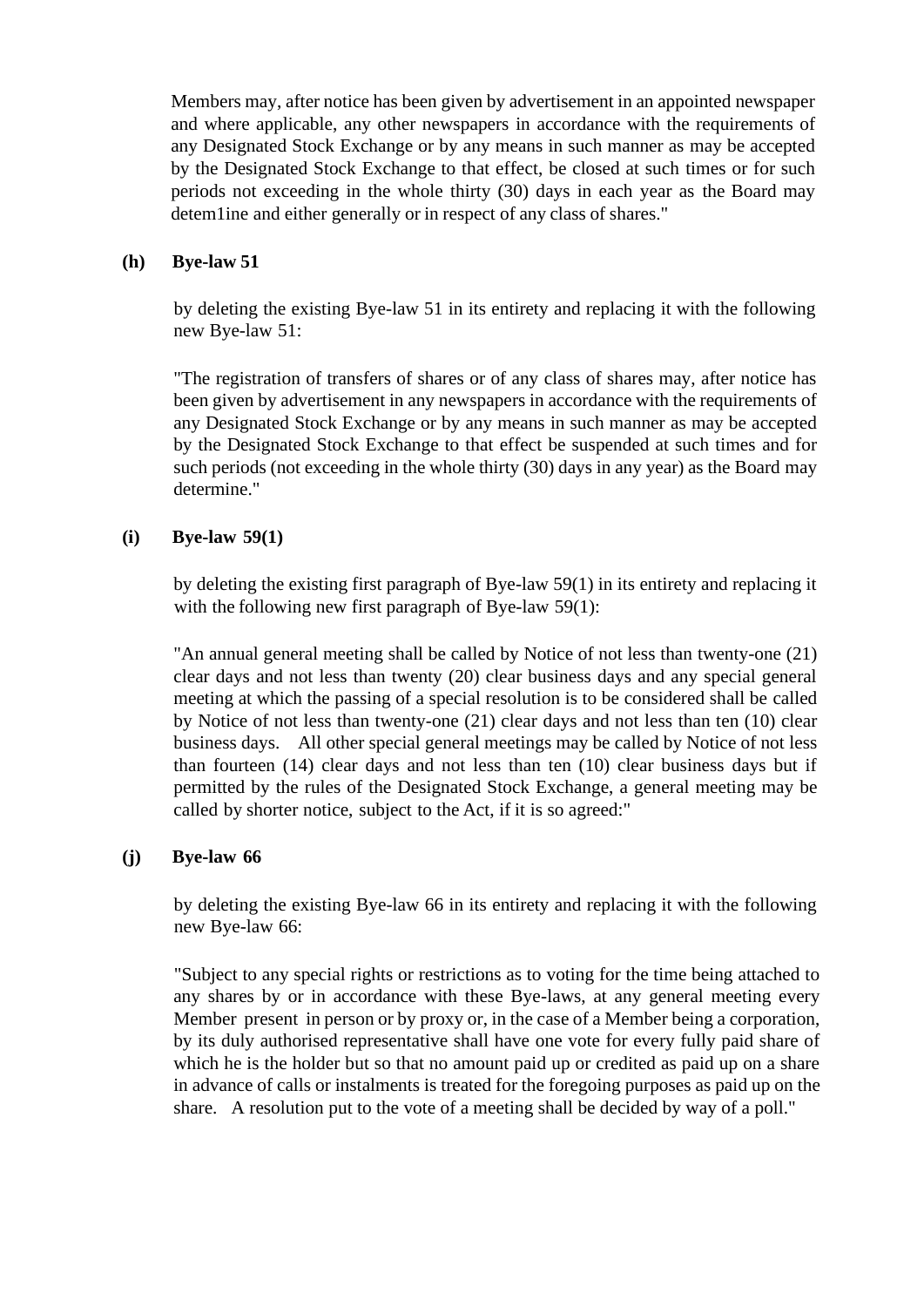# **(k) Bye-law 67**

by deleting the existing Bye-law 67 in its entirety and inserting the words "Intentionally Deleted".

# **(l) Bye-law 68**

by deleting the existing Bye-law 68 in its entirety and replacing it with the following new Bye-law 68:

"The result of the poll shall be deemed to be the resolution of the meeting. The Company shall only be required to disclose the voting figures on a poll if such disclosure is required by the rules of the Designated Stock Exchange."

# **(m) Bye-law 69**

by deleting the existing Bye-law 69 in its entirety and inserting the words "Intentionally Deleted".

# **(n) Bye-law 70**

by deleting the existing Bye-law 70 in its entirety and inserting the words "Intentionally Deleted".

## **(o) Bye-law 71**

by deleting the words "on a poll" in Bye-law 71.

# **(p) Bye-law 72**

by deleting the words "on a poll" in Bye-law 72.

# **(q) Bye-law 73**

by deleting the words "whether on a show of hands or on a poll," in Bye-law 73.

# **(r) Bye-law 75(1)**

- (i) by deleting the words", whether on a show of hands or on a poll," in lines 3 to 4 of Bye-law 75(1); and
- (ii) by deleting the words "or poll" in the last line of Bye-law  $75(1)$ .

#### **(s) Bye-law 80**

(i) by deleting the words "or, in the case of a poll taken subsequently to the date of a meeting or adjourned meeting, not less than twenty-four (24) hours before the time appointed for taking of the poll" in lines 7 to 9 of Bye-law 80; and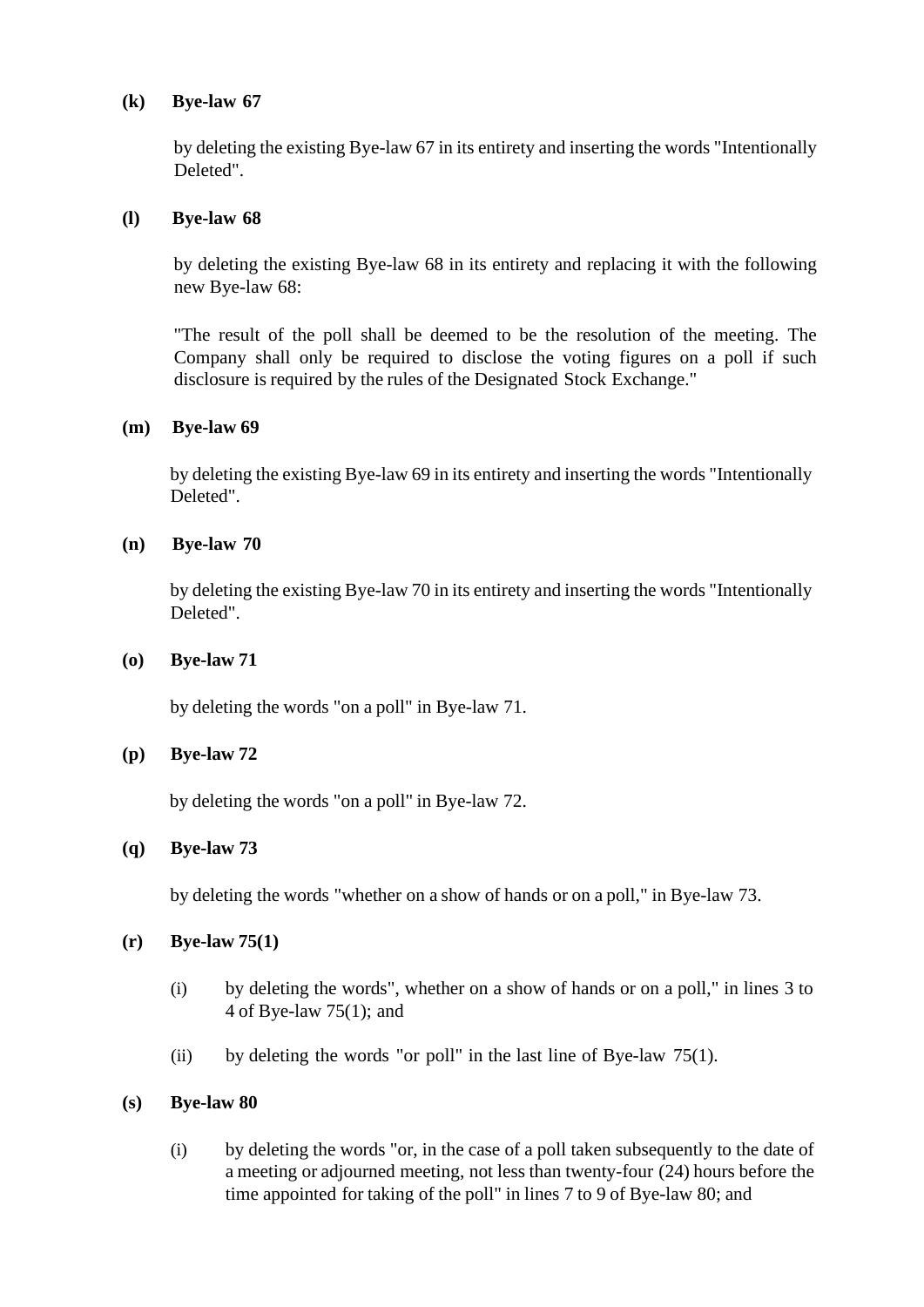(ii) by deleting the words "or on a poll demanded at a meeting or an adjourned meeting" in the penultimate sentence of Bye-law 80.

# **(t) Bye-law 81**

by deleting the words "to demand or join in demanding a poll and" in the penultimate sentence of Bye-law 81.

# **(u) Bye-law 82**

by deleting the words "or the taking of the poll," in the last sentence of Bye-law 82.

# **(v) Bye-law 84(2)**

by deleting the existing Bye-law 84(2) in its entirety and replacing it with the following new Bye-law 84(2):

"If a clearing house (or its nominee(s)), being a corporation, is a Member, it may authorise such persons as it thinks fit to act as its representatives at any meeting of the Company or at any meeting of any class of Members provided that, if more than one person is so authorised, the authorisation shall specify the number and class of shares in respect of which each such representative is so authorised. Each person so authorised under the provisions of this Bye-law shall be deemed to have been duly authorised without further evidence of the facts and be entitled to exercise the same rights and power on behalf of the clearing house (or its nomines)) as if such person was the registered holder of the shares of the Company held by the clearing house (or its  $nominee(s)$ ."

# **(w) Bye-law 127**

by deleting the existing Bye-law 127 in its entirety and replacing it with the following new Bye-law 127:

"(1) The officers of the Company shall consist of the Directors and Secretary and such additional officers (who may or may not be Directors) as the Board may from time to time determine, all of whom shall be deemed to be officers for the purposes of the Act and, subject to Bye-law 132(4), these Bye-laws.

(2) The officers shall receive such remuneration as the Directors may from time to time determine.

(3) Where the Company appoints and maintains a resident representative ordinarily resident in Bermuda in accordance with the Act, the resident representative shall comply with the provisions of the Act.

(4) The Company shall provide the resident representative with such documents and information as the resident representative may require in order to be able to comply with the provisions of the Act.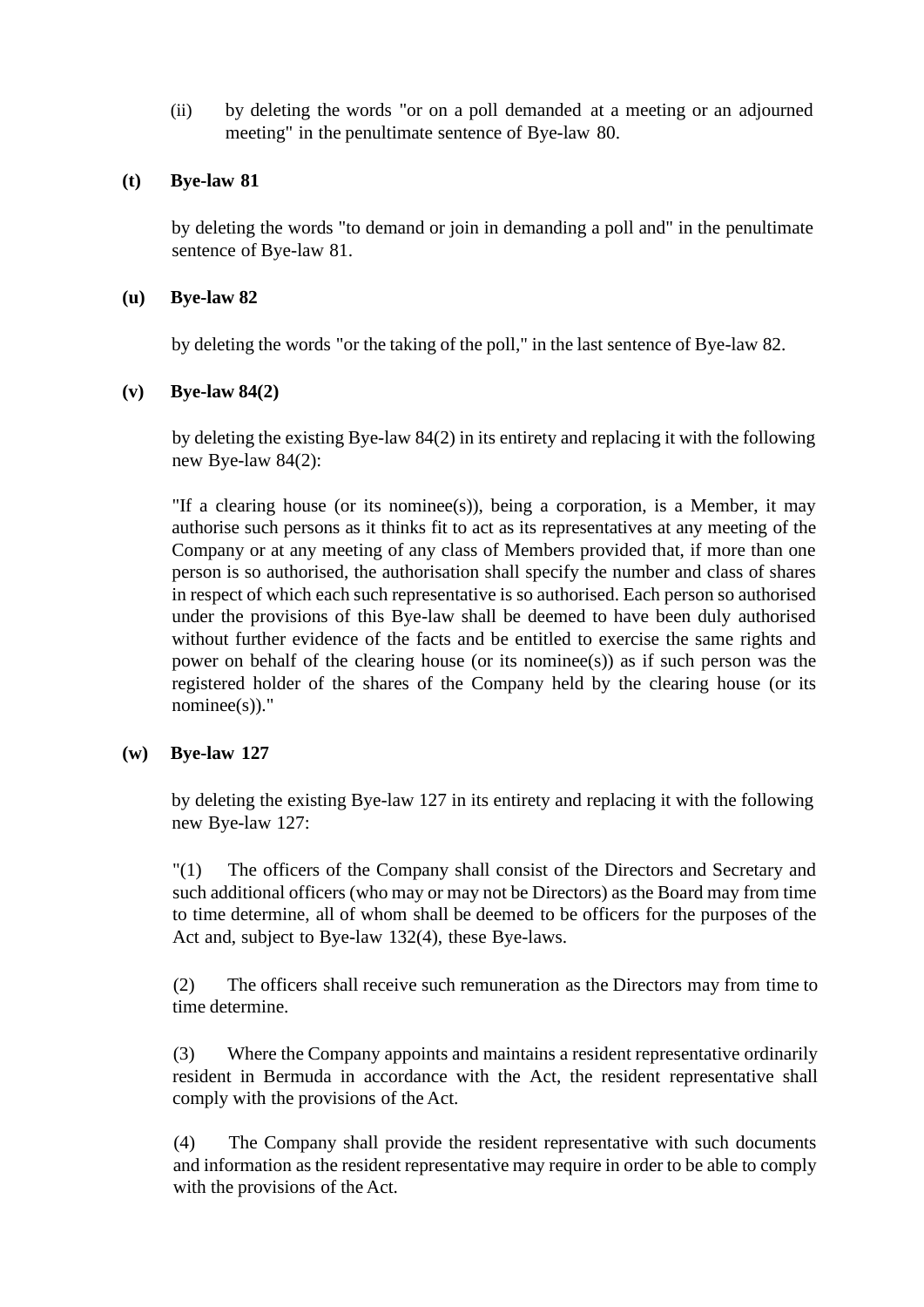(5) The resident representative shall be entitled to have notice of, attend and be heard at all meetings of the Directors or of any committee of such Directors or general meetings of the Company."

# **(x) Bye-law 128(1)**

by deleting the existing Bye-law 128(1) in its entirety and replacing it with the following new Bye-law 128(1):

"The Secretary and additional officers, if any, shall be appointed by the Board and shall hold office on such terms and for such period as the Board may determine. If thought fit, two (2) or more persons may be appointed as joint Secretaries. The Board may also appoint from time to time on such terms as it thinks fit one or more assistant or deputy Secretaries."

# **(y) Bye-law 129**

by deleting the existing Bye-law 129 in its entirety and inserting the words "Intentionally Deleted".

# **(z) Bye-law 148**

by adding the words "or such other proportions as the Members may by ordinary resolution determine" immediately after the words "in the same proportions" in line 6 of Bye-law 148."

(Sd.) HO SUET MAN, STELLA

HO SUET MAN, STELLA *Chairperson of the Meeting*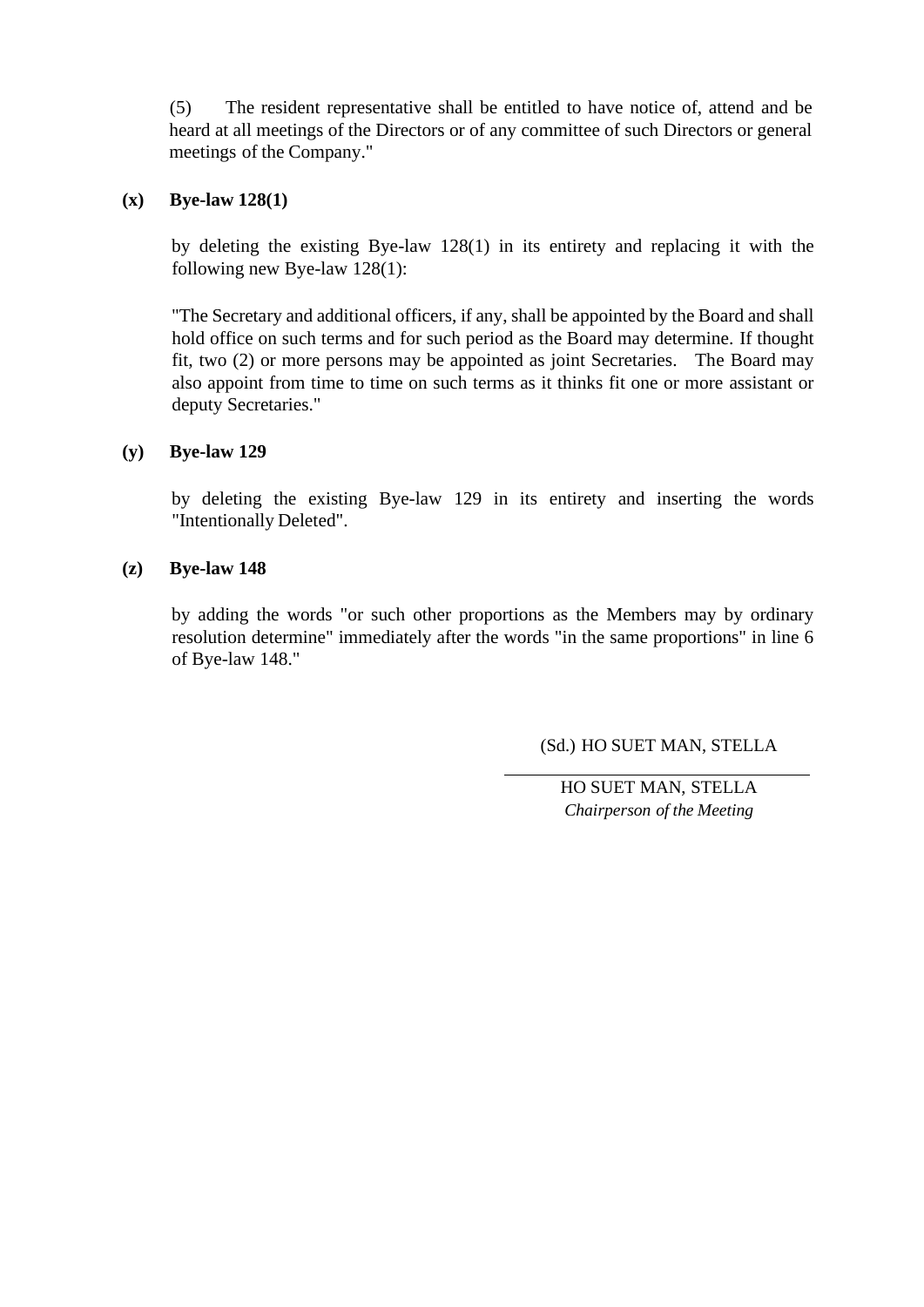# **LIFETEC GROUP LIMITED**

*(Incorporated in Bermuda with limited liability)*

#### SPECIAL RESOLUTION

#### PASSED ON THE 7TH DAY OF MAY 2007

At the Special General Meeting of LifeTec Group Limited (the "Company") duly convened and held at Suite 907-908, 9th Floor, Man Yee Building, No.68 Des Voeux Road Central, Hong Kong on 7th May 2007 at 11:00 a.m., the following resolution was duly passed as a special resolution of the Company:

#### **SPECIAL RESOLUTION**

"THAT subject to the approval of the Registrar of Companies in Bermuda being obtained, the name of the Company be changed to "Paradise Entertainment Limited" and the Chinese name of the Company, for the purpose of identification only, be changed from "生命科技集團有限 公司" to "滙彩控股有限公司" and that the directors of the Company be and are hereby authorized to do all such acts and things and execute all documents they consider necessary or expedient to effect the change of name and the adoption of the new Chinese name for the purpose of registration in Hong Kong for and on behalf of the Company."

(Sd.) Frank Hu

Frank Hu Chairman of the Meeting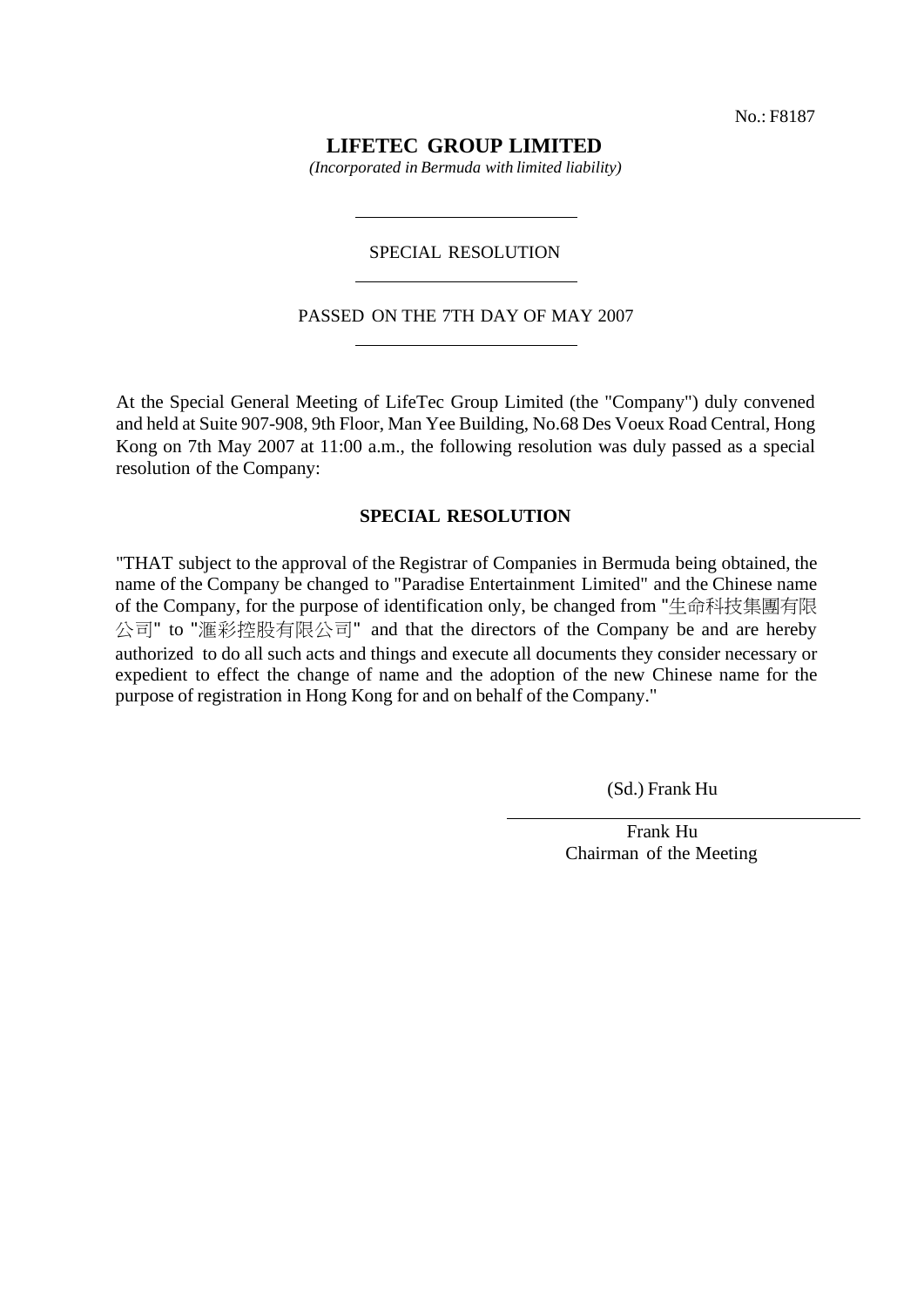# **LIFETEC GROUP LIMITED**

*(Incorporated in Bermuda with limited liability)*

## SPECIAL RESOLUTION

#### PASSED ON THE 29TH DAY OF MAY, 2006

At an Annual General Meeting of the above-named company (the "Company") duly convened and held at Suite 907-908, 9th Floor, Man Yee Building, No.68 Des Voeux Road Central, Hong Kong on 29th May, 2006 at 11:00 a.m., the following resolution was duly passed as a special resolution of the Company:

## **SPECIAL RESOLUTION**

"THAT the following amendments to the bye-laws of the Company be and are hereby approved:

- (a) by inserting the words "voting by way of a poll is required by the rules of the Designated Stock Exchange or" after the words "on a show of hands unless" in the existing bye-law 66;
- (b) by deleting the last sentence of the existing bye-law 68 and replacing it with the following:

"The Company shall only be required to disclose the voting figures on a poll if such disclosure is required by the rules of the Designated Stock Exchange.";

(c) by deleting the existing bye-law 86(2) in its entirety and replacing it with the following:

"Without prejudice to the power of the Company in general meeting in accordance with any of the provisions of these Bye-laws to appoint any person to be a Director, the Board shall have the power from time to time and at any time to appoint any person as a Director either to fill a casual vacancy or as an addition to the Board but so that the number of Directors so appointed shall not exceed the maximum number determined from time to time by the Members in general meeting. Any Director so appointed shall hold office only after the next general meeting of the Company (in the case of filling a casual vacancy) or until the next annual general meeting of the Company (in the case of an addition to their number) and shall then be eligible for re-election at the meeting but shall not be taken into account in determining the Directors or the number of Directors who are to retire by rotation at the next annual general meeting.";

(d) by deleting the words "special resolution" and replacing them with the words "ordinary resolution" in the existing bye-law 86(4);

Cont'd/2......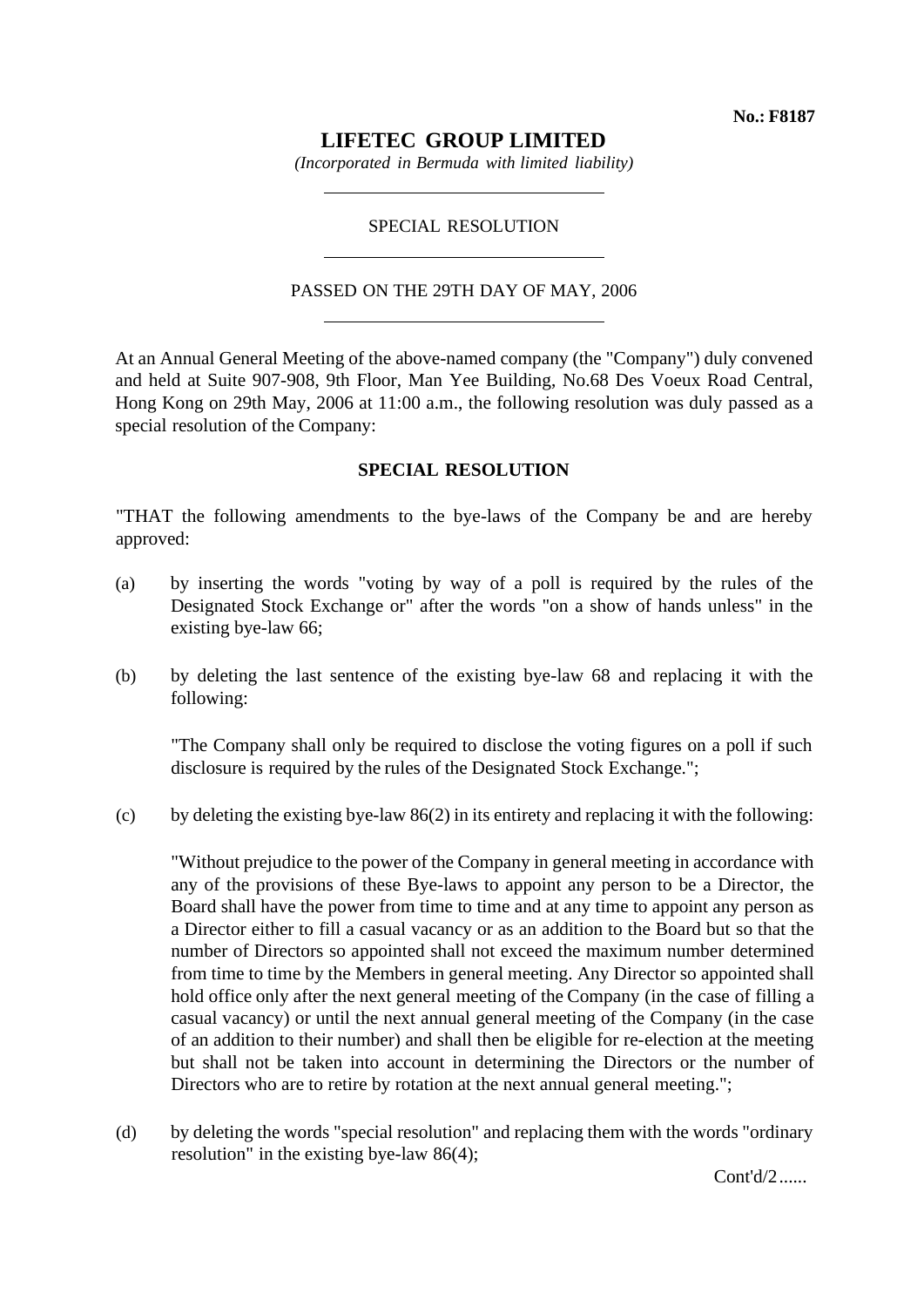(e) by deleting the existing bye-law  $87(1)$  in its entirety and replacing it with the following:

"Notwithstanding any other provisions in these Bye-laws, at each annual general meeting one-third of the Directors for the time being, or, if their number is not three or a multiple of three, then the number nearest but not less than one-third, shall retire from office by rotation such that each Director to retire (including those appointed for a specific term) shall be subject to retirement by rotation at least once every three years at the annual general meeting."; and

(f) by deleting the existing bye-law 157 in its entirety and replacing it with the following:

"If the office of Auditor becomes vacant by the resignation or death of the Auditor, or by his becoming incapable of acting by reason of illness or other disability at a time when his services are required, the Directors shall fill the vacancy and fix the remuneration of the Auditor so appointed who shall hold office until the next annual general meeting."

(Sd.) Frank Hu

Frank Hu Chairman of the Meeting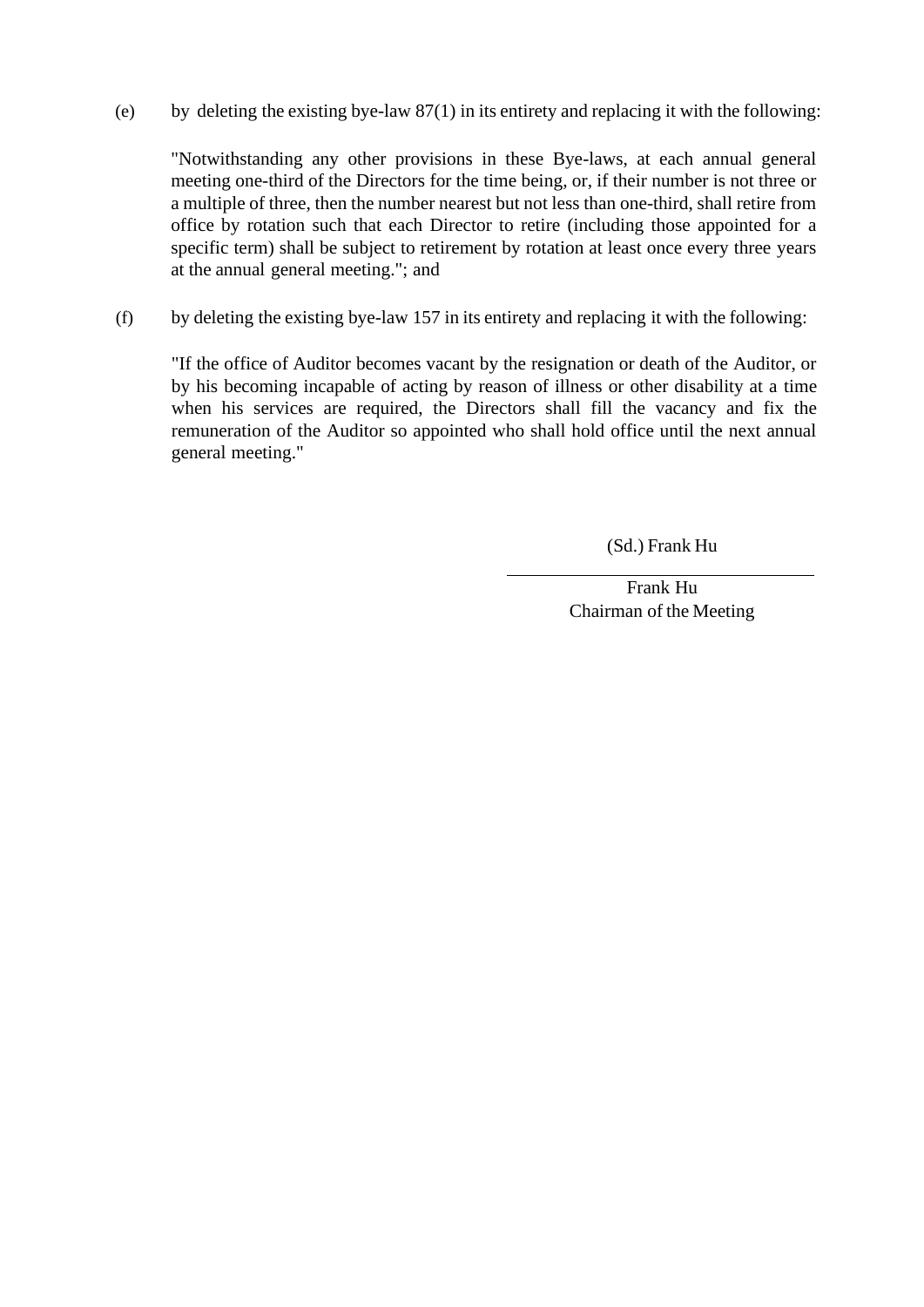# **LIFETEC GROUP LIMITED**

*(Incorporated in Bermuda with limited liability)*

## SPECIAL RESOLUTION

#### PASSED ON THE 24TH DAY OF MAY 2004

At an Annual General Meeting of the above-named company (the "Company") duly convened and held at 26th Floor, Central Tower, 28 Queen's Road Central, Hong Kong on Monday, 24th May 2004 at 11:00 a.m., the following resolution was duly passed as a special resolution of the Company:

## **SPECIAL RESOLUTION**

**"THAT** the following amendments to the bye-laws of the Company be and are hereby approved:

(a) by adding the following definition after the definition of "Act" and before the definition of "Auditor":

""associate" the meaning attributed to it in the rules of the Designated Stock Exchange.";

(b) by deleting the definition of "clearing house" in its entirety and replacing it with the following definition:

""clearing house" a clearing house or authorised share depository recognised by the laws of the jurisdiction in which the shares are listed or quoted on a stock exchange in such jurisdiction.";

- (c) by deleting the existing bye-law 2(e) in its entirety and replacing with the following new bye-law 2(e):
	- "(e) expressions referring to writing shall, unless the contrary intention appears, be construed as including printing, lithography, photography andother modes of representing words or figures in a visible form, and including where the representation takes the form of electronic display, provided that both the mode of service of the relevant document or notice and the Member's election comply with all applicable Statutes, rules and regulations;";
- (d) by replacing the"." at the end of bye-law  $2(j)$  with"; and";
- (e) by adding the following wording as a new bye-law  $2(k)$ :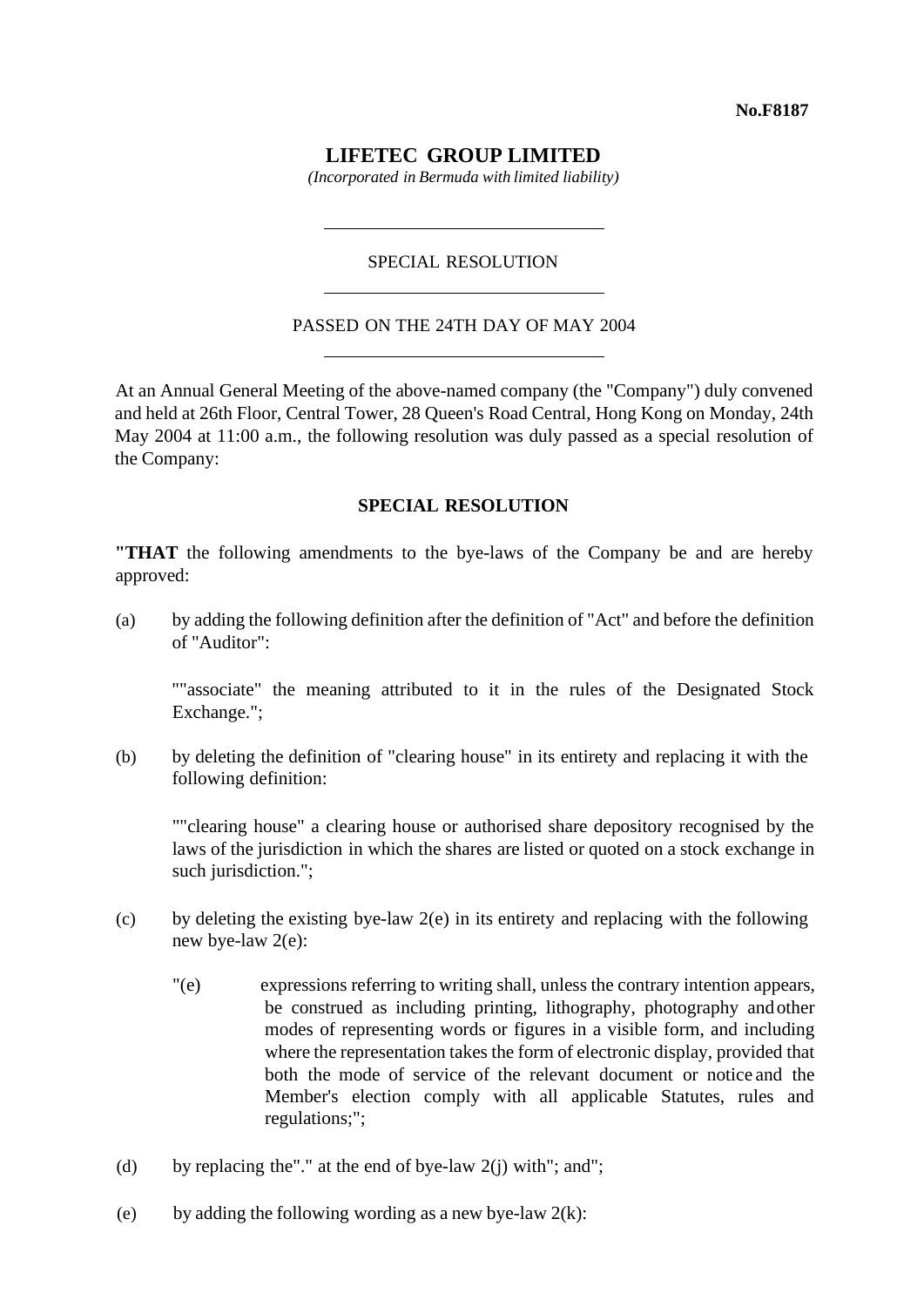- "(k) references to a document being executed include references to it being executed under hand or under seal or by electronic signature or by any other method and references to a notice or document include a notice or document recorded or stored in any digital, electronic, electrical, magnetic or other retrievable form or medium and information in visible form whether having physical substance or not.";
- (f) by adding the following new bye-law 75(3) after the existing bye-law 75(2):

"Where the Company has knowledge that any Member is, under the rules of the Designated Stock Exchange, required to abstain from voting on any particular resolution or restricted to voting only for or only against any particular resolution, any votes cast by or on behalf of such Member in contravention of such requirement or restriction shall not be counted.";

(g) by deleting the existing bye-law 88 in its entirety and replacing with the following new bye-law 88:

"88. No person other than a Director retiring at the meeting shall, unless recommended by the Directors for election, be eligible for election as a Director at any general meeting unless a Notice signed by a Member (other than the person to be proposed) duly qualified to attend and vote at the meeting for which such notice is given of his intention to propose such person for election and also a Notice signed by the person to be proposed of his willingness to be elected shall have been lodged at the Office or the head office provided that the minimum length of the period, during which such notice(s) are given, shall be at least seven (7) days and that the period for lodgment of such notice(s) shall commence no earlier than the day after the dispatch of the notice of the general meeting appointed for such election and end no later than seven (7) days prior to the date of such general meeting.";

(h) by deleting the existing bye-law 103 in its entirety and replacing with the following new bye-law 103:

"103. (1) A Director shall not vote (nor be counted in the quorum) on any resolution of the Board approving any contract or arrangement or any other proposal in which he or any of his associates is materially interested, but this prohibition shall not apply to any of the following matters namely:

- (i) any contract or arrangement for giving to such Director or his associate(s) any security or indemnity in respect of money lent by him or any of his associate(s) or obligations undertaken by him or any of his associate(s) at the request of or for the benefit of the Company or any of its subsidiaries;
- (ii) any contract or arrangement for the giving of any security or indemnity to a third party in respect of a debt or obligation of the Company or any of its subsidiaries for which the Director or his associate(s) has himself/themselves assumed responsibility in whole or in part whether alone or jointly under a guarantee or indemnity or by the giving of security;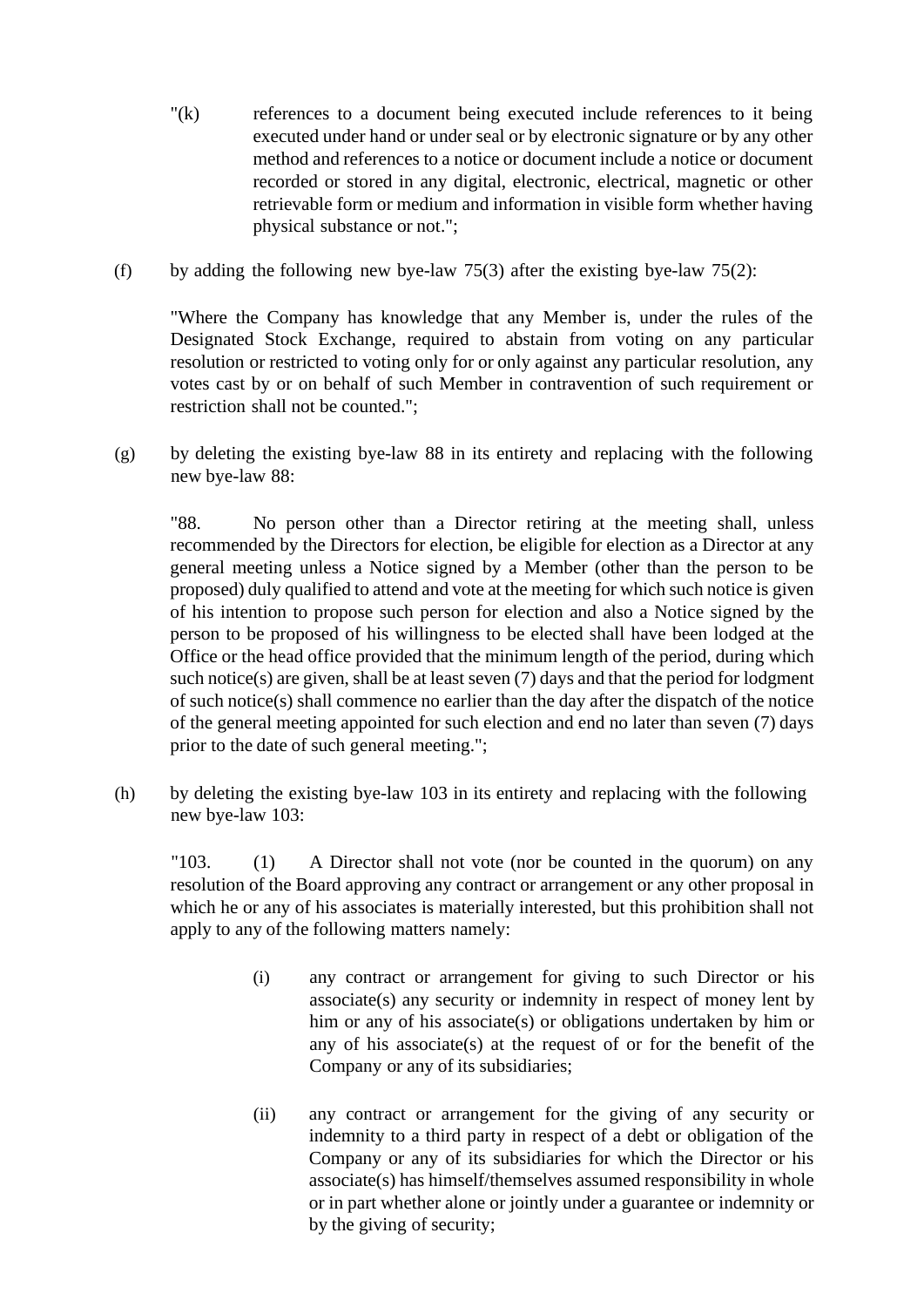- (iii) any contract or arrangement concerning an offer of shares or debentures or other securities of or by the Company or any other company which the Company may promote or be interested in for subscription or purchase, where the Director or his associate(s) is/are or is/are to be interested as a participant in the underwriting or sub-underwriting of the offer;
- (iv) any contract or arrangement in which the Director or his associate(s) is/are interested in the same manner as other holders of shares or debentures or other securities of the Company by virtue only of his/their interest in shares or debentures or other securities of the Company;
- (v) any contract or arrangement concerning any other company in which the Director or his associate(s) is/are interested only, whether directly or indirectly, as an officer or executive or shareholder other than a company in which the Director and/or his associate(s) is/are beneficially interested in shares of that company, provided that the Director and any of his associates are not in aggregate beneficially interested in five (5) per cent. or more of theissued shares or of the voting rights of any class of shares of such company (or any third company through which his interest or that of any of his associates is derived); or
- (vi) any proposal concerning the adoption, modification or operation of a share option or share incentive scheme, a pension fund or retirement, death or disability benefits scheme or other arrangement which relates both to directors, his associates and employees of the Company or any of its subsidiaries and does not provide in respect of any Director or his associate(s) as such any privilege or advantage not generally accorded to the class of persons to which such scheme or fund relates.

(2) A company shall be deemed to be a company in which a Director and/or his associate(s) owns five (5) per cent. or more if and so long as (but only if and so long as) he and/or his associates (either directly or indirectly) are the holders of or beneficially interested in five (5) per cent. or more of any class of the equity share capital of such company of the voting rights available to members of such company (or of any third company through which his interest or that of any of his associates is derived). For the purpose of this paragraph there shall be disregarded any shares held by a Director or his associate(s) as bare or custodian trustee and in which he or any of them has no beneficial interest, any shares comprised in a trust in which the interests of the Director or his associate(s) is/are in reversion or remainder if and so long as some other person is entitled to receive the income thereof, and any shares comprised in an authorised unit trust scheme in which the Director or his associate(s)is/are interested only as a unit holder and any shares which carry no voting right at general meetings and very restrictive dividend and return of capital right.

(3) Where a company in which a Director and/or his associate(s) holds five (5) per cent. or more is/are materially interested in a transaction, then that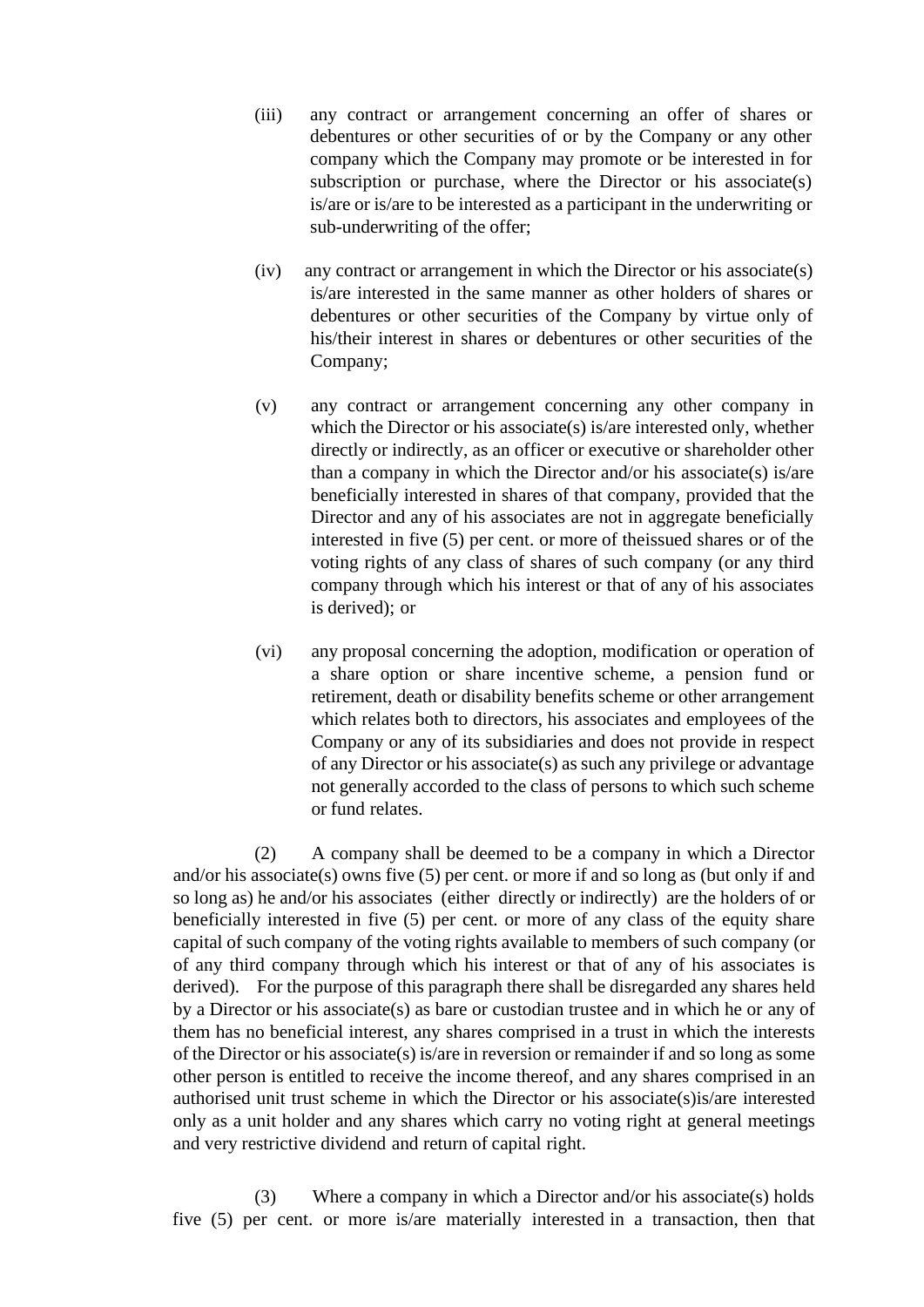Director and/or his associate(s) shall also be deemed materially interested in such transaction.

(4) If any question shall arise at any meeting of the Board as to the materiality of the interest of a Director (other than the chairman of the meeting) or his associate(s) or as to the entitlement of any Director (other than such chairman) to vote and such question is not resolved by his voluntarily agreeing to abstain from voting, such question shall be referred to the chairman of the meeting and his ruling in relation to such other Director shall be final and conclusive except in a case where the nature or extent of the interest of the Director and/or his associate(s) concerned as known to such Director has not been fairly disclosed to the Board. If any question as aforesaid shall arise in respect of the chairman of the meeting such question shall be decided by a resolution of the Board (for which purpose such chairman shall not vote thereon) and such resolution shall be final and conclusive except in a case where the nature or extent of the interest of such chairman and/or his associates as known to such chairman has not been fairly disclosed to the Board.";

- (i) by inserting the words "and Bye-law 153A" after the words "Subject to Section 88 of the Act" in bye-law 153;
- (j) by inserting the following bye-law as a new bye-law 153A:

"153A. To the extent permitted by and subject to due compliance with all applicable Statutes, rules and regulations, including, without limitation, the rules of the Designated Stock Exchange, and to obtaining all necessary consents, if any, required thereunder, the requirements of Bye-law 153 shall be deemed satisfied in relation to any person by sending to the person in any manner not prohibited by the Statutes, a summary financial statement derived from the Company's annual accounts and the directors' report which shall be in the form and containing the information required by applicable laws and regulations, provided that any person who is otherwise entitled to the annual financial statements of the Company and the directors' report thereon may, if he so requires by notice in writing served on the Company, demand that the Company sends to him, in addition to a summary financial statement, a complete printed copy of the Company's annual financial statement and the directors' report thereon.";

(k) by inserting the following bye-law as a new bye-law 153B:

"153B. The requirement to send to a person referred to in Bye-law 153 the documents referred to in that provision or a summary financial report in accordance with Bye-law 153A shall be deemed satisfied where, in accordance with all applicable Statutes, rules and regulations, including, without limitation, the rules of the Designated Stock Exchange, the Company publishes copies of the documents referred to in Byelaw 153 and, if applicable, a summary financial report complying with Bye-law 153A, on the Company's computer network or in any other permitted manner (including by sending any form of electronic communication), and that person has agreed or is deemed to have agreed to treat the publication or receipt of such documents in such manner as discharging the Company's obligation to send to him a copy of such documents."; and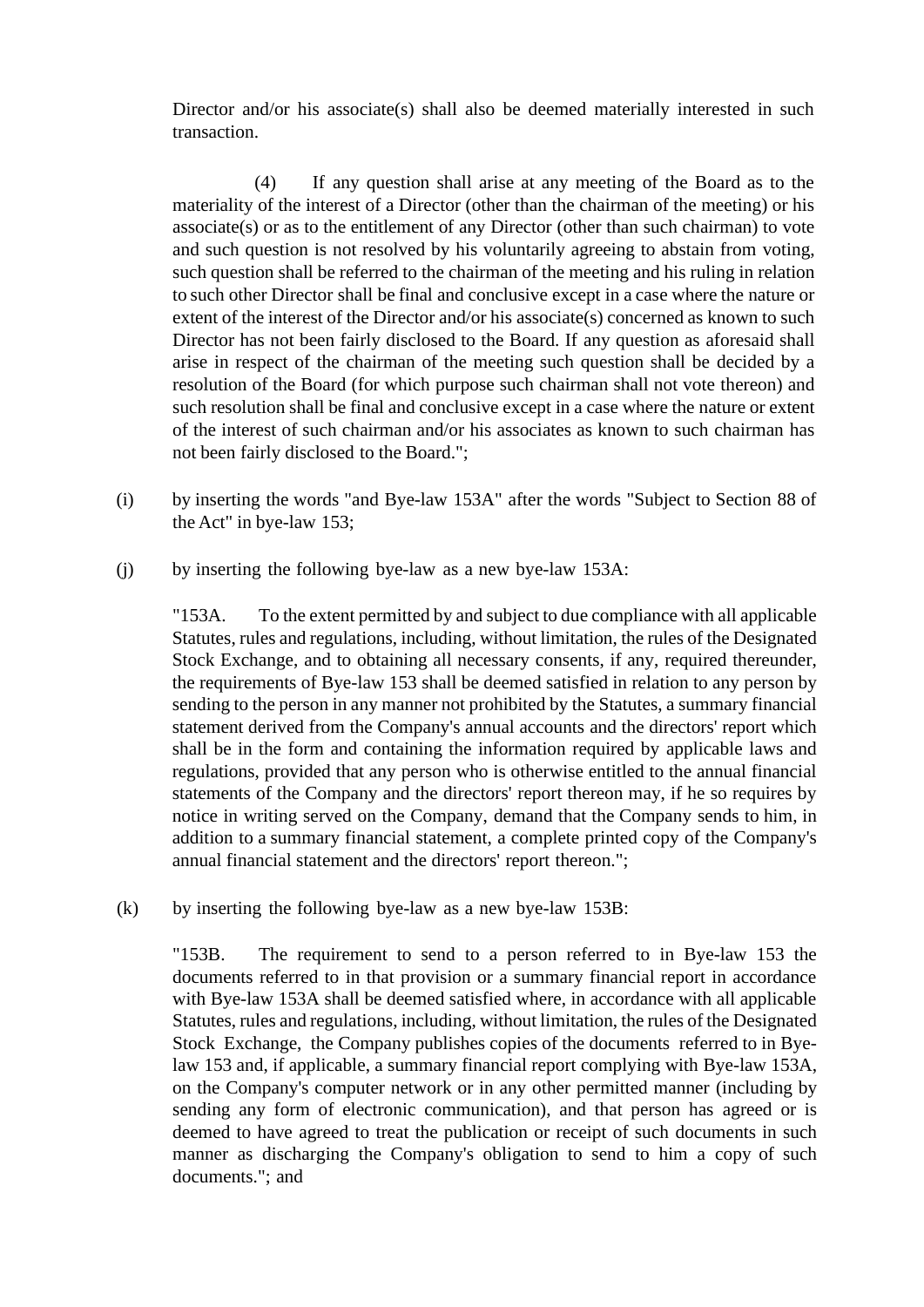(1) by deleting the existing bye-laws 160 and 161 in their entirety and replacing them with the following bye-laws:

"160. Any Notice or document (including any "corporate communication" within the meaning ascribed thereto under the rules of the Designated Stock Exchange), whether or not, to be given or issued under these Bye-laws from the Company to a Member shall be in writing or by cable, telex or facsimile transmission message or other form of electronic transmission or communication and any such Notice and document may be served or delivered by the Company on or to any Member either personally or by sending it through the post in a prepaid envelope addressed to such Member at his registered address as appearing in the Register or at any other address supplied by him to the Company for the purpose or, as the case may be, by transmitting it to any such address or transmitting it to any telex or facsimile transmission number or electronic number or address or website supplied by him to the Company for the giving of Notice to him or which the person transmitting the notice reasonably and bona fide believes at the relevant time will result in the Notice being duly received by the Member or may also be served by advertisement in appointed newspapers (as defined in the Act) or in newspapers published daily and circulating generally in the territory of and in accordance with the requirements of the Designated Stock Exchange or, to the extent permitted by the applicable laws, by placing it on the Company's website and giving to the member a notice stating that the notice or other document is available there (a "notice of availability"). The notice of availability may be given to the Member by any of the means set out above. In the case of joint holders of a share all notices shall be given to that one of the joint holders whose name stands first in the Register and notice so given shall be deemed a sufficient service on or delivery to all the joint holders.

- 161. Any Notice or other document:
	- (a) if served or delivered by post, shall where appropriate be sent by airmail and shall be deemed to have been served or delivered on the day following that on which the envelope containing the same, properly prepaid and addressed, is put into the post; in proving such service or delivery it shall be sufficient to prove that the envelope or wrapper containing the notice or document was properly addressed and put into the post and a certificate in writing signed by the Secretary or other officer of the Company or other person appointed by the Board that the envelope or wrapper containing the notice or other document was so addressed and put into the post shall be conclusive evidence thereof;
	- (b) if sent by electronic communication, shall be deemed to be given on the day on which it is transmitted from the server of the Company or its agent. A notice placed on the Company's website is deemed given by the Company to a Member on the day following that on which a notice of availability is deemed served on the Member;
	- (c) if served or delivered in any other manner contemplated by these Bye-laws, shall be deemed to have been served or delivered at the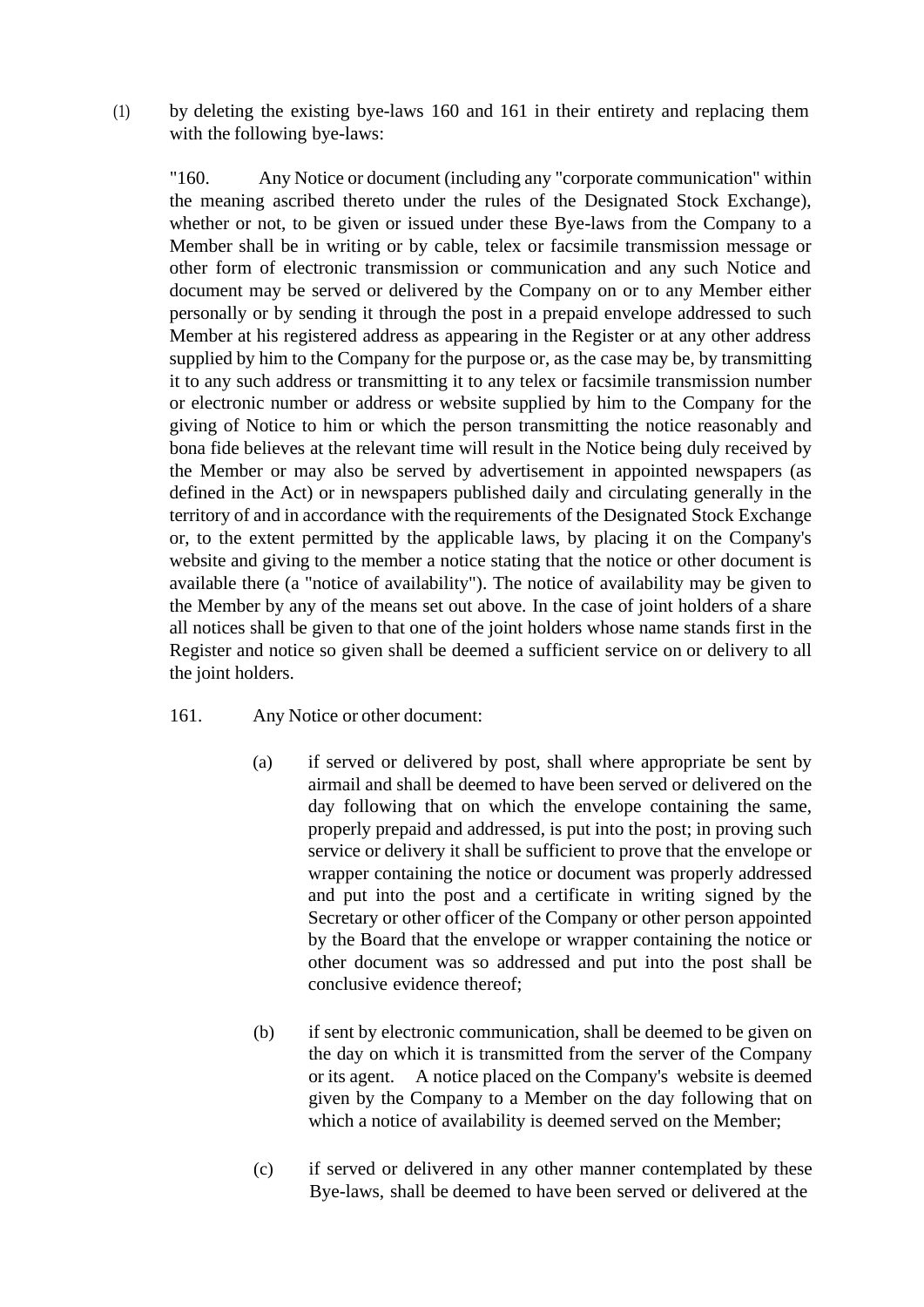time of personal service or delivery or, as the case may be, at the time of the relevant despatch, transmission or publication; and in proving such service or delivery a certificate in writing signed by the Secretary or other officer of the Company or other person appointed by the Board as to the fact and time of such service, delivery, despatch, transmission or publication shall be conclusive evidence thereof; and

(d) may be given to a Member either in the English language or the Chinese language, subject to due compliance with all applicable Statutes, rules and regulations."."

(Sd.) FRANK HU

**CHAIRMAN**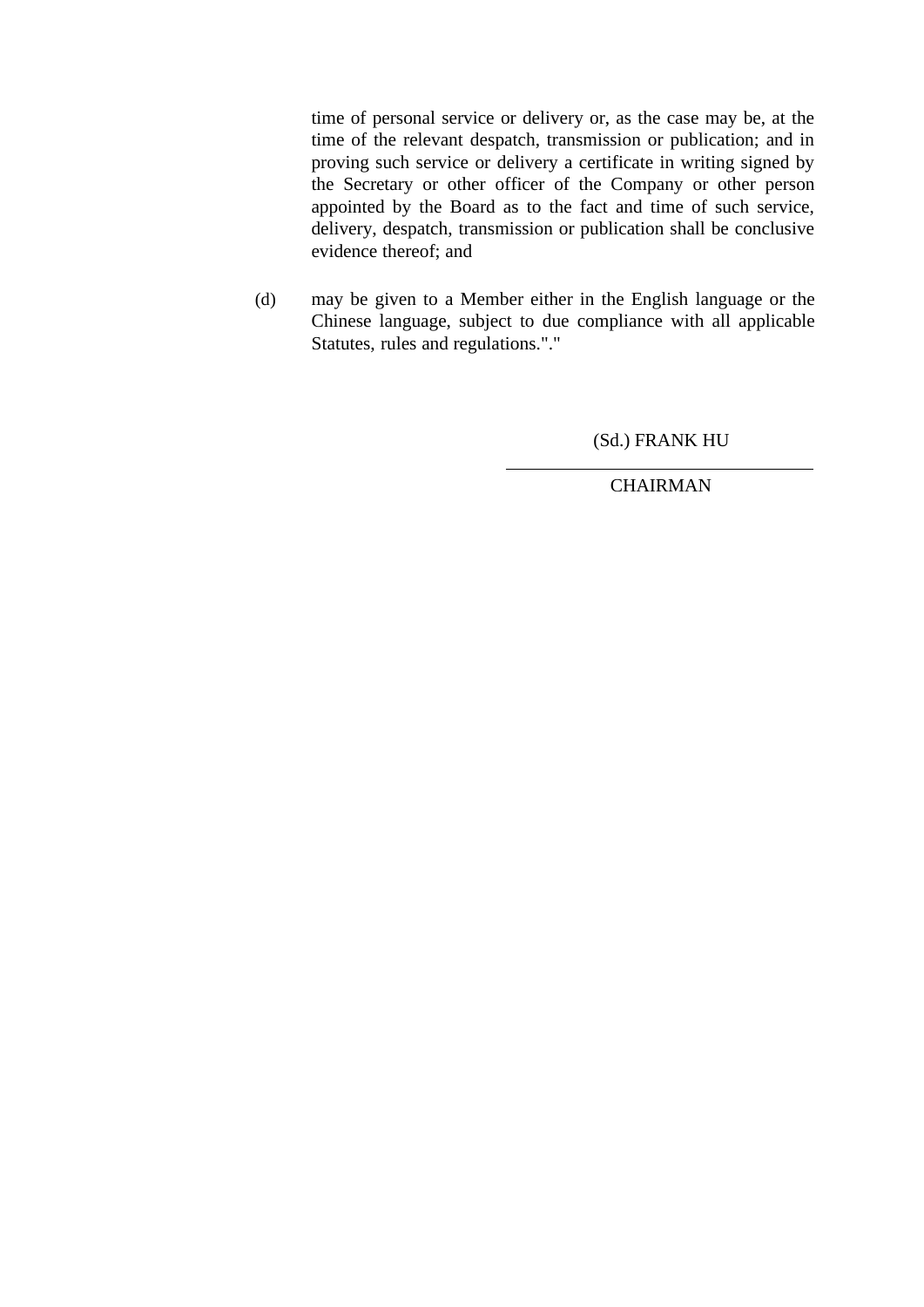**No.F8187**

# **LIFETEC GROUP LIMITED**

*(Incorporated in Bermuda with limited liability)*

# SPECIAL RESOLUTION

# PASSED ON THE 6TH DAY OF DECEMBER 1999

At a Special General Meeting of the above-named company (the "Company") duly convened and held at Garden Room, 2nd Floor, Hotel Nikko Hong Kong, No.72 Mody Road, Tsimshatsui East, Kowloon, Hong Kong on Monday, 6th December 1999 at 10:00 a.m., the following resolution was duly passed as a special resolution of the Company:

# **SPECIAL RESOLUTION**

"THAT, conditional upon (i) the Listing Committee of The Stock Exchange of Hong Kong Limited granting or agreeing to grant the listing of, and permission to deal in, the shares of HK\$0.01 each in the Company arising from the Capital Reduction and Share Subdivision (both as defined below), and (ii) the swearing of an affidavit of solvency in accordance with the requirements of section 46 of the Companies Act 1981 of Bermuda:

- (a) in accordance with section 46 of the Companies Act 1981 of Bermuda, the issued share capital of the Company be reduced from an amount of HK\$31,600,000 by an amount of HK\$28,440,000 to an amount of HK\$3,160,000 by cancelling paid up capital to the extent of HK\$0.09 each of the shares of HK\$0.1 each in issue on the date of passing of this resolution so that each issued share of HK\$0.1 in the capital of the Company shall be treated as one fully paid share of HK\$0.01 in the capital of the Company and any liability of the holders of such shares to make any further contribution to the capital of the Company on each such share shall be treated as satisfied (the "Capital Reduction");
- (b) each share of HK\$0.1 in the authorised but unissued capital of the Company upon completion of the Capital Reduction be and is hereby re-designated and subdivided into shares of HK\$0.01 each (the "Share Subdivision");
- (c) the Company shall apply the credit arising as a result of the Capital Reduction to the contributed surplus account of the Company and the directors of the Company be and are hereby authorised to apply appropriate sums from such contributed surplus account towards elimination of the accumulated deficits of the Company; and
- (d) the directors of the Company be and are hereby authorised generally to do all things appropriate to effect and implement any of the foregoing."

(Sd.) JAY CHUN

**CHAIRMAN**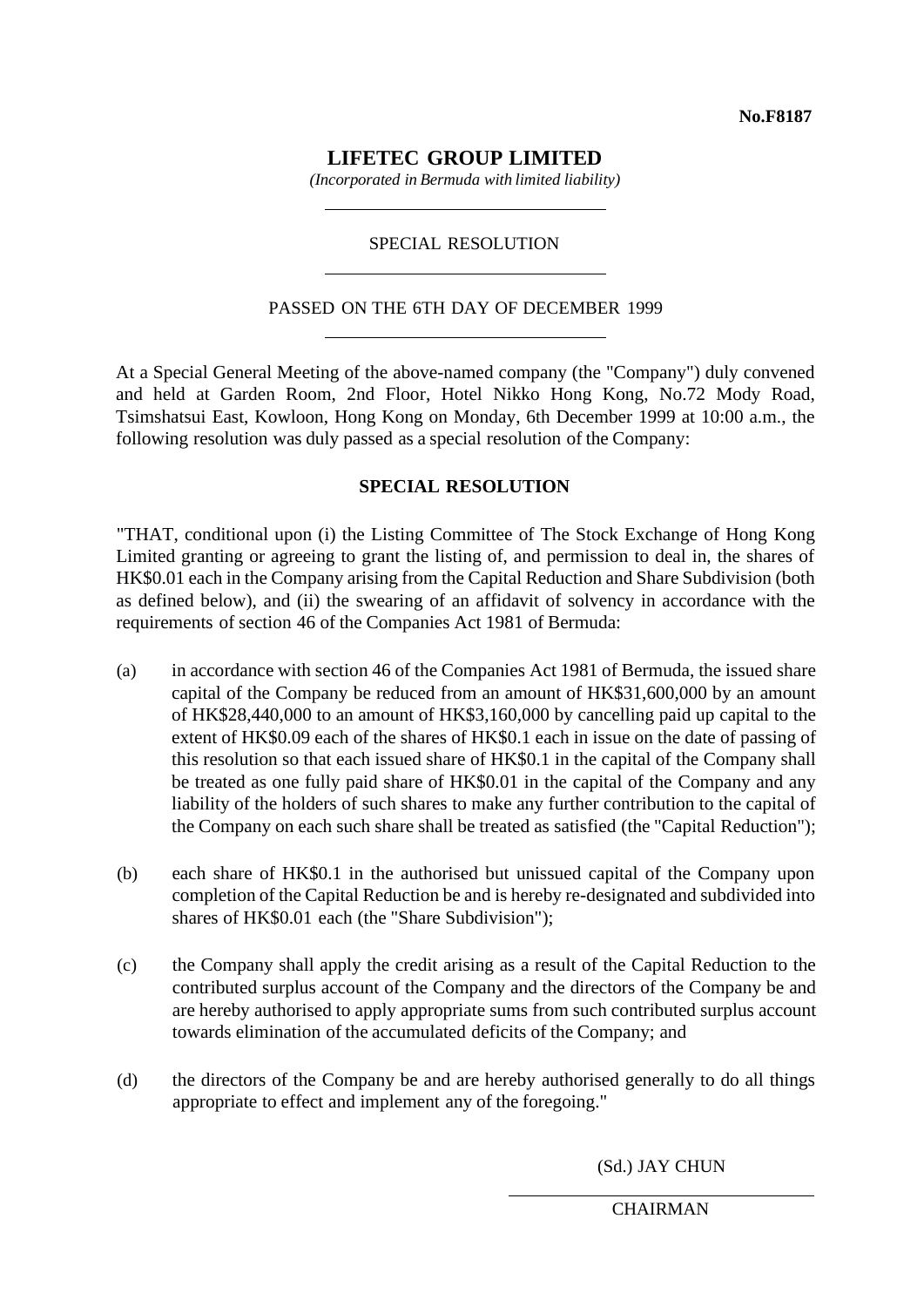**No. F8187**

**YIP'S POTA INTERNATIONAL COMPANY LIMITED**

*(Incorporated in Bermuda with limited liability)*

# SPECIAL RESOLUTION

#### PASSED ON THE 18TH DAY OF AUGUST 1999

At the Annual General Meeting of Yip's Pota International Company Limited (the "Company") duly convened and held at Ballroom East, 2/F., Hotel Nikko Hong Kong, No.72 Mody Road, Tsimshatsui, Kowloon, Hong Kong on 18th August 1999 at 11:00 a.m., the following resolution was duly passed as a special resolution of the Company:

# **SPECIAL RESOLUTION**

"THAT, subject to approval of the Bermuda Registrar of Companies, the name of the Company be changed from "Yip's Pota International Company Limited" to "LifeTec Group Limited"."

(Sd.) Sin Sai Yung

Sin Sai Yung Chairman of the Meeting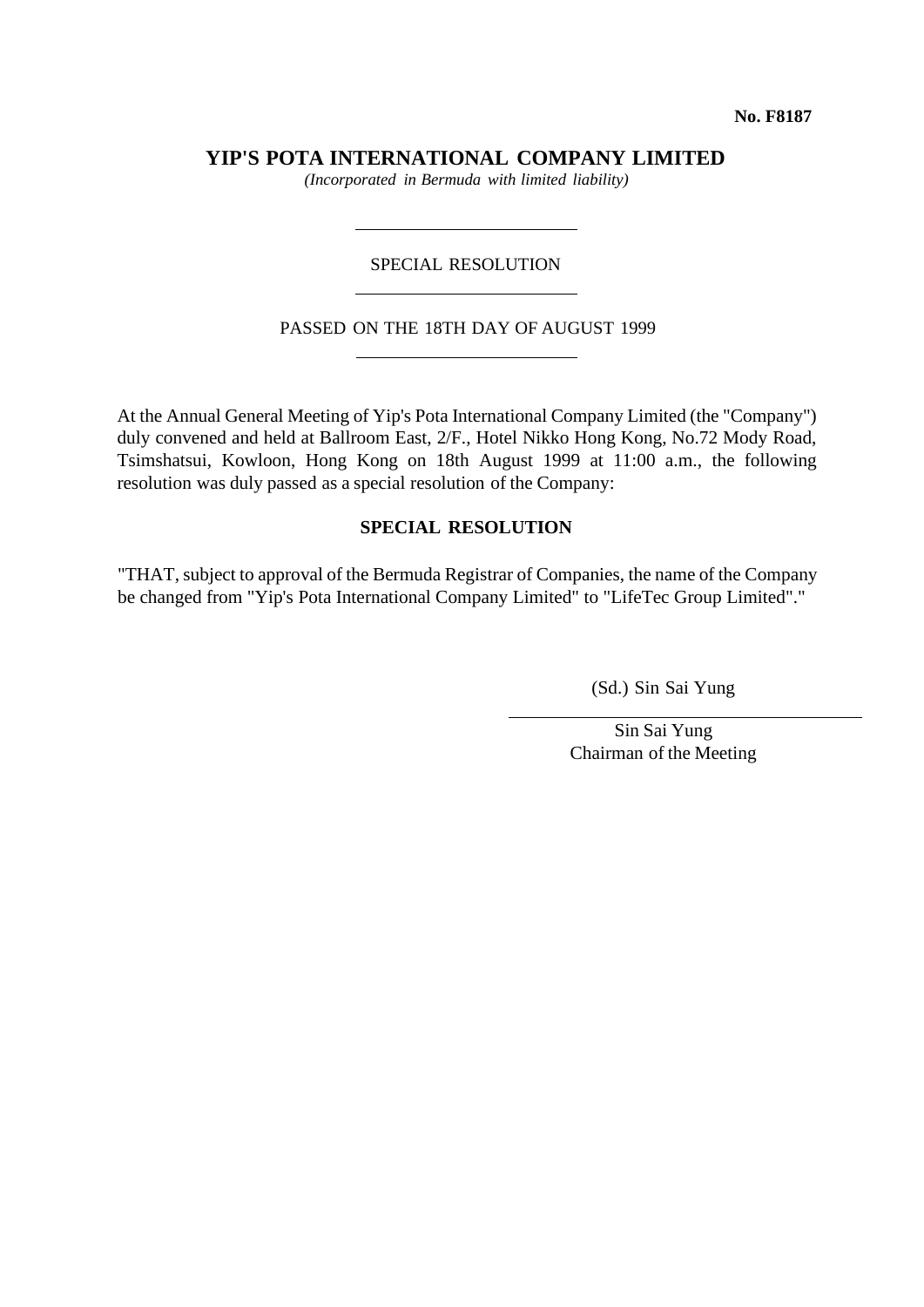**YIP'S POTA INTERNATIONAL COMPANY LIMITED**

*(Incorporated in Bermuda with limited liability)*

## RESOLUTION

## PASSED ON THE 3RD DAY OF JANUARY 1997

At the Special General Meeting of Yip's Pota International Company Limited (the "Company") duly convened and held at the office of DBS Asia Capital Limited, 34/F, Two Pacific Place, 88 Queensway, Hong Kong on 3rd January 1997 at 9:40 a.m., the following resolution was dulypassed as a resolution of the Company:

# **RESOLUTION**

THAT conditional on (i) the Listing Committee of The Stock Exchange of Hong Kong Limited (the "Stock Exchange") granting listing of, and permission to deal in, the shares of HK\$0.10 each of the Company (the "Shares") in issue and to be issued pursuant to the New Issue (as defined in paragraph 3(b) below) and the capitalisation issue as referred to in paragraph 3(d) below (the "Capitalisation Issue"), and (ii) the obligations of DBS Asia Capital Limited, Amsteel Corporate Finance (H.K.) Limited and OSK Asia Securities Limited (the "Underwriters") as underwriters under the underwriting agreement to be entered into between the Underwriters and (amongst others) the Company being unconditional (including, if relevant, as a result of the waiver of any condition(s) by DBS on behalf of the Underwriters) and not being terminated in accordance with the terms of that agreement or otherwise, in each case on or before 6th February, 1997 :-

(a) Adoption of New Bye-laws

the regulations (a copy of which is produced to the meeting marked "A" and signed by the Chairman for the purpose of identification) which were approved by the directors of the Company at a board meeting held on 3rd January 1997 be adopted as the new bye-laws of the Company in substitution for and to the exclusion of the existing byelaws;

(b) The New Issue

the issue (the "New Issue") of 50,000,000 new Shares ("New Shares") be approved and the directors of the Company be authorised to allot and issue the New Shares on and subject to the terms and conditions stated in the prospectus of the Company to be dated 7th January 1997 (the "Prospectus") (a printed proof of which is produced to the meeting marked "B" and signed by the Chairman for the purpose of identification) and the application forms relating thereto;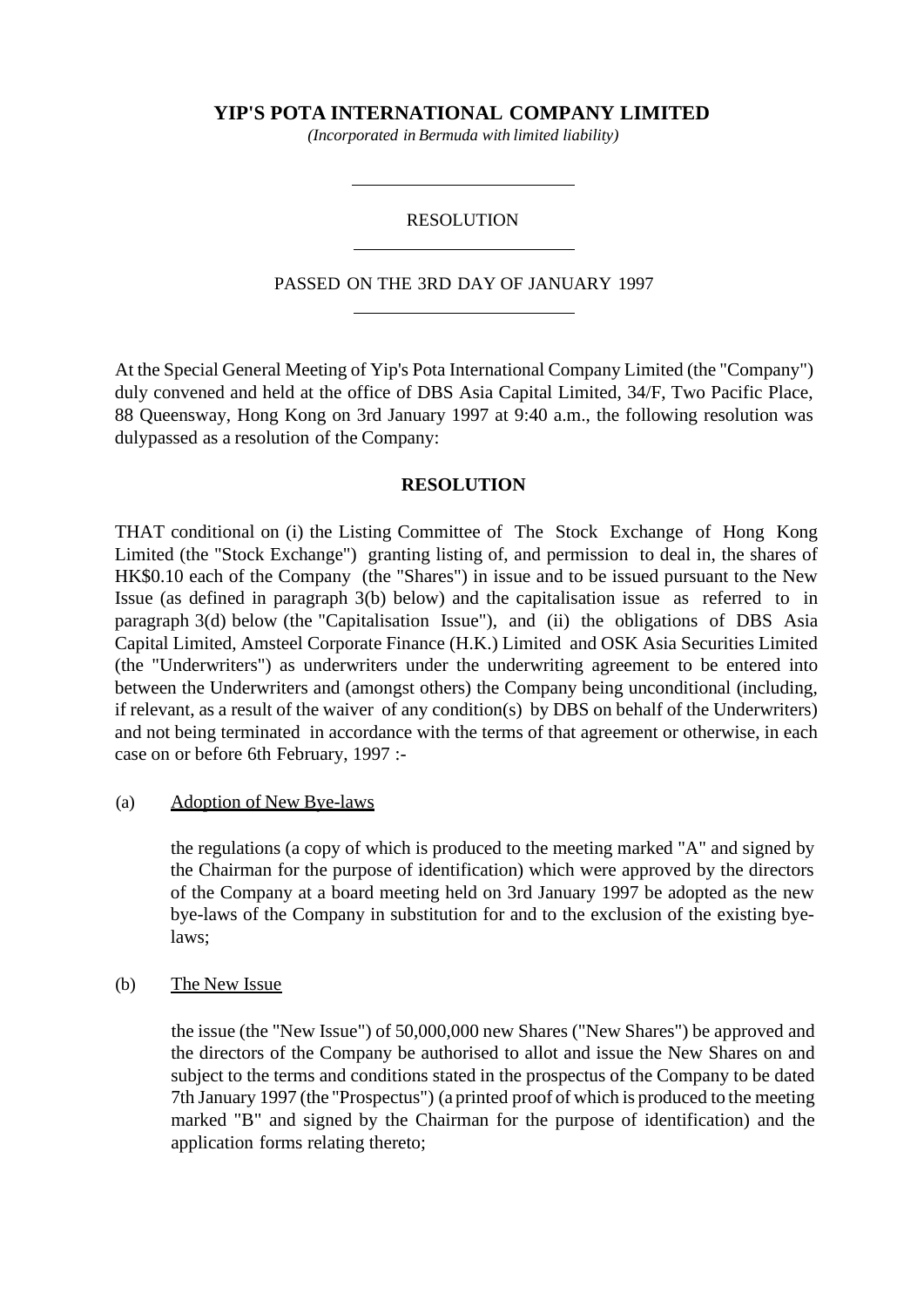# (c) Share Option Scheme

conditional on the Listing Committee of the Stock Exchange approving the Share Option Scheme (as hereinafter defined) any options which may be granted thereunder and granting listing of, and permission to deal in, the Shares to be issued pursuant to the exercise of options granted under the share option scheme ("Share Option Scheme") (a copy of which is produced to the meeting marked "C" and signed by the Chairman for the purpose of identification), the Share Option Scheme be approved and adopted by the Company and the directors of the Company be authorised to grantoptions to subscribe for shares thereunder and to allot and issue Shares pursuant to theexercise of any options which may be granted under the Share Option Scheme;

# (d) Capitalisation Issue

conditional on the share premium account of the Company being credited as a result of the New Issue, HK\$14,868,234.80 of such amount be directed to be capitalised and applied in paying up in full at par 148,682,348 Shares for allotment and issue to holders of Shares on the register of members of the Company as at 7th January 1997 (or as they may direct) in proportion as nearly as may be to their then existing shareholdings save that no shareholders shall be entitled to be alloted and issued any fraction of a Share in the Company and the directors of the Company be and are hereby authorised to issue and allot the same;

# (e) Mandate to Allot Shares

- (i) subject to paragraph 3(e)(iii) below, the exercise by the directors of the Company during the Relevant Period (as hereinafter defined) of all the powers of the Company to allot, issue and deal with Shares or securities convertible into Shares and to make offers or agreements or grant options including warrants which would or might require Shares to be allotted and issued be generally and unconditionally approved;
- (ii) the directors of the Company be authorised to make offers or agreements or grant options during the Relevant Period which would or might require Shares to be allotted and issued either during or after the end of the Relevant Period pursuant to paragraph 3(e)(i) above;
- (iii) the aggregate nominal value of the Shares allotted to be allotted by the directors of the Company pursuant to the approvals in paragraphs (e)(i) and (ii) above, otherwise than pursuant to (aa) a rights issue; (bb) an issue of Shares in lieu of the whole or part of the dividend on Shares in accordance with the bye-laws of the Company; or (cc) the exercise of options which may be granted under the Share Option Scheme, shall not exceed 20% of the aggregate nominal value of the share capital of the Company in issue and to be issued pursuant to the New Issue and the Capitalisation Issue pursuant to paragraph 3(b) and 3(d) above; and
- (iv) for the purpose of this resolution:-

"Relevant Period" means the period from the passing of this resolution until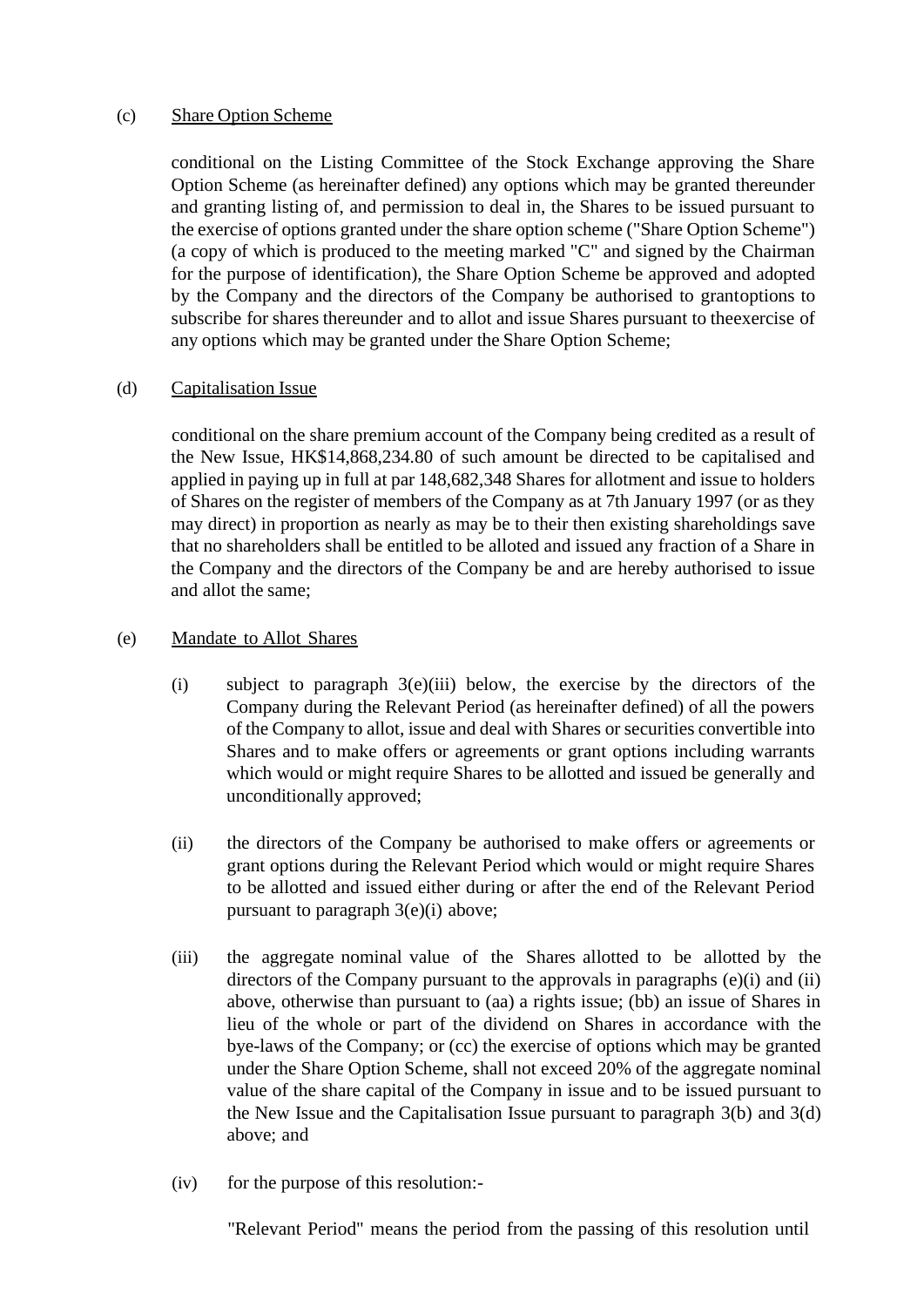whichever is the earlier of:-

- (aa) the conclusion of the next annual general meeting of the Company following the passing of this resolution; or
- (bb) the expiration of the period within which the next annual general meeting of the Company is required by bye-laws of the Company or any other applicable laws of Bermuda to be held; or
- (cc) the passing of an ordinary resolution by shareholders of the Company in general meeting revoking or varying the authority given to the directors of the Company by this resolution; and

"rights issue" means the allotment or issue of shares in the Company or other securities which would or might require shares to be allotted and issued pursuant to an offer made to all the shareholders of the Company (excluding for such purpose any shareholder who is resident in a place where such offer is not permitted under the law of that place) and, where appropriate, the holders of other equity securities of the Company entitled to such offer, pro rata (apart from fractional entitlement which shall be subject to such exclusion or other arrangements as the Directors may deem necessary or expedient) to their existing holdings of shares or such other equity securities;

# (f) Mandate to Repurchase Shares

- (i) the directors of the Company be granted an unconditional mandate to exercise all the powers of the Company to repurchase Shares, of up to 10% of the aggregate nominal value of the share capital of the Company in issue and to be issued pursuant to the New Issue and the Capitalisation Issue, on the Stock Exchange and on any other stock exchange on which the Shares may be listed and which is recognised by the Stock Exchange and the Securities and Futures Commission of Hong Kong for this purpose during the Approved Period (as hereinafter defined) pursuant to the Rules Governing the Listing of Securities on the Stock Exchange (as amended from time to time) (an explanatory statement in connection therewith is produced to the meeting marked "D" and signed by the Chairman for the purpose of identification);
- (ii) for the purpose of this resolution:-

"Approved Period" means the period from the passing of this resolution until whichever is the earlier of: -

- (aa) the conclusion of the next annual general meeting of the Company following the passing of this resolution; or
- (bb) the expiration of the period within which the next annual general meeting of the Company is required by the bye-laws of the Company or any other applicable laws of Bermuda to be held; or
- (cc) the passing of an ordinary resolution by shareholders of the Company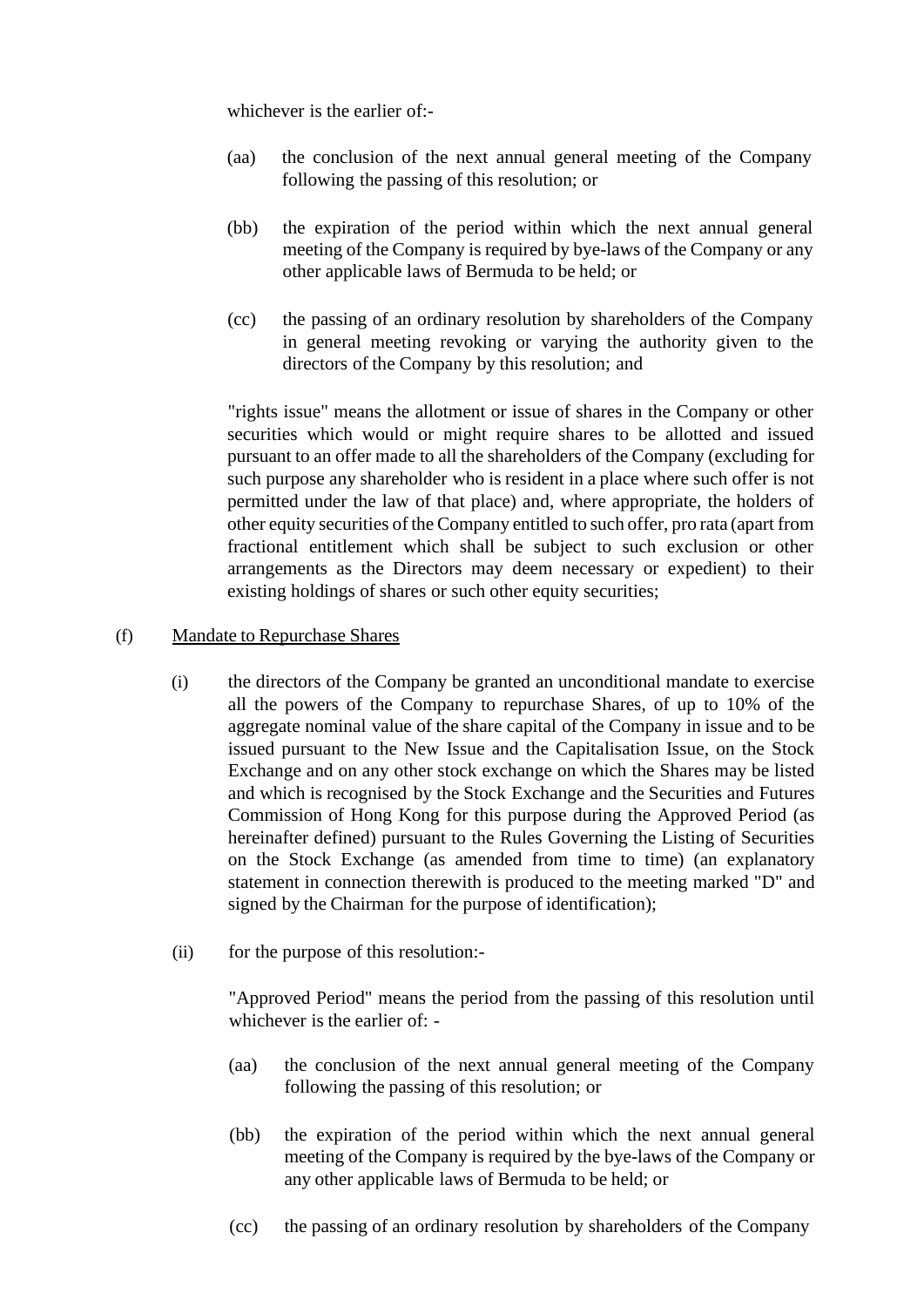in general meeting revoking or varying the authority given to the directors of the Company by this resolution; and

# (g) Extension of Mandate to Allot Shares

conditional upon resolutions (e) and (f) being passed the unconditional general mandate referred to in paragraph 3(e) above be extended by the addition to the aggregate nominal amount of the share capital of the Company which may be allotted or agreed conditionally or unconditionally to be allotted by the directors of the Company pursuant to such unconditional general mandate of an amount representing the aggregate nominal amount of the Shares repurchased by the Company pursuant to the mandate to repurchase Shares referred to in paragraph 3(f) above, provided that such extended amount shall not exceed 10% of the aggregate nominal amount of the share capital of the Company in issue and to be issued following the Completion of the New Issue and the Capitalisation Issue pursuant to paragraph 3(b) and 3(d) above.

(Sd.) Yip Kam Fai

Yip Kam Fai Chairman of the Meeting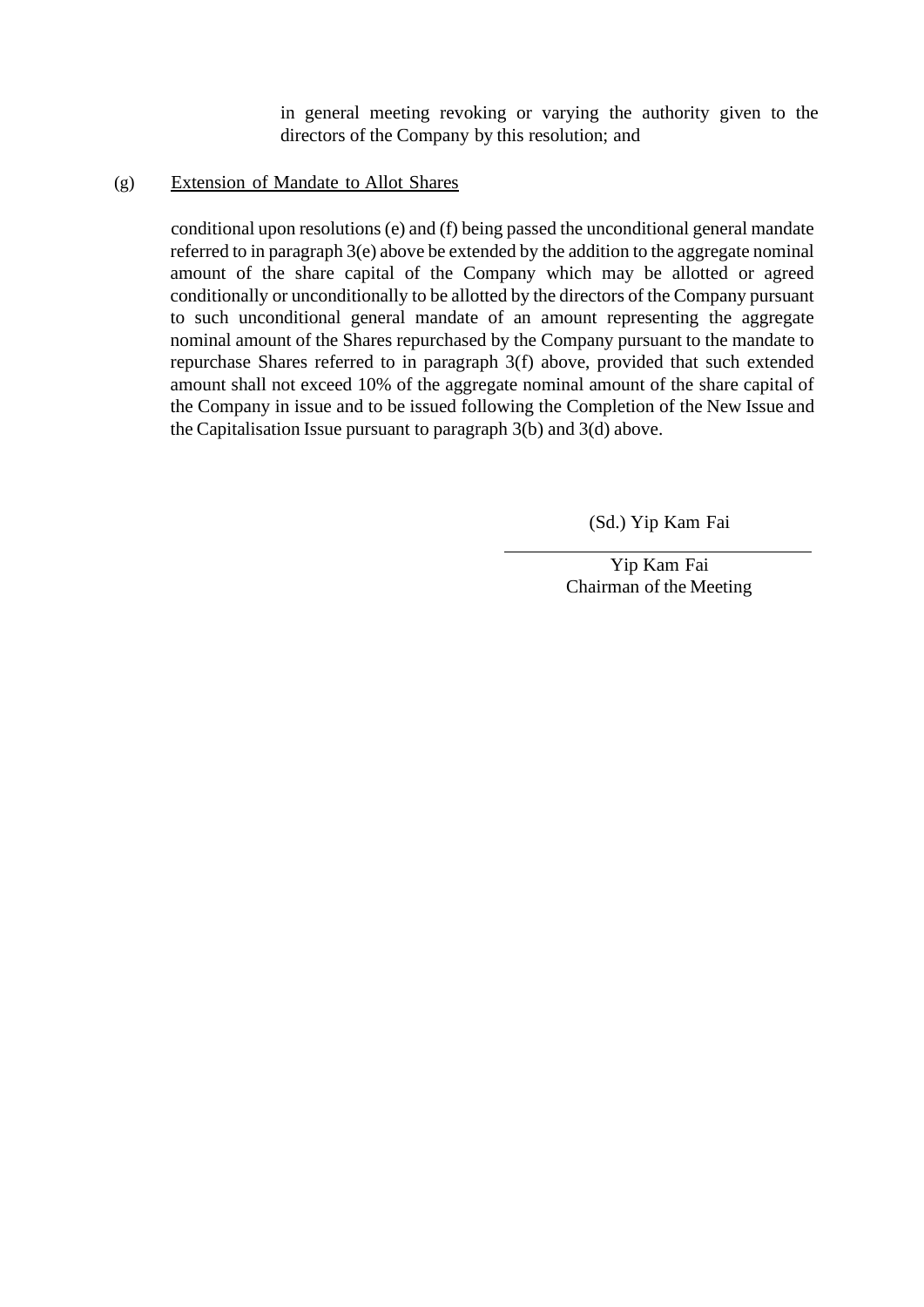# **YIP'S POTA INTERNATIONAL COMPANY LIMITED**

*(Incorporated in Bermuda with limited liability)*

#### ORDINARY RESOLUTION

#### PASSED ON THE 31ST DAY OF DECEMBER 1996

At the Special General Meeting of Yip's Pota International Company Limited (the "Company") duly convened and held at the office of DBS Asia Capital Limited, 34/F, Two Pacific Place, 88 Queensway, Hong Kong on 31st December 1996 at 9:40 a.m., the following resolution was duly passed as an ordinary resolution of the Company:

#### **ORDINARY RESOLUTION**

"THAT the authorised share capital of the Company be increased from HK\$100,000.00 to HK\$100,000,000.00 by the creation of an additional 999,000,000 shares of HK\$0.10 each torank pari passu with the existing shares of the Company in.all respects."

(Sd.) Yip Kam Fai

Yip Kam Fai Chairman of the Meeting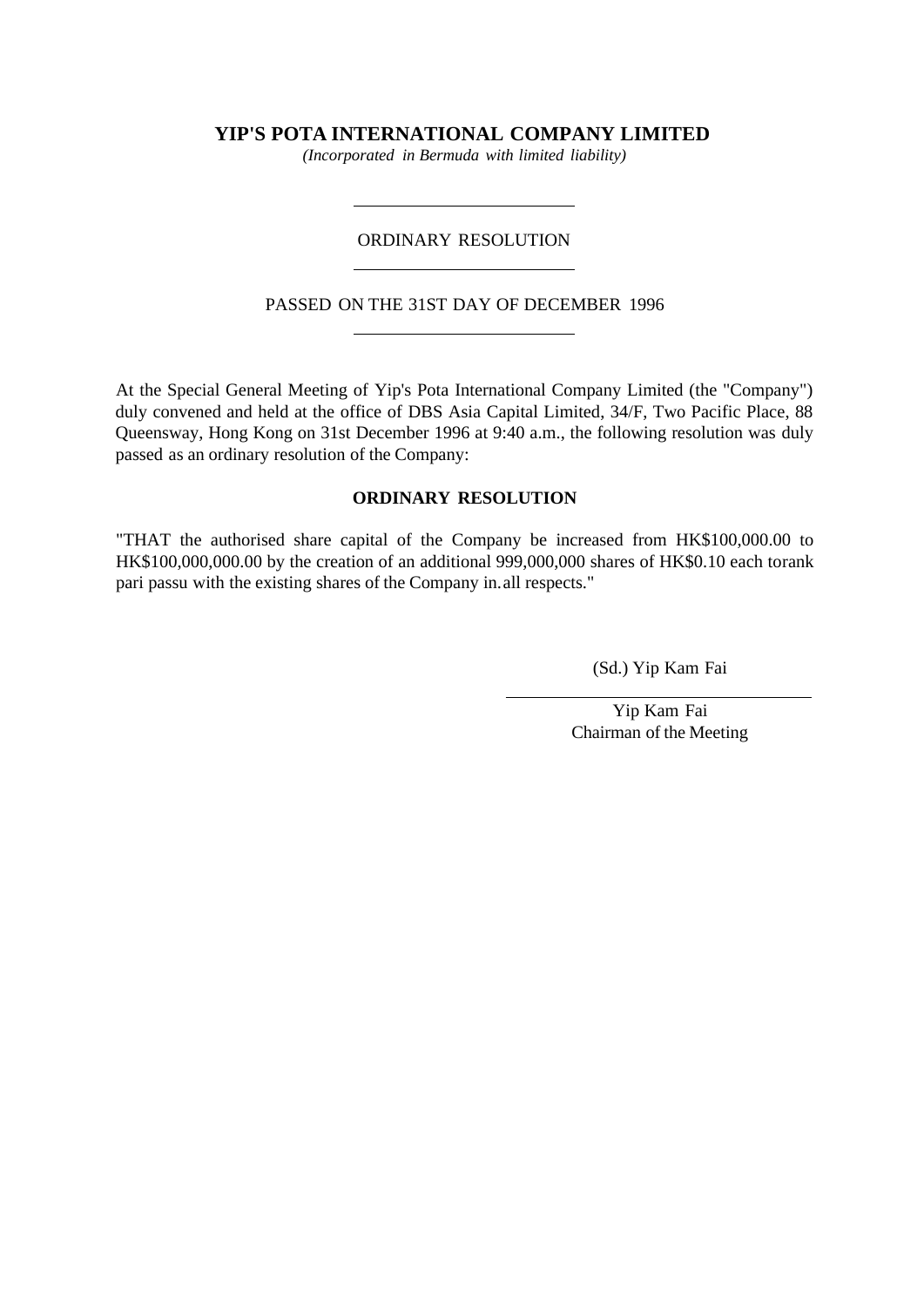Registration No. 22669



# **BERMUDA**

# **CERTIFICATE OF INCORPORATION ON CHANGE OF NAME**

**I HEREBY CERTIFY** that in accordance with section 10 of the Companies Act 1981 **LifeTec Group Limited** by resolution and with the approval of the Registrar of Companies has changed its name and was registered as **Paradise**

**Entertainment Limited** on the **7th** day of **May, 2007.**



Given under my hand and the Seal of the REGISTRAR OF COMPANIES this **10th** day of **May, 2007**

(Sd.)

for **Acting Registrar of Companies**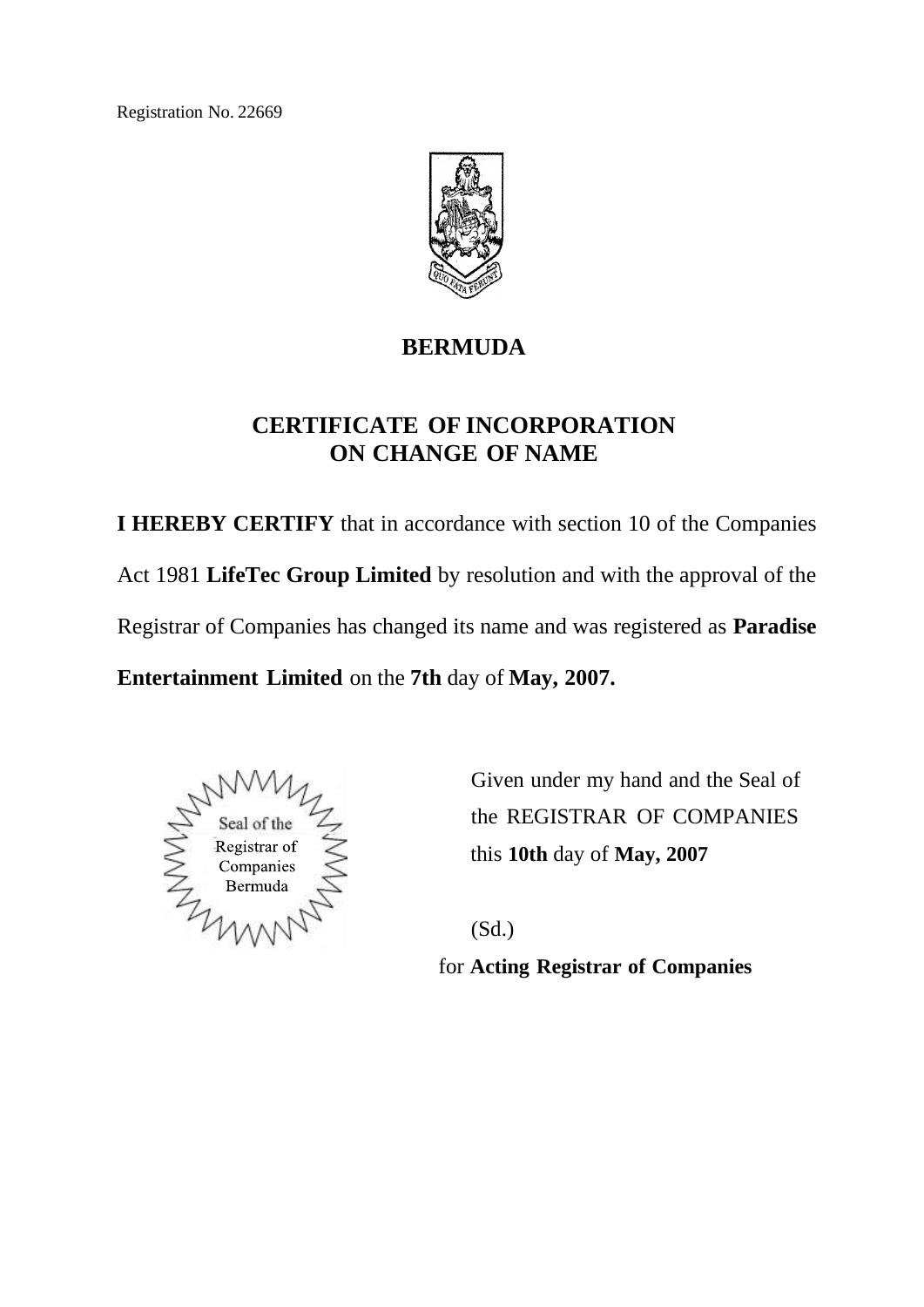**FORM** NO.3a **Registration No. 22669** 



# **BERMUDA**

# **CERTIFICATE OF INCORPORATION ON CHANGE OF NAME**

**I HEREBY CERTIFY** that in accordance with section 10 of *the Companies Act 1981* **YIP'S POTA INTERNATIONAL COMPANY LIMITED** by resolution and with the approval of the Registrar of Companies has changed its name and was registered as **LifeTec Group Limited** on the **18th** day of **August, 1999.**



Given under my hand and the Seal of the REGISTRAR OF COMPANIES this **20th** day of **August, 1999.**

(Sd.)

for **Registrar of Companies**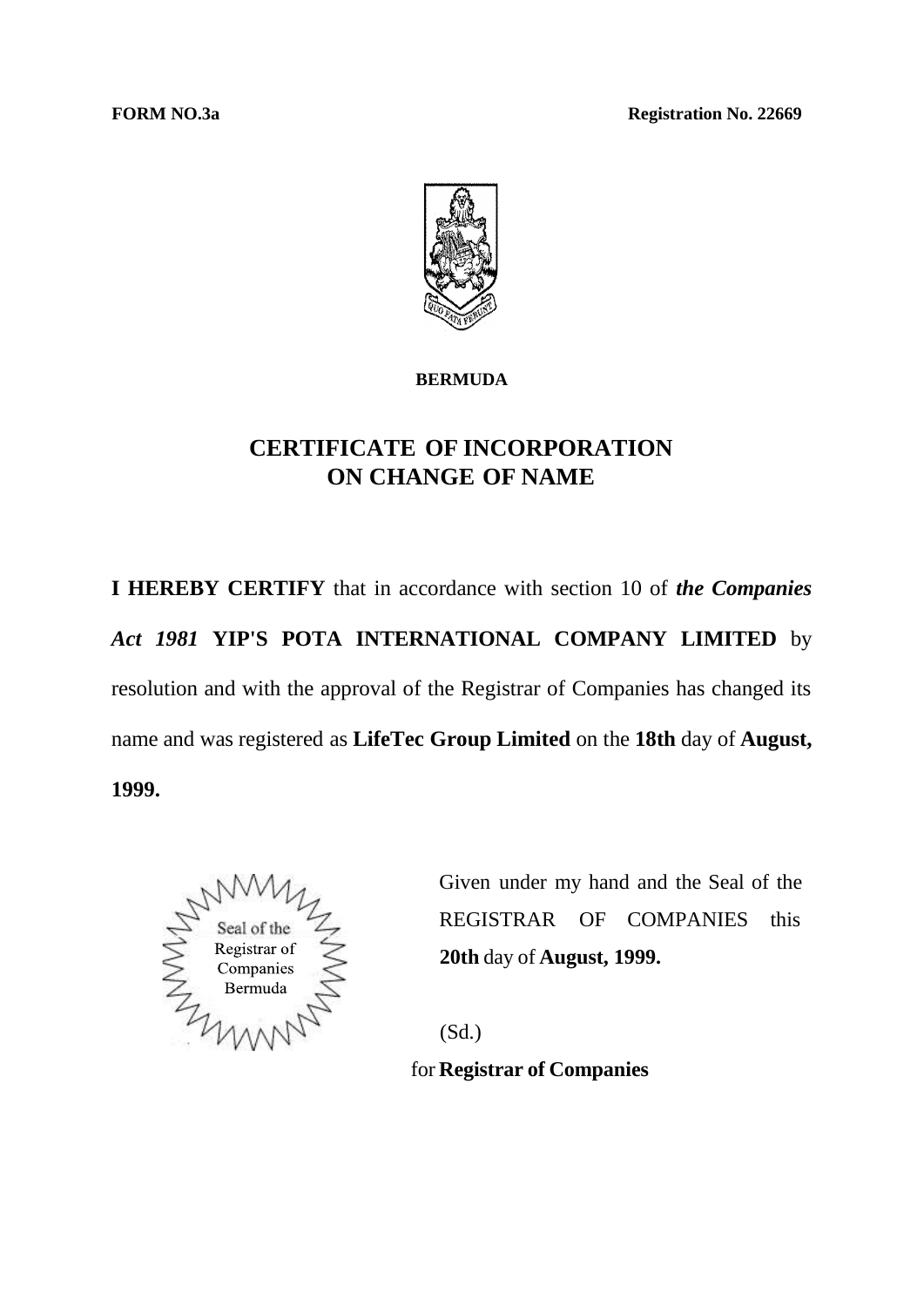**FORM NO.6 Registration No. EC22669** 



# **BERMUDA**

# **CERTIFICATE OF INCORPORATION**

I hereby in accordance with section 14 of *the Companies Act 1981* issue this Certificate of Incorporation and do certify that on the **3rd** day of **December, 1996**

# **YIP'S POTA INTERNATIONAL COMPANY LIMITED**

was registered by me in the Register maintained by me under the provisions of the said section and that the status of the said company is that of an **exempted** company.



Given under my hand and the Seal of the REGISTRAR OF COMPANIES this **9th** day of **December, 1996.**

(Sd.)

for **Registrar of Companies**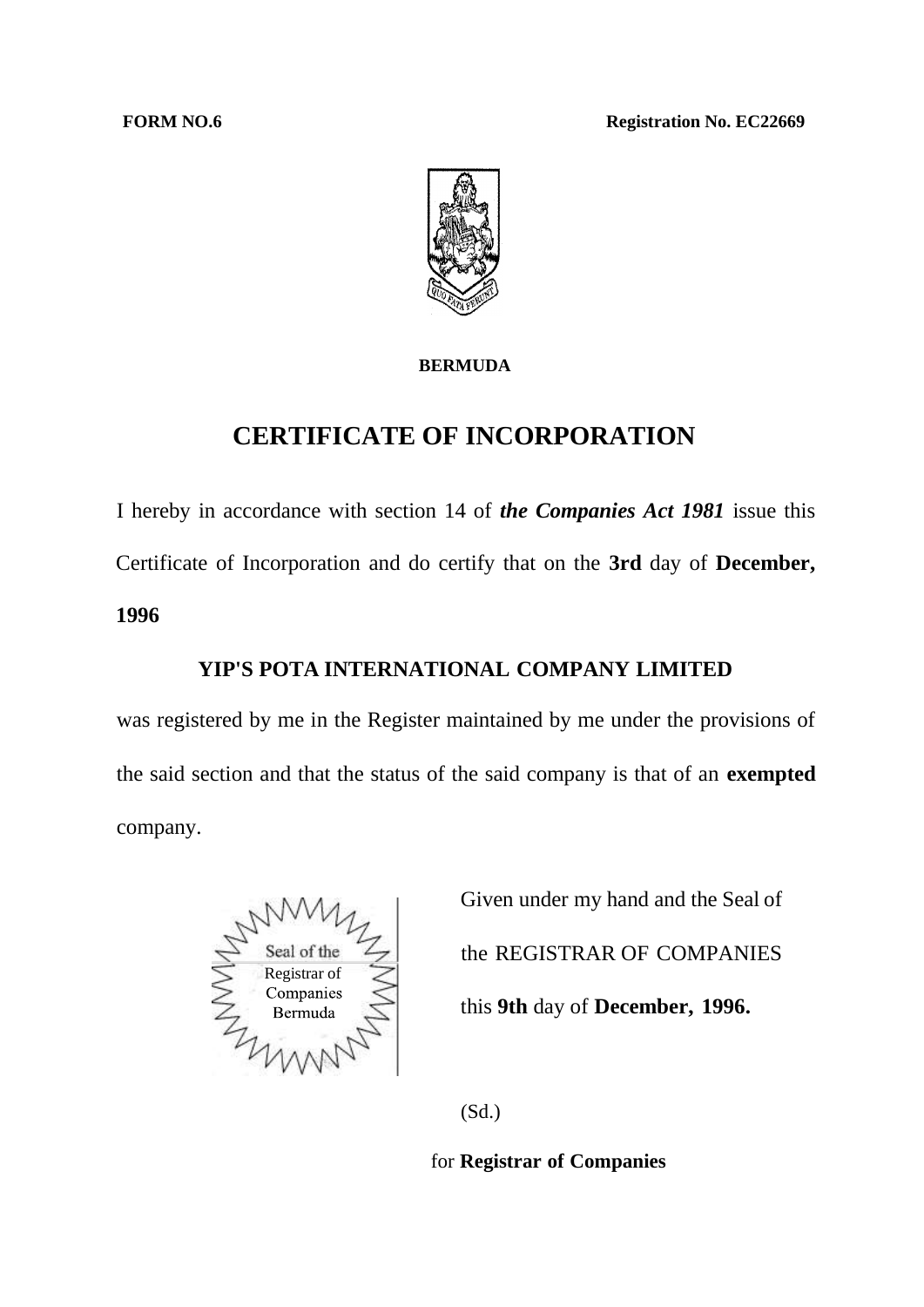FORM NO.2



# BERMUDA THE COMPANIES ACT 1981 **MEMORANDUM OF ASSOCIATION OF COMPANY LIMITED BY SHARES**

(Section  $7(1)$  and  $(2)$ )

## MEMORANDUM OF ASSOCIATION OF

# **Paradise Entertainment Limited**

(\*Name changed on 18th August 1999 and 7th May 2007 respectively)

(hereinafter referred to as "the Company")

- 1. The liability of the members of the Company is limited to the amount (if any) for the time being unpaid on the shares respectively held by them.
- 2. We, the undersigned, namely,

| <b>NAME</b>       | <b>ADDRESS</b>                                          | <b>BERMUDIAN</b><br><b>STATUS</b><br>(Yes/No) | <b>NATIONALITY</b> | <b>NUMBER OF</b><br><b>SHARES</b><br><b>SUBSCRIBED</b> |
|-------------------|---------------------------------------------------------|-----------------------------------------------|--------------------|--------------------------------------------------------|
| John A. Ellison   | Clarendon House<br>2 Church Street<br>Hamilton, Bermuda | Yes                                           | <b>British</b>     | <b>One</b>                                             |
| John C. R. Collis | $\mathbf{H}$                                            | Yes                                           | <b>British</b>     | One                                                    |
| Anthony D. Whaley | $^{\prime\prime}$                                       | Yes                                           | <b>British</b>     | One                                                    |

do hereby respectively agree to take such number of shares of the Company as may be allotted to us respectively by the provisional directors of the Company, not exceeding the number of shares for which we have respectively subscribed, and to satisfy such calls as may be made by the directors, provisional directors or promoters of the Company in respect of the shares allotted to us respectively.

- *\*(i) Pursuant to a special resolution passed on 18th August 1999, the name of the Company was changed from "Yip's Pota International Company Limited" to "LifeTec Group Limited".*
- *(ii) Pursuant to a special resolution passed on 7th May 2007, the name of the Company was changed from "LifeTec Group Limited" to "Paradise Entertainment Limited".*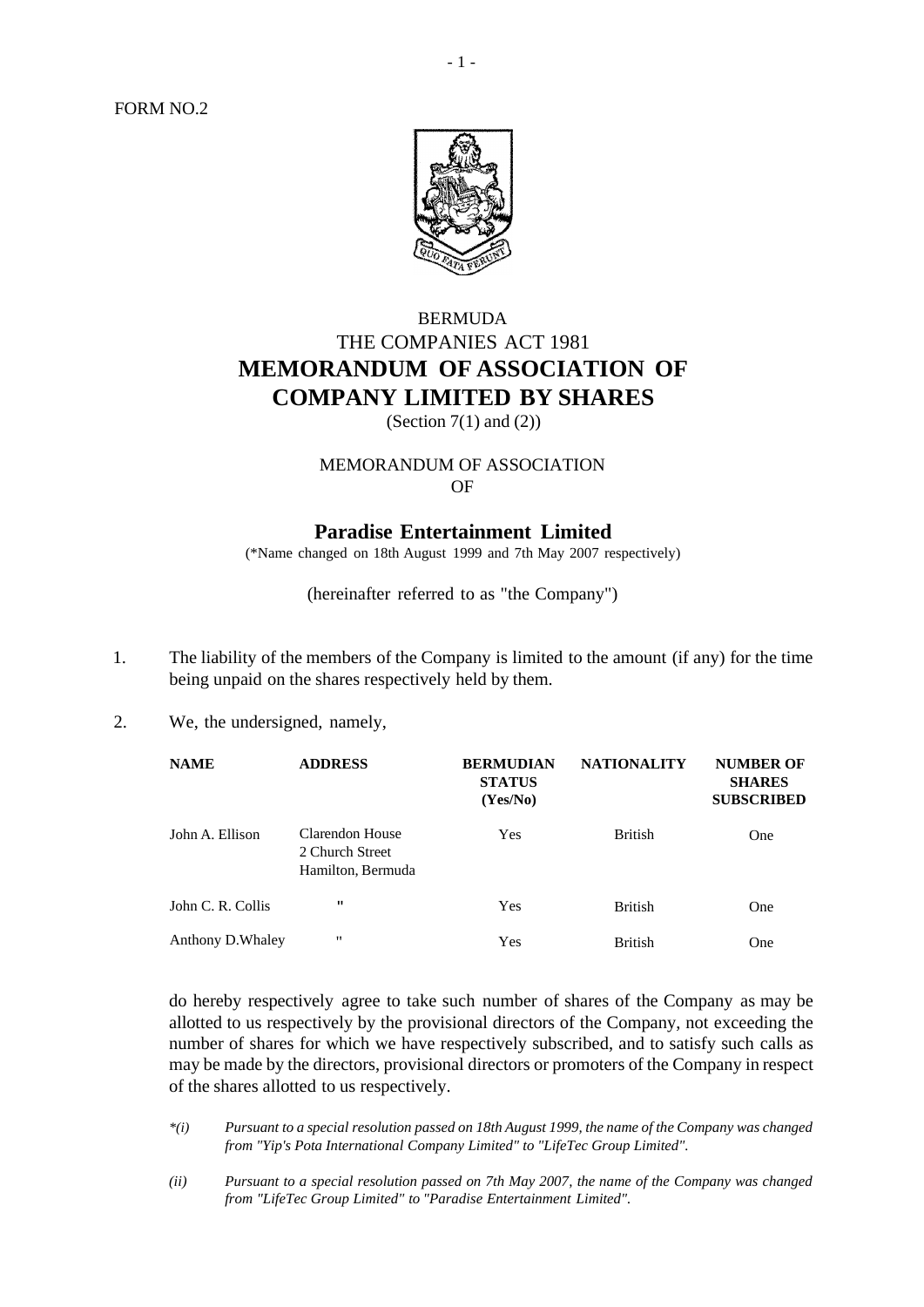- 3. The Company isto be an exempted Company as defined by the Companies Act 1981.
- 4. The Company has power to hold land situated in Bermuda not exceeding in all, including the following parcels-

N/A

- \*5. The authorised share capital of the Company is HK\$1,000,000,000.00 divided into shares of HK\$0.10 each. The minimum subscribed share capital of the Company is HK\$100,000.00.
	- *\*(i) Pursuant to an ordinary resolution passed on 31st December 1996, the authorised share capital of the Company was increased from HK\$100,000.00 to HK\$100,000,000.00 by the creation of an additional 999,000,000 shares of HK\$0.10 each.*
	- *(ii) Pursuant to a special resolution passed on 6th December 1999, each share of HK\$0.10 was redesignated and subdivided into ten shares of HK\$0.01 each.*
	- *(iii) Pursuant to ordinary resolution no.2 passed on 29th September 2009, every ten shares of HK\$0.01 each in the issued and unissued share capital of the Company were consolidated into one share of HK\$0.10.*
	- *(iv) Pursuant to ordinary resolution no.3 passed on 29th September 2009, the authorised share capital of the Company was increased from HK\$100,000,000.00 to HK\$1,000,000,000.00 by the creation of 9,000,000,000 shares of HK\$0.10 each.*
- 6. The objects for which the Company isformed and incorporated are
	- 1) to act and to perform all the functions of a holding company in all its branches and to co-ordinate the policy and administration of any subsidiary company or companies wherever incorporated or carrying on business or of any group of companies of which the Company or any subsidiary company is a member or which are in any manner controlled directly or indirectly by the Company;
	- 2) to act as an investment company and for that purpose to acquire and hold upon any terms and, either in the name of the Company or that of any nominee, shares, stock, debentures, debenture stock, annuities, notes, mortgages, bonds, obligations and securities, foreign exchange, foreign currency deposits and commodities, issued or guaranteed by any company wherever incorporated or carrying on business, or by any government, sovereign, ruler, commissioners, public body or authority, supreme, municipal, local or otherwise, by original subscription, tender, purchase, exchange, underwriting, participation in syndicates or in any other manner and whether or not fully paid up, and to make payments thereon as called up or in advance of calls or otherwise and to subscribe for the same, whether conditionally or absolutely, and to hold the same with a view to investment, but with the power to vary any investments, and to exercise and enforce all rights and powers conferred by or incident to the ownership thereof, and to invest and deal with the moneys of the Company not immediately required upon such securities and in such manner as may be from time to time determined;
	- 3) as set out in paragraphs (b) to (n) and (p) to (u) inclusive of the Second Schedule to The Companies Act 1981.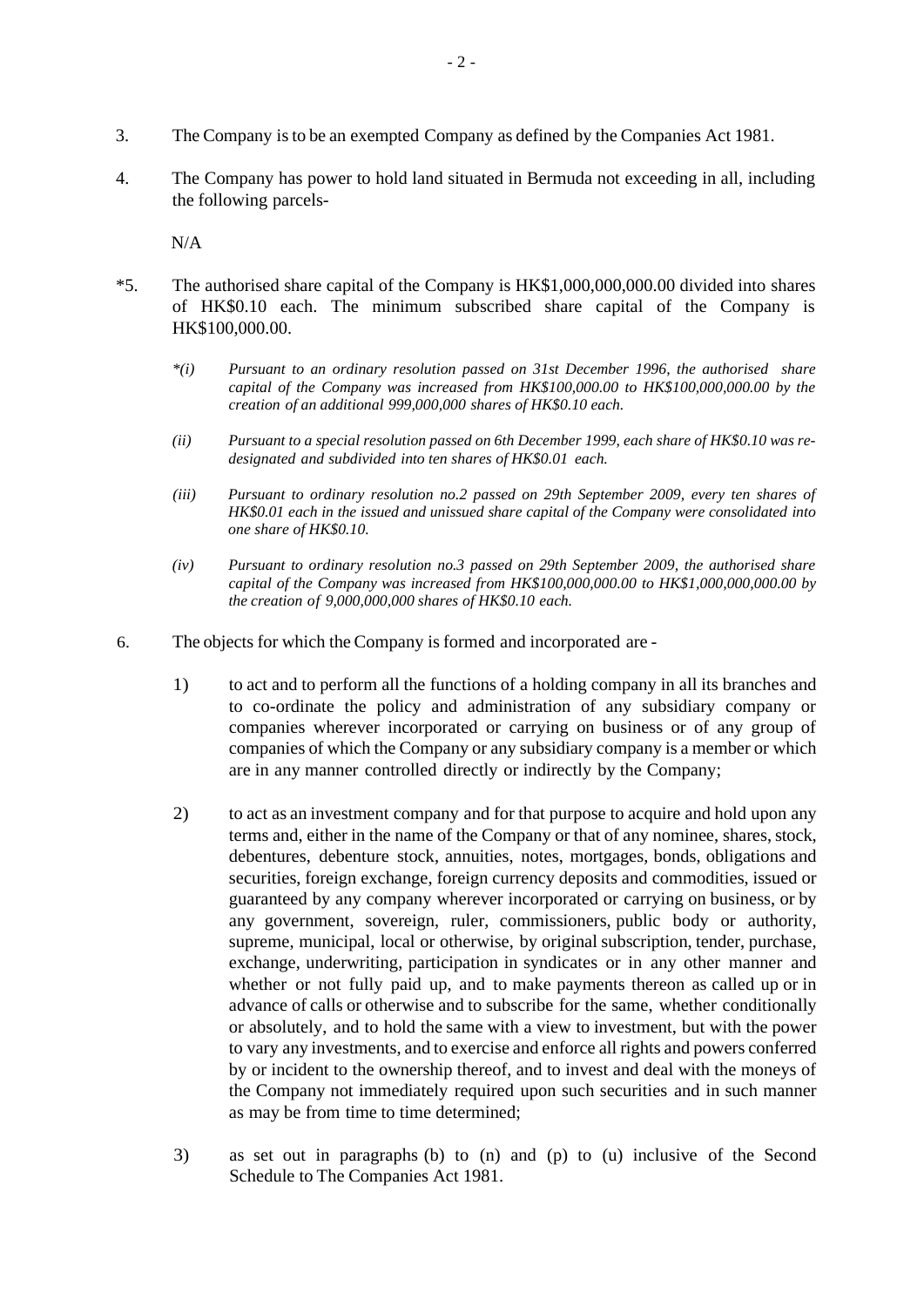#### 7. Powers of the Company

- 1) the Company shall, pursuant to Section 42 of The Companies Act 1981, have the power to issue preference shares which are, at the option of the holder, liable to be redeemed;
- 2) the Company shall, pursuant to Section 42A of The Companies Act 1981, have the power to purchase its own shares;
- 3) the Company shall have the power to grant pensions, annuities, or other allowances, including allowances on death, to or for the benefit of any directors, officers or employees or former directors, officers or employees of the Company or any company which at any time is or was a subsidiary or a holding company or another subsidiary of a holding company of the Companyor otherwise associated with the Company or of any predecessor in business ofany of them, and to the relations, connections or dependants of any such persons, and to other persons whose service or services have directly or indirectly been of benefit to the Company or whom the Company considers have any moral claim on the Company or to their relations, connections or dependants, and to establish or support or aid in the establishment or support of any associations, institutions, clubs, schools, building and housing schemes,funds and trusts, and to make payments toward insurance or other arrangements likely to benefit any such persons or otherwise advance the interests of the Company or of its Members, and to subscribe, guarantee or pay money for any purpose likely, directly or indirectly, to further the interests of the Company or of its Members or for any national, charitable, benevolent, educational, religious, social, public, general or useful object.
- 4) the Company shall not have the power set out in paragraph 8 of the First Schedule to The Companies Act 1981.

Signed by each subscriber in the presence of at least one witness attesting the signature thereof -

| (Subscribers) | (Witnesses) |
|---------------|-------------|
|               |             |
| (Sd.)         | (Sd.)       |
| (Sd.)         | (Sd.)       |
| (Sd.)         | (Sd.)       |
|               |             |

SUBSCRIBED this Twentieth day of November, 1996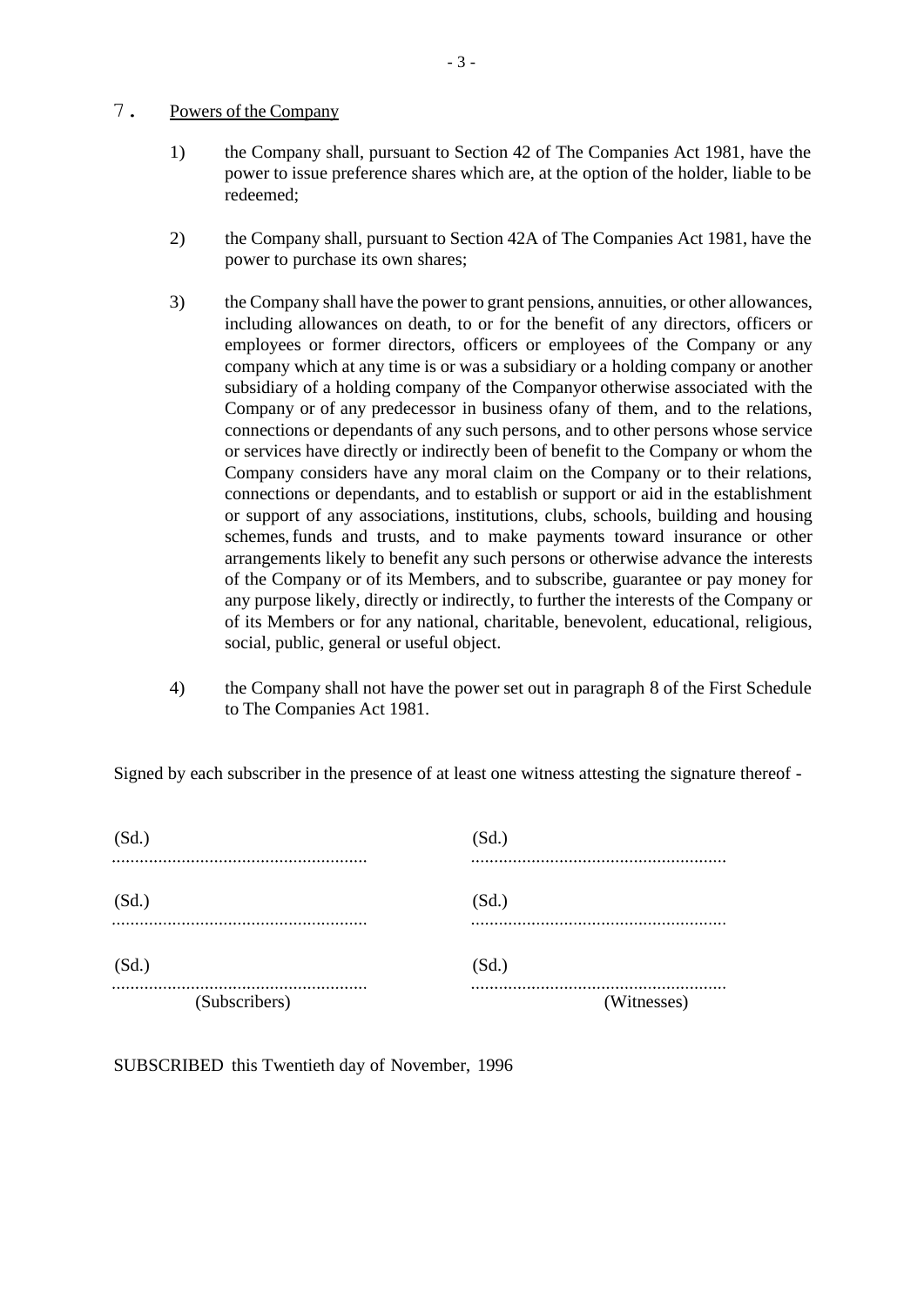## **THE COMPANIES ACT 1981**

#### **FIRST SCHEDULE**

A company limited by shares may exercise all or any of the following powers subject to any provision of the law or its memorandum:

- 1. [Deleted]
- 2. to acquire or undertake the whole or any part of the business, property and liabilities of any person carrying on any business that the company is authorised to carry on;
- 3. to apply for register, purchase, lease, acquire, hold, use, control, licence, sell, assign or dispose of patents, patent rights, copyrights, trade makers, formulae, licences, inventions, processes, distinctive makers and similar rights;
- 4. to enter into partnership or into any arrangement for sharing of profits, union of interests, co-operation, joint venture, reciprocal concession or otherwise with any person carrying on or engaged in or about to carry on or engage in any business or transaction that the company is authorised to carry on or engage in or any business ortransaction capable of being conducted so as to benefit the company;
- 5. to take or otherwise acquire and hold securities in any other body corporate having objects altogether or in part similar to those of the company or carrying on any business capable of being conducted so as to benefit the company;
- 6. subject to section 96 to lend money to any employee or to any person having dealings with the company or with whom the company proposes to have dealings or to any other body corporate any of those shares are held by the company;
- 7. to apply for, secure or acquire by grant, legislative enactment, assignment, transfer, purchase or otherwise and to exercise, carry out and enjoy any charter, licence, power, authority, franchise, concession, right or privilege, that any government or authority or any body corporation or other public body may be empowered to grant, and to pay for, aid in and contribute toward carrying it into effect and to assume any liabilities or obligations incidental thereto;
- 8. to establish and support or aid in the establishment and support of associations, institutions, funds or trusts for the benefit of employees or former employees of the company or its predecessors, or the dependants or connections of such employees or former employees, and grant pensions and allowances, and make payments towards insurance or for any object similar to those set forth in this paragraph, and to subscribe or guarantee money for charitable, benevolent, educational and religious objects or for any exhibition or for any public, general or useful objects;
- 9. to promote any company for the purpose of acquiring or taking over any of the property and liabilities of the company or for any other purpose that may benefit the company;
- 10. to purchase, lease, take in exchange, hire or otherwise acquire any personal property and any rights or privileges that the company considers necessary or convenient for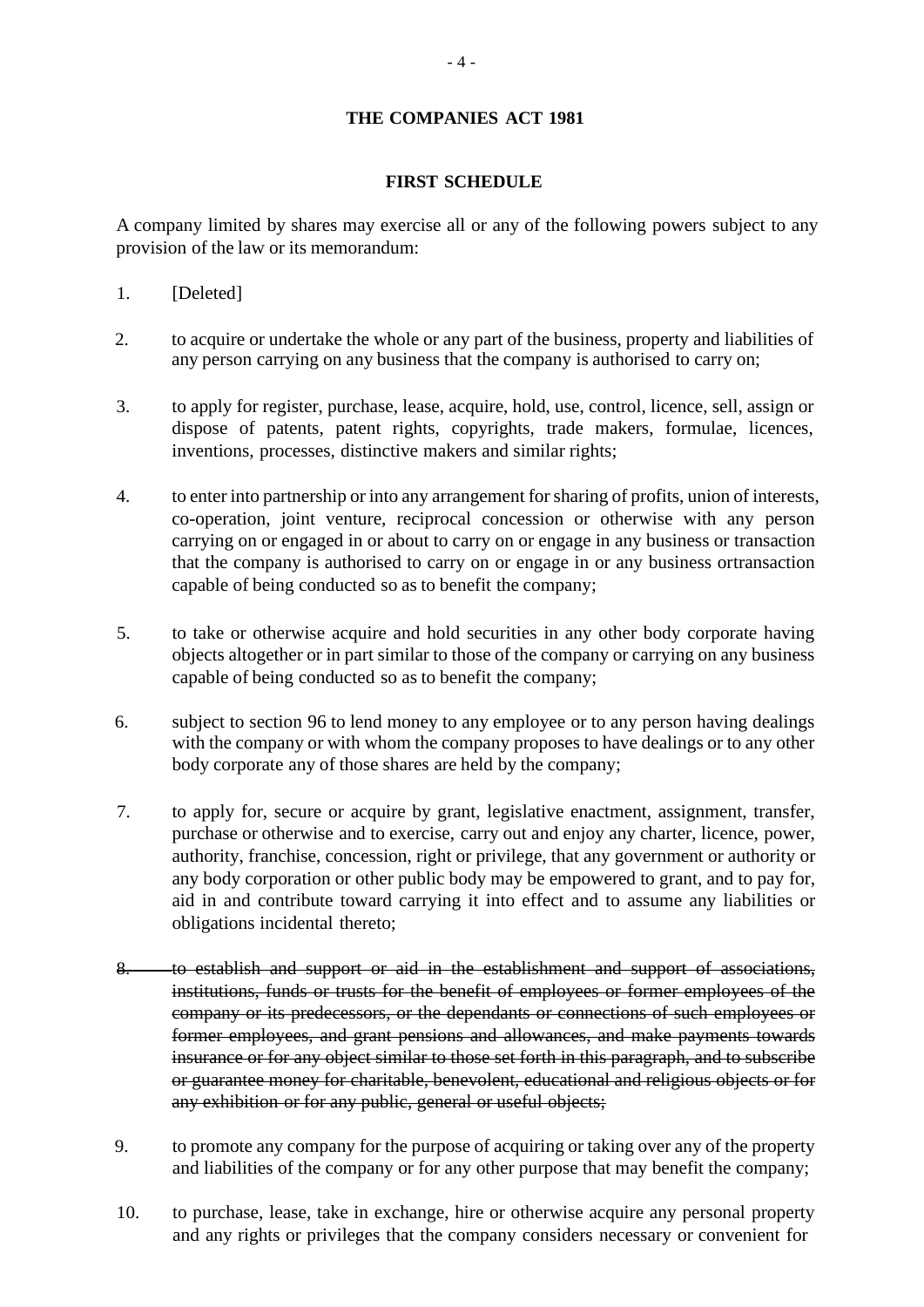the purposes of its business;

- 11. to construct, maintain, alter, renovate and demolish any buildings or works necessary or convenient for its objects;
- 12. to take land in Bermuda by way of lease or leasing agreement for a term not exceeding twenty-one years, being land "*bona fide*" required for the purposes of the business of the company and with the consent of the Minister granted in his discretion to take land in Bermuda by way of lease or leasing agreement for a similar period in order to provide accommodation or recreational facilities for its officers and employees and when no longer necessary for any of the above purposes to terminate or transfer the lease or letting agreement;
- 13. except to the extent, if any, as may be otherwise expressly provided in its incorporating Act or memorandum and subject to the provisions of this Act every company shall have power to invest the moneys of the Company by way of mortgageof real or personal property of every description in Bermuda or elsewhere and to sell, exchange, vary, or dispose of such mortgage as the company shall from time to time determine;
- 14. to construct, improve, maintain, work, manage, carry out or control any roads, ways, tramways, branches or sidings, bridges, reservoirs, watercourses, wharves, factories, warehouses, electric works, shops, stores and other works and conveniences that may advance the interests of the company and contribute to, subsidise or otherwise assist or take part in the construction, improvement, maintenance, working, management, carrying out or control thereof;
- 15. to raise and assist in raising money for, and aid by way of bonus, loan, promise, endorsement, guarantee or otherwise, any person and guarantee the performance or fulfilment of any contracts or obligations of any person, and in particular guarantee the payment of the principal of and interest on the debt obligations of any such person;
- 16. to borrow or raise or secure the payment of money in such manner as the company may think fit;
- 17. to draw, make, accept, endorse, discount, execute and issue bills of exchange, promissory notes, bills of lading, warrants and other negotiable or transferable instruments;
- 18. when properly authorised to do so, to sell, lease, exchange or otherwise dispose of the undertaking of the company or any part thereof as an entirety or substantially as an entirety for such consideration as the company thinks fit;
- 19. to sell, improve, manage, develop, exchange, lease, dispose of, turn to account or otherwise deal with the property of the company in the ordinary course of its business;
- 20. to adopt such means of making known the products of the company as may seem expedient, and in particular by advertising, by purchase and exhibition of works of art or interest, by publication of books and periodicals and by granting prizes and rewards and making donations;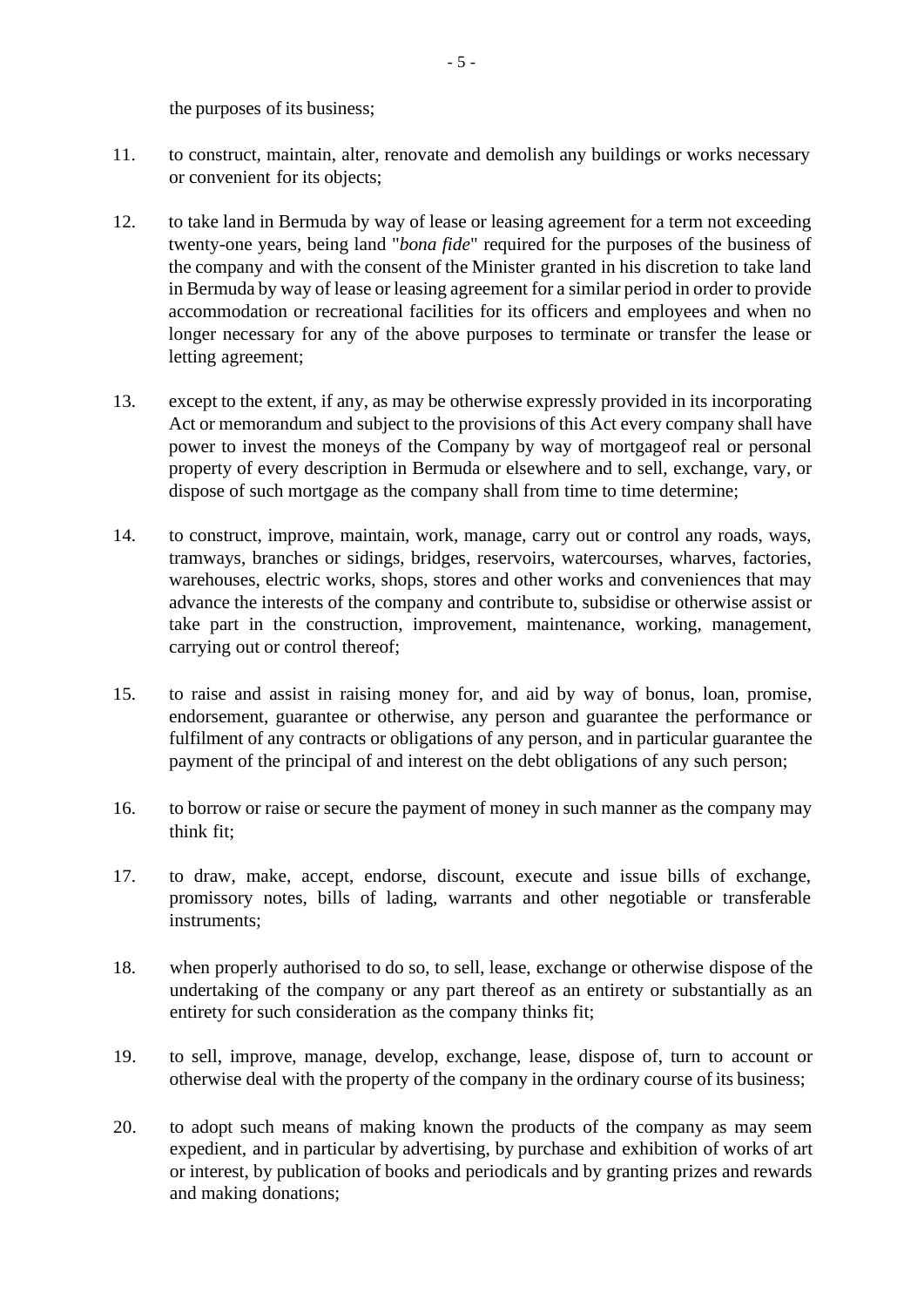- 21. to cause the company to be registered and recognised in any foreign jurisdiction, and designate persons therein according to the laws of that foreign jurisdiction or to represent the company and to accept service for and on behalf of the company of any process or suit;
- 22. to allot and issue fully-paid shares of the company in payment or part payment of any property purchase or otherwise acquired by the company or for any past services performed for the company;
- 23. to distribute among the members of the company in cash, kind, specie or otherwise as may be resolved, by way of dividend, bonus or in any other manner considered advisable, any property of the company, but not so as to decrease the capital of the company unless the distribution is made for the purpose of enabling the company to be dissolved or the distribution, apart from this paragraph, would be otherwise lawful;
- 24. to establish agencies and branches;
- 25. to take or hold mortgages, hypothecs, liens and charges to secure payment of the purchase price, or of any unpaid balance of the purchase price, of any part of the property of the company of whatsoever kind sold by the company, or for any money due to the company from purchasers and others and to sell or otherwise dispose of any such mortgage, hypothec, lien or charge;
- 26. to pay all costs and expenses of or incidental to the incorporation and organisation of the company;
- 27. to invest and deal with the moneys of the company not immediately required for the objects of the company in such manner as may be determined;
- 28. to do any of the things authorised by this subsection and all things authorised by its memorandum as principals, agents, contractors, trustees or otherwise, and either alone or in conjunction with others;
- 29. to do all such other things as are incidental or conducive to the attainment of the objects and the exercise of the powers of the company.

Every company may exercise its powers beyond the boundaries of Bermuda to the extent to which the laws in force where the powers are sought to be exercised permit.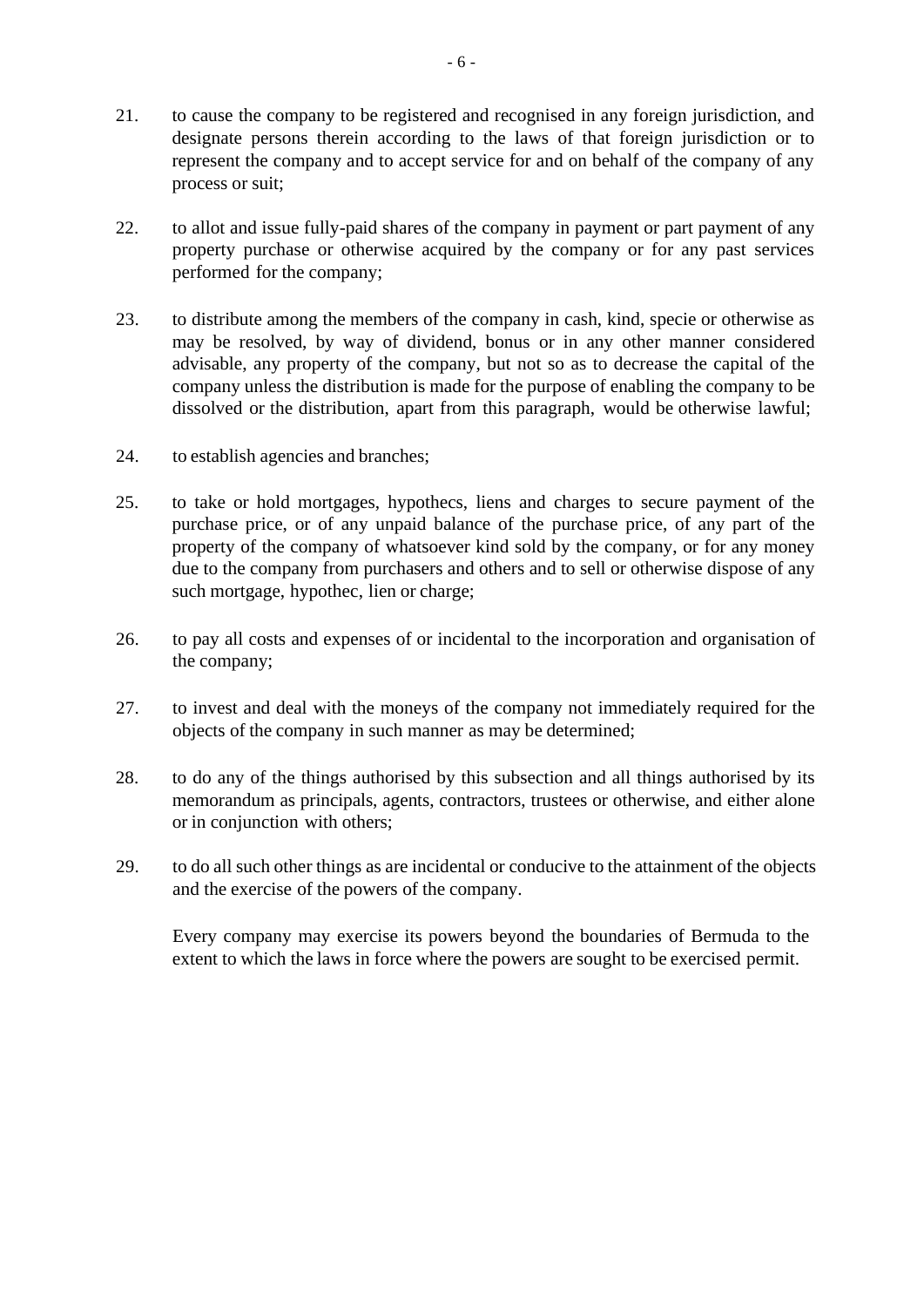#### **THE COMPANIES ACT 1981**

#### **SECOND SCHEDULE**

A company may by reference include in its memorandum any of the following objects that is to say the business of:

- (a) insurance and re-insurance of all kinds;
- (b) packaging of goods of all kinds;
- (c) buying, selling and dealing in goods of all kinds;
- (d) designing and manufacturing of goods of all kinds;
- (e) mining and quarrying and exploration for metals, minerals, fossil fuels and precious stones of all kinds and their preparation for sale or use;
- (f) exploring for, the drilling for, the moving, transporting and re-fining petroleum and hydro carbon products including oil and oil products;
- (g) scientific research including the improvement, discovery and development of processes, inventions, patents and designs and the construction, maintenance and operation of laboratories and research centres;
- (h) land, sea and air undertakings including the land, ship and air carriage of passengers, mails and goods of all kinds;
- (i) ships and aircraft owners, managers, operators, agents, builders and repairers;
- (j) acquiring, owning, selling, chartering, repairing or dealing in ships and aircraft;
- (k) travel agents, freight contractors and forwarding agents;
- (l) dock owners, wharfingers, warehousemen;
- (m) ship chandlers and dealing in rope, canvas oil and ship stores of all kinds;
- (n) all forms of engineering;
- (o) developing, operating, advising or acting as technical consultants to any other enterprise or business;
- (p) farmers, livestock breeders and keepers, graziers, butchers, tanners and processors of and dealers in all kinds of live and dead stock, wool, hides, tallow, grain, vegetables and other produce;
- (q) acquiring by purchase or otherwise and holding as an investment inventions, patents, trade marks, trade names, trade secrets, designs and the like;
- (r) buying, selling, hiring, letting and dealing in conveyances of any sort; and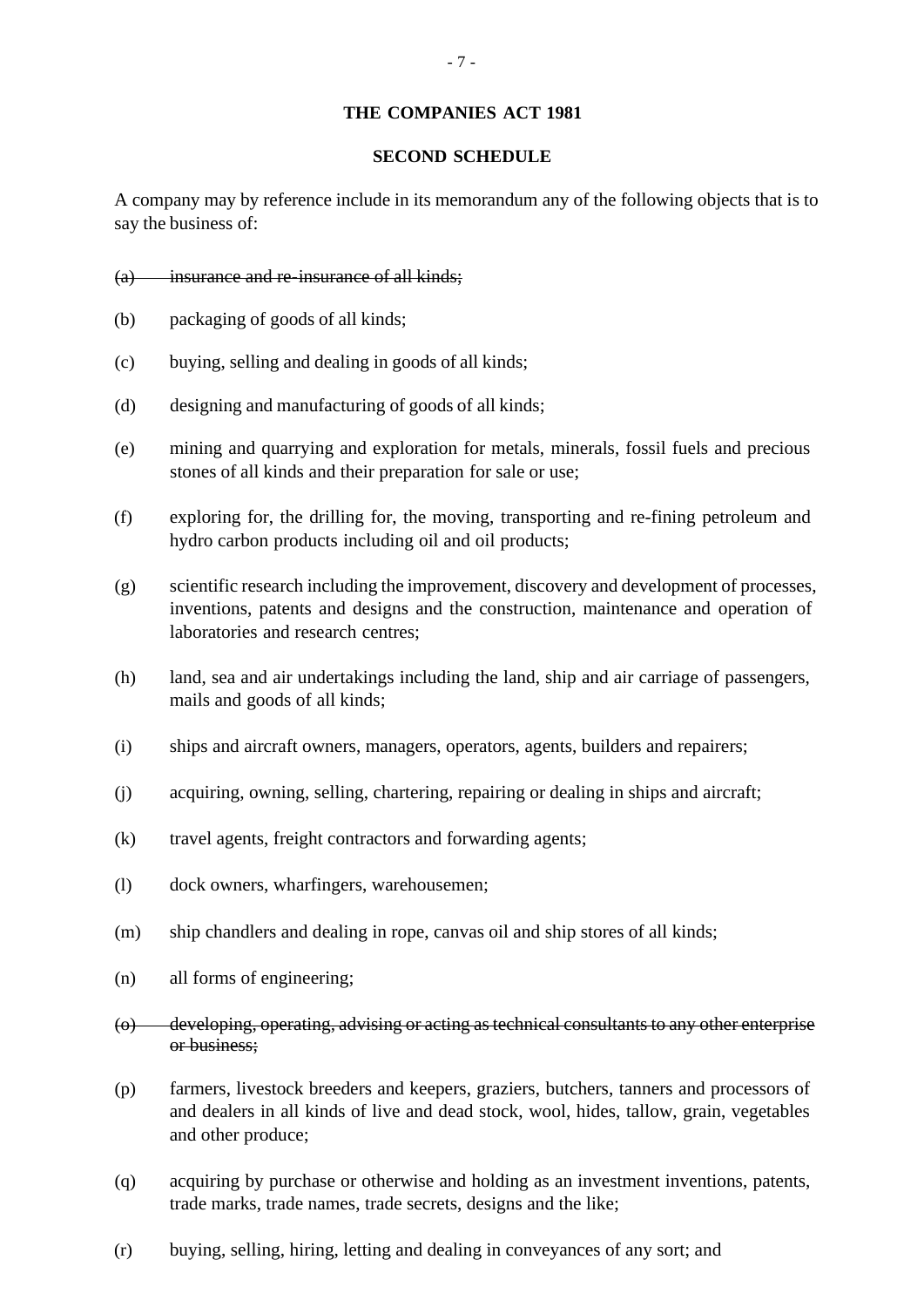- (s) employing, providing, hiring out and acting as agent for artists, actors, entertainers of all sorts, authors, composers, producers, engineers and experts or specialists of any kind.
- (t) to acquire by purchase or otherwise hold, sell, dispose of and deal in real property situated outside Bermuda and in personal property of all kinds wheresoever situated.
- (u) to enter into any guarantee, contract of indemnity or suretyship and to assure, support or secure with or without consideration or benefit the performance of any obligations of any person or persons and to guarantee the fidelity of individuals filling or about to fill situations of trust or confidence.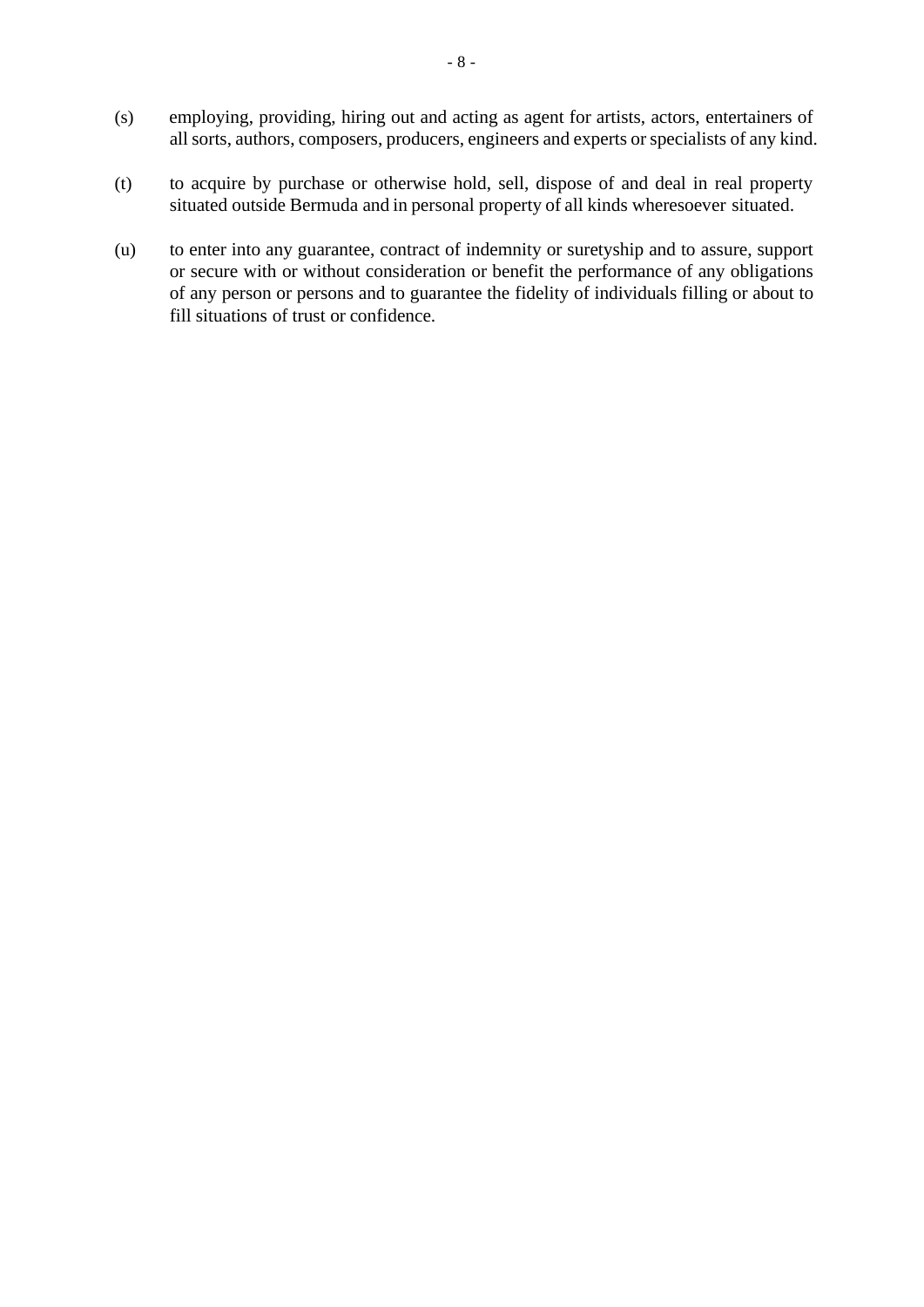# BYE-LAWS

# OF

# **Paradise Entertainment Limited**

(Adopted at a Special General Meeting held on 3 January, 1997 and amended by a special resolution passed on 24 May, 2004, a special resolution passed on 29 May, 2006, a special resolution passed on 7 May, 2007, a special resolution passed on 5 June, 2009 and a special resolution passed on 26 May 2022)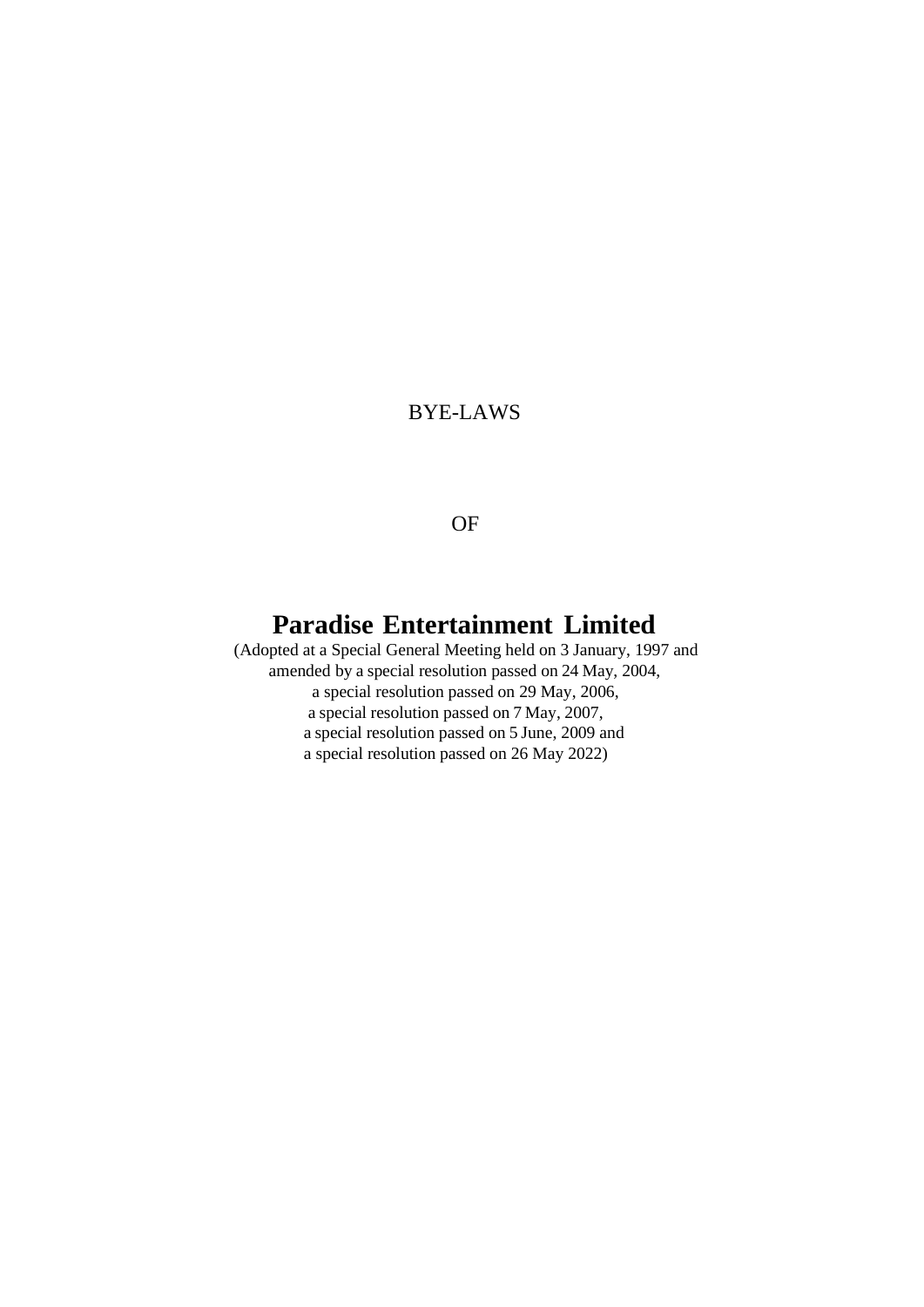| <b>SUBJECT</b>                        | Bye-Law No. |
|---------------------------------------|-------------|
| Interpretation                        | $1 - 2$     |
| <b>Share Capital</b>                  | 3           |
| <b>Alteration Of Capital</b>          | $4 - 7$     |
| <b>Share Rights</b>                   | $8-9$       |
| Variation Of Rights                   | $10 - 11$   |
| <b>Shares</b>                         | $12 - 15$   |
| <b>Share Certificates</b>             | $16-21$     |
| Lien                                  | $22 - 24$   |
| <b>Calls On Shares</b>                | $25 - 33$   |
| <b>Forfeiture Of Shares</b>           | $34-42A$    |
| <b>Register Of Members</b>            | 43-44       |
| <b>Record Dates</b>                   | 45          |
| <b>Transfer Of Shares</b>             | $46 - 51$   |
| <b>Transmission Of Shares</b>         | 52-54       |
| <b>Untraceable Members</b>            | 55          |
| <b>General Meetings</b>               | 56-58       |
| Notice Of General Meetings            | 59-60       |
| Proceedings At General Meetings       | $61 - 65$   |
| Voting                                | 66-77       |
| Proxies                               | 78-83       |
| Corporations Acting By                | 84          |
| Representatives                       |             |
| <b>Written Resolutions Of Members</b> | 85          |
| <b>Board Of Directors</b>             | 86          |
| <b>Retirement Of Directors</b>        | 87-88       |
| Disqualification Of Directors         | 89          |
| <b>Executive Directors</b>            | 90-91       |
| <b>Alternate Directors</b>            | 92-95       |
| Directors' Fees And Expenses          | 96-99       |
| Directors' Interests                  | 100-103     |
| General Powers Of The Directors       | 104-109     |
| <b>Borrowing Powers</b>               | 110-113     |
| Proceedings Of The Directors          | 114-123     |
| <b>Managers</b>                       | 124-126     |
| <b>Officers</b>                       | 127-131     |
| Register of Directors and Officers    | 132         |
| <b>Minutes</b>                        | 133         |
| Seal                                  | 134         |
| <b>Authentication Of Documents</b>    | 135         |
| <b>Destruction Of Documents</b>       | 136         |
| Dividends And Other Payments          | 137-146     |
| Reserves                              | 147         |
| Capitalisation                        | 148-149     |
| <b>Subscription Rights Reserve</b>    | 150         |
| <b>Accounting Records</b>             | 151-153B    |
| Audit                                 | 154-159A    |
| <b>Notices</b>                        | 160-162     |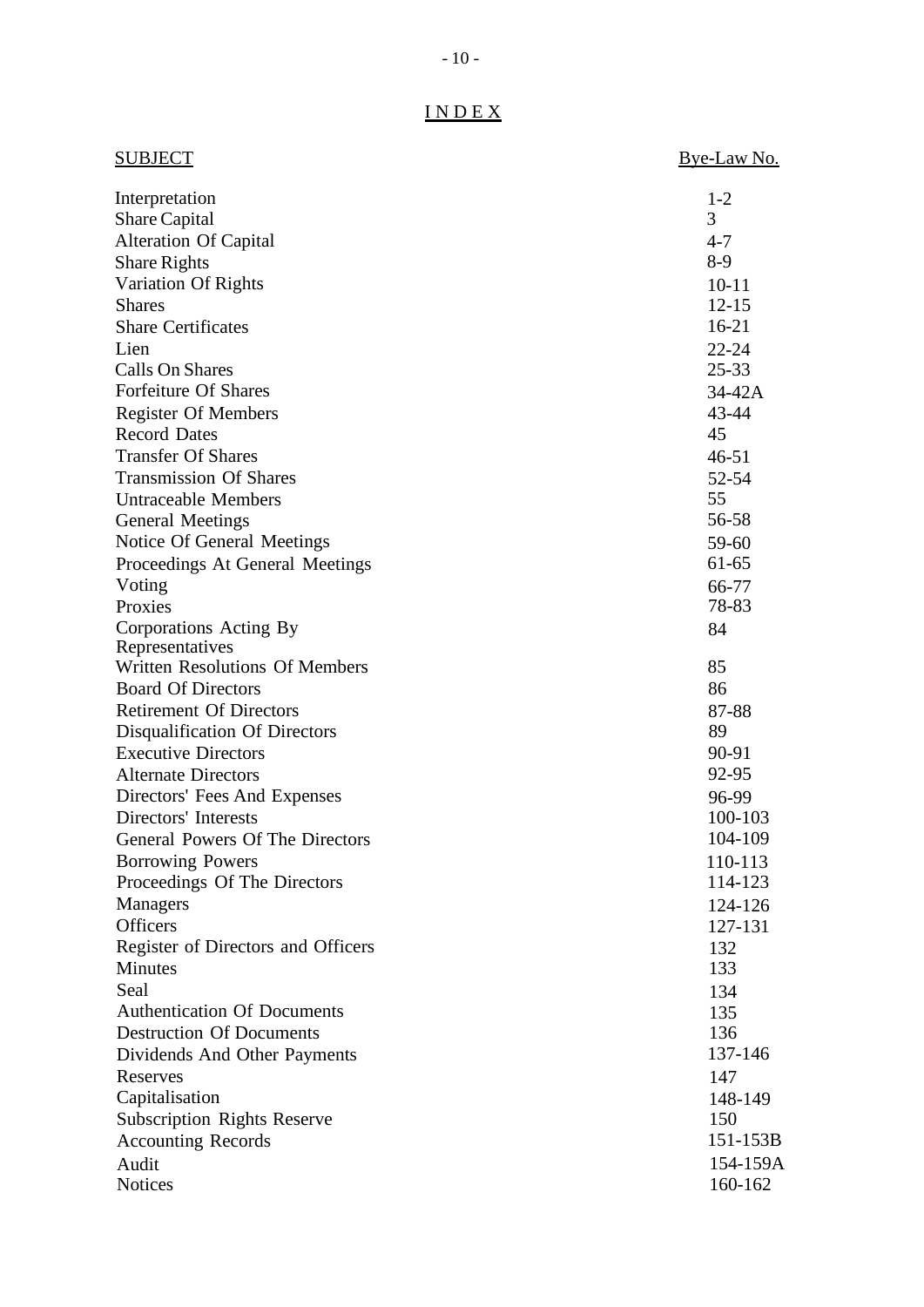# I N D E X (Continued)

| <b>SUBJECT</b>                                | Bye-Law No. |
|-----------------------------------------------|-------------|
| Signatures                                    | 163         |
| Winding Up                                    | 164-165     |
| Indemnity                                     | 166         |
| Alteration Of Bye-laws And Amendment To       |             |
| Memorandum of Association And Name of Company | 167         |
| Information                                   | 168         |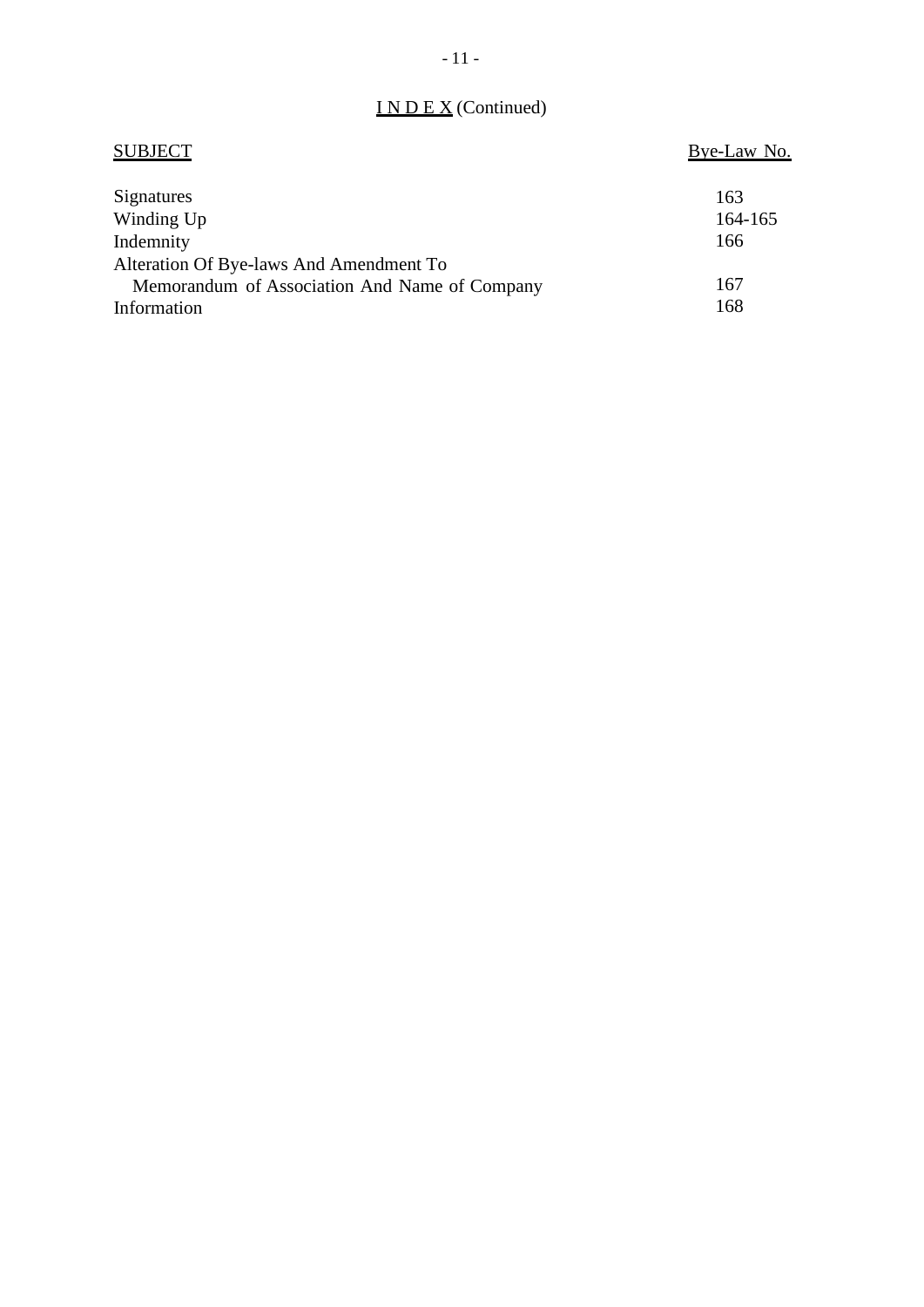# **INTERPRETATION**

1. In these Bye-laws, unless the context otherwise requires, the words standing in thefirst column of the following table shall bear the meaning set opposite them respectively in the second column.

| <b>WORD</b>            | <b>MEANING</b>                                                                                                                                                                                                                                                                                                                                                                                                                                                                                    |
|------------------------|---------------------------------------------------------------------------------------------------------------------------------------------------------------------------------------------------------------------------------------------------------------------------------------------------------------------------------------------------------------------------------------------------------------------------------------------------------------------------------------------------|
| "Act"                  | the Companies Act 1981 of Bermuda.                                                                                                                                                                                                                                                                                                                                                                                                                                                                |
| "Auditor"              | the auditor of the Company for the time being and<br>may include any individual or partnership.                                                                                                                                                                                                                                                                                                                                                                                                   |
| "Bye-laws"             | these Bye-laws in their present form or as<br>supplemented or amended or substituted from time<br>to time.                                                                                                                                                                                                                                                                                                                                                                                        |
| "Board" or "Directors" | the board of directors of the Company or the directors<br>present at a duly convened meeting of directors of the<br>Company at which a quorum is present.                                                                                                                                                                                                                                                                                                                                         |
| "business day"         | shall mean a day on which the Designated Stock<br>Exchange generally is open for the business of<br>dealing in securities in Hong Kong. For the<br>avoidance of doubt, where the Designated Stock<br>Exchange is closed for the business of dealing in<br>securities in Hong Kong on a business day by reason<br>of a Number 8 or higher typhoon signal, black<br>rainstorm warning or other similar event, such day<br>shall for the purposes of these Bye-laws be counted<br>as a business day. |
| "capital"              | the share capital from time to time of the Company.                                                                                                                                                                                                                                                                                                                                                                                                                                               |
| "clear days"           | in relation to the period of notice that period<br>excluding the day when the notice is given or deemed<br>to be given and the day for which it is given or on<br>which it is to take effect.                                                                                                                                                                                                                                                                                                     |
| "clearing house"       | a clearing house or authorised share depository<br>recognised by the laws of the jurisdiction in which<br>the shares are listed or quoted on a stock exchange in<br>such jurisdiction.                                                                                                                                                                                                                                                                                                            |
| "close associate"      | in relation to any Director, shall have the same<br>meaning as defined in the rules of the Designated<br>Stock Exchange ("Listing Rules") as modified from<br>time to time, except that for purposes of Bye-law 103<br>where the transaction or arrangement to be approved<br>by the Board is a connected transaction referred to in<br>the Listing Rules, it shall have the same meaning as<br>that ascribed to "associate" in the Listing Rules.                                                |
| "Company"              | shall mean Paradise Entertainment Limited.                                                                                                                                                                                                                                                                                                                                                                                                                                                        |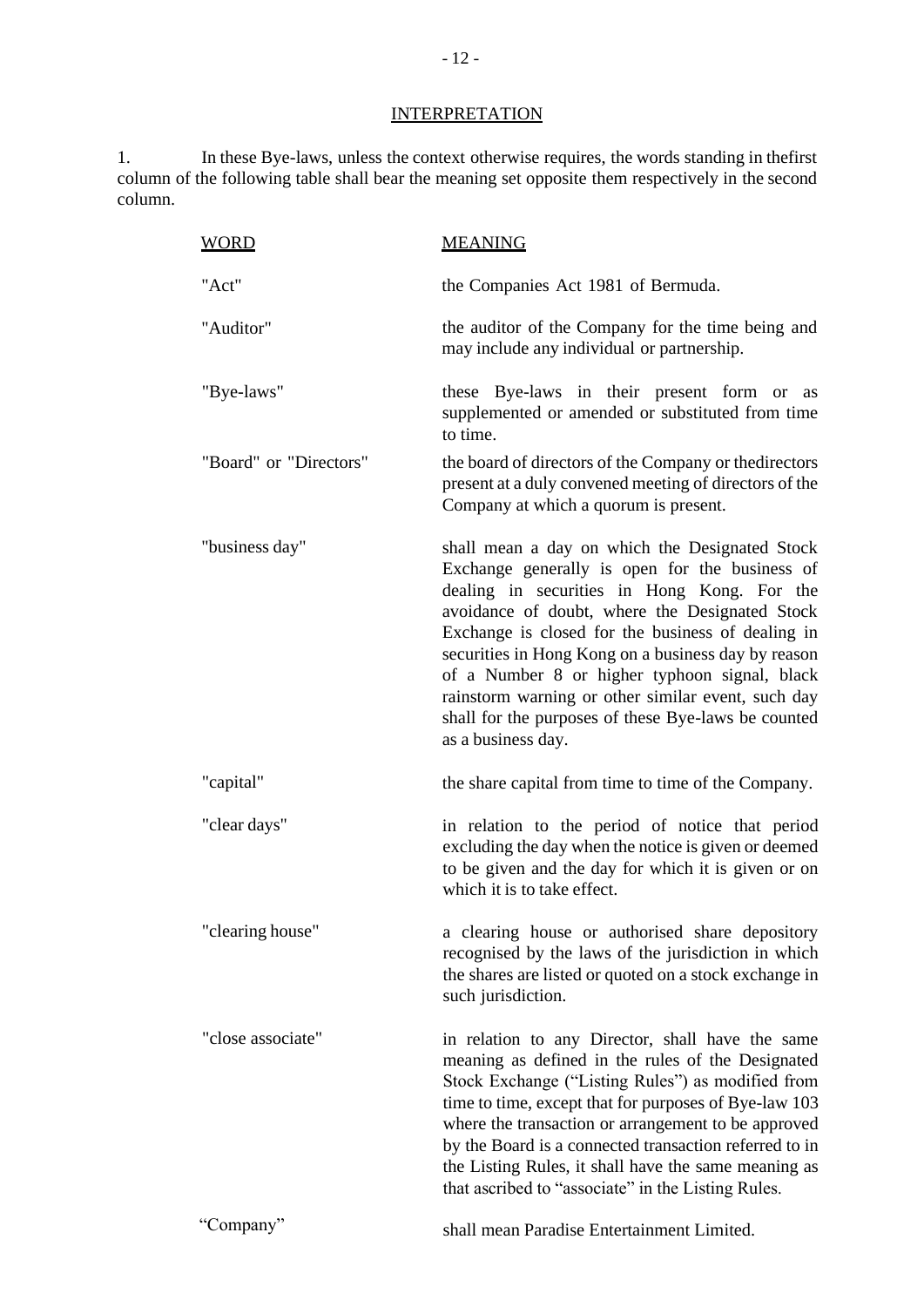| "competent regulatory<br>authority"   | a competent regulatory authority in the territory<br>where the shares of the Company are listed or quoted<br>on a stock exchange in such territory.                                                                                                                                                                                                                                                  |
|---------------------------------------|------------------------------------------------------------------------------------------------------------------------------------------------------------------------------------------------------------------------------------------------------------------------------------------------------------------------------------------------------------------------------------------------------|
| "debenture" and "debenture<br>holder" | include debenture stock and debenture stockholder<br>respectively.                                                                                                                                                                                                                                                                                                                                   |
| "Designated Stock Exchange"           | a stock exchange which is an appointed stock<br>exchange for the purposes of the Act in respect of<br>which the shares of the Company are listed or quoted<br>and where such appointed stock exchange deems<br>such listing or quotation to be the primary listing or<br>quotation of the shares of the Company.                                                                                     |
| "dollars" and"\$"                     | dollars, the legal currency of Hong Kong.                                                                                                                                                                                                                                                                                                                                                            |
| "head office"                         | such office of the Company as the Directors may<br>from time to time determine to be the principal office<br>of the Company.                                                                                                                                                                                                                                                                         |
| "Member"                              | a duly registered holder from time to time of the<br>shares in the capital of the Company.                                                                                                                                                                                                                                                                                                           |
| "month"                               | a calendar month.                                                                                                                                                                                                                                                                                                                                                                                    |
| · "Notice"                            | written notice unless otherwise specifically stated<br>and as further defined in these Bye-laws.                                                                                                                                                                                                                                                                                                     |
| "Office"                              | the registered office of the Company for the time<br>being.                                                                                                                                                                                                                                                                                                                                          |
| "paid up"                             | paid up or credited as paid up.                                                                                                                                                                                                                                                                                                                                                                      |
| "Register"                            | the principal register and where applicable, any<br>branch register of Members of the Company to be<br>kept pursuant to the provisions to the Act.                                                                                                                                                                                                                                                   |
| "Registration Office"                 | in respect of any class of share capital such place as<br>the Board may from time to time determine to keep<br>a branch register of Members in respect of that class<br>of share capital and where (except in cases where the<br>Board otherwise directs) the transfers or other<br>documents of title for such classof share capital are<br>to be lodged for registration and are to be registered. |
| "Seal"                                | common seal or any one or more duplicate seals of<br>the Company (including a securities seal) for use in<br>Bermuda or in any place outside Bermuda.                                                                                                                                                                                                                                                |
| "Secretary"                           | any person firm or corporation appointed by the<br>Board to perform any of the duties of secretary of                                                                                                                                                                                                                                                                                                |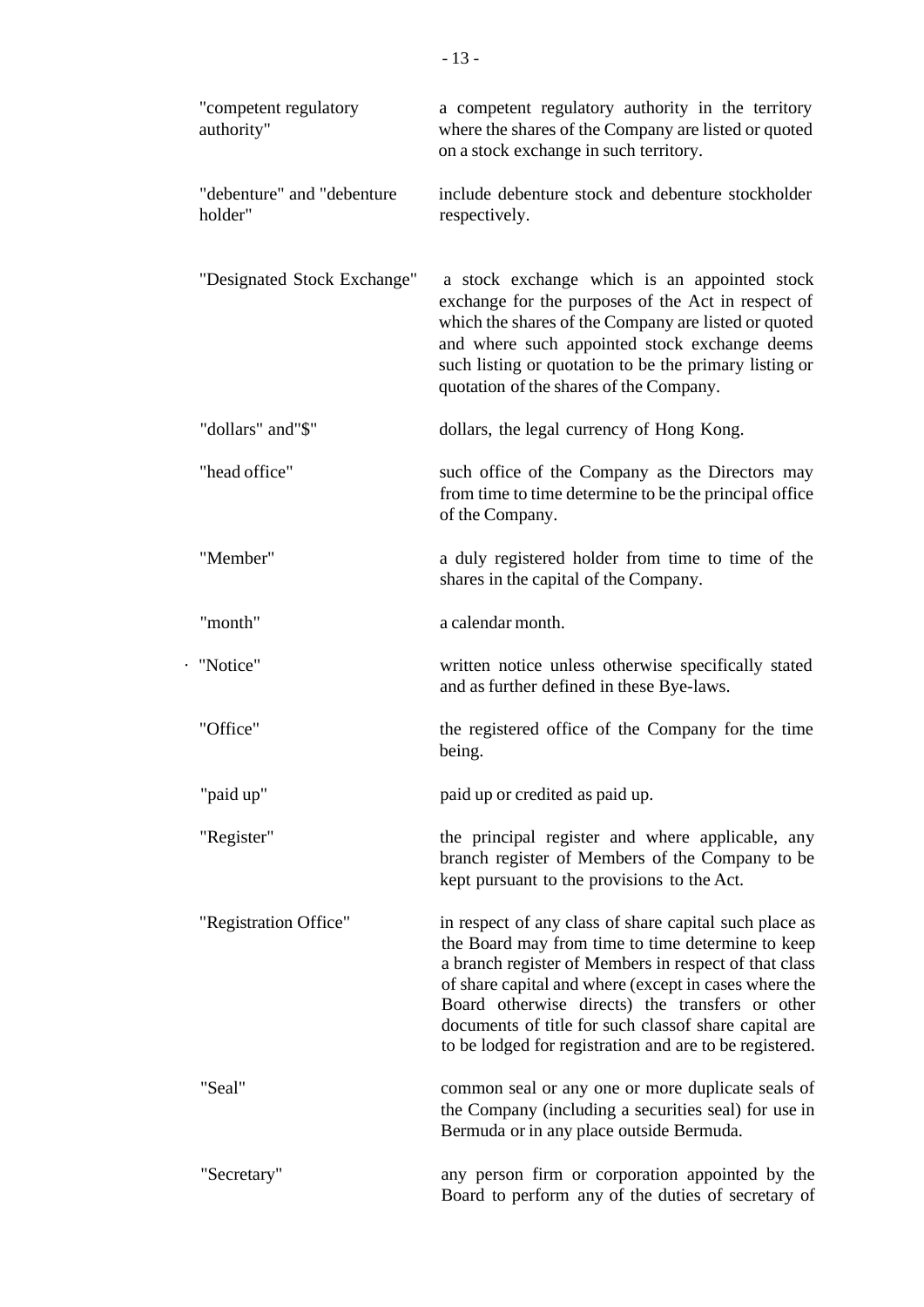|            | the Company and includes any assistant, deputy,<br>temporary or acting secretary.                                                                                                         |
|------------|-------------------------------------------------------------------------------------------------------------------------------------------------------------------------------------------|
| "Statutes" | the Act and every other act of the Legislature of<br>Bermuda for the time being in force applying to or<br>affecting the Company, its memorandum of<br>association and/or these Bye-laws. |
| "year"     | a calendar year.                                                                                                                                                                          |

2. In these Bye-laws, unless there be something within the subject or context inconsistent with such construction:

- (a) words importing the singular include the plural and vice versa;
- (b) words importing a gender include both gender and the neuter;
- (c) words importing persons include companies, associations and bodies of persons whether corporate or not;
- (d) the words:
	- (i) "may" shall be construed as permissive;
	- (ii) "shall" or "will" shall be construed as imperative;
- (e) expressions referring to writing shall, unless the contrary intention appears, be construed as including printing, lithography, photography and other modes of representing words or figures in a visible form, and including where the representation takes the form of electronic display, provided that both the mode of service of the relevant document or notice and the Member's election comply with all applicable Statutes, rules and regulations;
- (f) references to any act, ordinance, statute or statutory provision shall be interpreted as relating to any statutory modification or re-enactment thereof for the time being in force;
- (g) save as aforesaid words and expressions defined in the Statutes shall bear the same meanings in these Bye-laws if not inconsistent with the subject inthe context;
- (h) a resolution shall be a special resolution when it has been passed by a majority of not less than three-fourths of votes cast by such Members as, being entitled so to do, vote in person or, in the case of any Member being a corporation, by its duly authorised representative or, where proxies are allowed, by proxy at a general meeting of which Notice has been duly given in accordance with Byelaw 59;
- (i) a resolution shall be an ordinary resolution when it has been passed by a simple majority of votes cast by such Members as, being entitled so to do, vote in person or, in the case of any Member being a corporation, by its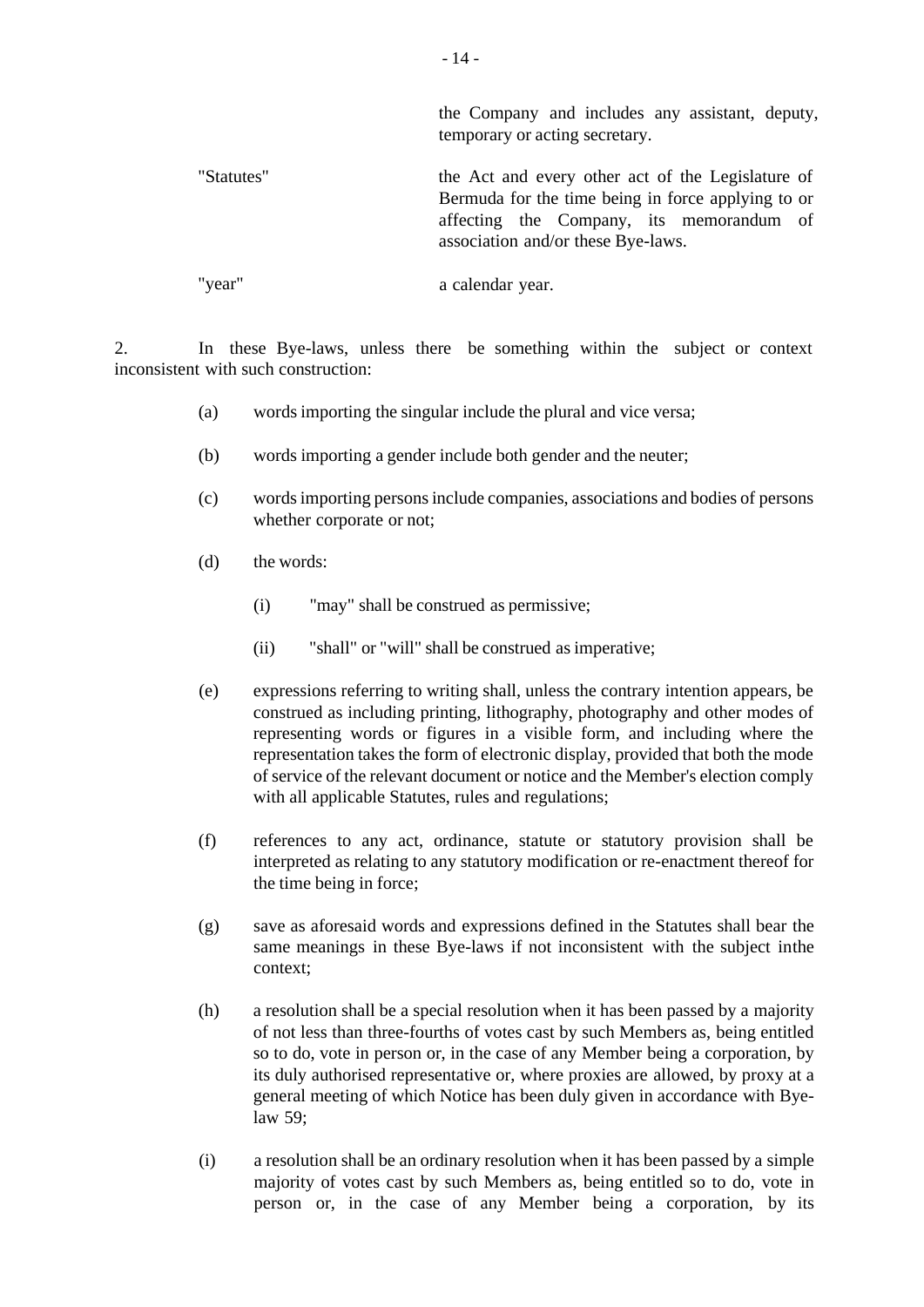duly authorised representative or, where proxies are allowed, by proxy at a general meeting of which Notice has been duly given in accordance with Bye-law 59;

- (j) a special resolution shall be effective for any purpose for which an ordinary resolution is expressed to be required under any provision of these Bye-laws or the Statutes;
- (k) a resolution shall be an extraordinary resolution when it has been passed by a majority of not less than two-thirds of votes cast by such Members as, being entitled so to do, vote in person or, in the case of such Members as are corporations, by their respective duly authorised representative or, where proxies are allowed, by proxy at a general meeting of which Notice has been duly given in accordance with Bye-law 59; and
- (l) references to a document being executed include references to it being executed under hand or under seal or by electronic signature or by any other method and references to a notice or document include a notice or document recorded or stored in any digital, electronic, electrical, magnetic or other retrievable form or medium and information in visible form whether having physical substance or not.

#### SHARE CAPITAL

3. (1) The share capital of the Company at the date on which these Bye-laws come into effect shall be divided into shares of a par value of \$0.10 each.

(2) Subject to the Act, the Company's memorandum of association and, where applicable, the rules of any Designated Stock Exchange and/or any competent regulatory authority, any power of the Company to purchase or otherwise acquire its own shares shall beexercisable by the Board upon such terms and subject to such conditions as it thinks fit and any determination by the Board of the manner of purchase shall be deemed authorised by these Bye-laws for purposes of the Act. The Company is hereby authorised to make payments in respect of the purchase of its shares out of capital paid up on the shares or out of any other account or fund which can be authorised for this purpose in accordance with the Act.

(3) Neither the Company nor any of its subsidiaries shall directly or indirectly give financial assistance to a person who is acquiring or proposing to acquire shares in the Company for the purpose of that acquisition whether before or at the same time as the acquisition takes place or afterwards PROVIDED that nothing in this Bye-law shall prohibit transactions permitted by the Act.

#### ALTERATION OF CAPITAL

4. The Company may from time to time by ordinary resolution in accordance with Section 45 of the Act:

- (a) increase its capital by such sum, to be divided into shares of such class or classes of such amounts, as the resolution shall prescribe;
- (b) consolidate and divide all or any of its capital into shares of larger amount than its existing shares;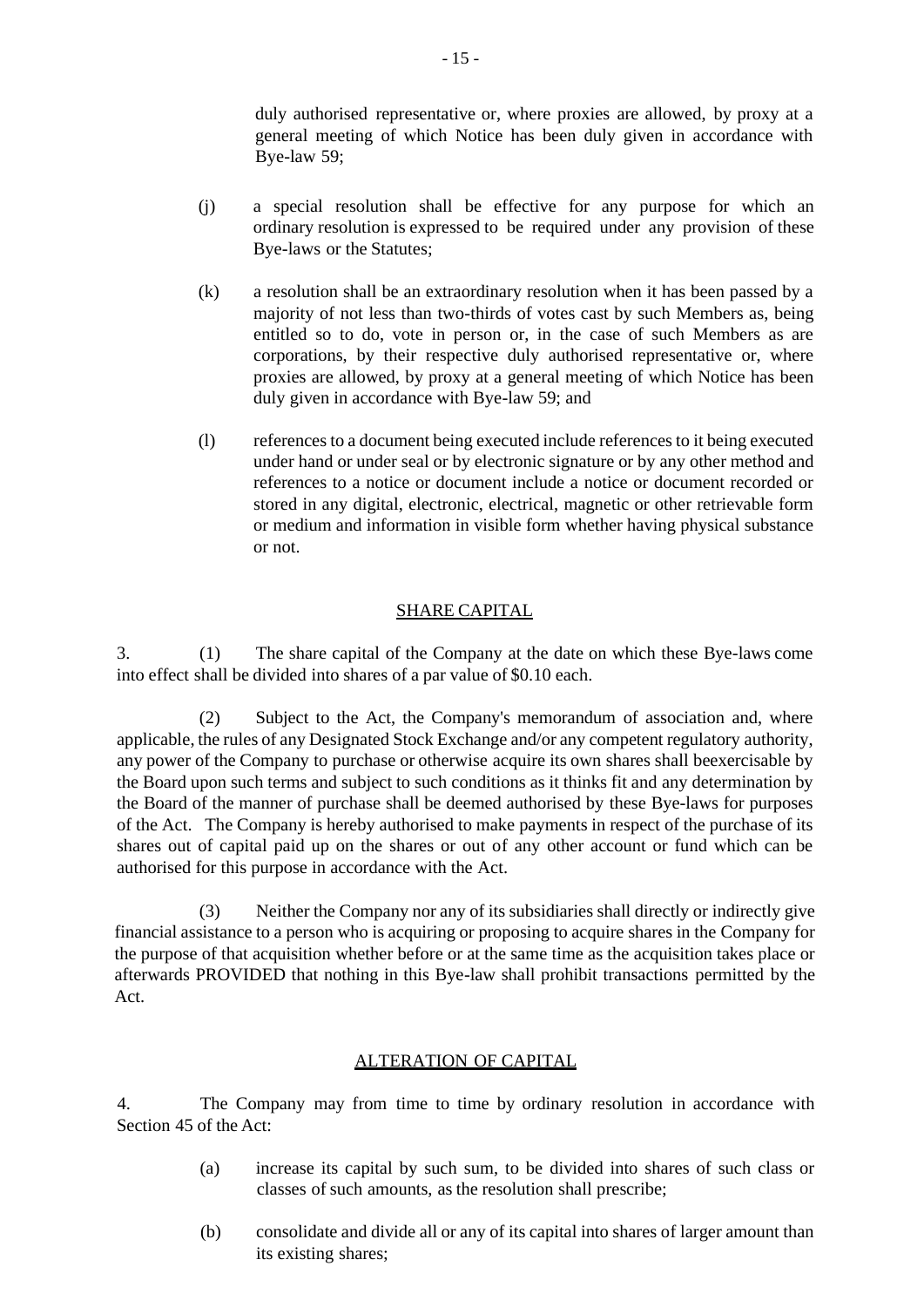- (c) divide its share into several classes and without prejudice to any special rights previously conferred on the holders of existing shares attach thereto respectively any preferential, deferred, qualified or special rights, privileges, conditions or such restrictions which in the absence of any such determination by the Company in general meeting, as the Directors may determine provided always that where the Company issues shares which do not carry voting rights, the words "non-voting" shall appear in the designation of such shares and where the equity capital includes shares with different voting rights, the designation of each class of shares, other than those with the most favourable voting rights, must include the words "restricted voting" or "limited voting";
- (d) sub-divide its shares, or any of them, into shares of smaller amount than is fixed by the memorandum of association (subject, nevertheless, to the Act), and may by such resolution determine that, as between the holders of the shares resulting from such sub-division, one or more of the shares may have any such preferred rights or be subject to any such restrictions as compared with the other or others as the Company has power to attach to unissued or new shares;
- (e) change the currency denomination of its share capital;
- (f) make provision for the issue and allotment of shares which do not carry any voting rights; and
- (g) cancel any shares which, at the date of the passing of the resolution, have not been taken, or agreed to be taken, by any person, and diminish the amount of its capital by the amount of the shares so cancelled.

5. The Board may settle as it considers expedient any difficulty which arises in relation to any consolidation and division under the last preceding Bye-law and in particular but without prejudice to the generality of the foregoing may issue certificates in respect of fractions of shares or arrange for the sale of the shares representing fractions and the distribution of the net proceeds of sale (after deduction of the expenses of such sale) in due proportion amongst the Members who would have been entitled to the fractions, and for this purpose the Board may authorise some person to transfer the shares representing fractions to their purchaser or resolve that such net proceeds be paid to the Company for the Company's benefit. Such purchaser will not be bound to see to the application of the purchase money nor will his title to the shares be affected by any irregularity or invalidity in the proceedings relating to the sale.

6. The Company may from time to time by special resolution, subject to any confirmation or consent required by law, reduce its authorised or issued share capital or any share premium account or other undistributable reserve in any manner permitted by law.

7. Except so far as otherwise provided by the conditions of issue, or by these Bye-laws, any capital raised by the creation of new shares shall be treated as if it formed part of the original capital of the Company, and such shares shall be subject to the provisions contained in these Byelaws with reference to the payment of calls and instalments, transfer and transmission, forfeiture, lien, cancellation, surrender, voting and otherwise.

## SHARE RIGHTS

8. Subject to any special rights conferred on the holders of any shares or class of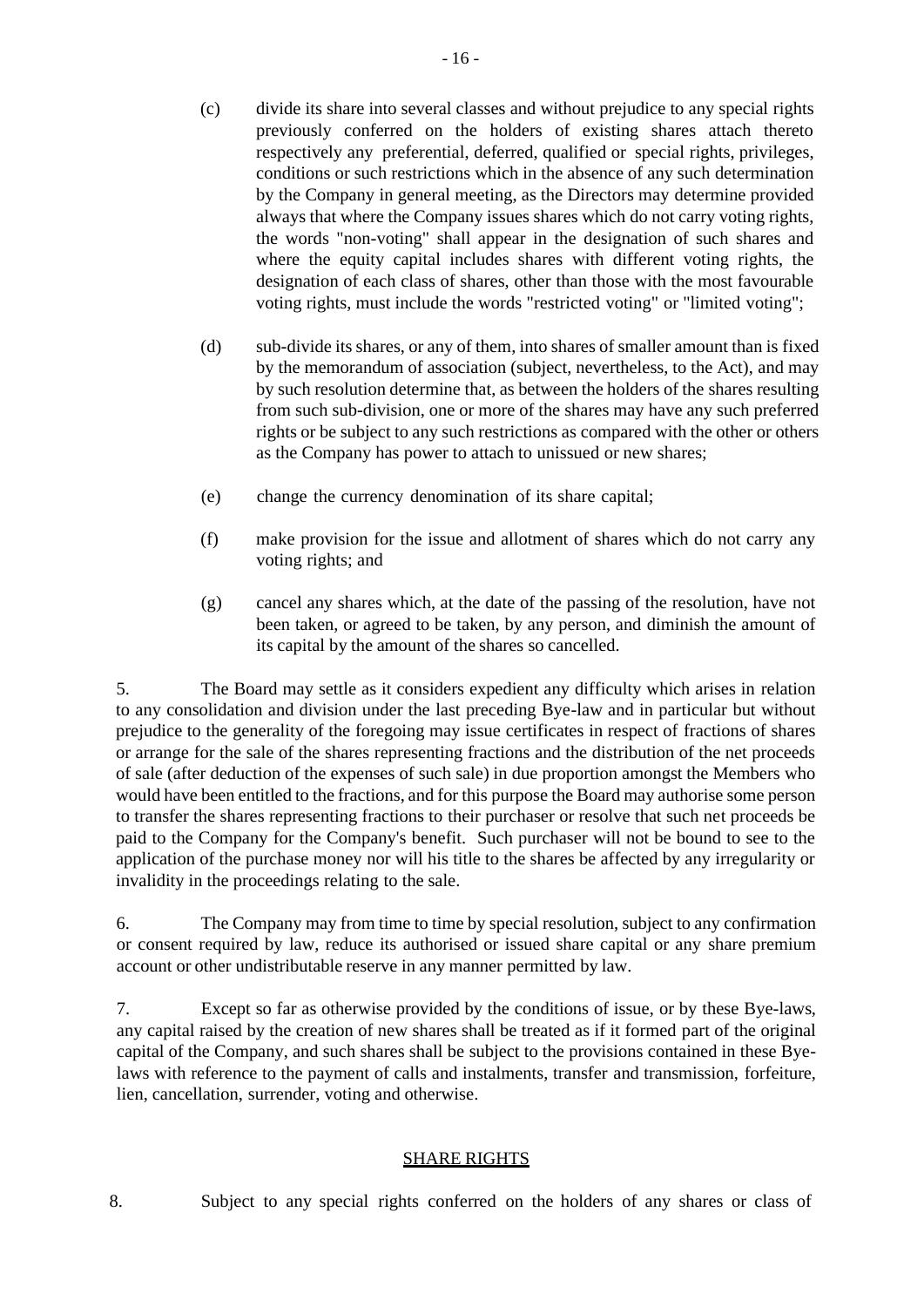shares, any share in the Company (whether forming part of the present capital or not) may be issued with or have attached thereto such rights or restrictions whether in regard to dividend, voting, return of capital or otherwise as the Company may by ordinary resolution determine or, if there has not been any such determination or so far as the same shall not make specific provision, as the Board may determine.

9. Subject to Sections 42 and 43 of the Act, any preference shares may be issued or converted into shares that, at a determinable date or at the option of the Company or the holder if so authorised by its memorandum of association, are liable to be redeemed on such terms and in such manner as the Company before the issue or conversion may by ordinary resolution of the Members determine.

#### VARIATION OF RIGHTS

10. Subject to the Act and without prejudice to Bye-law 8, all or any of the special rights for the time being attached to the shares or any class of shares may, unless otherwise provided by the terms of issue of the shares of that class, from time to time (whether or not the Company is being wound up) be varied, modified or abrogated either with the consent in writing of the holders of not less than three-fourths in nominal value of the issued shares of that class or with the sanction of a special resolution passed at a separate general meeting of the holders of the shares of that class. To every such separate general meeting all the provisions of these Bye-laws relating to general meetings of the Company shall, mutatis mutandis, apply, but so that:

- (a) the necessary quorum shall be two persons holding or representing by proxy not less than one-third in nominal value of the issued shares of that class; and
- (b) every holder of shares of the class shall be entitled to one vote for every such share held by him.

11. The special rights conferred upon the holders of any shares or class of shares shall not, unless otherwise expressly provided in the rights attaching to or the terms of issue of such shares, be deemed to be varied, modified or abrogated by the creation or issue of further shares ranking pari passu therewith.

## SHARES

12. (1) Subject to the Act, and these Bye-laws and, where applicable, the rules of any Designated Stock Exchange and without prejudice to any special rights or restrictions for the time being attached to any shares or any class of shares, the unissued shares of the Company (whether forming part of the original or any increased capital) shall be at the disposal of the Board, which may offer, allot, grant options over or otherwise dispose of them to such persons, at such times and for such consideration and upon such terms and conditions as the Board may in its absolute discretion determine but so that no shares shall be issued at a discount. Fractions or percentage of shares may be issued and shall carry the appropriate fraction or percentage of the rights attached to a full share, including voting. Neither the Company nor the Board shall be obliged, when making or granting any allotment of, offer of, option over or disposal of shares, to make, or make available, any such offer, option or shares to Members or others with registered addresses in any particular territory or territories being a territory or territories where, in the absence of a registration statement or other special formalities, this would or might, in the opinion of the Board, be unlawful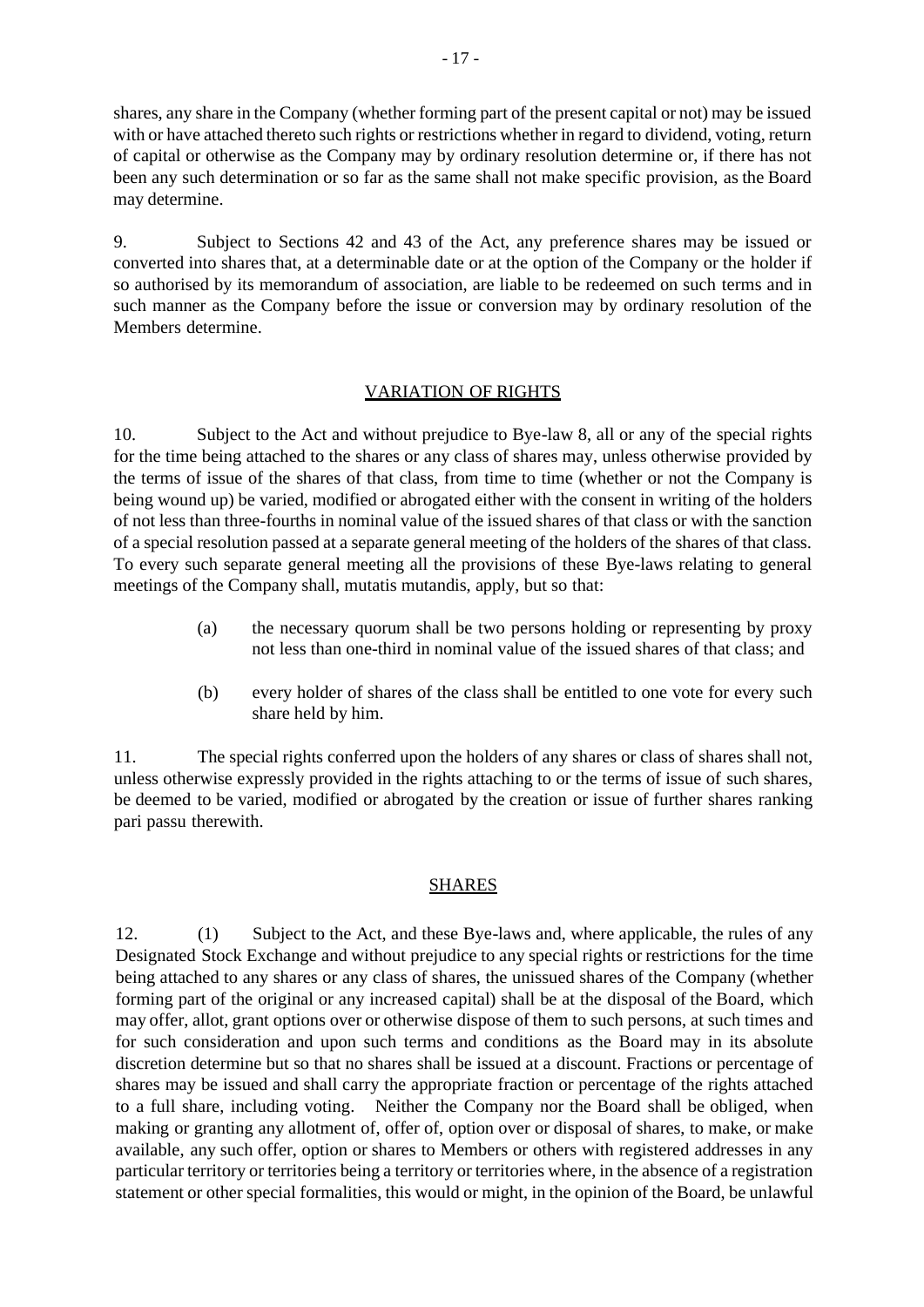or impracticable. Members affected as a result of the foregoing sentence shall not be, or be deemed to be, a separate class of members for any purpose whatsoever.

(2) The Board may issue warrants conferring the right upon the holders thereof to subscribe for any class of shares or securities in the capital of the Company on such terms as it may from time to time determine. Where power is exercised to issue warrants to bearer, no certificate thereof shall be issued to replace any certificate representing such warrants that has been lost, unless the Board is satisfied beyond reasonable doubt that the original has been destroyed and the Company has received an indemnity in such form as the Board shall think fit with regard to the issue of any such replacement certificate.

13. The Company may in connection with the issue of any shares exercise all powers of paying commission and brokerage conferred or permitted by the Act. Subject to the Act, the commission may be satisfied by the payment of cash or by the allotment of fully or partly paid shares or partly in one and partly in the other.

14. Except as required by law or ordered by a court of competent jurisdiction, no person shall be recognised by the Company as holding any share upon any trust and the Company shall be entitled to treat the registered holder of any share as the absolute owner thereof and not be bound by or required in any way to recognise (even when having notice thereof) any equitable, contingent, future or partial interest in any share or any fractional part of a share or (except only as otherwise provided by these Bye-laws or by law) any other rights in respect of any share except an absolute right to the entirety thereof in the registered holder.

15. Subject to the Act and these Bye-laws, the Board may at any time after the allotment of shares but before any person has been entered in the Register as the holder, recognise a renunciation thereof by the allottee in favour of some other person and may accord to any allottee of a share a right to effect such renunciation upon and subject to such terms and conditions as the Board considers fit to impose.

## SHARE CERTIFICATES

16. Every share certificate shall be issued under the Seal or a facsimile thereof and shall specify the number and class and distinguishing numbers (if any) of the shares to whichit relates, and the amount paid up thereon and may otherwise be in such form as the Directors may from time to time determine. No certificate shall be issued representing shares of morethan one class. The Board may by resolution determine, either generally or in any particular case or cases, that any signatures on any such certificates (or certificates in respect of other securities) need not be autographic but may be affixed to such certificates by some mechanical means or may be printed thereon or that such certificates need not be signed by any person.

17. (1) In the case of a share held jointly by several persons, the Company shall not be bound to issue more than one certificate therefor and delivery of a certificate to one of several joint holders shall be sufficient delivery to all such holders.

(2) Where a share stands in the names of two or more persons, the person first named in the Register shall as regards service of notices and, subject to the provisions of these Bye-laws, all or any other matters connected with the Company, except the transfer of the shares, be deemed the sole holder thereof.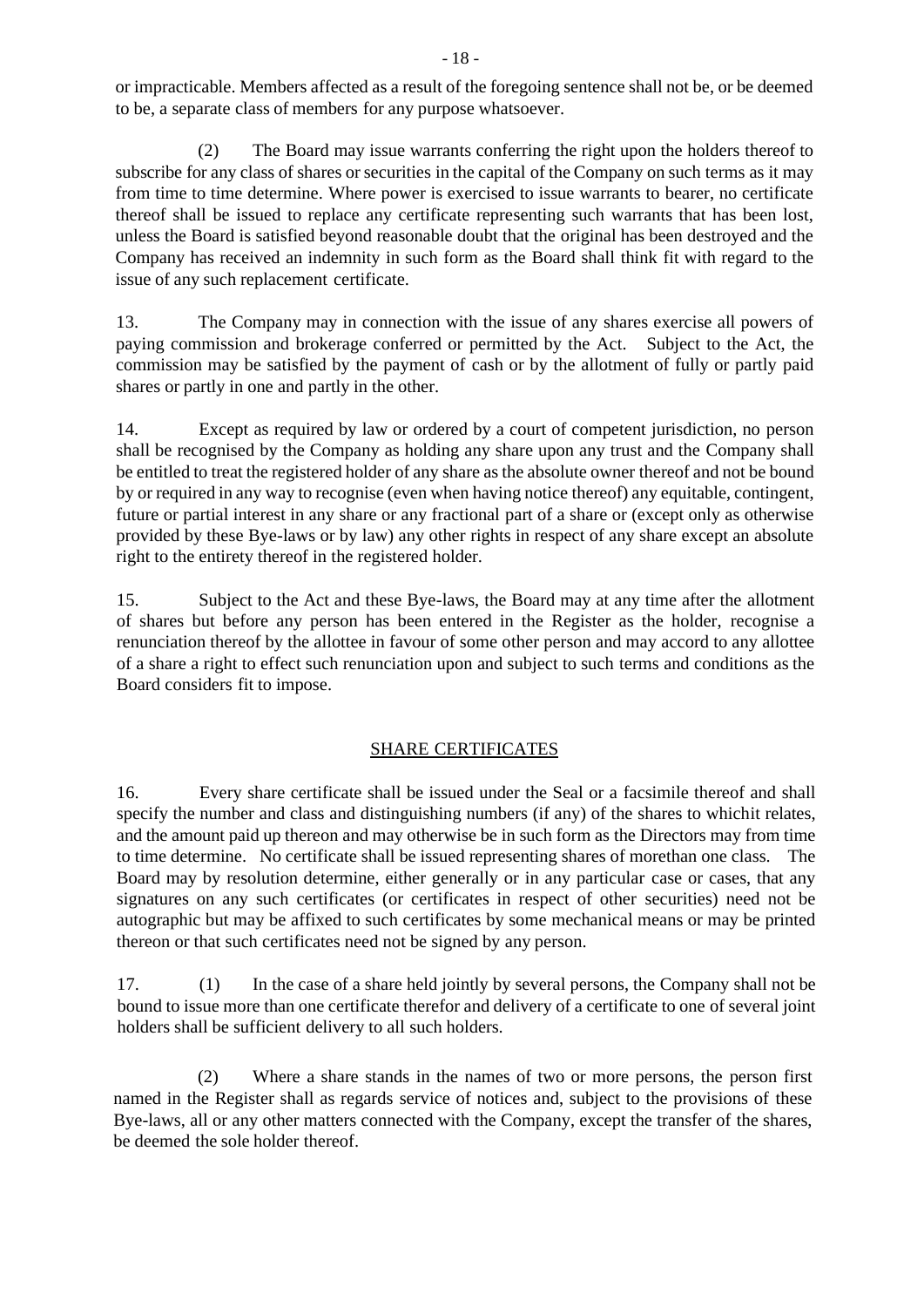18. Every person whose name is entered, upon an allotment of shares, as a Member in the Register shall be entitled, without payment, to receive one certificate for all such shares of any one class or several certificates each for one or more of such shares of such class upon payment for every certificate after the first of such reasonable out-of-pocket expenses as the Board from time to time determines.

19. Share certificates shall be issued within the relevant time limit as prescribed in the Act or as the Designated Stock Exchange may from time to time determine, whichever is the shorter, after allotment or, except in the case of a transfer which the Company is for the time being entitled to refuse to register and does not register, after lodgment of a transfer with the Company.

20. (1) Upon every transfer of shares the certificate held by the transferor shall be given up to be cancelled, and shall forthwith be cancelled accordingly, and a new certificate shall be issued to the transferee in respect of the shares transferred to him at such fee as is provided in paragraph (2) of this Bye-law. If any of the shares included in the certificate so given up shall be retained by the transferor a new certificate for the balance shall be issued to him at the aforesaid fee payable by the transferor to the Company in respect thereof.

(2) The fee referred to in paragraph (1) above shall be an amount not exceeding the relevant maximum amount as the Designated Stock Exchange may from time to time determine provided that the Board may at any time determine a lower amount for such fee.

21. If a share certificate shall be damaged or defaced or alleged to have been lost, stolen or destroyed a new certificate representing the same shares may be issued to the relevant Member upon request and on payment of such fee as the Designated Stock Exchange may determine to be the maximum fee payable or such lesser sum as the Board may determine and, subject to compliance with such terms (if any) as to evidence and indemnity and to payment of the costs and reasonable out-of-pocket expenses of the Company in investigating such evidence and preparing such indemnity as the Board may think fit and, in case of damage or defacement, on delivery of the old certificate to the Company provided always that where share warrants have been issued, no new share warrant shall be issued to replace one that has been lost unless the Directors are satisfied beyond reasonable doubt that the original has been destroyed.

# LIEN

22. The Company shall have a first and paramount lien on every share (not being a fully paid share) for all moneys (whether presently payable or not) called or payable at a fixed time in respect of that share. The Company shall also have a first and paramount lien on every share (not being a fully paid share) registered in the name of a Member (whether or not jointly with other Members) for all amounts of money presently payable by such Member or his estate to the Company whether the same shall have been incurred before or after notice to the Company of any equitable or other interest of any person other than such member, and whether the period for the payment or discharge of the same shall have actually arrived or not, and notwithstanding that the same are joint debts or liabilities of such Member or his estate and any other person, whether a Member of the Company or not. The Company's lien on a share shall extend to all dividends or other moneys payable thereon or in respect thereof. The Board may at any time, generally or in any particular case, waive any lien that has arisen or declare any share exempt in whole or in part, from the provisions of this Bye-law.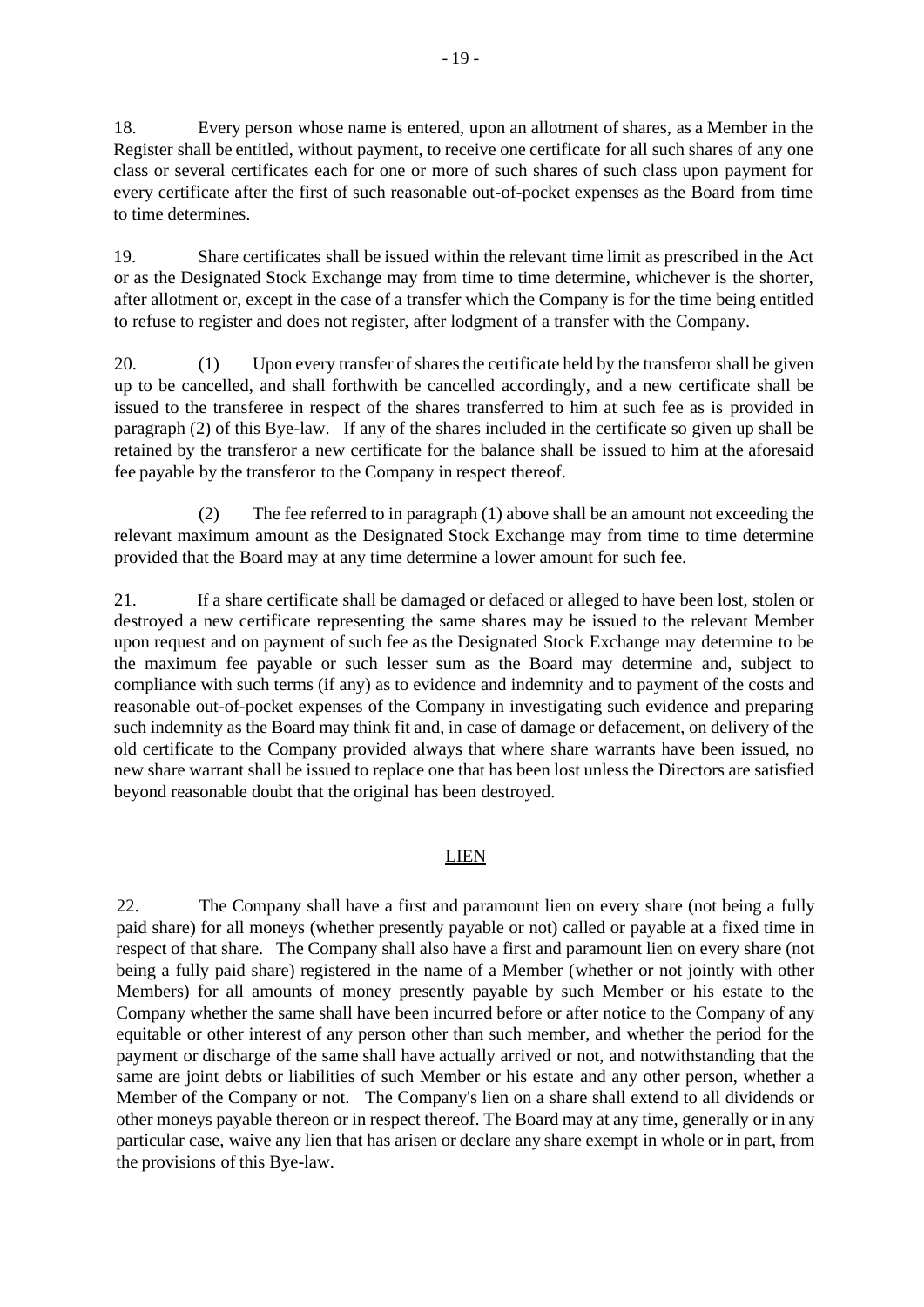23. Subject to these Bye-laws, the Company may sell in such manner as the Board determines any share on which the Company has a lien, but no sale shall be made unless some sum in respect of which the lien exists is presently payable, or the liability or engagement in respect of which such lien exists is liable to be presently fulfilled or discharged nor until the expiration of fourteen clear days after a notice in writing, stating and demanding payment of the sum presently payable, or specifying the liability or engagement and demanding fulfilment or discharge thereof and giving notice of the intention to sell in default, has been served on the registered holder for the time being of the share or the person entitled thereto by reason of his death or bankruptcy.

24. The net proceeds of the sale shall be received by the Company and applied in or towards payment or discharge of the debt or liability in respect of which the lien exists, so far as the same is presently payable, and any residue shall (subject to a like lien for debts or liabilities not presently payable as existed upon the share prior to the sale) be paid to the person entitled to the share at the time of the sale. To give effect to any such sale the Board may authorise some person to transfer the shares sold to the purchaser thereof. The purchaser shall be registered as the holder of the shares so transferred and he shall not be bound to see to the application of the purchase money, nor shall his title to the shares be affected by any irregularity or invalidity in the proceedings relating to the sale.

# CALLS ON SHARES

25. Subject to these Bye-laws and to the terms of allotment, the Board may from time to time make calls as it thinks fit upon the Members in respect of any moneys unpaid on their shares (whether on account of the nominal value of the shares or by way of premium), and each Member shall (subject to being given at least fourteen (14) clear days' Notice specifying the time and place of payment) pay to the Company as required by such notice the amount called on his shares. A call may be extended, postponed or revoked in whole or in part as the Board determines but no member shall be entitled to any such extension, postponement or revocation except as a matter of grace and favour.

26. A call shall be deemed to have been made at the time when the resolution of the Board authorising the call was passed and may be made payable either in one lump sum or by instalments.

27. A person upon whom a call is made shall remain liable for calls made upon him notwithstanding the subsequent transfer of the shares in respect of which the call was made. The joint holders of a share shall be jointly and severally liable to pay all calls and instalments due in respect thereof or other moneys due in respect thereof.

28. If a sum called in respect of a share is not paid before or on the day appointed for payment thereof, the person from whom the sum is due shall pay interest on the amount unpaid from the day appointed for payment thereof to the time of actual payment at such rate (not exceeding twenty per cent. (20%) per annum) as the Board may determine or failing which determination, at the rate of 20 per cent. per annum, but the Board may in its absolute discretion waive payment of such interest wholly or in part.

29. No Member shall, unless the Board otherwise determines, be entitled to receive any dividend or bonus or to receive notice of or be present and vote (save as proxy for another Member) at any general meeting either personally or by proxy, or be reckoned in a quorum, or exercise any other privilege as a Member until all calls or instalments due by him to the Company, whether alone or jointly with any other person, together with interest and expenses (if any) shall have been paid.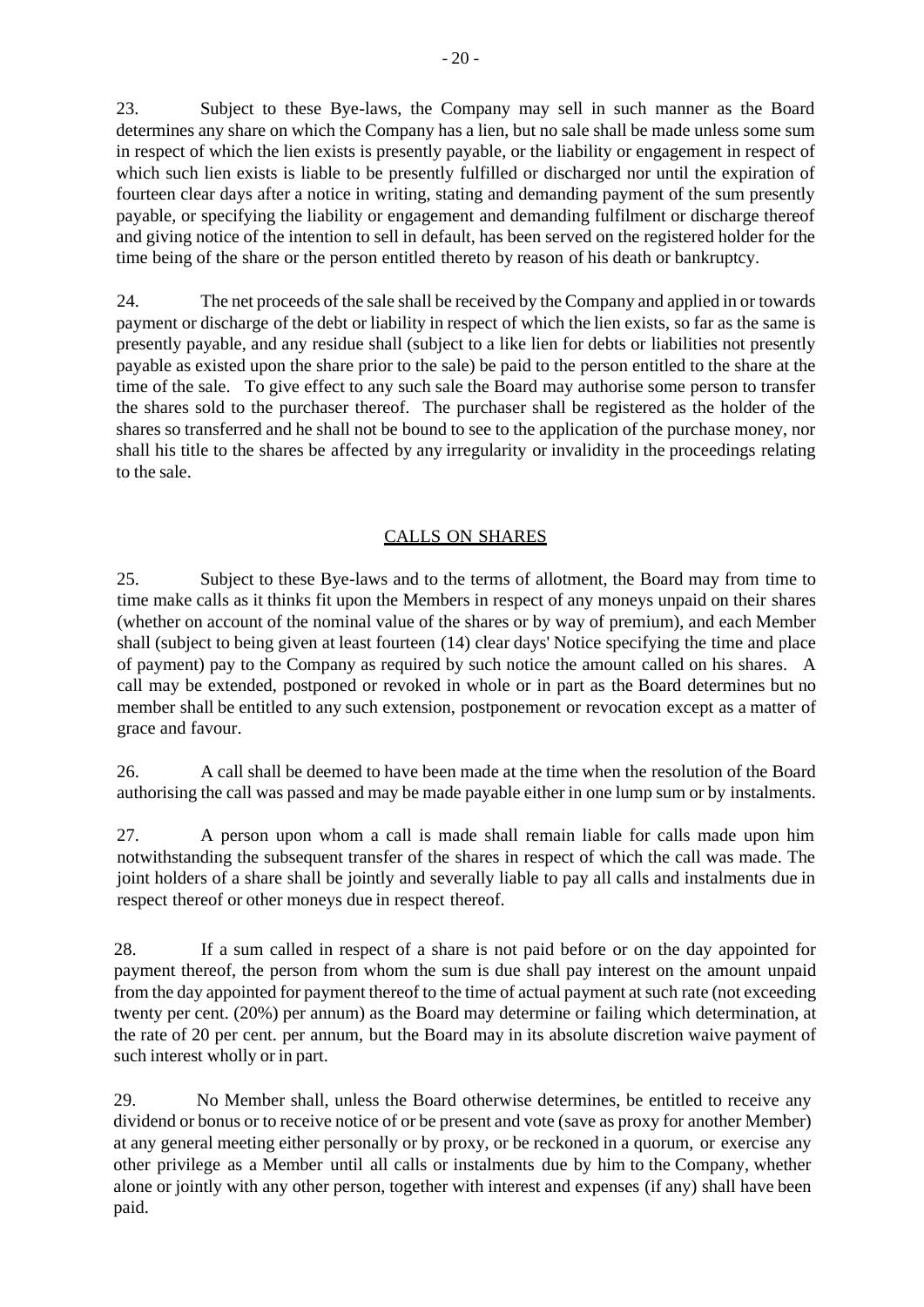30. On the trial or hearing of any action or other proceedings for the recovery of any money due for any call, it shall be sufficient to prove that the name of the Member sued is entered in the Register as the holder, or one of the holders, of the shares in respect of which such debt accrued, that the resolution making the call is duly recorded in the minute book, and that notice of such call was duly given to the Member sued, in pursuance of these Bye-laws; and it shall not be necessary to prove the appointment of the Directors who made such call, nor any other matters whatsoever, but the proof of the matters aforesaid shall be conclusive evidence of the debt.

31. Any amount which by the terms of allotment of a share or otherwise is made payable in respect of a share upon allotment or at any fixed date, whether in respect of nominal value or premium or as an instalment of a call, shall be deemed to be a call duly made and payable on the date fixed for payment and if it is not paid the provisions of these Bye-laws shall apply as if that amount had become due and payable by virtue of a call duly made and notified.

32. On the issue ofshares the Board may differentiate between the allottees or holders as to the amount of calls to be paid and the times of payment.

33. The Board may, if it thinks fit, receive from any Member willing to advance the same, and either in money or money's worth, all or any part of the moneys uncalled and unpaid or instalments payable upon any shares held by him and upon all or any of the moneys so advanced (until the same would, but for such advance, become presently payable) pay interest at such rate (if any) as the Board may decide. The Board may at any time repay the amount so advanced upon giving to such Member not less than one month's Notice of its intention in that behalf, unless before the expiration of such notice the amount so advanced shall have been called up on the shares in respect of which it was advanced. Such payment in advance shall not entitle the holder of such share or shares to participate in respect thereof in a dividend subsequently declared.

# FORFEITURE OF SHARES

34. (1) If a call remains unpaid after it has become due and payable the Board may give to the person from whom it is due not less than fourteen (14) clear days' Notice:

- (a) requiring payment of the amount unpaid together with any interest which may have accrued and which may still accrue up to the date of actual payment and expenses incurred by reason of such non-payment; and
- (b) stating that if the Notice is not complied with the shares on which the call was made will be liable to be forfeited.

(2) If the requirements of any such Notice are not complied with, any share in respect of which such Notice has been given may at any time thereafter, before payment of all calls and interest due in respect thereof has been made, be forfeited by a resolution of the Board to that effect, and such forfeiture shall include all dividends and bonuses declared in respect of the forfeited share but not actually paid before the forfeiture.

35. When any share has been forfeited, notice of the forfeiture shall be served upon the person who was before forfeiture the holder of the share. No forfeiture shall be invalidated by any omission or neglect to give such Notice.

36. The Board may accept the surrender of any share liable to be forfeited hereunder and, in such case, references in these Bye-laws to forfeiture will include surrender.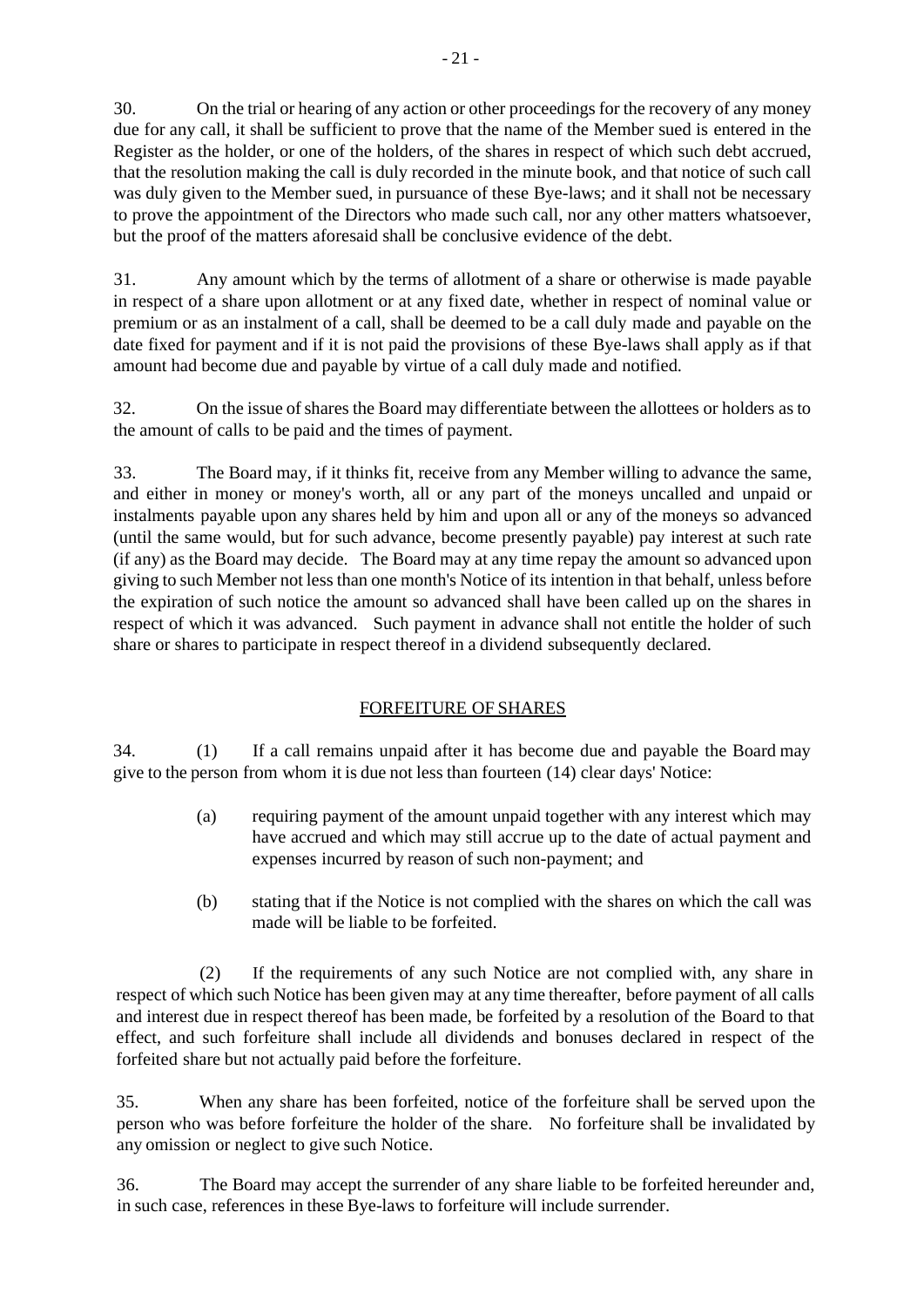37. Until cancelled in accordance with the requirements of the Act, a forfeited share shall be the property of the Company and may be sold, re-allotted or otherwise disposed of to such person, upon such terms and in such manner as the Board determines, and at any time before a sale, reallotment or disposition the forfeiture may be annulled by the Board on suchterms as the Board determines.

38. A person whose shares have been forfeited shall cease to be a Member in respect of the forfeited shares but nevertheless shall remain liable to pay the Company all moneys which at the date of forfeiture were presently payable by him to the Company in respect of the shares, with (if the Directors shall in their discretion so require) interest thereon from the date of forfeiture until payment at such rate (not exceeding twenty per cent. (20%) per annum) as the Board determines or failing which determination, then at the rate of 20 per cent. per annum. The Board may enforce payment thereof if it thinks fit, and without any deduction or allowance for the value of the forfeited shares, at the date of forfeiture, but his liability shall cease if and when the Company shall have received payment in full of all such moneys in respect of the shares. For the purposes of this Byelaw any sum which, by the terms of issue of a share, is payable thereon at a fixed time which is subsequent to the date of forfeiture, whether on account of the nominal value of the share or by way of premium, shall notwithstanding that time has not yet arrived be deemed to be payable at the date of forfeiture, and the same shall become due and payable immediately upon the forfeiture, but interest thereon shall only be payable in respect of any period between the said fixed time and the date of actual payment.

39. A declaration by a Director or the Secretary that a share has been forfeited on a specified date shall be conclusive evidence of the facts therein stated as against all persons claiming to be entitled to the share, and such declaration shall (subject to the execution of an instrument of transfer by the Company if necessary) constitute a good title to the share, and the person to whom the share is disposed of shall be registered as the holder of the share and shall not be bound to see to the application of the consideration (if any), nor shall his title to the share be affected by any irregularity in or invalidity of the proceedings in reference to the forfeiture, sale or disposal of the share. When any share shall have been forfeited, notice of the declaration shall be given to the Member in whose name it stood immediately prior to the forfeiture, and an entry of the forfeiture, with the date thereof, shall forthwith be made in the register, but no forfeiture shall be in any manner invalidated by any omission or neglect to give such notice or make any such entry.

40. Notwithstanding any such forfeiture as aforesaid the Board may at any time, before any shares so forfeited shall have been sold, re-allotted or otherwise disposed of, permit the shares forfeited to be bought back upon the terms of payment of all calls and interest due upon and expenses incurred in respect of the share, and upon such further terms (if any) as it thinks fit.

41. The forfeiture of a share shall not prejudice the right of the Company to any call already made or instalment payable thereon.

42. The provisions of these Bye-laws as to forfeiture shall apply in the case of non-payment of any sum which, by the terms of issue of a share, becomes payable at a fixed time, whether on account of the nominal value of the share or by way of premium, as if the same had been payable by virtue of a call duly made and notified.

42A. In the event of a forfeiture of shares the Member shall be bound to deliver and shall deliver to the Company the certificate or certificates held by him for the shares so forfeited and in any event the certificates representing shares so forfeited shall be void and of no further effect.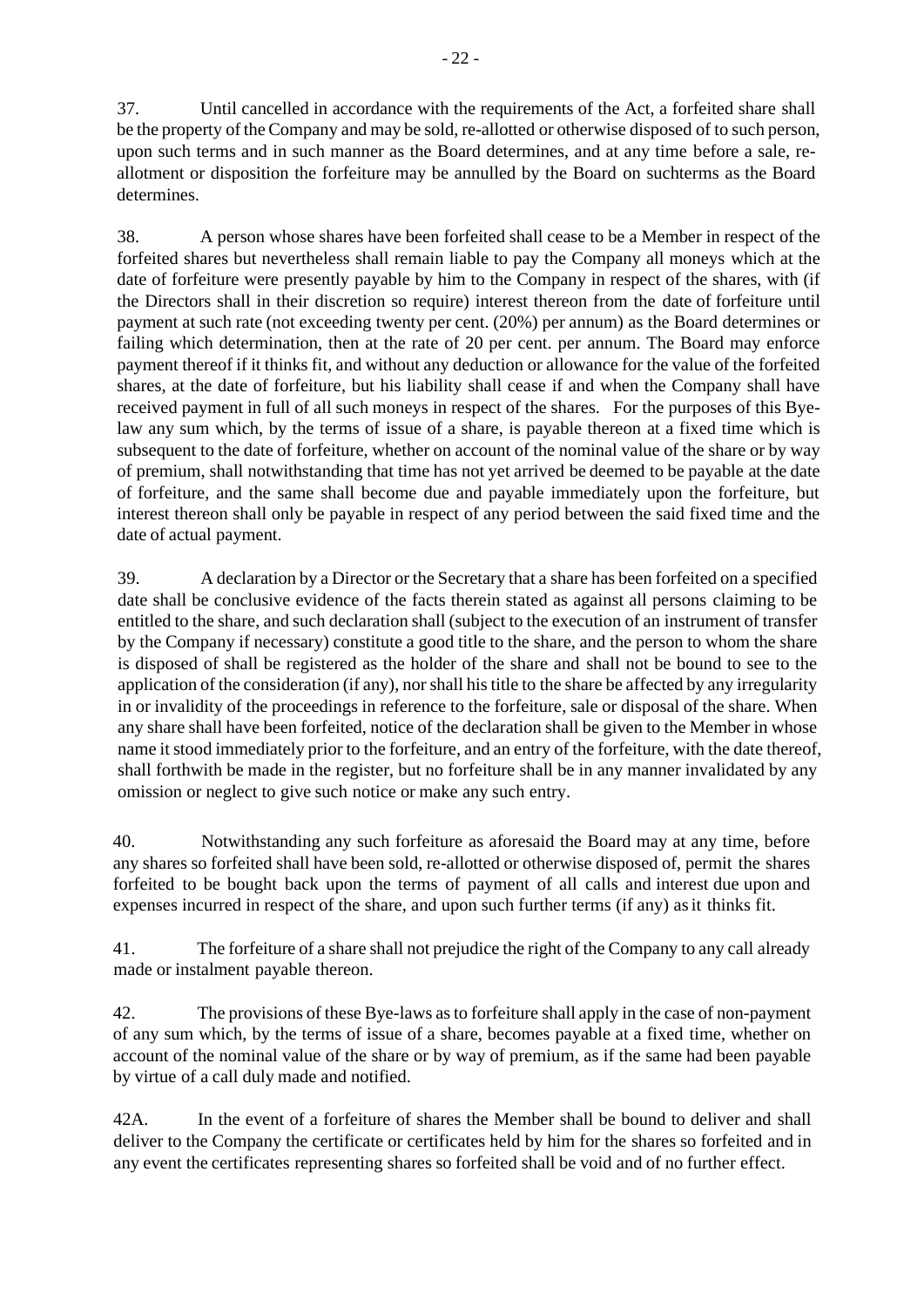#### REGISTER OF MEMBERS

43. (1) The Company shall keep in one or more books a Register of its Members and shall enter therein the following particulars, that is to say:

- (a) the name and address of each Member, the number and class of shares held by him and the amount paid or agreed to be considered as paid on such shares;
- (b) the date on which each person was entered in the Register; and
- (c) the date on which any person ceased to be a Member.

(2) Subject to the Act, the Company may keep an overseas or local or other branch register of Members resident in any place, and the Board may make and vary such regulations as it determines in respect of the keeping of any such register and maintaining a Registration Office in connection therewith.

44. The Register and branch Register, as the case may be, shall be open to inspection between 10 a.m. and 12 noon during business hours by members of the public without charge at the Office or such other place at which the Register is kept in accordance with the Act. The Register including any overseas or local or other branch register of Members may, after notice has been given by advertisement in an appointed newspaper and where applicable, any other newspapers in accordance with the requirements of any Designated Stock Exchange or by any means in such manner as may be accepted by or in accordance with the rules of the Designated Stock Exchange to that effect, be closed at such times or for such periods not exceeding in the whole thirty (30) days in each year as the Board may determine and either generally or in respect of any class of shares. Any Member who seeks to inspect the Register or branch Register, as the case may be, when it is closed may request the Company to issue a certificate signed by the Secretary stating the period for which, and by whose authority, it is closed.

## RECORD DATES

45. Subject to the rules of any Designated Stock Exchange, notwithstanding any other provision of these Bye-laws, the Company or the Directors may fix any date as the record date for:

- (a) determining the Members entitled to receive any dividend, distribution, allotment or issue; and
- (b) determining the Members entitled to receive notice of and to vote at any general meeting of the Company.

## TRANSFER OF SHARES

46. Subject to these Bye-laws, any Member may transfer all or any of his shares by an instrument of transfer in the usual or common form or in any other form approved by the Board and may be under hand or, if the transferor or transferee is a clearing house or its nominee(s), by hand or by machine imprinted signature or by such other manner of execution as the Board may approve from time to time.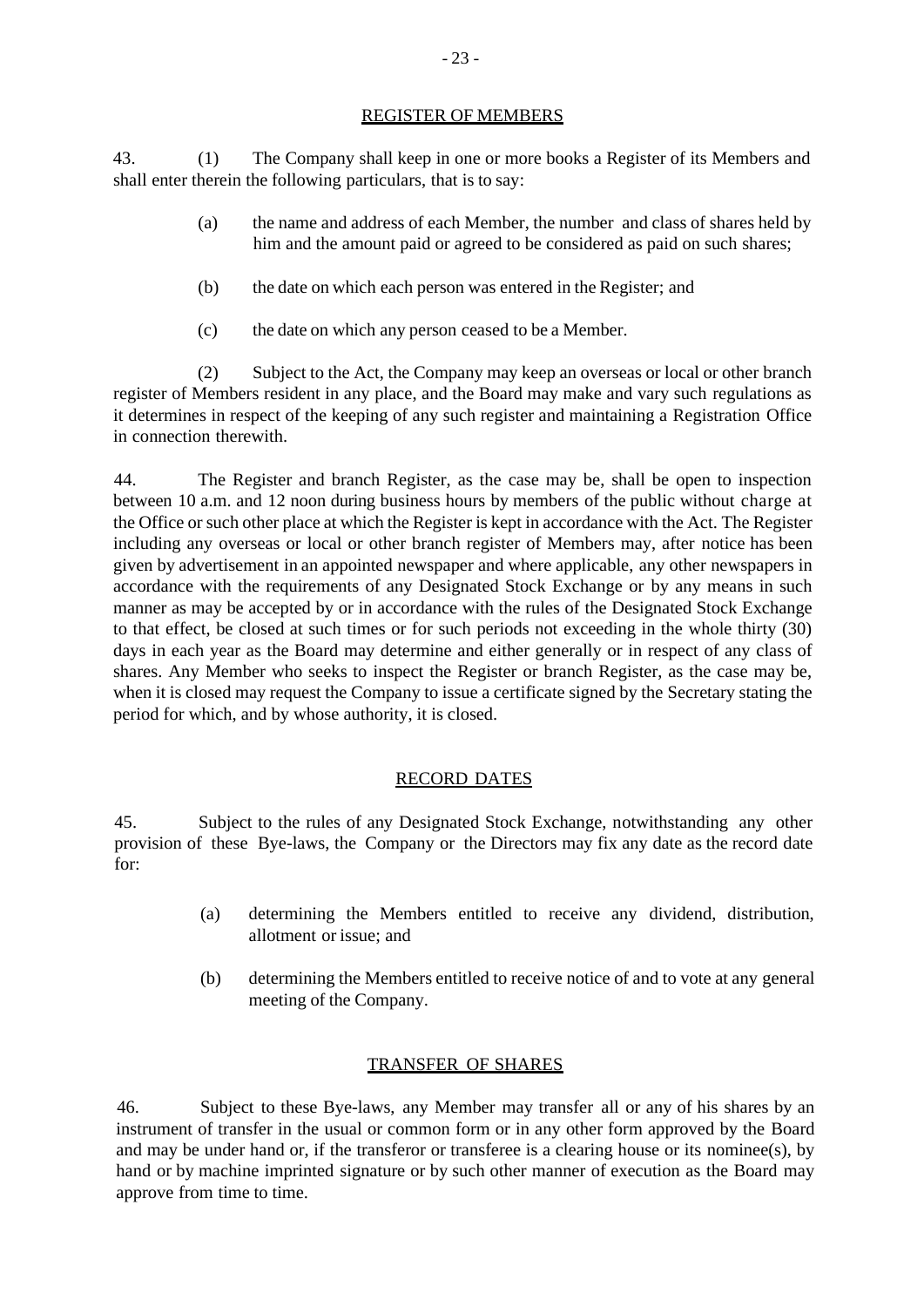47. The instrument of transfer shall be executed by or on behalf of the transferor and the transferee provided that the Board may dispense with the execution of the instrument of transfer by the transferee in any case which it thinks fit in its discretion to do so. Save as provided in Bye-law 46, the Board may also resolve, either generally or in any particular case, upon request by either the transferor or transferee, to accept mechanically executed transfers. The transferor shall be deemed to remain the holder of the share until the name of the transferee is entered in the Register in respect thereof. Nothing in these Bye-laws shall preclude the Board from recognising a renunciation of the allotment or provisional allotment of any share by the allottee in favour of some other person.

48. (1) The Board may, in its absolute discretion, and without giving any reason therefor, refuse to register a transfer of any share (not being a fully paid up share) to a person of whom it does not approve, or any share issued under any share incentive scheme for employees upon which a restriction on transfer imposed thereby still subsists, and it may also, without prejudice to the foregoing generality, refuse to register a transfer of any share to more than four (4) joint holders or a transfer of any share (not being a fully paid up share) on which the Company has a lien.

(2) No transfer shall be made to an infant or to a person of unsound mind or under other legal disability.

(3) The Board in so far as permitted by any applicable law may, in its absolute discretion, at any time and from time to time transfer any share upon the Register to any branch register or any share on any branch register to the Register or any other branch register. In the event of any such transfer, the shareholder requesting such transfer shall bear the cost of effecting the transfer unless the Board otherwise determines.

(4) Unless the Board otherwise agrees (which agreement may be on such terms and subject to such conditions as the Board in its absolute discretion may from time to time determine, and which agreement the Board shall, without giving any reason therefor, be entitled in its absolute discretion to give or withhold), no shares upon the Register shall be transferred to any branch register nor shall shares on any branch register be transferred to the Register or any other branch register and all transfers and other documents of title shall be lodged for registration, and registered, in the case of any shares on a branch register, at the relevant Registration Office, and, in the case of any shares on the Register, at the Office or such other place in Bermuda at which the Register is kept in accordance with the Act. Notwithstanding anything contained in this Bye-law, the Company shall as soon as practicable and on a regular basis record in the Register all transfers of shares effected on any branch register and shall at all times maintain the Register in all respects in accordance with the Act.

49. Without limiting the generality of the last preceding Bye-law, the Board may decline to recognise any instrument of transfer unless:-

- (a) a fee of such maximum sum as the Designated Stock Exchange may determine to be payable or such lesser sum as the Board may from time to time require is paid to the Company in respect thereof;
- (b) the instrument of transfer is in respect of only one class of share;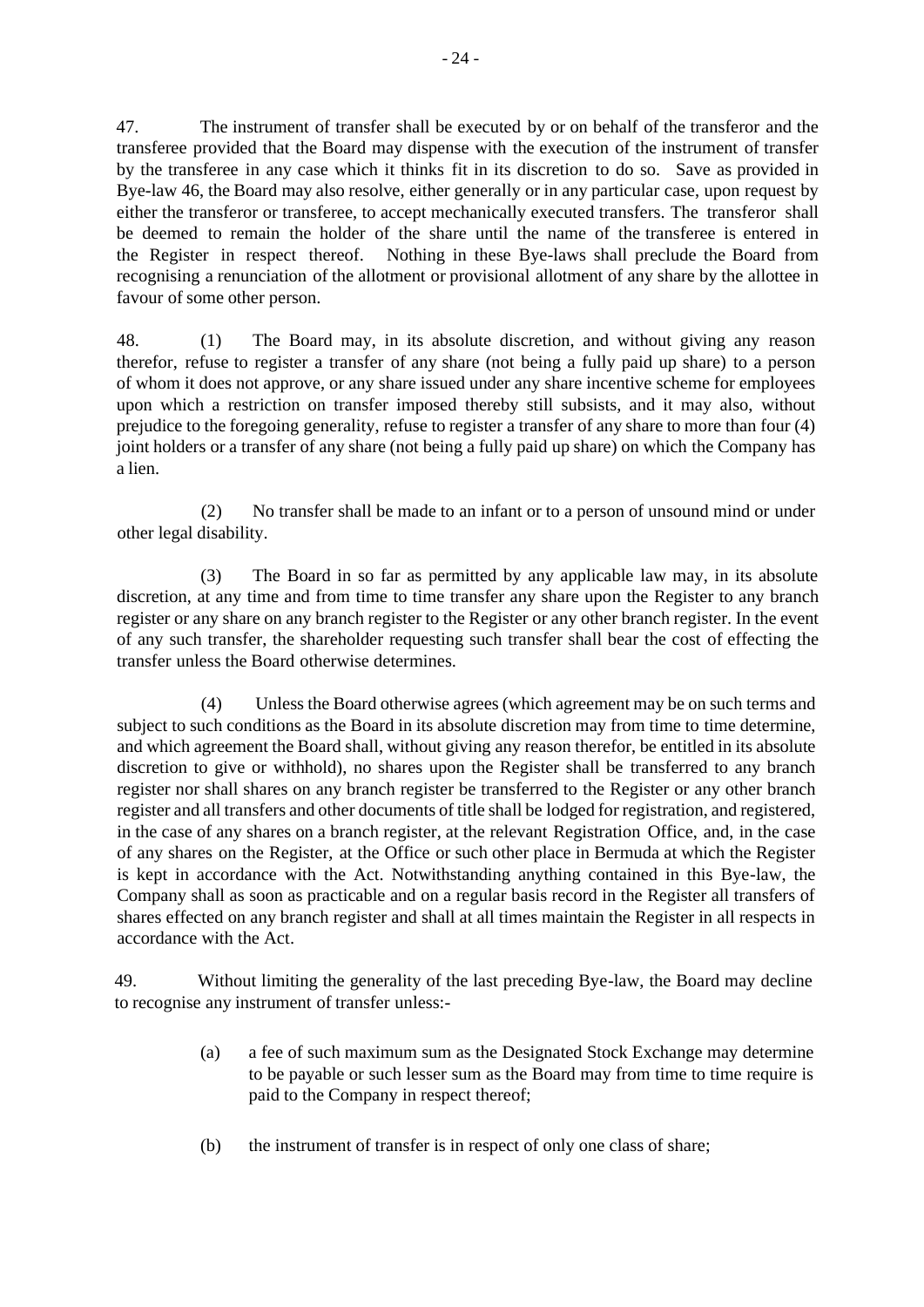- (c) the instrument of transfer is lodged (in the case of shares on the Register) at the Office or such other place in Bermuda at which the Register is kept in accordance with the Act or (in the case of shares on a branch register of Members of the Company) the Registration Office accompanied by the relevant share certificate(s) and such other evidence as the Board may reasonably require to show the right of the transferor to make the transfer (and, if the instrument of transfer is executed by some other person on his behalf, the authority of that person so to do); and
- (d) if applicable, the instrument of transfer is duly and properly stamped.

50. If the Board refuses to register a transfer of any share, it shall, within two (2) months after the date on which the transfer was lodged with the Company, send to each of the transferor and transferee notice of the refusal.

51. The registration of transfers of shares or of any class of shares may, after notice has been given by advertisement in any newspapers in accordance with the requirements of any Designated Stock Exchange or by any means in such manner as may be accepted by the Designated Stock Exchange to that effect be suspended at such times and for such periods (not exceeding in the whole thirty (30) days in any year) as the Board may determine.

# TRANSMISSION OF SHARES

52. If a Member dies, the survivor or survivors where the deceased was a joint holder, and his legal personal representatives where he was a sole or only surviving holder, will be the only persons recognised by the Company as having any title to his interest in the shares; but nothing in this Bye-law will release the estate of a deceased Member (whether sole or joint) from any liability in respect of any share which had been solely or jointly held by him.

53. Subject to Section 52 of the Act, any person becoming entitled to a share in consequence of the death or bankruptcy or winding-up of a Member or otherwise by operation of law or court order may, upon such evidence asto his title being produced as may be required by the Board, elect either to become the holder of the share or to have some person nominated by him registered as the transferee thereof. If he elects to become the holder he shall notify the Company in writing either at the Registration Office or Office, as the case may be, to that effect. If he elects to have another person registered he shall execute a transfer of the share in favour of that person. The provisions of these Bye-laws relating to the transfer and registration of transfers of shares shall apply to such notice or transfer as aforesaid as if the death or bankruptcy of the Member had not occurred and the notice or transfer were a transfer signed by such Member.

54. A person becoming entitled to a share by reason of the death or bankruptcy or windingup of a Member or otherwise by operation of law or court order shall be entitled to the same dividends and other advantages to which he would be entitled if he were the registered holder of the share. However, the Board may, if it thinks fit, withhold the payment of any dividend payable or other advantages in respect of such share until such person shall become the registered holder of the share or shall have effectually transferred such share, but, subject to the requirements of Byelaw 75(2) being met, such a person may vote at meetings.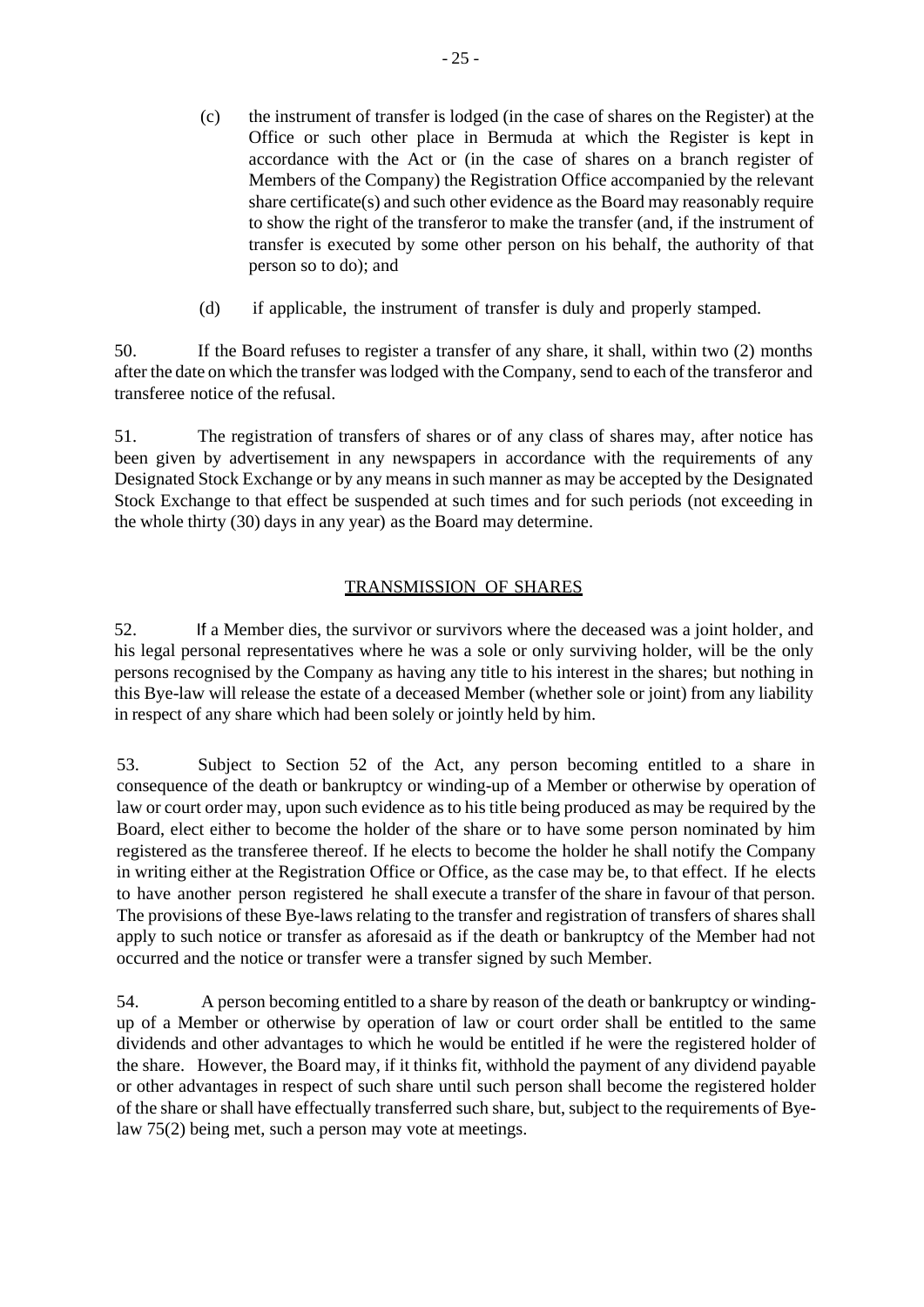# UNTRACEABLE MEMBERS

55. (1) Without prejudice to the rights of the Company under paragraph (2) of this Bye-law, the Company may cease sending cheques for dividend entitlements or dividend warrants by post if such cheques or warrants have been left uncashed on two consecutive occasions. However, the Company may exercise the power to cease sending cheques for dividend entitlements or dividend warrants after the first occasion on which such a cheque or warrant is returned undelivered.

(2) The Company shall have the power to sell, in such manner as the Board thinks fit, any shares of a Member who is untraceable, but no such sale shall be made unless:

- (a) all cheques or warrants in respect of dividends of the shares in question, being not less than three in total number, for any sum payable in cash to the holder of such shares in respect of them sent during the relevant period in the manner authorised by the Bye-laws of the Company have remained uncashed;
- (b) so far as it is aware at the end of the relevant period, the Company has not at any time during the relevant period received any indication of the existence of the Member who is the holder of such shares or of a person entitled to such shares by death, bankruptcy or operation of law; and
- (c) the Company, if so required by the rules governing the listing of shares on the Designated Stock Exchange, has given notice to, and caused advertisement in newspapers in accordance with the requirements of, the Designated Stock Exchange to be made of its intention to sell such shares in the manner required by the Designated Stock Exchange, and a period of three (3) months or such shorter period as may be allowed by the Designated Stock Exchange has elapsed since the date of such advertisement.

For the purpose of the foregoing, the "relevant period" means the period commencing twelve years before the date of publication of the advertisement referred to in paragraph (c) of this Bye-law and ending at the expiry of the period referred to in that paragraph.

(3) To give effect to any such sale the Board may authorise some person to transfer the said shares and an instrument of transfer signed or otherwise executed by or on behalf of such person shall be as effective as if it had been executed by the registered holder or the person entitled by transmission to such shares, and the purchaser shall not be bound to see to the application of the purchase money nor shall his title to the shares be affected by any irregularity or invalidity in the proceedings relating to the sale. The net proceeds of the sale will belong to the Company and upon receipt by the Company of such net proceeds it shall become indebted to the former Member for an amount equal to such net proceeds. No trust shall be created in respect of such debt and no interest shall be payable in respect of it and the Company shall not be required to account for any money earned from the net proceeds which may be employed in the business of the Company or as it thinks fit. Any sale under this Bye-law shall be valid and effective notwithstanding that the Member holding the shares sold is dead, bankrupt or otherwise under any legal disability or incapacity.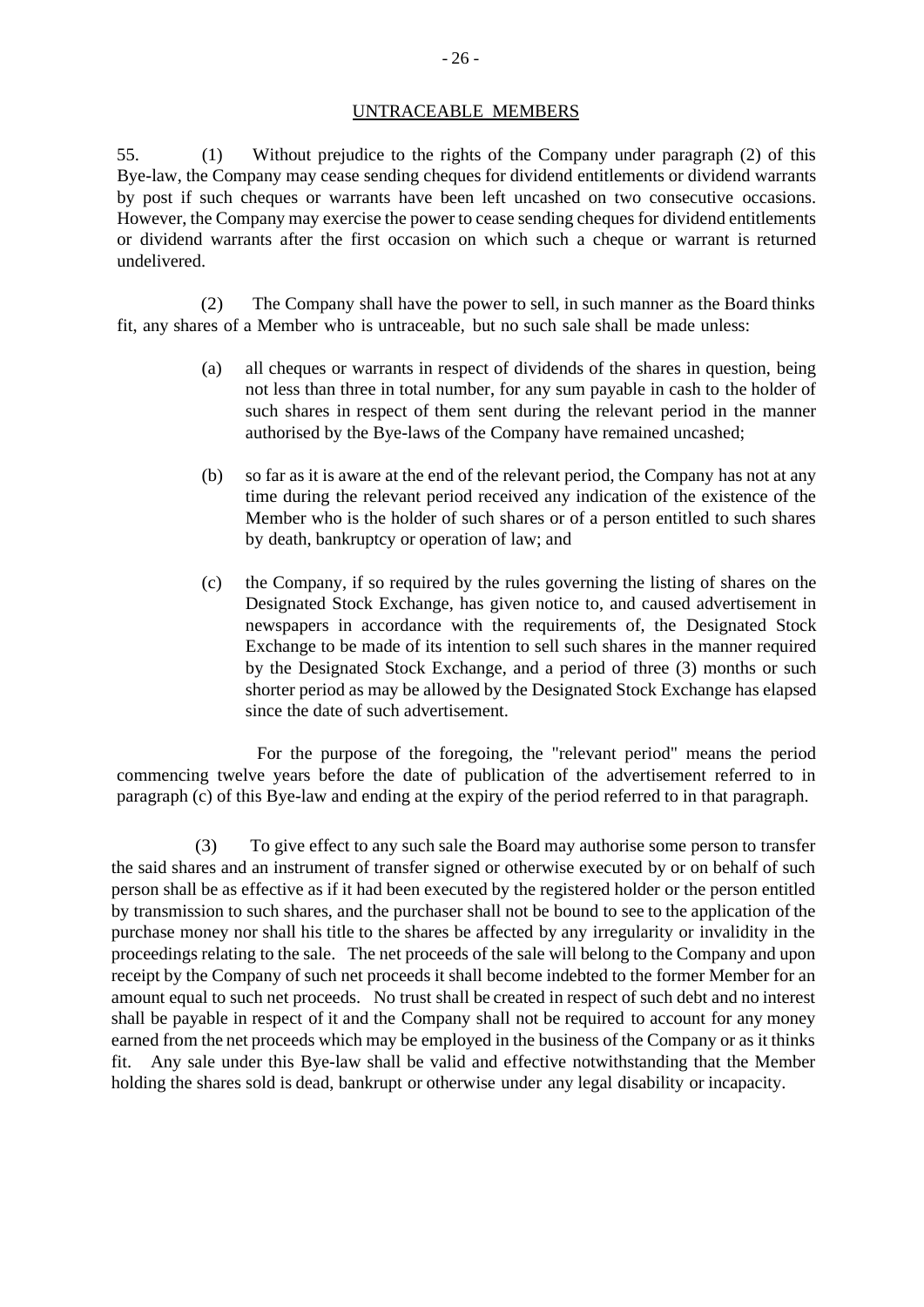# GENERAL MEETINGS

56. Subject to the Act, an annual general meeting of the Company shall be held for each financial year and such annual general meeting must be held within six (6) months after the end of the Company's financial year (unless a longer period would not infringe the rules of the Designated Stock Exchange, if any) at such time and place as may be determined by the Board.

57. Each general meeting, other than an annual general meeting, shall be called a special general meeting. General meetings may be held in any part of the world as may be determined by the Board. A meeting of the Members or any class thereof may be held by means of such telephone, electronic or other communication facilities as permit all persons participating in the meeting to communicate with each other simultaneously and instantaneously, and participation in such a meeting shall constitute presence in person at such meeting.

58. The Board may whenever it thinks fit call special general meetings, and any one or more Members holding at the date of deposit of the requisition not less than one-tenth of the paid up capital of the Company carrying the right of voting at general meetings of the Company, on a one vote per share basis, shall at all times have the right, by written requisition to the Board or the Secretary of the Company, to require a special general meeting to be called by the Board and to add resolutions to the agenda of such meeting for the transaction of any business or resolution specified in such requisition; and such meeting shall be held within two (2) months after the deposit of such requisition. If within twenty-one (21) days of such deposit the Board fails to proceed to convene such meeting the requisitionists themselves may do so in accordance with the provisions of Section 74(3) of the Act.

## NOTICE OF GENERAL MEETINGS

59. (1) An annual general meeting shall be called by Notice of not less than twentyone (21) clear days. All other general meetings (including a special general meeting at which the passing of a special resolution is to be considered) shall be called by Notice of not less than fourteen (14) clear days but if permitted by the rules of the Designated Stock Exchange, a general meeting may be called by shorter notice, subject to the Act, if it is so agreed:

- (a) in the case of a meeting called as an annual general meeting, by all the Members entitled to attend and vote thereat; and
- (b) in the case of any other meeting, by a majority in number of the Members having the right to attend and vote at the meeting, being a majority together holding not less than ninety-five per cent. (95%) in nominal value of the issued shares giving that right.

(2) The notice shall specify the time and place of the meeting and, in case of special business, the general nature of the business. The notice convening an annual general meeting shall specify the meeting as such. Notice of every general meeting shall be given to all Members other than to such Members as, under the provisions of these Bye-laws or the terms of issue of the shares they hold, are not entitled to receive such notices from the Company, to all persons entitled to a share in consequence of the death or bankruptcy or winding-up of a Member and to each of the Directors and the Auditors.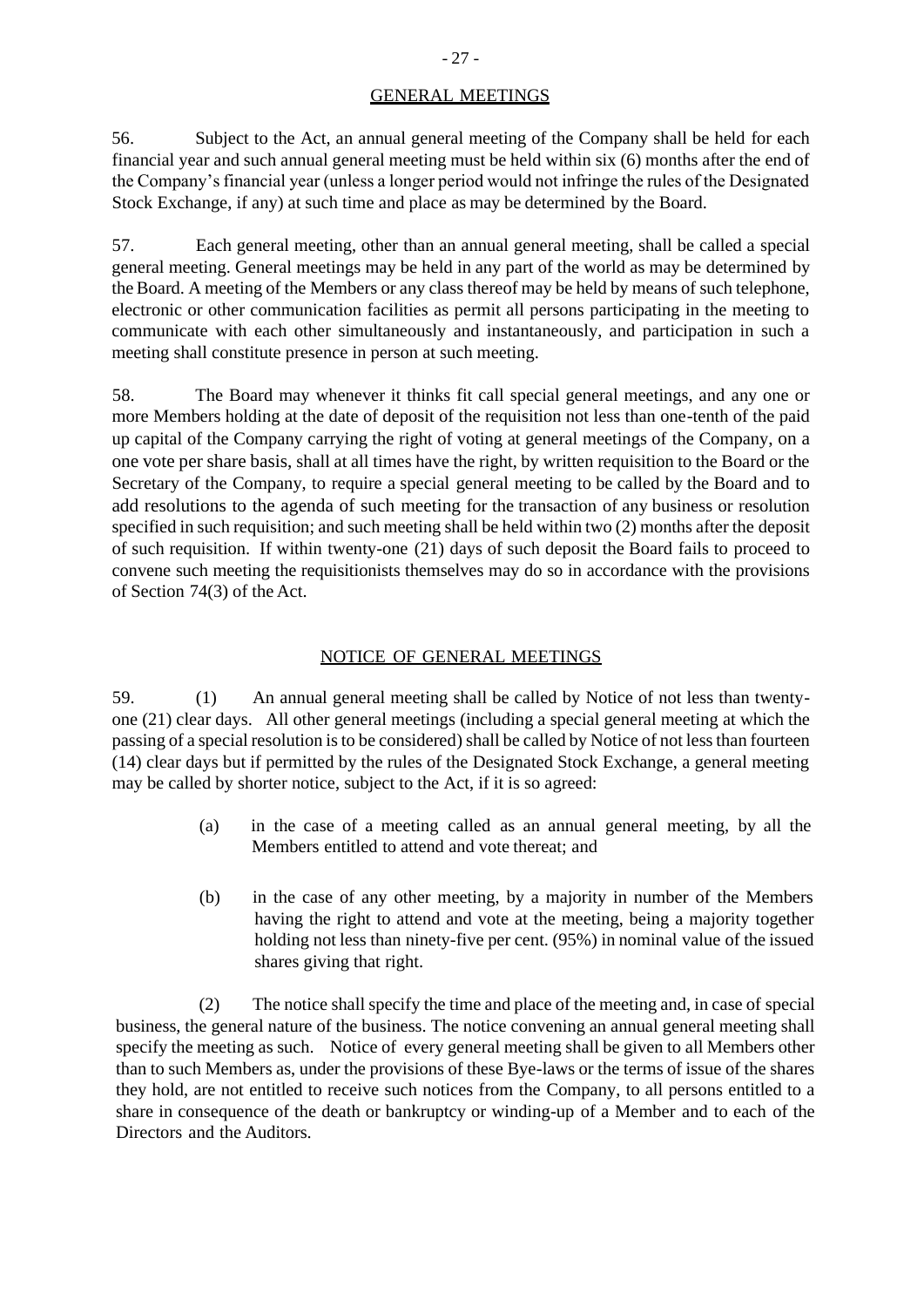60. The accidental omission to give Notice of a meeting or (in cases where instruments of proxy are sent out with the Notice) to send such instrument of proxy to, or the non-receipt of such Notice or such instrument of proxy by, any person entitled to receive such Notice shall not invalidate any resolution passed or the proceedings at that meeting.

# PROCEEDINGS AT GENERAL MEETINGS

61. (1) All business shall be deemed special that is transacted at a special general meeting, and also all business that is transacted at an annual general meeting, with the exception of sanctioning dividends, the reading, considering and adopting of the accounts and balance sheet and the reports of the Directors and Auditors and other documents required to be annexed to the balance sheet, the election of Directors and appointment of Auditors and other officers in the place of those retiring, the fixing of the remuneration of the Auditors, and the voting of remuneration or extra remuneration to the Directors.

(2) No business other than the appointment of a chairman of a meeting shall be transacted at any general meeting unless a quorum is present at the commencement of the business. Two (2) Members entitled to vote and present in person or by proxy or (in the case of a member being a corporation) by its duly authorised representative shall form a quorum for all purposes.

62. If within thirty (30) minutes (or such longer time not exceeding one hour as the chairman of the meeting may determine to wait) after the time appointed for the meeting a quorum is not present, the meeting, if convened on the requisition of Members, shall be dissolved. In any other case it shall stand adjourned to the same day in the next week at the same time and place or to such time (or if that day be a public holiday in the territory where the meeting is to be held, then to the next business day following such public holiday) and place as the Board may determine. If at such adjourned meeting a quorum is not present within half an hour from the time appointed for holding the meeting, the meeting shall be dissolved.

63. The president of the Company or the chairman shall preside as chairman at every general meeting. If at any meeting the president or the chairman, as the case may be, is not present within fifteen (15) minutes after the time appointed for holding the meeting, or if neither of them is willing to act as chairman, the Directors present shall choose one of their number to act, or if one Director only is present he shall preside as chairman if willing to act. If no Director is present, or if each of the Directors present declines to take the chair, or if the chairman chosen shall retire from the chair, the Members present in person or by proxy and entitled to vote shall elect one of their number to be chairman.

64. The chairman may, with the consent of any meeting at which a quorum is present (and shall if so directed by the meeting), adjourn the meeting from time to time and from place to place as the meeting shall determine, but no business shall be transacted at any adjourned meeting other than the business which might lawfully have been transacted at the meeting had the adjournment not taken place. When a meeting is adjourned for fourteen (14) days or more, at least seven (7) clear days' notice of the adjourned meeting shall be given specifying the time and place of the adjourned meeting but it shall not be necessary to specify in such notice the nature of the business to be transacted at the adjourned meeting and the general nature of the business to be transacted. Save as aforesaid, it shall be unnecessary to give notice of an adjournment.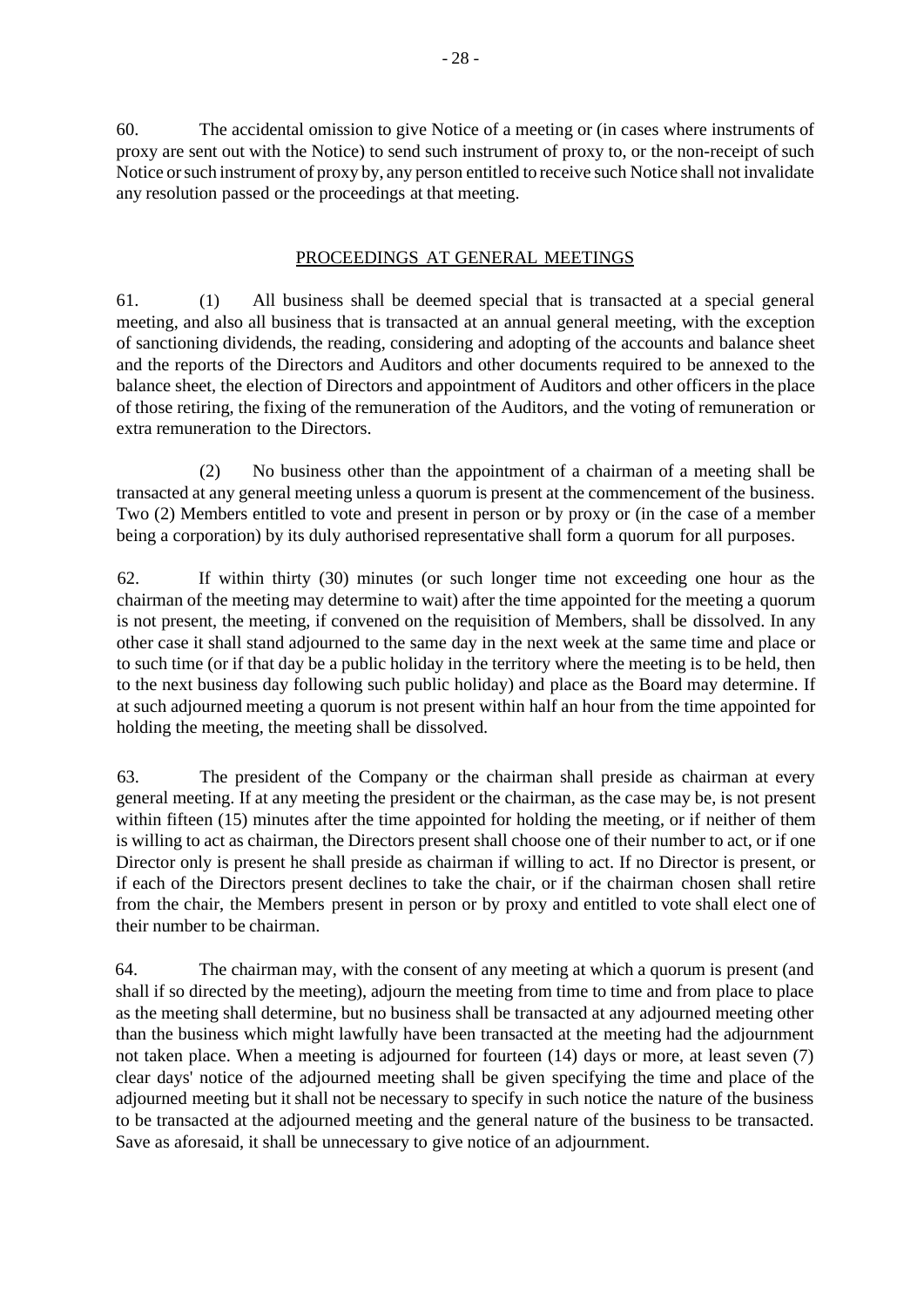65. If an amendment is proposed to any resolution under consideration but is in good faith ruled out of order by the chairman of the meeting, the proceedings on the substantive resolution shall not be invalidated by any error in such ruling. In the case of a resolution duly proposed as a special resolution, no amendment thereto (other than a mere clerical amendment to correct a patent error) may in any event be considered or voted upon.

#### VOTING

66. Subject to any special rights or restrictions as to voting for the time being attached to any shares by or in accordance with these Bye-laws, at any general meeting every Member present in person or by proxy or, in the case of a Member being a corporation, by its duly authorised representative shall have one vote for every fully paid share of which he is the holder but so that no amount paid up or credited as paid up on a share in advance of calls or instalments is treated for the foregoing purposes as paid up on the share. A resolution put to the vote of a meeting shall be decided by way of a poll.

67. Intentionally Deleted

68. The result of the poll shall be deemed to be the resolution of the meeting. The Company shall only be required to disclose the voting figures on a poll if such disclosure is required by the rules of the Designated Stock Exchange.

69. Intentionally Deleted

70. Intentionally Deleted

71. Votes may be given either personally or by proxy.

72. A person entitled to more than one vote need not use all his votes or cast all the votes he uses in the same way.

73. In the case of an equality of votes, the chairman of such meeting shall be entitled to a second or casting vote in addition to any other vote he may have.

74. Where there are joint holders of any share any one of such joint holder may vote, either in person or by proxy, in respect of such share as if he were solely entitled thereto, but if more than one of such joint holders be present at any meeting the vote of the senior who tenders a vote, whether in person or by proxy, shall be accepted to the exclusion of the votes of the other joint holders, and for this purpose seniority shall be determined by the order in which the names stand in the Register in respect of the joint holding. Several executors or administrators of a deceased Member in whose name any share stands shall for the purposes of this Bye-law be deemed joint holders thereof.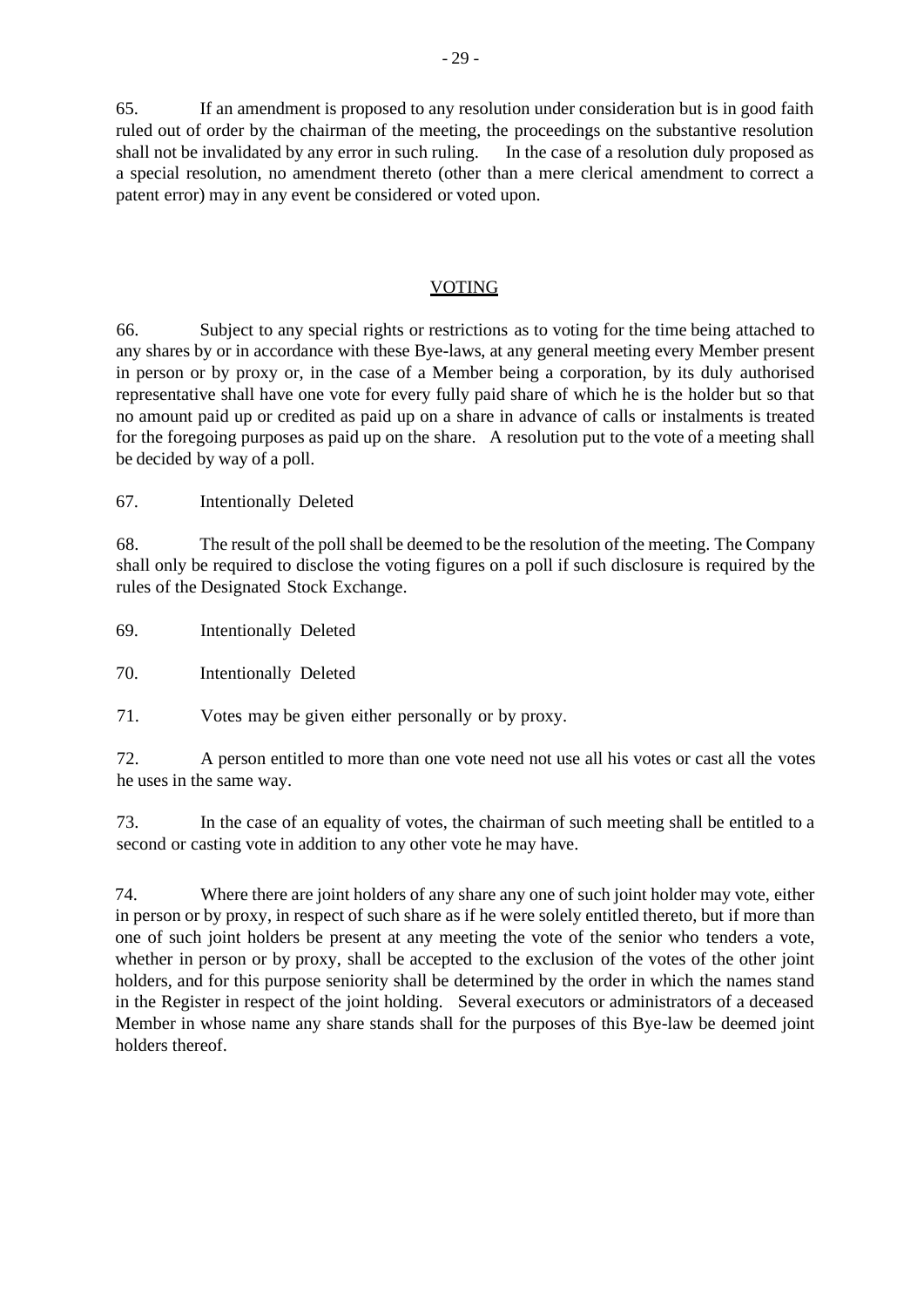75. (1) A Member who is a patient for any purpose relating to mental health or in respect of whom an order has been made by any court having jurisdiction for the protection or management of the affairs of persons incapable of managing their own affairs may vote by his receiver, committee, curator bonis or other person in the nature of a receiver, committee or curator bonis appointed by such court, and such receiver, committee, curator bonis or other person may vote on a poll by proxy, and may otherwise act and be treated as if he were the registered holder of such shares for the purposes of general meetings, provided that such evidence as the Board may require of the authority of the person claiming to vote shall have been deposited at the Office, head office or Registration Office, as appropriate, not less than forty-eight (48) hours before the time appointed for holding the meeting, or adjourned meeting, as the case may be.

(2) Any person entitled under Bye-law 53 to be registered as the holder of any shares may vote at any general meeting in respect thereof in the same manner as if he were the registered holder of such shares, provided that forty-eight (48) hours at least before the time of the holding of the meeting or adjourned meeting, as the case may be, at which he proposes to vote, he shall satisfy the Board of his entitlement to such shares, or the Board shall have previously admitted his right to vote at such meeting in respect thereof.

(3) Where the Company has knowledge that any Member is, under the rules of the Designated Stock Exchange, required to abstain from voting on any particular resolution or restricted to voting only for or only against any particular resolution, any votes cast by or on behalf of such Member in contravention of such requirement or restriction shall not be counted.

(4) Subject to Bye-law 76 and any special rights or restrictions as to voting for the time being attached to any shares by or in accordance with these Bye-laws, all Members have the right to (a) speak at a general meeting; and (b) vote at a general meeting except where a Member is required, by the rules of the Designated Stock Exchange, to abstain from voting to approve the matter under consideration.

76. No Member shall, unless the Board otherwise determines, be entitled to attend and vote and to be reckoned in a quorum at any general meeting unless he is duly registered and all calls or other sums presently payable by him in respect of shares in the Company have been paid.

77. If:

- (a) any objection shall be raised to the qualification of any voter; or
- (b) any votes have been counted which ought not to have been counted or which might have been rejected; or
- (c) any votes are not counted which ought to have been counted;

the objection or error shall not vitiate the decision of the meeting or adjourned meeting on any resolution unless the same is raised or pointed out at the meeting or, as the case may be, the adjourned meeting at which the vote objected to is given or tendered or at which the error occurs. Any objection or error shall be referred to the chairman of the meeting and shall only vitiate the decision of the meeting on any resolution if the chairman decides that the same may have affected the decision of the meeting. The decision of the chairman on such matters shall be final and conclusive.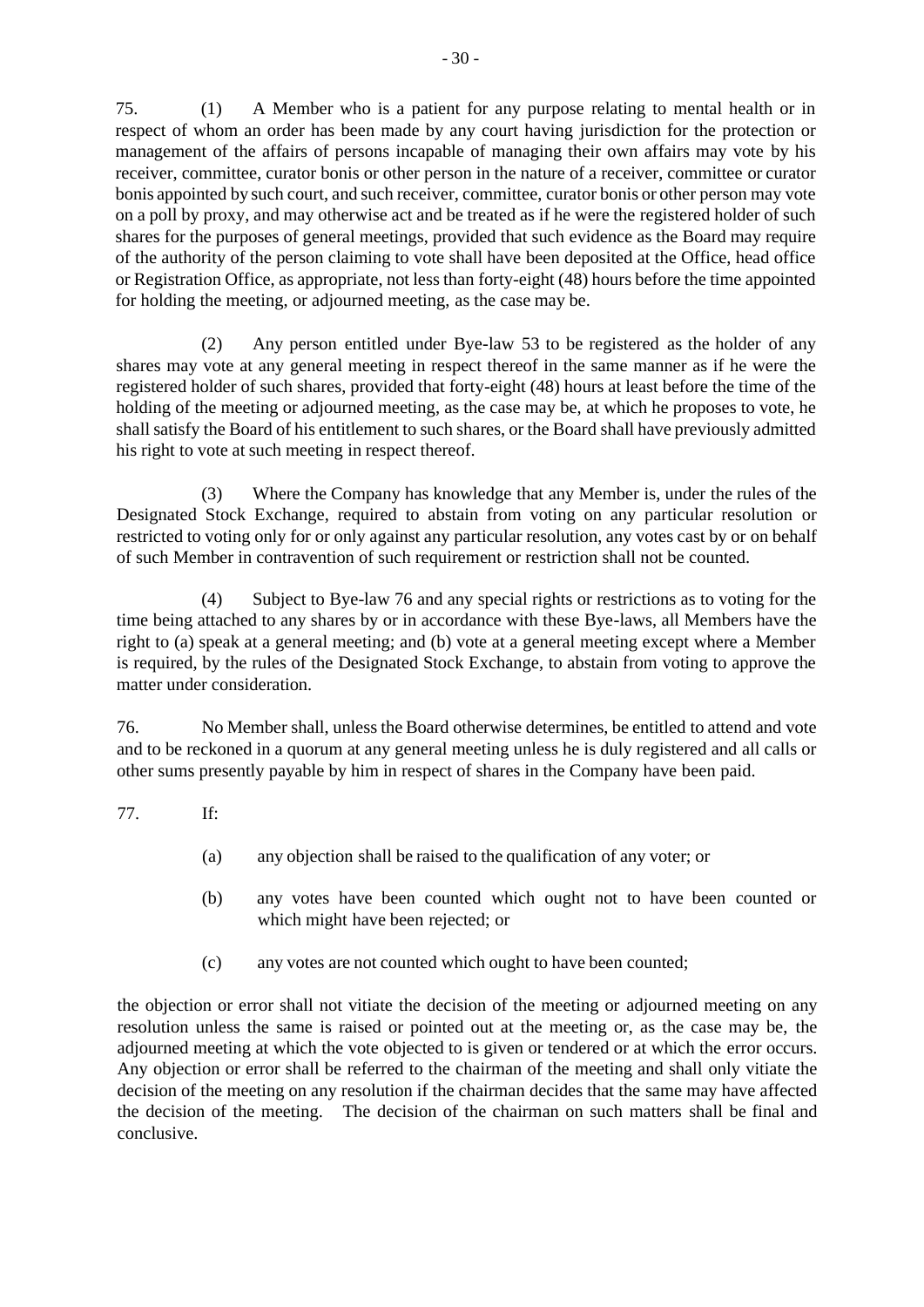#### PROXIES

78. Any Member entitled to attend and vote at a meeting of the Company shall be entitled to appoint another person as his proxy to attend and vote instead of him. A Member who is the holder of two or more shares may appoint more than one proxy to represent him and vote on his behalf at a general meeting of the Company or at a class meeting. A proxy need not be a Member. In addition, a proxy or proxies representing either a Member who is an individual or a Member which is a corporation shall be entitled to exercise the same powers on behalf of the Member which he or they represent as such Member could exercise.

79. The instrument appointing a proxy shall be in writing under the hand of the appointor or of his attorney duly authorised in writing or, if the appointor is a corporation, either under its seal or under the hand of an officer, attorney or other person authorised to sign the same. In the case of an instrument of proxy purporting to be signed on behalf of a corporation by an officer thereof it shall be assumed, unless the contrary appears, that such officer was duly authorised to sign such instrument of proxy on behalf of the corporation without further evidence of the fact. The Board may, nevertheless, require such evidence as it shall deem necessary as to the authority of such officer signing the instrument.

80. The instrument appointing a proxy and (if required by the Board) the power of attorney or other authority (if any) under which it is signed, or a certified copy of such power or authority, shall be delivered to such place or one of such places (if any) as may be specified for that purpose in or by way of note to or in any document accompanying the notice convening the meeting (or, if no place is so specified at the Registration Office or the Office, as may be appropriate) not less than forty-eight (48) hours before the time appointed for holding the meeting or adjourned meeting at which the person named in the instrument proposes to vote and in default the instrument of proxy shall not be treated as valid. No instrument appointing a proxy shall be valid after the expiration of twelve (12) months from the date named in it as the date of its execution, except at an adjourned meeting in cases where the meeting was originally held within twelve (12) months from such date. Delivery of an instrument appointing a proxy shall not preclude a Member from attending and voting in person at the meeting convened and in such event, the instrument appointing a proxy shallbe deemed to be revoked.

81. Instruments of proxy shall be in any common form or in such other form as the Board may approve (provided that this shall not preclude the use of the two-way form) and the Board may, if it thinks fit, send out with the notice of any meeting forms of instrument of proxy for use at the meeting. The instrument of proxy shall be deemed to confer authority to vote on any amendment of a resolution put to the meeting for which it is given as the proxy thinks fit. The instrument of proxy shall, unless the contrary is stated therein, be valid as well for any adjournment of the meeting as for the meeting to which it relates.

82. A vote given in accordance with the terms of an instrument of proxy shall be valid notwithstanding the previous death or insanity of the principal, or revocation of the instrument of proxy or of the authority under which it was executed, provided that no intimation in writing of such death, insanity or revocation shall have been received by the Company at the Office or the Registration Office (or such other place as may be specified for the delivery of instruments of proxy in the notice convening the meeting or other document sent therewith) two (2) hours at least before the commencement of the meeting or adjourned meeting, at which the instrument of proxy is used.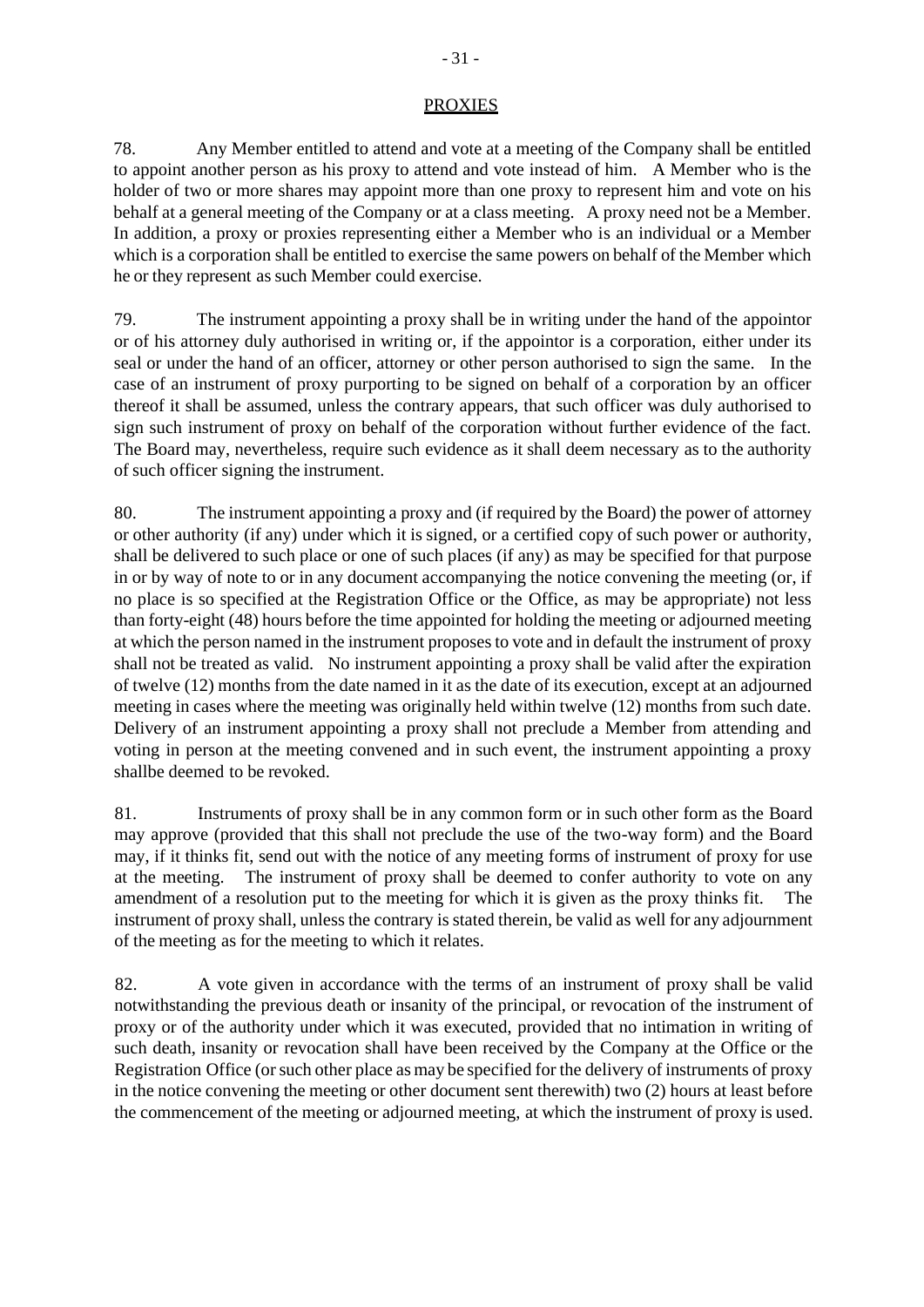83. Anything which under these Bye-laws a Member may do by proxy he may likewise do by his duly appointed attorney and the provisions of these Bye-laws relating to proxies and instruments appointing proxies shall apply mutatis mutandis in relation to any such attorney and the instrument under which such attorney is appointed.

#### CORPORATIONS ACTING BY REPRESENTATIVES

84. (1) Any corporation which is a Member may by resolution of its directors or other governing body authorise such person as it thinks fit to act as its representative to attend and vote at any meeting of the Company or at any meeting of any class of Members. The person so authorised shall be entitled to exercise the same powers on behalf of such corporation as the corporation could exercise if it were an individual Member and such corporation shall for the purposes of these Bye-laws be deemed to be present in person at any such meeting if a person so authorised is present thereat.

(2) If a clearing house (or its nominee(s)), being a corporation, is a Member, it may authorise such persons as it thinks fit to act as its representatives to attend and vote at any meeting of the Company or at any meeting of any class of Members provided that, if more than one person is so authorised, the authorisation shall specify the number and class of shares in respect of which each such representative is so authorised. Each person so authorised under the provisions of this Bye-law shall be deemed to have been duly authorised without further evidence of the facts and be entitled to exercise the same rights and power on behalf of the clearing house (or its nominee(s)) as if such person was the registered holder of the shares ofthe Company held by the clearing house (or its nominee(s)).

(2) Any reference in these Bye-laws to a duly authorised representative of a Member being a corporation shall mean a representative authorised under the provisions of this Bye-law.

## WRITTEN RESOLUTIONS OF MEMBERS

85. (1) Subject to the Act, a resolution in writing signed (in such manner as to indicate, expressly or impliedly, unconditional approval) by or on behalf of all persons for the time being entitled to receive notice of and to attend and vote at general meetings of the Company shall, for the purposes of these Bye-laws, be treated as a resolution duly passed at a general meeting of the Company and, where relevant, as a special resolution so passed. Any such resolution shall be deemed to have been passed at a meeting held on the date on which it was signed by the last Member to sign, and where the resolution states a date as being the date of his signature thereof by any Member the statement shall be prima facie evidence that it was signed by him on that date. Such a resolution may consist of several documents in the like form, each signed by one or more relevant Members.

(2) Notwithstanding any provisions contained in these Bye-laws, a resolution in writing shall not be passed for the purpose of removing a Director before the expiration of his term of office under Bye-law 86(4) or for the purposes set out in Bye-law 154(3) relating to the removal and appointment of the Auditor.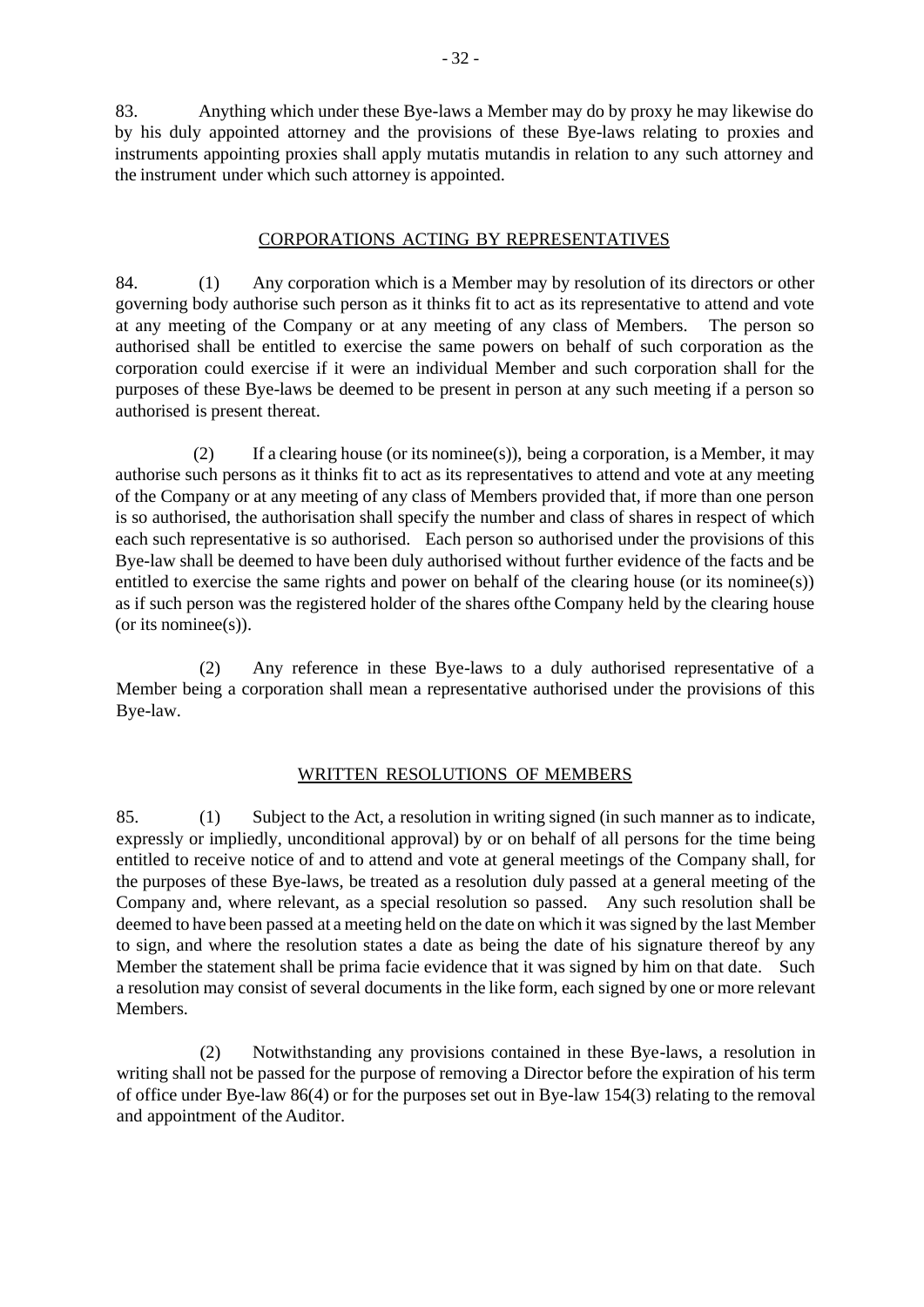86. (1) Unless otherwise determined by the Company in general meeting, the number of Directors shall not be less than two (2). There shall be no maximum number of Directors unless otherwise determined from time to time by the Members in general meeting. The Directors shall be elected or appointed in the first place at the statutory meeting of Members and thereafter in accordance with Bye-law 87 and shall hold office until the next appointment of Directors or until their successors are elected or appointed. Any general meeting may authorise the Board to fill any vacancy in their number left unfilled at a general meeting.

(2) Without prejudice to the power of the Company in general meeting in accordance with any of the provisions of these Bye-laws to appoint any person to be a Director, the Board shall have the power from time to time and at any time to appoint any person as a Director either to fill a casual vacancy or as an addition to the Board but so that the number of Directors so appointed shall not exceed the maximum number determined from time to time by the Members in general meeting. Any Director so appointed shall hold office only until the first annual general meeting of the Company after his appointment and shall then be eligible for re-election at the meeting but shall not be taken into account in determining the Directors or the number of Directors who are to retire by rotation at the next annual general meeting.

(3) Neither a Director nor an alternate Director shall be required to hold any shares of the Company by way of qualification and a Director or alternate Director (as the case may be) who is not a Member shall be entitled to receive notice of and to attend and speak at any general meeting of the Company and of all classes of shares of the Company.

(4) Subject to any provision to the contrary in these Bye-laws the Members may, at any general meeting convened and held in accordance with these Bye-laws, by ordinary resolution remove a Director (including a managing or other executive director) at any time before the expiration of his period of office notwithstanding anything in these Bye-laws or in any agreement between the Company and such Director (but without prejudice to any claim for damages under any such agreement) provided that the Notice of any such meeting convened for the purpose of removing a Director shall contain a statement of the intention so to do and be served on such Director fourteen (14) days before the meeting and at such meeting such Director shall be entitled to be heard on the motion for his removal.

(5) A vacancy on the Board created by the removal of a Director under the provisions of subparagraph (4) above may be filled by the election or appointment by the Members at the meeting at which such Director is removed to hold office until the next appointment of Directors or until their successors are elected or appointed or, in the absence of such election or appointment such general meeting may authorise the Board to fill any vacancy in the number left unfilled.

(6) The Company may from time to time in general meeting by ordinary resolution increase or reduce the number of Directors but so that the number of Directors shall never be less than two (2).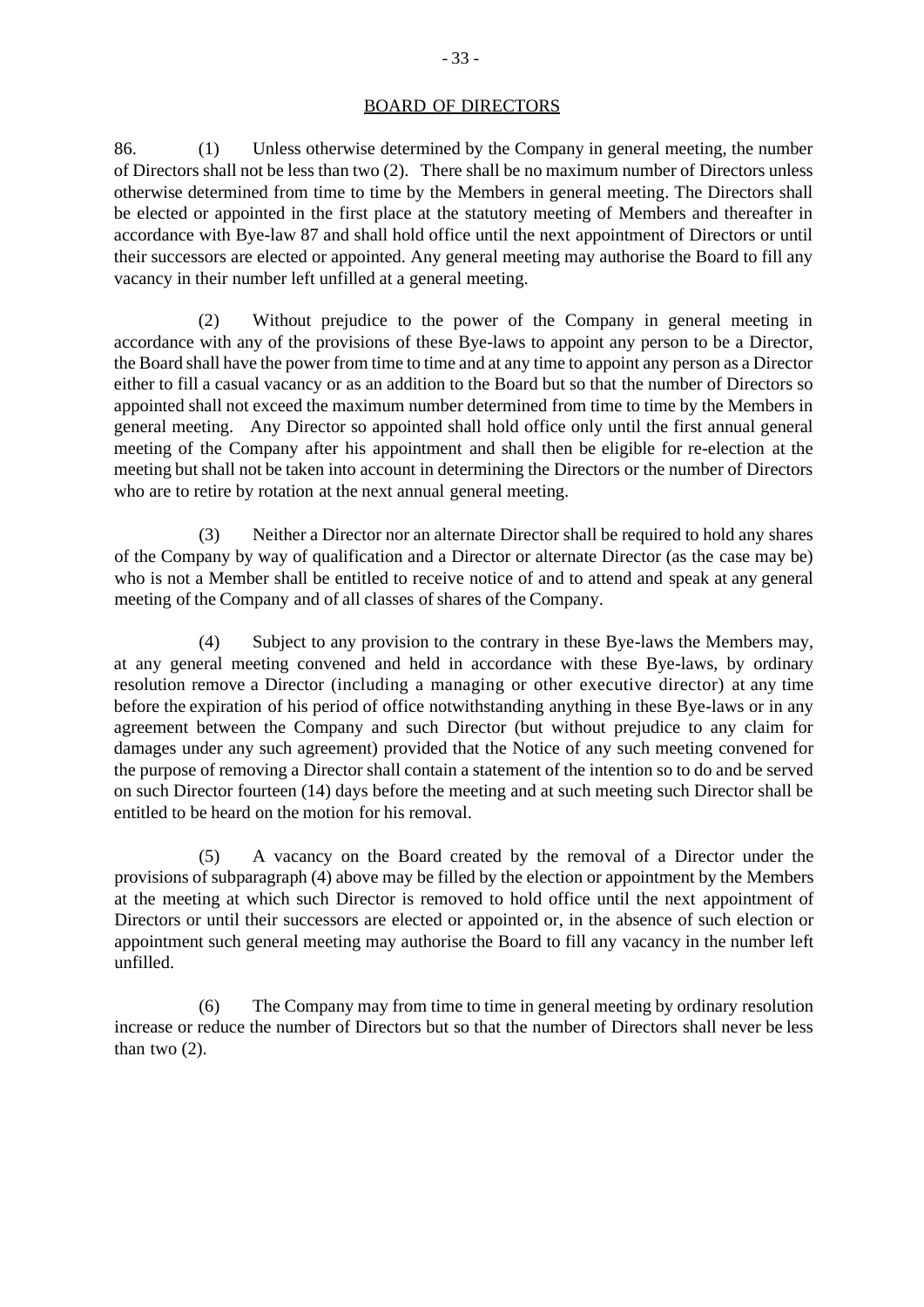#### RETIREMENT OF DIRECTORS

87. (1) Notwithstanding any other provisions in these Bye-laws, at each annual general meeting one-third of the Directors for the time being, or, if their number is not three or a multiple of three, then the number nearest but not less than one-third, shall retire from office by rotation such that each Director to retire (including those appointed for a specific term) shall be subject to retirement by rotation at least once every three years at the annual general meeting.

(2) A retiring Director shall be eligible for re-election. The Directors to retire by rotation shall include (so far as necessary to ascertain the number of directors to retire by rotation) any Director who wishes to retire and not to offer himself for re-election. Any further Directors so to retire shall be those of the other Directors subject to retirement by rotation who have been longest in office since their last re-election or appointment and so that as between persons who became or were last re-elected Directors on the same day those to retire shall (unless they otherwise agree among themselves) be determined by lot. Any Director appointed pursuant to Bye-law 86(2) shall not be taken into account in determining which particular Directors orthe number of Directors who are to retire by rotation.

88. No person other than a Director retiring at the meeting shall, unless recommended by the Directors for election, be eligible for election as a Director at any general meeting unless a Notice signed by a Member (other than the person to be proposed) duly qualified to attend and vote at the meeting for which such notice is given of his intention to propose such person for election and also a Notice signed by the person to be proposed of his willingness to be elected shall have been lodged at the Office or the head office provided that the minimum length of the period, during which such notice(s) are given, shall be at least seven (7) days and that the period for lodgment of such notice(s) shall commence no earlier than the day after the dispatch of the notice of the general meeting appointed for such election and end no later than seven (7) days prior to the date of such general meeting.

## DISQUALIFICATION OF DIRECTORS

89. The office of a Director shall be vacated if the Director:

(1) resigns his office by notice in writing delivered to the Company at the Office or tendered at a meeting of the Board whereupon the Board resolves to accept such resignation;

(2) becomes of unsound mind or dies;

(3) without special leave of absence from the Board, is absent from meetings of the Board for six consecutive months, and his alternate Director, if any, shall not during such period have attended in his stead and the Board resolves that his office be vacated by reason of such absence; or

(4) becomes bankrupt or has a receiving order made against him or suspends payment or compounds with his creditors;

(5) is prohibited by law or by reason of any order made by any court of competent jurisdiction from being a Director; or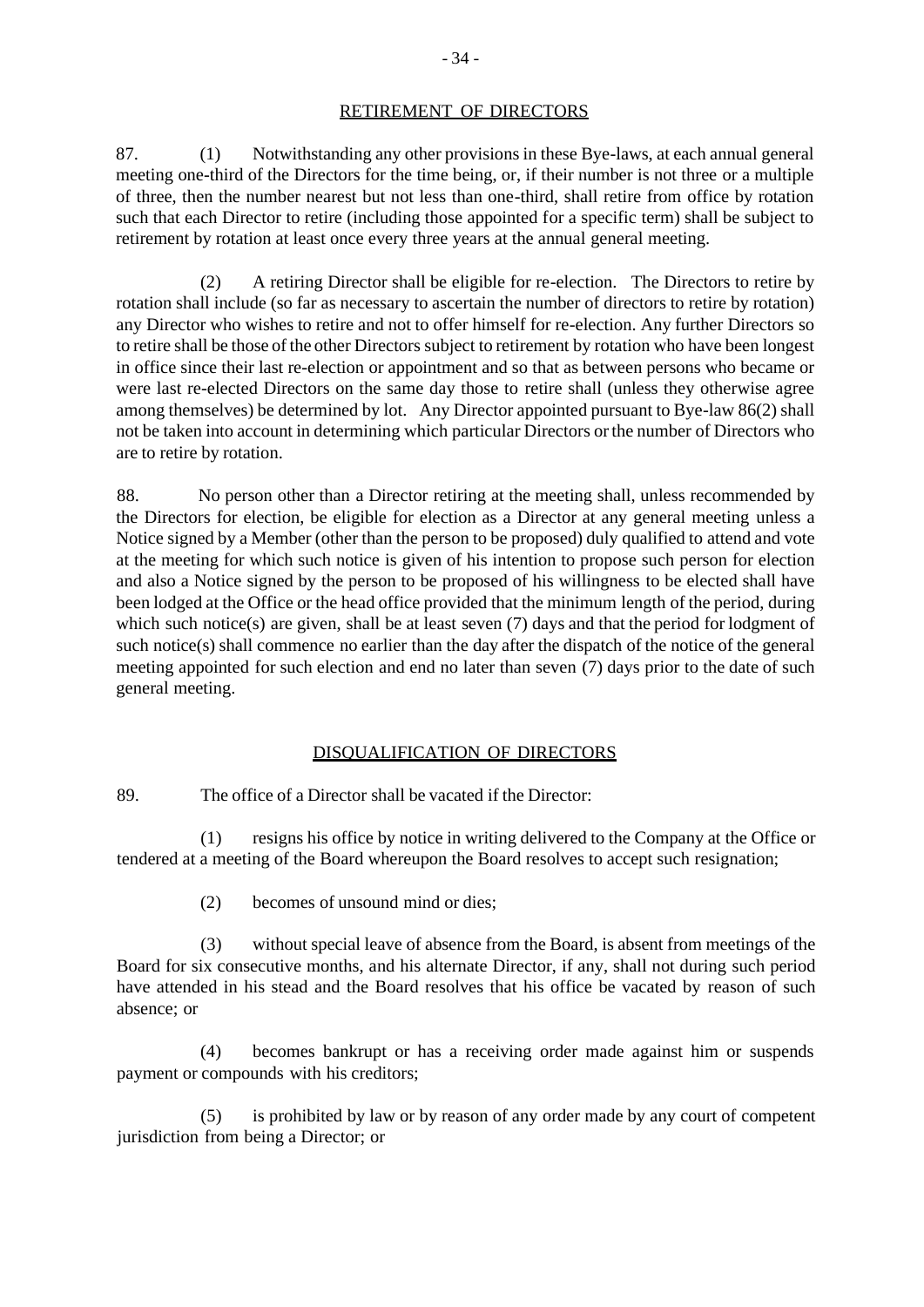(6) ceases to be a Director by virtue of any provision of the Statutes or is removed from office pursuant to these Bye-laws.

#### EXECUTIVE DIRECTORS

90. The Board may from time to time appoint any one or more of its body to be a managing director, joint managing director or deputy managing director or to hold any other employment or executive office with the Company for such period (subject to their continuance as Directors) and upon such terms as the Board may determine and the Board may revoke or terminate any of such appointments. Any such revocation or termination as aforesaid shall be without prejudice to any claim for damages that such Director may have against the Company or the Company may have against such Director. A Director appointed to an office under this Bye-law shall be subject to the same provisions as to removal as the other Directors of the Company, and he shall (subject to the provisions of any contract between him and the Company) ipso facto and immediately cease to hold such office if he shall cease to hold the office of Director for any cause.

91. Notwithstanding Bye-laws 96, 97, 98 and 99, an executive director appointed to an office under Bye-law 90 hereof shall receive such remuneration (whether by way of salary, commission, participation in profits or otherwise or by all or any of those modes) and such other benefits (including pension and/or gratuity and/or other benefits on retirement) and allowances as the Board may from time to time determine, and either in addition to or in lieuof his remuneration as a Director.

#### ALTERNATE DIRECTORS

92. Any Director may at any time by Notice delivered to the Office or head office or. at a meeting of the Directors appoint any person to be his alternate Director. Any person so appointed shall have all the rights and powers of the Director or Directors for whom such person is appointed in the alternative provided that such person shall not be counted more than once in determining whether or not a quorum is present. An alternate Director may be removed at any time by the person or body which appointed him and, subject thereto, the office of alternate Director shall continue until the next annual election of Directors or, if earlier, the date on which the relevant Director ceases to be a Director. Any appointment or removal of an alternate Director shall be effected by Notice signed by the appointor and delivered to the Office or head office or tendered at a meeting of the Board. An alternate Director may also be a Director in his own right and may act as alternate to more than one Director. An alternate Director shall, if his appointor so requests, be entitled to receive notices of meetings of the Board or of committees of the Board to the same extent as, but in lieu of, the Director appointing him and shall be entitled to such extent to attend and vote as a Director at any such meeting at which the Director appointing him is not personally present and generally at such meeting to exercise and discharge all the functions, powers and duties of his appointor as a Director and for the purposes of the proceedings at such meeting the provisions of these Bye-laws shall apply as if he were a Director save that as an alternate for more than one Director his voting rights shall be cumulative.

93. An alternate Director shall only be a Director for the purposes of the Act and shall only be subject to the provisions of the Act insofar as they relate to the duties and obligations of a Director when performing the functions of the Director for whom he is appointed in the alternative and shall alone be responsible to the Company for his acts and defaults and shall not be deemed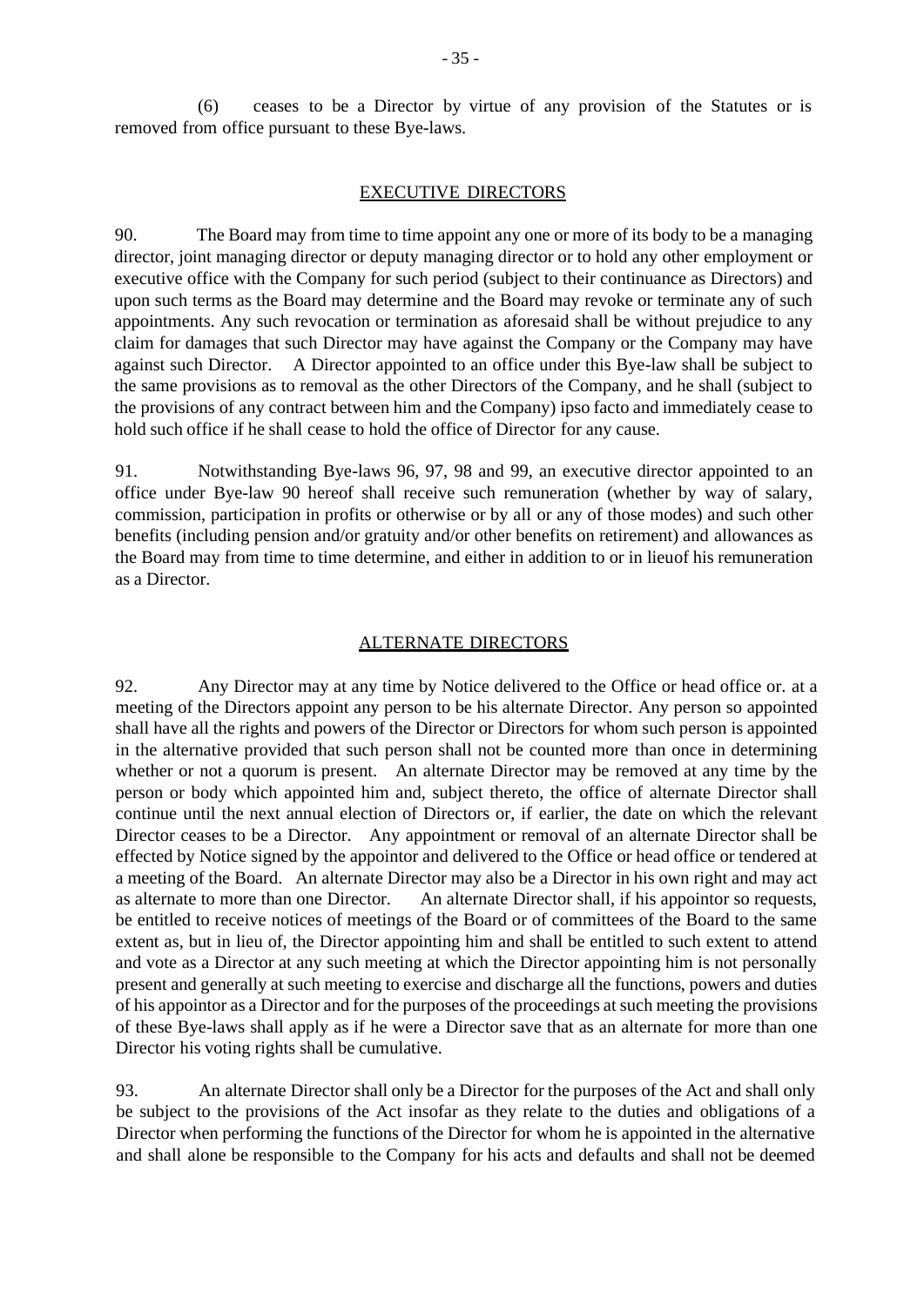to be the agent of or for the Director appointing him. An alternate Director shall be entitled to contract and be interested in and benefit from contracts or arrangements or transactions and to be repaid expenses and to be indemnified by the Company to the same extent mutatis mutandis as if he were a Director but he shall not be entitled to receive from the Company any fee in his capacity as an alternate Director except only such part, if any, of the remuneration otherwise payable to his appointor as such appointor may by Notice to the Company from time to time direct.

94. Every person acting as an alternate Director shall have one vote for each Director for whom he acts as alternate (in addition to his own vote if he is also a Director). If his appointor is for the time being absent from Hong Kong or otherwise not available or unable to act, the signature of an alternate Director to any resolution in writing of the Board or a committee of the Board of which his appoint is a member shall, unless the notice of his appointment provides to the contrary, be as effective as the signature of his appointor.

95. An alternate Director shall ipso facto cease to be an alternate Director if his appointor ceases for any reason to be a Director, however, such alternate Director or any other person may be re-appointed by the Directors to serve as an alternate Director PROVIDED always that, if at any meeting any Director retires but is re-elected at the same meeting, any appointment of such alternate Director pursuant to these Bye-laws which was in force immediately before his retirement shall remain in force as though he had not retired.

# DIRECTORS' FEES AND EXPENSES

96. The ordinary remuneration of the Directors shall from time to time be determined by the Company in general meeting and shall (unless otherwise directed by the resolution by which it is voted) be divided amongst the Board in such proportions and in such manner as the Board may agree or, failing agreement, equally, except that any Director who shall hold office for part only of the period in respect of which such remuneration is payable shall be entitled only to rank in such division for a proportion of remuneration related to the period during which he has held office. Such remuneration shall be deemed to accrue from day to day.

97. Each Director shall be entitled to be repaid or prepaid all travelling, hotel and incidental expenses reasonably incurred or expected to be incurred by him in attending meetings of the Board or committees of the Board or general meetings or separate meetings of any class of shares or of debentures of the Company or otherwise in connection with the discharge of his duties as a Director.

98. Any Director who, having been called upon to do so, goes or resides abroad for any purpose of the Company or who performs services which in the opinion of the Board go beyond the ordinary duties of a Director may be paid such extra remuneration (whether by way of salary, commission, participation in profits or otherwise) as the Board may determine and such extra remuneration shall be in addition to or in substitution for any ordinary remuneration provided for by or pursuant to any other Bye-law.

99. The Board shall obtain the approval of the Company in general meeting before making any payment to any Director or past Director of the Company by way of compensation for loss of office, or as consideration for or in connection with his retirement from office (not being payment to which the Director is contractually entitled).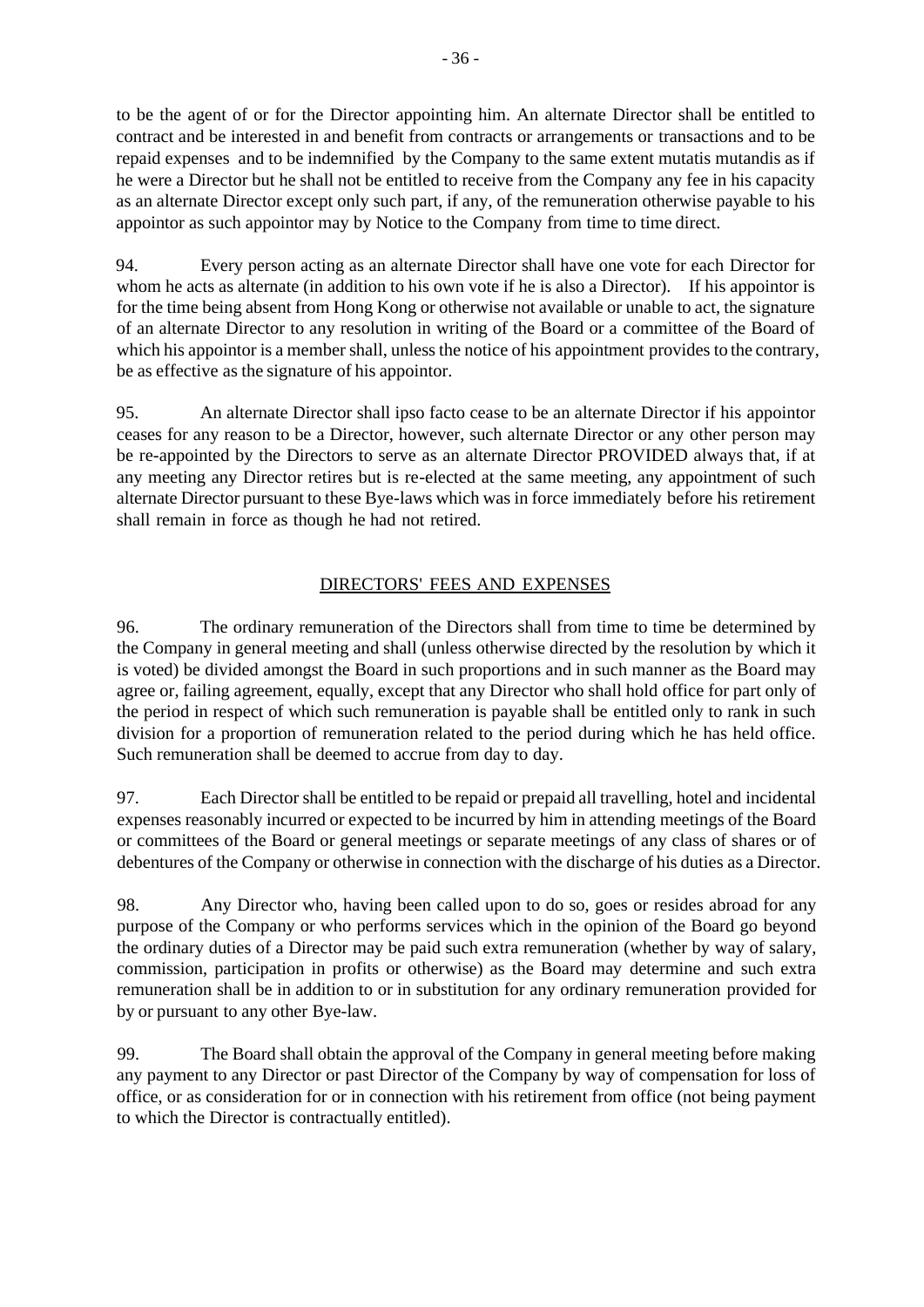#### DIRECTORS' INTERESTS

#### 100. A Director may:

- (a) hold any other office or place of profit with the Company (except that of Auditor) in conjunction with his office of Director for such period and, subject to the relevant provisions of the Act, upon such terms as the Board may determine. Any remuneration (whether by way of salary, commission, participation in profits or otherwise) paid to any Director in respect of any such other office or place of profit shall be in addition to any remuneration provided for by or pursuant to any other Bye-law;
- (b) act by himself or his firm in a professional capacity for the Company (otherwise than as Auditor) and he or his firm may be remunerated for professional services as if he were not a Director;
- (c) continue to be or become a director, managing director, joint managing director, deputy managing director, executive director, manager or other officer or member of any other company promoted by the Company or in which the Company may be interested as a vendor, shareholder or otherwise and (unless otherwise agreed) no such Director shall be accountable for any remuneration, profits or other benefits received by him as a director, managing director, joint managing director, deputy managing director, executive director, manager or other officer or member of or from his interests in any such other company. Subject as otherwise provided by these Bye-laws the Directors may exercise or cause to be exercised the voting powers conferred by the shares in any other company held or owned by the Company, or exercisable by them as Directors of such other company in such manner in all respects as they think fit (including the exercise thereof in favour of any resolution appointing themselves or any of them directors, managing directors, joint managing directors, deputy managing directors, executive directors, managers or other officers of such company) or voting or providing for the payment of remuneration to the director, managing director, joint managing director, deputy managing director, executive director, manager or other officers of such other company and any Director may vote in favour of the exercise of such voting rights in manner aforesaid notwithstanding that he may be, or about to be, appointed a director, managing director, joint managing director, deputy managing director, executive director, manager or other officer of such a company, and that as such he is or may become interested in the exercise of such voting rights in manner aforesaid.

101. Subject to the Act and to these Bye-laws, no Director or proposed or intending Director shall be disqualified by his office from contracting with the Company, either with regard to his tenure of any office or place of profit or as vendor, purchaser or in any other manner whatever, nor shall any such contract or any other contract or arrangement in which any Director is in any way interested be liable to be avoided, nor shall any Director so contracting or being so interested be liable to account to the Company or the Members for any remuneration, profit or other benefits realised by any such contract or arrangement by reason of such Director holding that office or of the fiduciary relationship thereby established provided that such Director shall disclose the nature of his interest in any contract or arrangement in which he is interested in accordance with Bye-law 102 herein.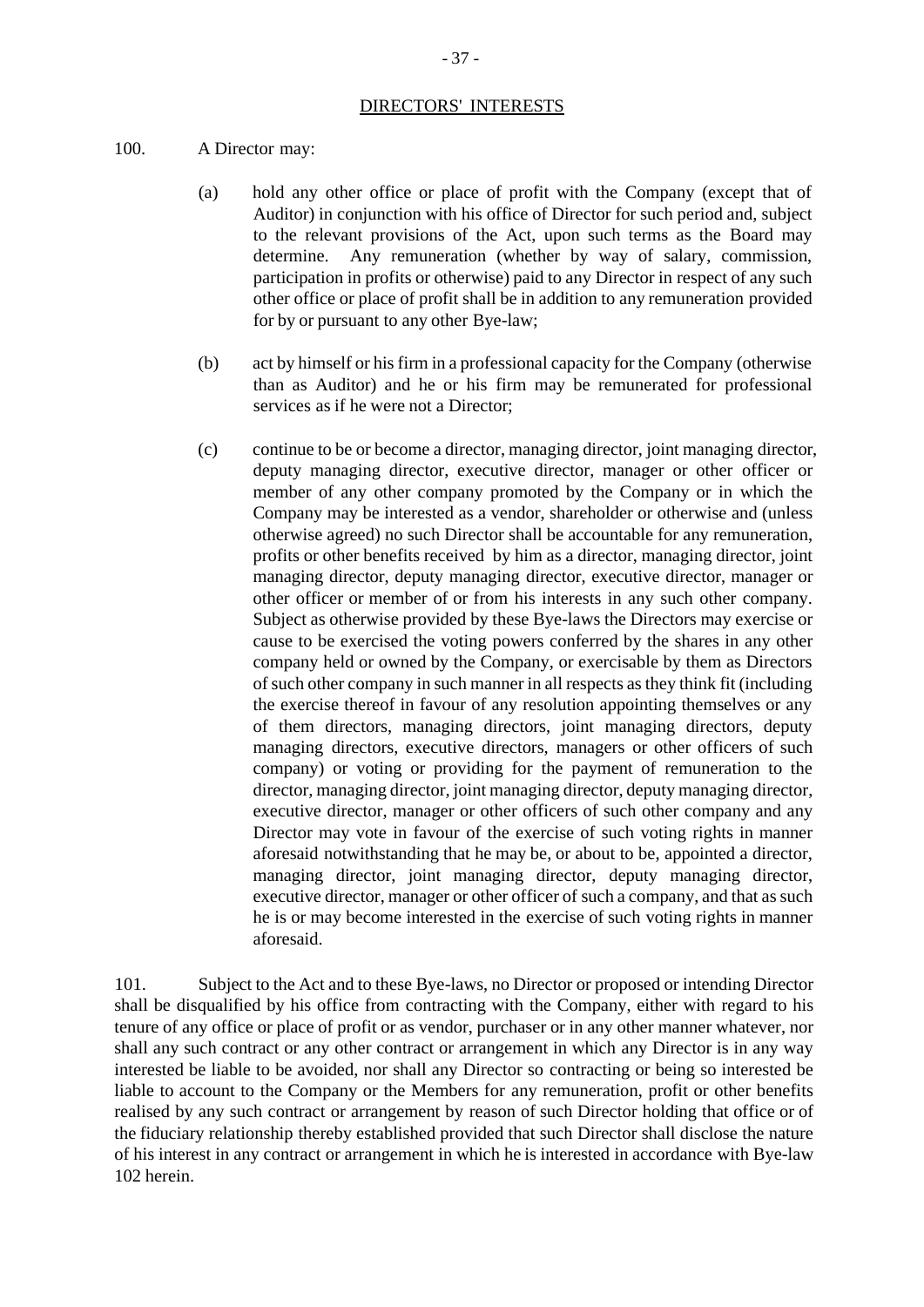102. A Director who to his knowledge is in any way, whether directly or indirectly, interested in a contract or arrangement or proposed contract or arrangement with the Company shall declare the nature of his interest at the meeting of the Board at which the question of entering into the contract or arrangement is first considered, if he knows his interest then exists, or in any other case at the first meeting of the Board after he knows that he is or has become so interested. For the purposes of this Bye-law, a general Notice to the Board by a Director to the effect that:

- (a) he is a member or officer of a specified company or firm and is to be regarded as interested in any contract or arrangement which may after the date of the Notice be made with that company or firm; or
- (b) he is to be regarded as interested in any contract or arrangement which may after the date of the Notice be made with a specified person who is connected with him;

shall be deemed to be a sufficient declaration of interest under this Bye-law in relation to any such contract or arrangement, provided that no such Notice shall be effective unless either it is given at a meeting of the Board or the Director takes reasonable steps to secure that it is brought up and read at the next Board meeting after it is given.

103. (1) A Director shall not vote (nor be counted in the quorum) on any resolution of the Board approving any contract or arrangement or any other proposal in which he or any of his close associates is materially interested, but this prohibition shall not apply to any of the following matters namely:

- (i) the giving of any security or indemnity either:
	- (a) to the Director or his close associate(s) in respect of money lent or obligations incurred or undertaken by him or any of them at the request of or for the benefit of the Company or any of its subsidiaries; or
	- (b) to a third party in respect of a debt or obligation of the Company or any of its subsidiaries for which the Director or his close associate(s) has himself/ themselves assumed responsibility in whole or in part and whether alone or jointly under a guarantee or indemnity or by the giving of security;
- (ii) any proposal concerning an offer of shares or debentures or other securities of or by the Company or any other company which the Company may promote or be interested in for subscription or purchase where the Director or his close associate(s) is/are or is/are to be interested as a participant in the underwriting or sub-underwriting of the offer;
- (iii) any proposal or arrangement concerning the benefit of employees of the Company or its subsidiaries including:
	- (a) the adoption, modification or operation of any employees' share scheme or any share incentive or share option scheme under which the Director or his close associate(s) may benefit; or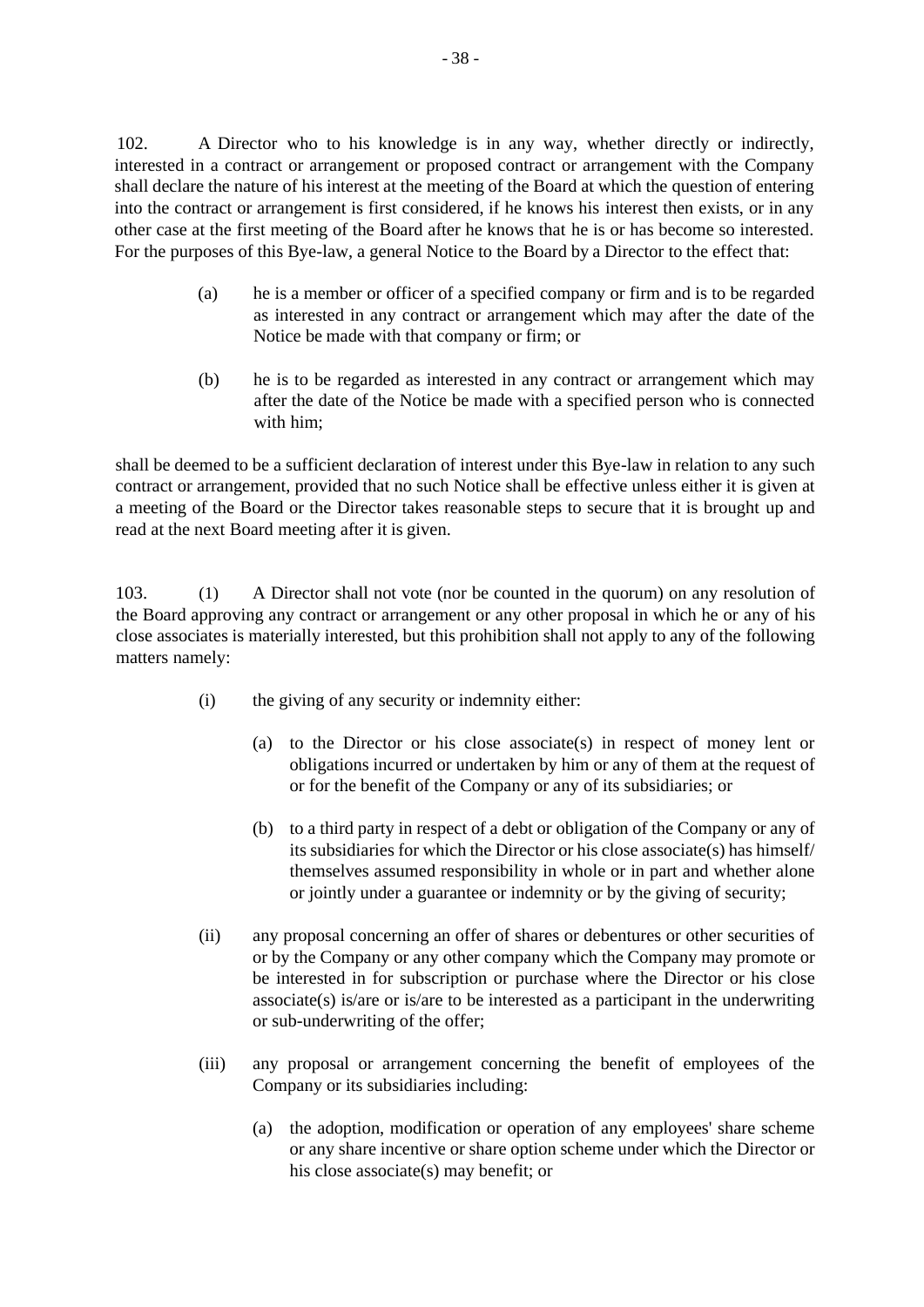- (b) the adoption, modification or operation of a pension fund or retirement, death or disability benefits scheme which relates to the Director, his close associate(s) and employee(s) of the Company or any of its subsidiaries and does not provide in respect of any Director, or his close associate(s), as such any privilege or advantage not generally accorded to the class of persons to which such scheme or fund relates;
- (iv) any contract or arrangement in which the Director or his close associate(s) is/are interested in the same manner as other holders of shares or debentures or other securities of the Company by virtue only of his/their interest in shares or debentures or other securities of the Company.

(2) If any question shall arise at any meeting of the Board as to the materiality of the interest of a Director (other than the chairman of the meeting) or his close associate(s) or as to the entitlement of any Director (other than such chairman) to vote and such question is not resolved by his voluntarily agreeing to abstain from voting, such question shall be referred to the chairman of the meeting and his ruling in relation to such other Director shall be final and conclusive except in a case where the nature or extent of the interest of the Director and/or his close associate(s) concerned as known to such Director has not been fairly disclosed to the Board. If any question as aforesaid shall arise in respect of the chairman of the meeting and/or his close associate(s) such question shall be decided by a resolution of the Board (for which purpose such chairman shall not vote thereon) and such resolution shall be final and conclusive except in a case where the nature or extent of the interest of such chairman and/or his close associate(s) as known to such chairman has not been fairly disclosed to the Board.

## GENERAL POWERS OF THE DIRECTORS

104. (1) The business of the Company shall be managed and conducted by the Board, which may pay all expenses incurred in forming and registering the Company and may exercise all powers of the Company (whether relating to the management of the business of the Company or otherwise) which are not by the Statutes or by these Bye-laws required to be exercised by the Company in general meeting, subject nevertheless to the provisions of the Statutes and of these Bye-laws and to such regulations being not inconsistent with such provisions, as may be prescribed by the Company in general meeting, but no regulations made by the Company in general meeting shall invalidate any prior act of the Board which would have been valid if such regulations had not been made. The general powers given by this Bye-law shall not be limited or restricted by any special authority or power given to the Board by any other Bye-law.

(2) Any person contracting or dealing with the Company in the ordinary course of business shall be entitled to rely on any written or oral contract or agreement or deed, document or instrument entered into or executed as the case may be by any two of the Directors acting jointly on behalf of the Company and the same shall be deemed to be validly entered into or executed by the Company as the case may be and shall, subject to any rule of law, be binding on the Company.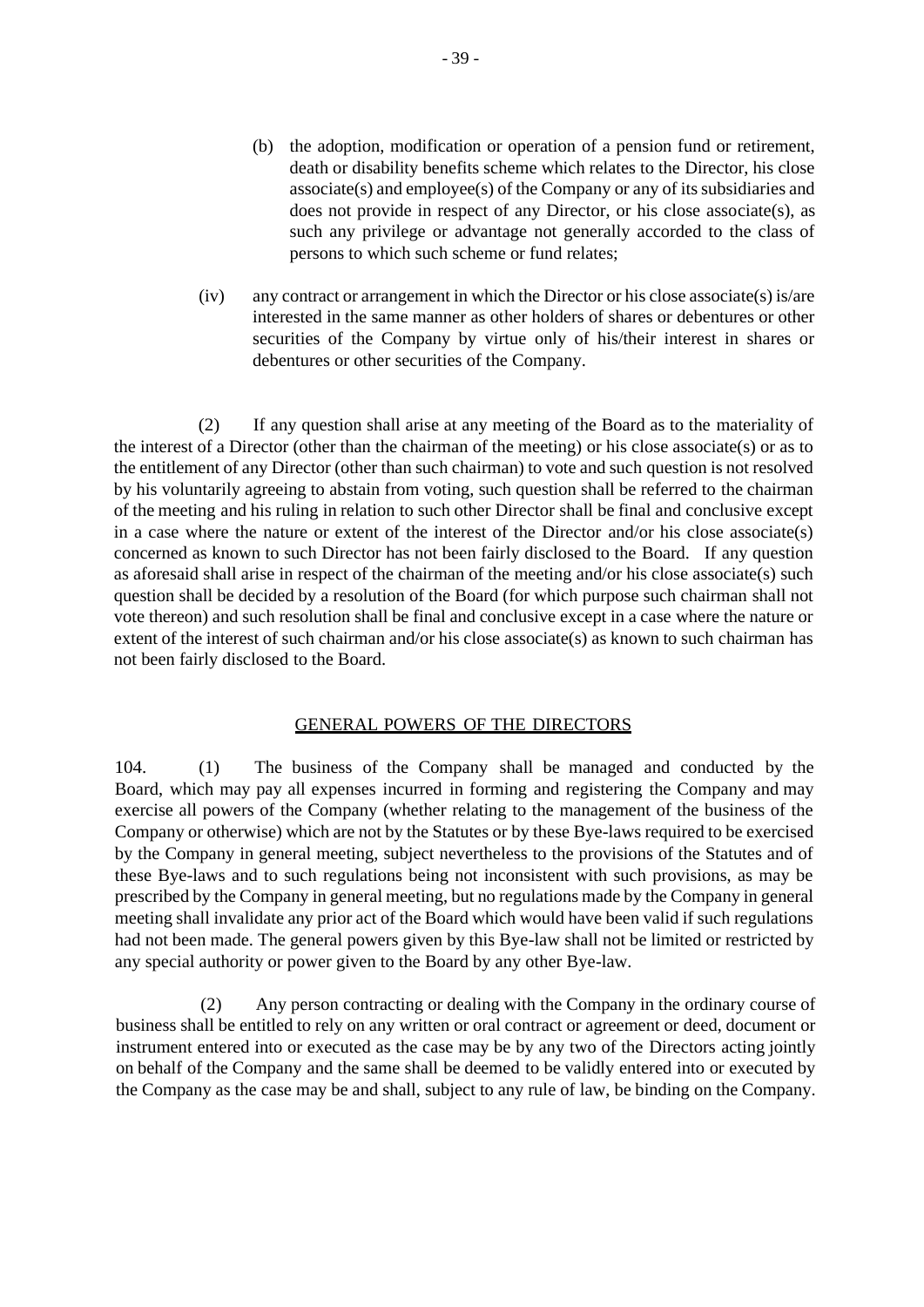(3) Without prejudice to the general powers conferred by these Bye-laws it is hereby expressly declared that the Board shall have the following powers:

- (a) To give to any person the right or option of requiring at a future date that an allotment shall be made to him of any share at par or at such premium as may be agreed;
- (b) To give to any Directors, officers or servants of the Company an interest in any particular business or transaction or participation in the profits thereof or in the general profits of the Company either in addition to or in substitution for a salary or other remuneration; and
- (c) To resolve that the Company be discontinued in Bermuda and continued in a named country or jurisdiction outside Bermuda subject to the provisions of the Act.

105. The Board may establish any regional or local boards or agencies for managing any of the affairs of the Company in any place, and may appoint any persons to be members of such local boards, or any managers or agents, and may fix their remuneration (either by way of salary or by commission or by conferring the right to participation in the profits of the Company or by a combination of two or more of these modes) and pay the working expenses of any staff employed by them upon the business of the Company. The Board may delegate to any regional or local board, manager or agent any of the powers, authorities and discretions vested in or exercisable by the Board (other than its powers to make calls and forfeit shares), with power to sub-delegate, and may authorise the members of any of them to fill any vacancies therein and to act notwithstanding vacancies. Any such appointment or delegation may be made upon such terms and subject to such conditions as the Board may think fit, and the Board may remove any person appointed as aforesaid, and may revoke or vary such delegation, but no person dealing in good faith and without notice or any such revocation or variation shall be affected thereby.

106. The Board may by power of attorney appoint under the Seal any company, firm or person or any fluctuating body of persons, whether nominated directly or indirectly by the Board, to be the attorney or attorneys of the Company for such purposes and with such powers, authorities and discretions (not exceeding those vested in or exercisable by the Board under these Bye-laws) and for such period and subject to such conditions as it may think fit, and any such power of attorney may contain such provisions for the protection and convenience of persons dealing with any such attorney as the Board may think fit, and may also authorise any such attorney to subdelegate all or any of the powers, authorities and discretions vested in him. Such attorney or attorneys may, if so authorised under the Seal of the Company, execute any deed or instrument under their personal seal with the same effect as the affixation of the Company's Seal.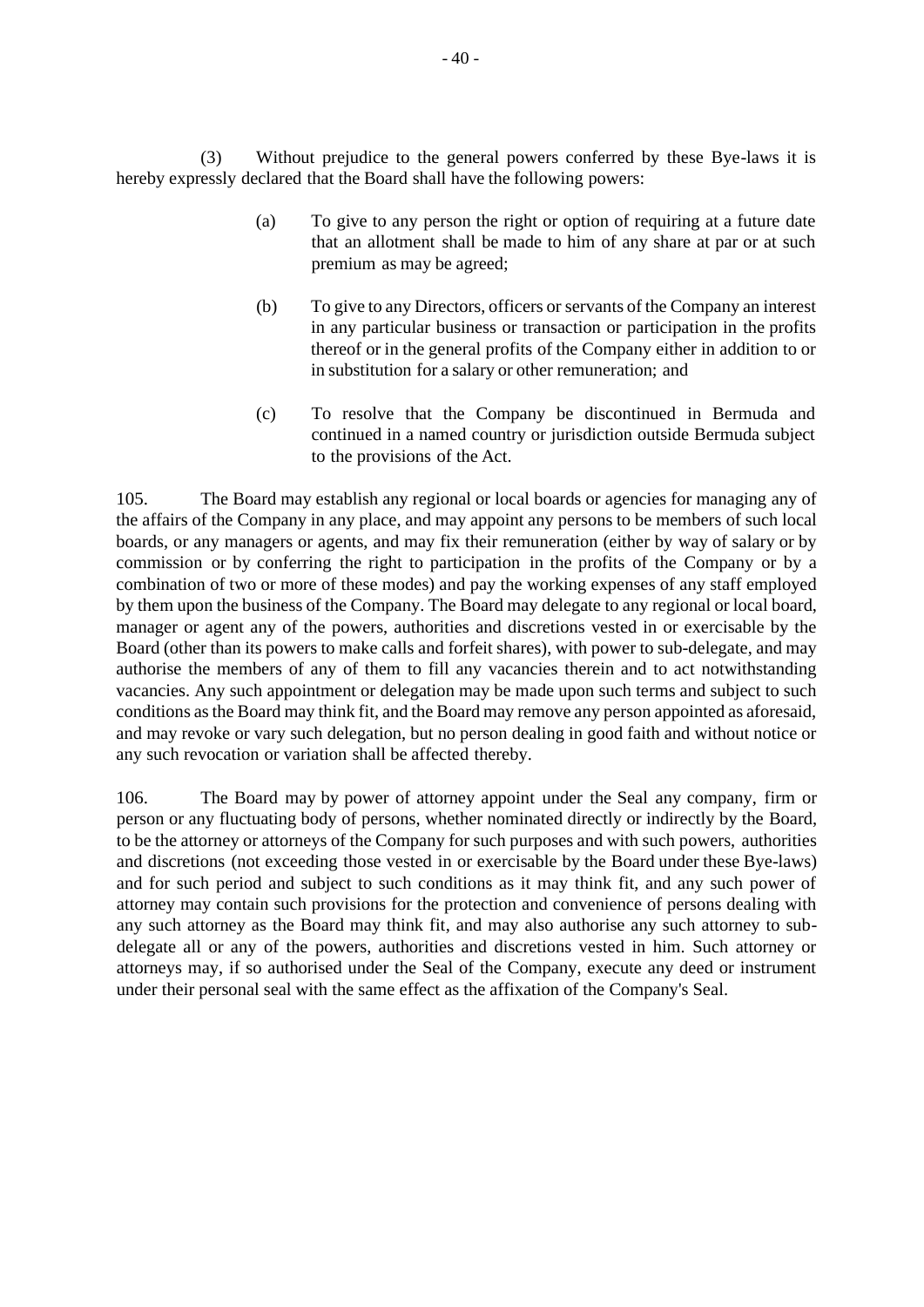107. The Board may entrust to and confer upon a managing director, joint managing director, deputy managing director, an executive director or any Director any of the powers exercisable by it upon such terms and conditions and with such restrictions as it thinks fit, and either collaterally with, or to the exclusion of, its own powers, and may from time to time revoke or vary all or any of such powers but no person dealing in good faith and without notice of such revocation or variation shall be affected thereby.

108. All cheques, promissory notes, drafts, bills of exchange and other instruments, whether negotiable or transferable or not, and all receipts for moneys paid to the Company shall be signed, drawn, accepted, endorsed or otherwise executed, as the case may be, in such manner as the Board shall from time to time by resolution determine. The Company's banking accounts shall be kept with such banker or bankers as the Board shall from time to time determine.

109. (1) The Board may establish or concur or join with other companies (being subsidiary companies of the Company or companies with which it is associated in business) in establishing and making contributions out of the Company's moneys to any schemes or funds for providing pensions, sickness or compassionate allowances, life assurance or other benefits for employees (which expression as used in this and the following paragraph shall include any Director or ex-Director who may hold or have held any executive office or any office of profit under the Company or any of its subsidiary companies) and ex-employees of the Company and their dependants or any class or classes of such person.

(2) The Board may pay, enter into agreements to pay or make grants of revocable or irrevocable, and either subject or not subject to any terms or conditions, pensions or other benefits to employees and ex-employees and their dependants, or to any of such persons, including pensions or benefits additional to those, if any, to which such employees or ex-employees or their dependants are or may become entitled under any such scheme or fund as mentioned in the last preceding paragraph. Any such pension or benefit may, as the Board considers desirable, be granted to an employee either before and in anticipation of or upon or at any time after his actual retirement.

# BORROWING POWERS

110. The Board may exercise all the powers of the Company to raise or borrow money and to mortgage or charge all or any part of the undertaking, property and assets (present and future) and uncalled capital of the Company and, subject to the Act, to issue debentures, bonds and other securities, whether outright or as collateral security for any debt, liability or obligation of the Company or of any third party.

111. Debentures, bonds and other securities may be made assignable free from any equities between the Company and the person to whom the same may be issued.

112. Any debentures, bonds or other securities may be issued at a discount (other than shares), premium or otherwise and with any special privileges as to redemption, surrender, drawings, allotment of shares, attending and voting at general meetings of the Company, appointment of Directors and otherwise.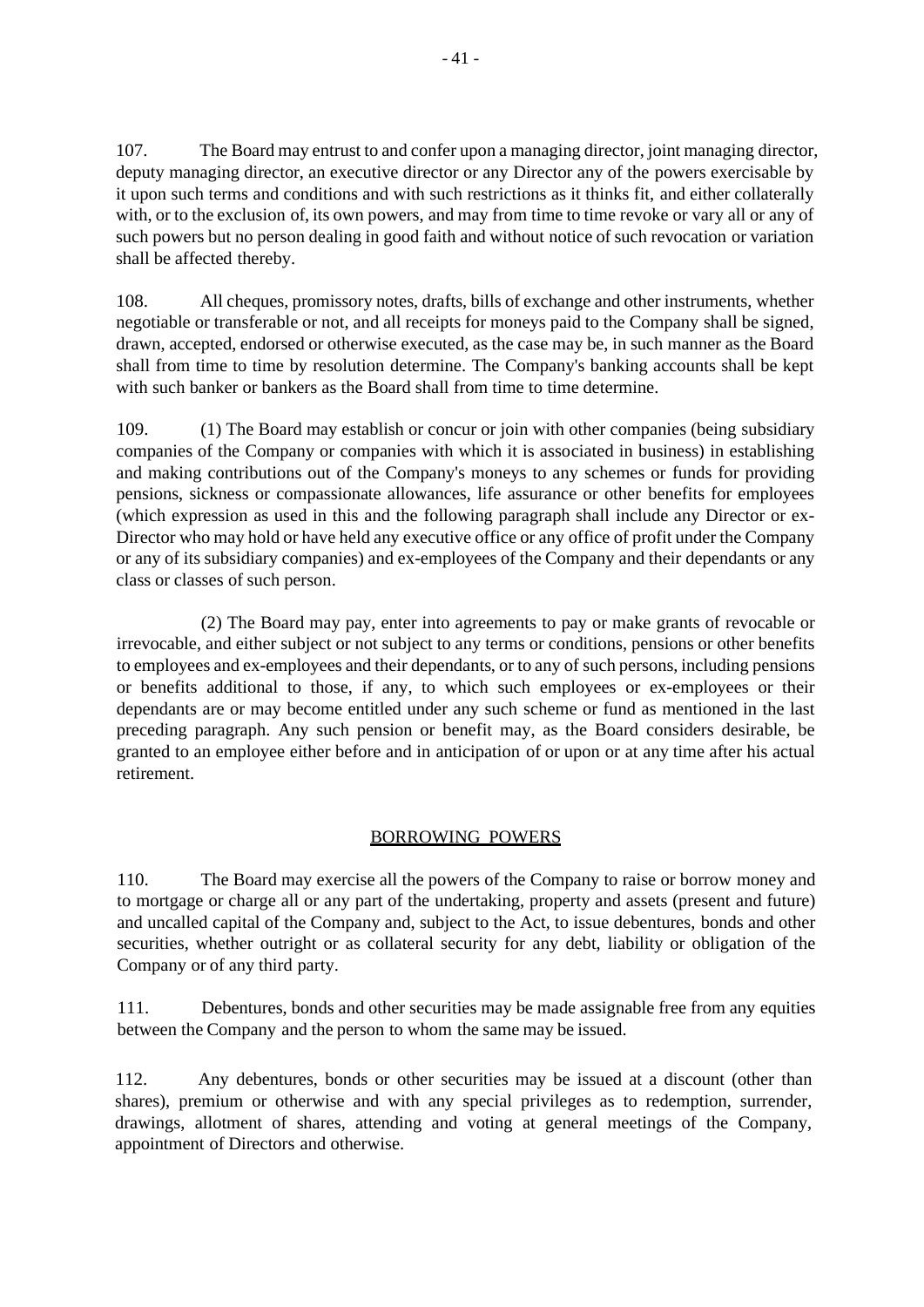113. (1) Where any uncalled capital of the Company is charged, all persons taking any subsequent charge thereon shall take the same subject to such prior charge, and shall not be entitled, by notice to the Members or otherwise, to obtain priority over such prior charge.

(2) The Board shall cause a proper register to be kept, in accordance with the provisions of the Act, of all charges specifically affecting the property of the Company and of any series of debentures issued by the Company and shall duly comply with the requirements of the Act in regard to the registration of charges and debentures therein specified and otherwise. If the Company issues a series of debentures not transferable by delivery, the Board shall cause a proper register to be kept of the holders of such debentures.

# PROCEEDINGS OF THE DIRECTORS

114. The Board may meet for the despatch of business, adjourn and otherwise regulateits meetings as it considers appropriate. Questions arising at any meeting shall be determined by a majority of votes. In the case of any equality of votes the chairman of the meeting shall have an additional or casting vote.

115. A meeting of the Board may be convened by the Secretary on request of a Director or by any Director. The Secretary shall convene a meeting of the Board of which notice may be given in writing or by telephone or in such other manner as the Board may from time to time determine whenever he shall be required so to do by the president or chairman, as the case may be, or any Director.

116. (1) The quorum necessary for the transaction of the business of the Board maybe fixed by the Board and, unless so fixed at any other number, shall be two (2). An alternate Director shall be counted in a quorum in the case of the absence of a Director for whom he is the alternate provided that he shall not be counted more than once for the purpose of determining whether or not a quorum is present.

(2) Directors may participate in any meeting of the Board by means of a conference telephone, electronic or other communications equipment through which all persons participating in the meeting can communicate with each other simultaneously and instantaneously and, for the purpose of counting a quorum, such participation shall constitute presence at a meeting as if those participating were present in person.

(3) Any Director who ceases to be a Director at a Board meeting may continue to be present and to act as a Director and be counted in the quorum until the termination of such Board meeting if no other Director objects and if otherwise a quorum of Directors would not be present.

117. The continuing Directors or a sole continuing Director may act notwithstanding any vacancy in the Board but, if and so long as the number of Directors is reduced below the minimum number fixed by or in accordance with these Bye-laws, the continuing Directors or Director, notwithstanding that the number of Directors is below the number fixed by or in accordance with these Bye-laws asthe quorum or that there is only one continuing Director, may act for the purpose of filling vacancies in the Board or of summoning general meetings of the Company but not for any other purpose.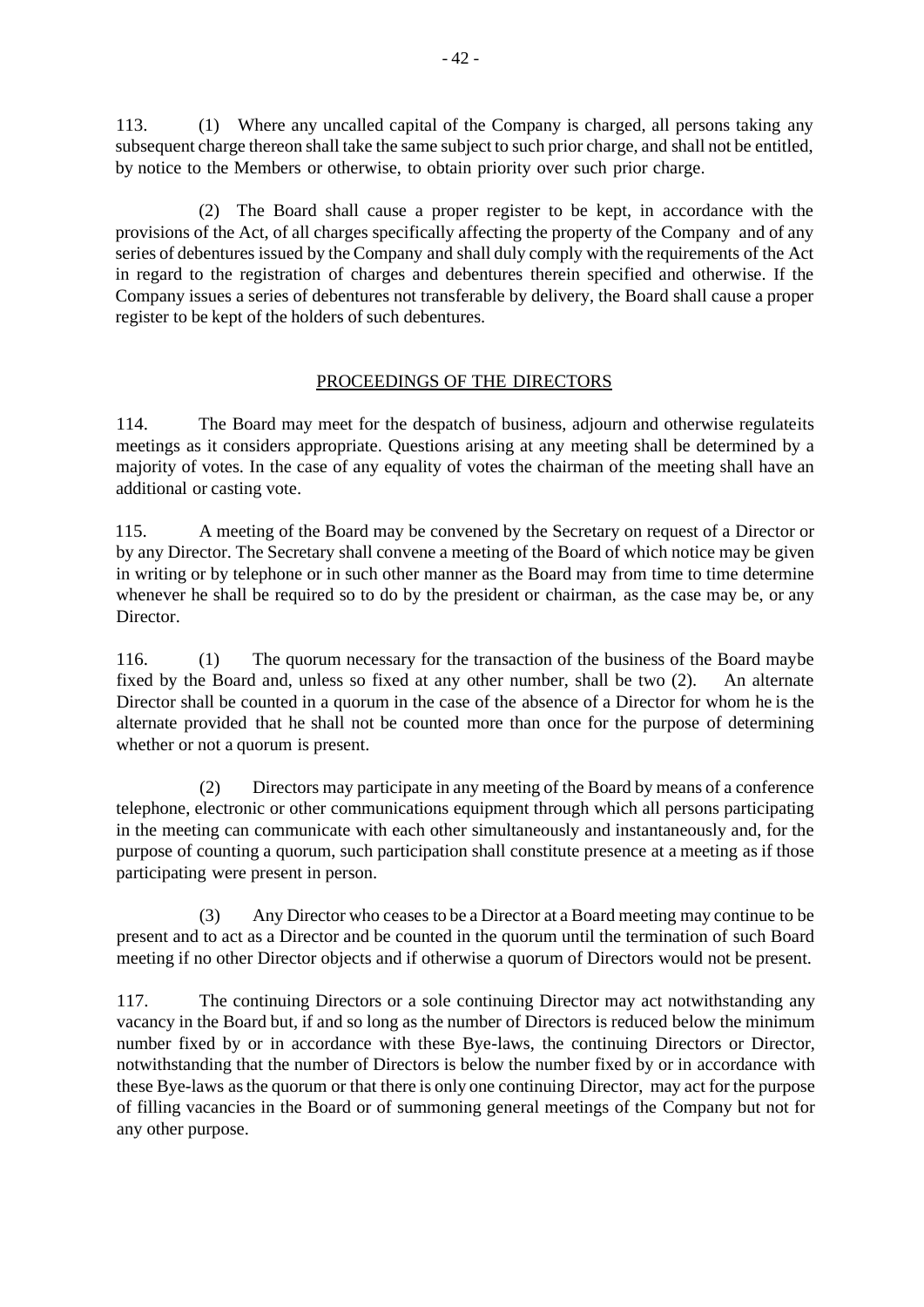118. The Board may elect a chairman and one or more deputy chairman of its meetings and determine the period for which they are respectively to hold such office. If no chairman or deputy chairman is elected, or if at any meeting neither the chairman nor any deputy chairman is present within five (5) minutes after the time appointed for holding the same, the Directors present may choose one of their number to be chairman of the meeting.

119. A meeting of the Board at which a quorum is present shall be competent to exercise all the powers, authorities and discretions for the time being vested in or exercisable by the Board.

120. (1) The Board may delegate any of its powers, authorities and discretions to committees, consisting of such Director or Directors and other persons as it thinks fit, and they may, from time to time, revoke such delegation or revoke the appointment of and discharge any such committees either wholly or in part, and either as to persons or purposes. Any committee so formed shall, in the exercise of the powers, authorities and discretions so delegated, conform to any regulations which may be imposed on it by the Board.

(2) All acts done by any such committee in conformity with such regulations, and in fulfilment of the purposes for which it was appointed, but not otherwise, shall have like force and effect as if done by the Board, and the Board shall have power, with the consent of the Company in general meeting, to remunerate the members of any such committee, and charge such remuneration to the current expenses of the Company.

121. The meetings and proceedings of any committee consisting of two or more members shall be governed by the provisions contained in these Bye-laws for regulating the meetings and proceedings of the Board so far as the same are applicable and are not superseded by any regulations imposed by the Board under the last preceding Bye-law.

122. A resolution in writing signed by all the Directors except such as are temporarily unable to act through ill-health or disability, and all the alternate Directors, if appropriate, whose appointors are temporarily unable to act as aforesaid shall (provided that such numberis sufficient to constitute a quorum and further provided that a copy of such resolution has been given or the contents thereof communicated to all the Directors for the time being entitled to receive notices of Board meetings in the same manner as notices of meetings are required to be given by these Byelaws) be as valid and effectual as if a resolution had been passed at a meeting of the Board duly convened and held. Such resolution may be contained in one document or in several documents in like form each signed by one or more of the Directors or alternate Directors and for this purpose a facsimile signature of a Directoror an alternate Director shall be treated as valid.

123. All acts bona fide done by the Board or by any committee or by any person acting as a Director or members of a committee, shall, notwithstanding that it is afterwards discovered that there was some defect in the appointment of any member of the Board or such committee or person acting as aforesaid or that they or any of them were disqualified or had vacated office, be as valid as if every such person had been duly appointed and was qualified and had continued to be a Director or member of such committee as regards the persons dealing with the Company in good faith.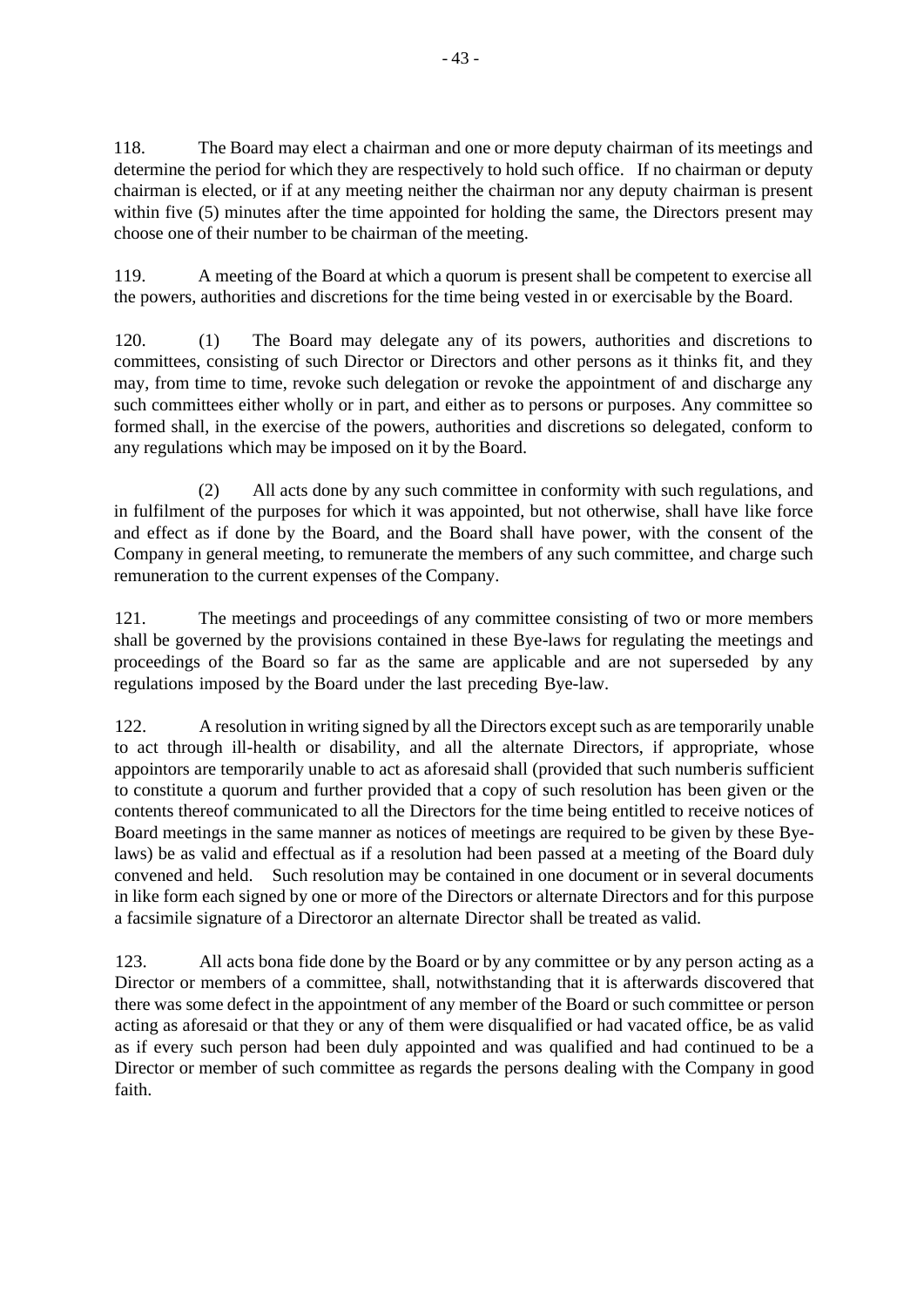### **MANAGERS**

124. The Board may from time to time appoint a general manager, a manager or managers of the Company and may fix his or their remuneration either by way of salary or commission or by conferring the right to participation in the profits of the Company or by a combination of two or more of these modes and pay the working expenses of any of the staff of the general manager, manager or managers who may be employed by him or them upon the business of the Company.

125. The appointment of such general manager, manager or managers may be for such period as the Board may decide, and the Board may confer upon him or them all or any of the powers of the Board as it may think fit.

126. The Board may enter into such agreement or agreements with any such general manager, manager or managers upon such terms and conditions in all respects as the Board may in their absolute discretion think fit, including a power for such general manager, manager or managers to appoint an assistant manager or managers or other employees whatsoever under them for the purpose of carrying on the business of the Company.

### **OFFICERS**

127. (1) The officers of the Company shall consist of the Directors and Secretary and such additional officers (who may or may not be Directors) as the Board may from time to time determine, all of whom shall be deemed to be officers for the purposes of the Act and, subject to Bye-law 132(4), these Bye-laws.

(2) The officers shall receive such remuneration as the Directors may from time to time determine.

(3) Where the Company appoints and maintains a resident representative ordinarily resident in Bermuda in accordance with the Act, the resident representative shall comply with the provisions of the Act.

(4) The Company shall provide the resident representative with such documents and information as the resident representative may require in order to be able to comply with the provisions of the Act.

(5) The resident representative shall be entitled to have notice of, attend and be heard at all meetings of the Directors or of any committee of such Directors or general meetings of the Company.

128. (1) The Secretary and additional officers, if any, shall be appointed by the Board and shall hold office on such terms and for such period as the Board may determine. If thought fit, two (2) or more persons may be appointed as joint Secretaries. The Board may also appoint from time to time on such terms as it thinks fit one or more assistant or deputy Secretaries.

(2) The Secretary shall attend all meetings of the Members and shall keep correct minutes of such meetings and enter the same in the proper books provided for the purpose. He shall perform such other duties as are prescribed by the Act or these Bye-laws or as may be prescribed by the Board.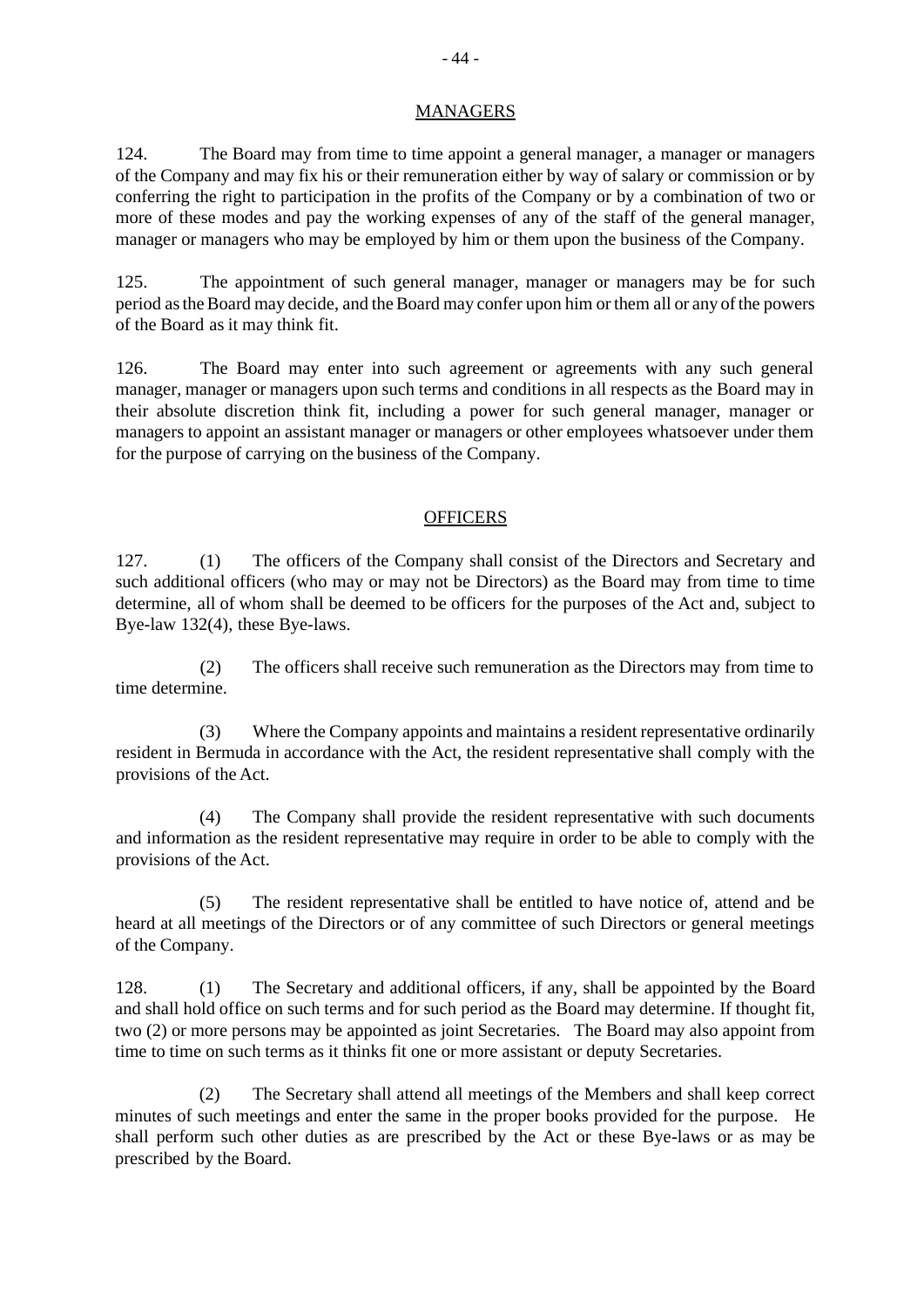129. Intentionally Deleted

130. The officers of the Company shall have such powers and perform such duties in the management, business and affairs of the Company as may be delegated to them by the Directors from time to time.

131. A provision of the Act or of these Bye-laws requiring or authorising a thing to be done by or to a Director and the Secretary shall not be satisfied by its being done by or to the same person acting both as Director and as or in place of the Secretary.

# REGISTER OF DIRECTORS AND OFFICERS

132. (1) The Board shall cause to be kept in one or more books at its Office a Register of Directors and Officers and shall enter therein the following particulars with respect to each Director and Officer, that is to say:

- (a) in the case of an individual, his or her present first name, surname and address; and
- (b) in the case of a company, its name and registered office.
- (2) The Board shall within a period of fourteen (14) days from the occurrence of:
	- (a) any change among its Directors and Officers; or
	- (b) any change in the particulars contained in the Register of Directors and Officers,

cause to be entered on the Register of Directors and Officers the particulars of such change and of the date on which it occurred.

(3) The Register of Directors and Officers shall be open to inspection by members of the public without charge at the Office between 10:00 a.m. and 12:00 noon on every business day.

(4) In this Bye-law "Officer" has the meaning ascribed to it in Section 92A(7) of the Act.

# **MINUTES**

133. (1) The Board shall cause Minutes to be duly entered in books provided for the purpose:

- (a) of all elections and appointments of officers;
- (b) of the names of the Directors present at each meeting of the Directors andof any committee of the Directors; and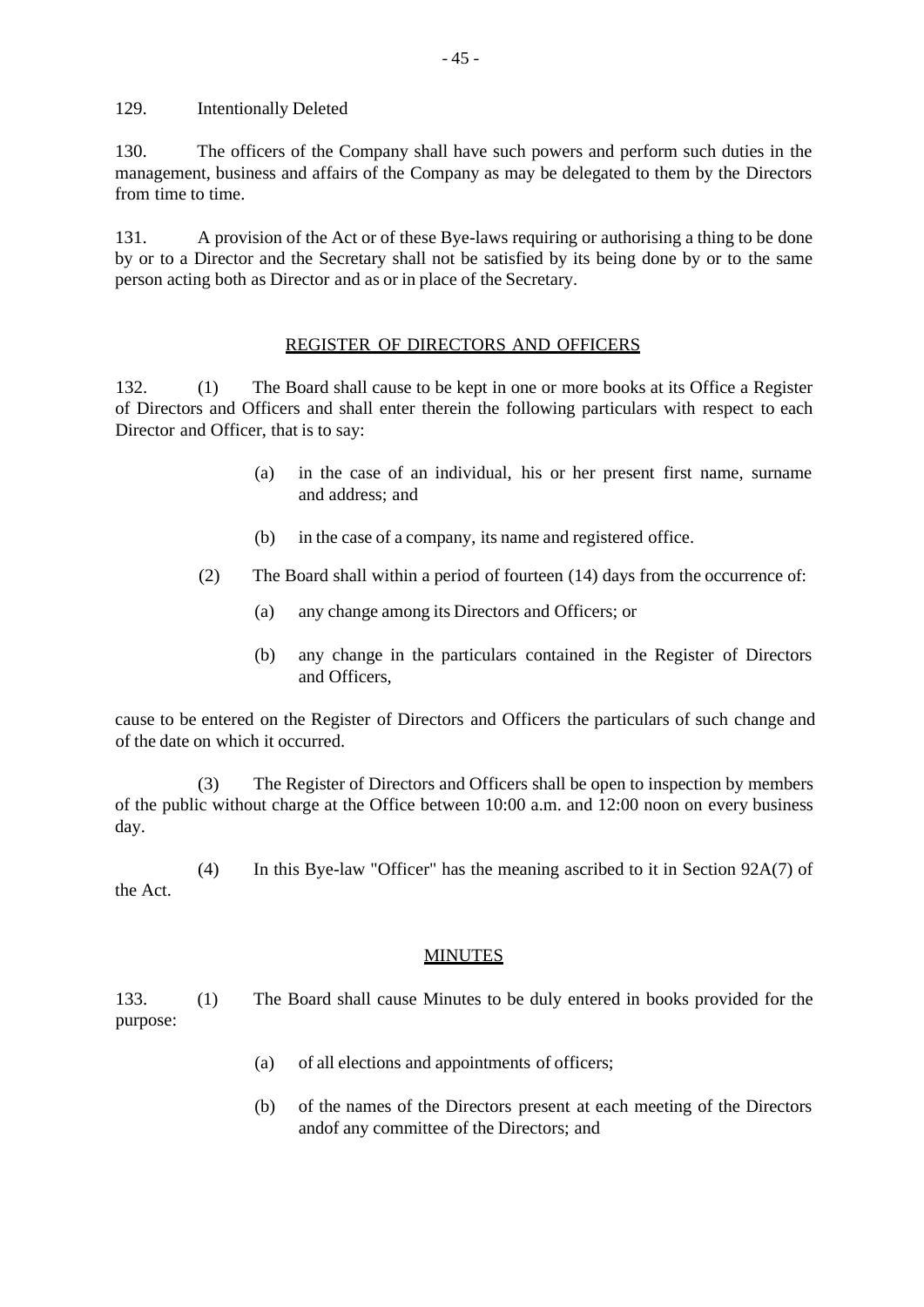(c) of all resolutions and proceedings of each general meeting of the Members, meetings of the Board and meetings of committees of the Board and where there are managers, of all proceedings of meetings of the managers.

(2) Minutes prepared in accordance with the Act and these Bye-laws shall be kept by the Secretary at the Office.

### SEAL

134. (1) The Company shall have one or more Seals, as the Board may determine. For the purpose of sealing documents creating or evidencing securities issued by the Company, the Company may have a securities seal which is a facsimile of the Seal of the Company with the addition of the words "Securities Seal" on its face or in such other form as the Board may approve. The Board shall provide for the custody of each Seal and no Seal shall be used without the authority of the Board or of a committee of the Board authorised by the Board in that behalf. Subject as otherwise provided in these Bye-laws, any instrument towhich a Seal is affixed shall be signed autographically by one Director and the Secretary or by two Directors or by such other person (including a Director) or persons as the Board may appoint, either generally or in any particular case, save that as regards any certificates for shares or debentures or other securities of the Company the Board may by resolution determine that such signatures or either of them shall be dispensed with or affixed by some method or system of mechanical signature. Every instrument executed in the manner provided by this Bye-law shall be deemed to be sealed and executed with the authority of theBoard previously given.

(2) Where the Company has a Seal for use abroad, the Board may by writing under the Seal appoint any agent or committee abroad to be the duly authorised agent of the Company for the purpose of affixing and using such Seal and the Board may impose restrictions on the use thereof as may be thought fit. Wherever in these Bye-laws reference is made to the Seal, the reference shall, when and so far as may be applicable, be deemed to include any such other Seal as aforesaid.

## AUTHENTICATION OF DOCUMENTS

135. Any Director or the Secretary or any person appointed by the Board for the purpose may authenticate any documents affecting the constitution of the Company and any resolution passed by the Company or the Board or any committee, and any books, records, documents and accounts relating to the business of the Company, and to certify copies thereof or extracts therefrom as true copies or extracts, and if any books, records, documents or accounts are elsewhere than at the Office or the head office the local manager or other officer of the Company having the custody thereof shall be deemed to be a person so appointed by the Board. A document purporting to be a copy of a resolution, or an extract from the minutes of a meeting, of the Company or of the Board or any committee which is so certified shall be conclusive evidence in favour of all persons dealing with the Company upon the faith thereof that such resolution has been duly passed or, as the case may be, that such minutes or extract is a true and accurate record of proceedings at a duly constituted meeting.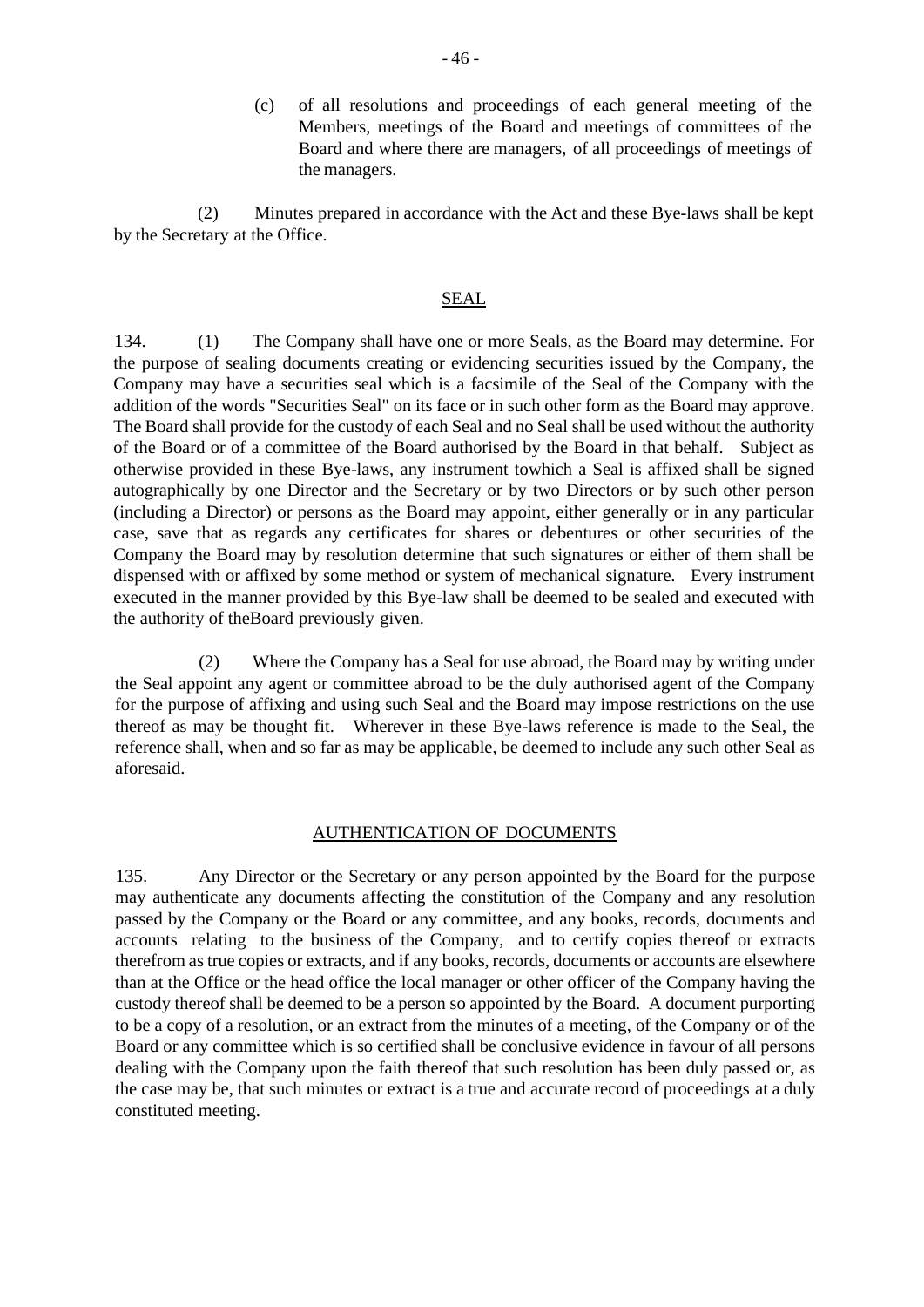#### DESTRUCTION OF DOCUMENTS

136. Subject to the provisions of the Act, the Company shall be entitled to destroy the following documents at the following times:

- (a) any share or warrant certificate which has been cancelled at any time afterthe expiry of one (1) year from the date of such cancellation;
- (b) any dividend mandate or any variation or cancellation thereof or any notification of change of name or address at any time after the expiry of two (2) years from the date such mandate variation cancellation or notification was recorded by the Company;
- (c) any instrument of transfer of shares or warrants which has been registered at any time after the expiry of seven (7) years from the date of registration;
- (d) any allotment letters after the expiry of seven (7) years from the date of issue thereof; and
- (e) copies of powers of attorney, grants of probate and letters of administration at any time after the expiry of seven (7) years after the account to which the relevant power of attorney, grant of probate or letters of administration related has been closed;

and it shall conclusively be presumed in favour of the Company that every entry in the Register purporting to be made on the basis of any such documents so destroyed was duly and properly made and every share certificate so destroyed was a valid certificate duly and properly cancelled and that every instrument of transfer so destroyed was a valid and effective instrument duly and properly registered and that every other document destroyed hereunder was a valid and effective document in accordance with the recorded particulars thereof in the books or records of the Company. Provided always that: (1) the foregoing provisions of this Bye-law shall apply only to the destruction of a document in good faith and without express notice to the Company that the preservation of such document was relevant to a claim; (2) nothing contained in this Bye-law shall be construed as imposing upon the Company any liability in respect of the destruction of any such document earlier than as aforesaid or in any case where the conditions of proviso (1) above are not fulfilled; and (3) references in this Bye-law to the destruction of any document include references to its disposal in any manner.

### DIVIDENDS AND OTHER PAYMENTS

137. Subject to the Act, the Company in general meeting may from time to time declare dividends in any currency to be paid to the Members but no dividend shall be declared in excess of the amount recommended by the Board. The Company in general meeting may also make a distribution to the Members out of any contributed surplus (as ascertained in accordance with the Act).

138. No dividend shall be paid or distribution made out of contributed surplus if to do so would render the Company unable to pay its liabilities as they become due or the realisable value of its assets would thereby become less than the aggregate of its liabilities and its issued share capital and share premium accounts.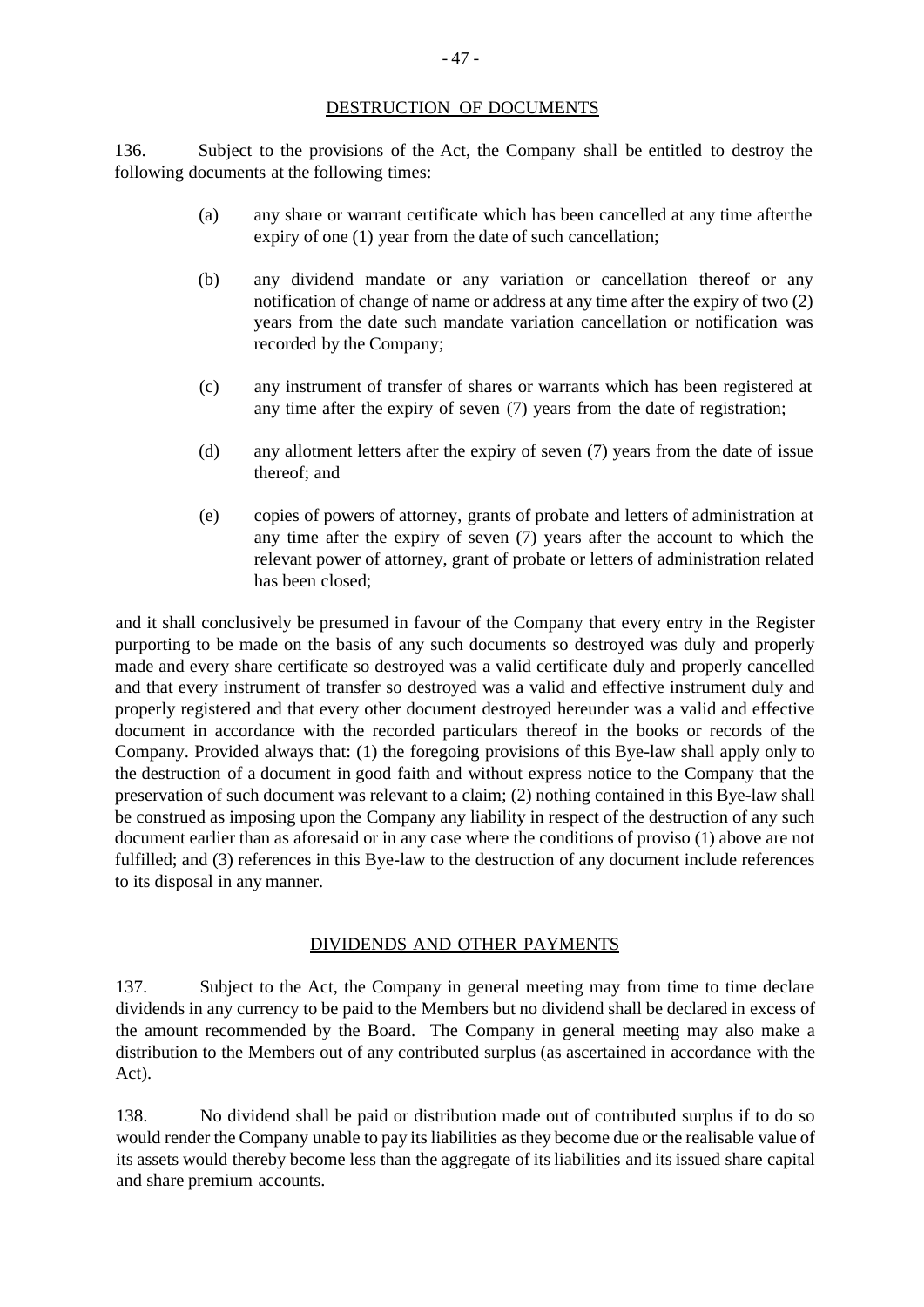139. Except in so far as the rights attaching to, or the terms of issue of, any share otherwise provide:

- (a) all dividends shall be declared and paid according to the amounts paid up on the shares in respect of which the dividend is paid, but no amount paid up on a share in advance of calls shall be treated for the purposes of this Bye-law as paid up on the share; and
- (b) all dividends shall be apportioned and paid pro rata according to the amounts paid up on the shares during any portion or portions of the period in respect of which the dividend is paid.

140. The Board may from time to time pay to the Members such interim dividends as appear to the Board to be justified by the profits of the Company and in particular (but without prejudice to the generality of the foregoing) if at any time the share capital of the Company is divided into different classes, the Board may pay such interim dividends in respect of those shares in the capital of the Company which confer on the holders thereof deferred or non-preferential rights as well as in respect of those shares which confer on the holders thereof preferential rights with regard to dividend and provided that the Board acts bona fide the Board shall not incur any responsibility to the holders of shares conferring any preference for any damage that they may suffer by reason of the payment of an interim dividend on any shares having deferred or non-preferential rights and may also pay any fixed dividend which is payable on any shares of the Company half-yearly or on any other dates, whenever such profits, in the opinion of the Board, justifies such payment.

141. The Board may deduct from any dividend or other moneys payable to a Member by the Company on or in respect of any shares all sums of money (if any) presently payable by him to the Company on account of calls, instalments or otherwise.

142. No dividend or other moneys payable by the Company on or in respect of any share shall bear interest against the Company.

143. Any dividend, interest or other sum payable in cash to the holder of shares may be paid by cheque or warrant sent through the post addressed to the holder at his registered address or, in the case of joint holders, addressed to the holder whose name stands first in the Register in respect of the shares at his address as appearing in the Register or addressed to such person and at such address as the holder or joint holders may in writing direct. Every such cheque or warrant shall, unless the holder or joint holders otherwise direct, be made payable to the order of the holder or, in the case of joint holders, to the order of the holder whose name stands first on the Register in respect of such shares, and shall be sent at his or their risk and payment of the cheque or warrant by the bank on which it is drawn shall constitute a good discharge to the Company notwithstanding that it may subsequently appearthat the same has been stolen or that any endorsement thereon has been forged. Any one of two or more joint holders may give effectual receipts for any dividends or other moneys payable or property distributable in respect of the shares held by such joint holders.

144. All dividends or bonuses unclaimed for one (1) year after having been declared may be invested or otherwise made use of by the Board for the benefit of the Company until claimed. Any dividend or bonuses unclaimed after a period of six (6) years from the date of declaration shall be forfeited and shall revert to the Company and after such forfeiture, no Member or other person shall have any right to any such dividend or bonuses. The paymentby the Board of any unclaimed dividend or other sums payable on or in respect of a share into a separate account shall not constitute the Company a trustee in respect thereof.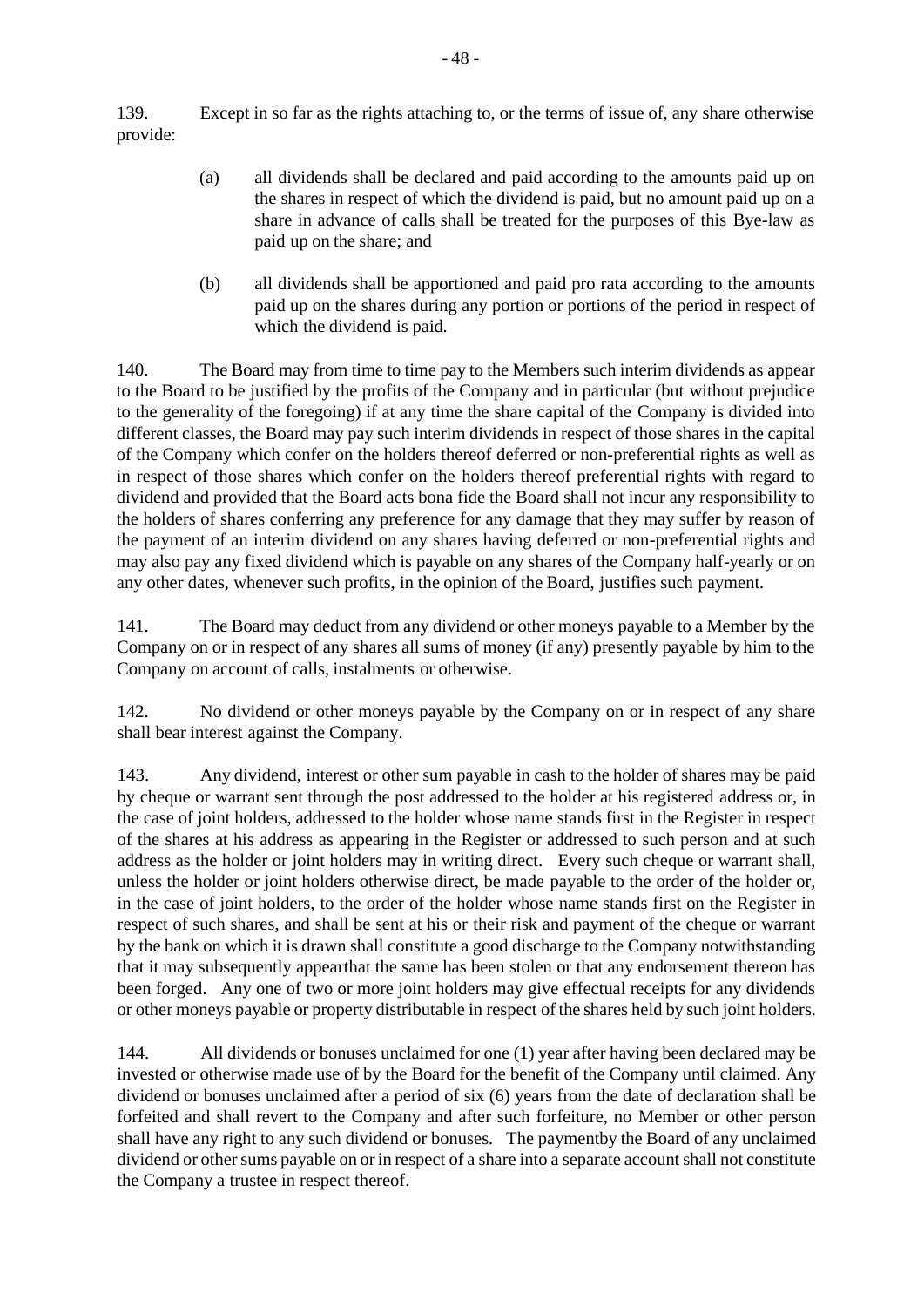145. Whenever the Board or the Company in general meeting has resolved that a dividend be paid or declared, the Board may further resolve that such dividend be satisfied wholly or in part by the distribution of specific assets of any kind and in particular of paid up shares, debentures or warrants to subscribe securities of the Company or any other company, or in any one or more of such ways, and where any difficulty arises in regard to the distribution the Board may settle the same as it thinks expedient, and in particular may issue certificates in respect of fractions of shares, disregard fractional entitlements or round the same up or down, and may fix the value for distribution of such specific assets, or any part thereof, and may determine that cash payments shall be made to any Members upon the footing of the value so fixed in order to adjust the rights of all parties, and may vest any such specific assets in trustees as may seem expedient to the Board and may appoint any person to sign any requisite instruments of transfer and other documents on behalf of the persons entitled to the dividend, and such appointment shall be effective and binding on the Members. The Board may resolve that no such assets shall be made available to Members with registered addresses in any particular territory or territories where, in the absence of a registration statement or other special formalities, such distribution of assets would or might, in the opinion of the Board, be unlawful or impracticable and in such event the only entitlement of the Members aforesaid shall be to receive cash payments as aforesaid. Members affected as a result of the foregoing sentence shall not be or be deemed to be a separate class of Members for any purpose

146. (1) Whenever the Board or the Company in general meeting has resolved that a dividend be paid or declared on any class of the share capital of the Company, the Board may further resolve either:

whatsoever.

- (a) that such dividend be satisfied wholly or in part in the form of an allotment of shares credited as fully paid up, provided that the shareholders entitled thereto will be entitled to elect to receive such dividend (or part thereof if the Board so determines) in cash in lieu of such allotment. In such case, the following provisions shall apply:
	- (i) the basis of any such allotment shall be determined by the Board;
	- (ii) the Board, after determining the basis of allotment, shall give not less than two (2) weeks' Notice to the holders of the relevant shares of the right of election accorded to them and shall send with such notice forms of election and specify the procedure to be followed and the place at which and the latest date and time by which duly completed forms of election must be lodged in order to be effective;
	- (iii) the right of election may be exercised in respect of the whole or part of that portion of the dividend in respect of which the right of election has been accorded; and
	- (iv) the dividend (or that part of the dividend to be satisfied by the allotment of shares as aforesaid) shall not be payable in cash on shares in respect whereof the cash election has not been duly exercised ("the non-elected shares") and in satisfaction thereof shares of the relevant class shall be allotted credited as fully paid up to the holders of the non-elected shares on the basis of allotment determined as aforesaid and for such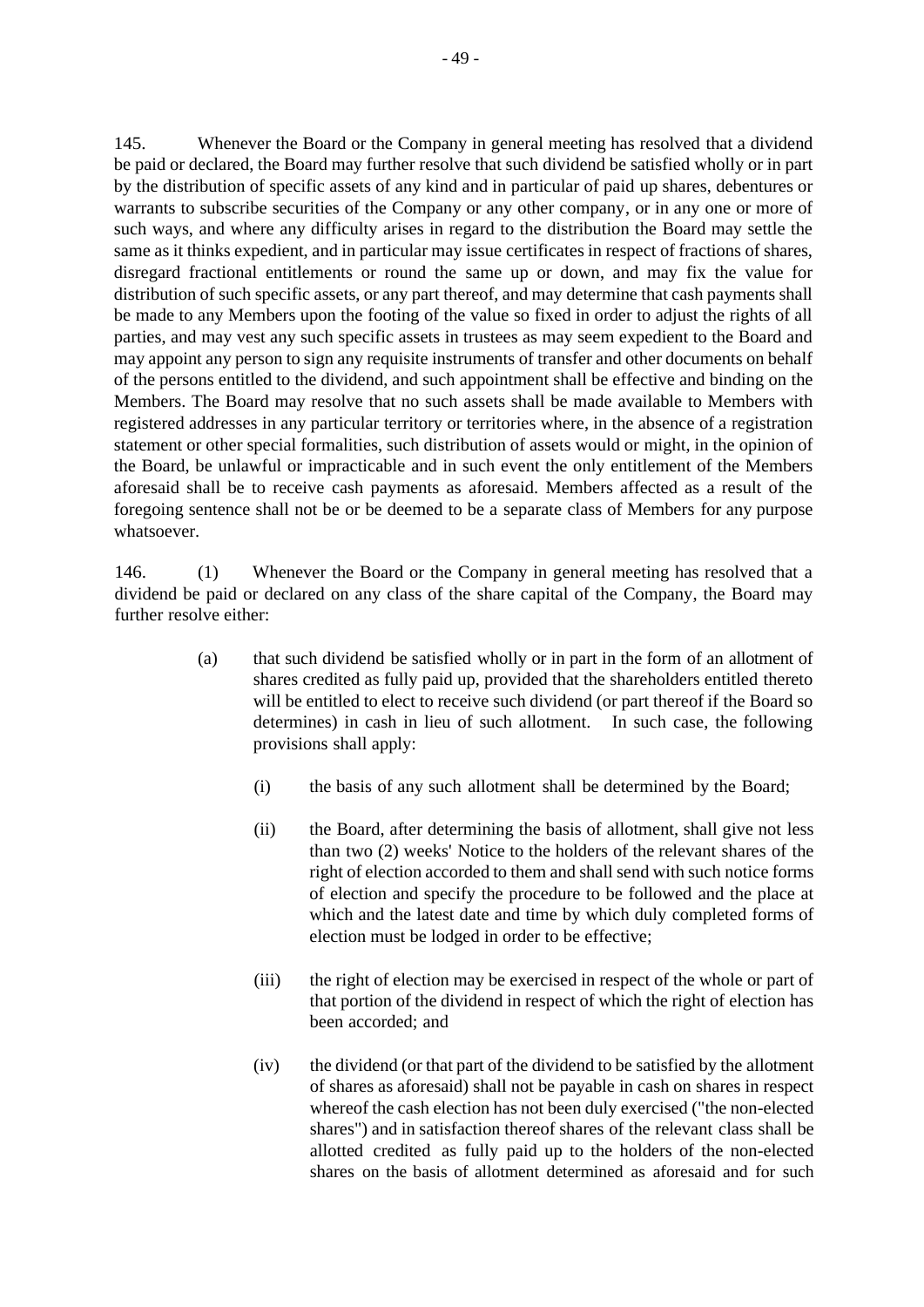purpose the Board shall capitalise and apply out of any part of the undivided profits of the Company (including profits carried and standing to the credit of any reserves or other special account other than the Subscription Rights Reserve) as the Board may determine, such sum as may be required to pay up in full the appropriate number of shares of the relevant class for allotment and distribution to and amongst the holders of the non-elected shares on such basis; or

- (b) that the shareholders entitled to such dividend shall be entitled to elect to receive an allotment of shares credited as fully paid up in lieu of the whole or such part of the dividend as the Board may think fit on the basis of the same class or classes of shares already held by the allottee. In such case, the following provisions shall apply:
	- (i) the basis of any such allotment shall be determined by the Board;
	- (ii) the Board, after determining the basis of allotment, shall give not less than two (2) weeks' Notice to the holders of the relevant shares of the right of election accorded to them and shall send with such notice forms of election and specify the procedure to be followed and the place at which and the latest date and time by which duly completed forms of election must be lodged in order to be effective;
	- (iii) the right of election may be exercised in respect of the whole or part of that portion of the dividend in respect of which the right of election has been accorded; and
	- (iv) the dividend (or that part of the dividend in respect of which a rightof election has been accorded) shall not be payable in cash on shares in respect whereof the share election has been duly exercised ("the elected shares") and in lieu thereof shares of the relevant class shall be allotted credited as fully paid up to the holders of the elected shares on the basis of allotment determined as aforesaid and for such purpose the Board shall capitalise and apply out of any part of the undivided profits of the Company (including profits carried and standing to the credit of any reserves or other special account other than the Subscription Rights Reserve) as the Board may determine, such sum as may be required to pay up in full the appropriate number of shares of the relevant class for allotment and distribution to and amongst the holders of the elected shares on such basis.
- (2) (a) The shares allotted pursuant to the provisions of paragraph (1) of this Bye-law shall rank pari passu in all respects with shares of the same class (if any) then in issue save only as regards participation in the relevant dividend (or the right to receive an allotment of shares in lieu thereof as aforesaid) or in any other distributions, bonuses or rights paid, made, declared or announced prior to or contemporaneously with the payment or declaration of the relevant dividend unless, contemporaneously with the announcement by the Board of their proposal to apply the provisions of sub-paragraph (a) or (b) of paragraph (2) of this Bye-law in relation to the relevant dividend or contemporaneously with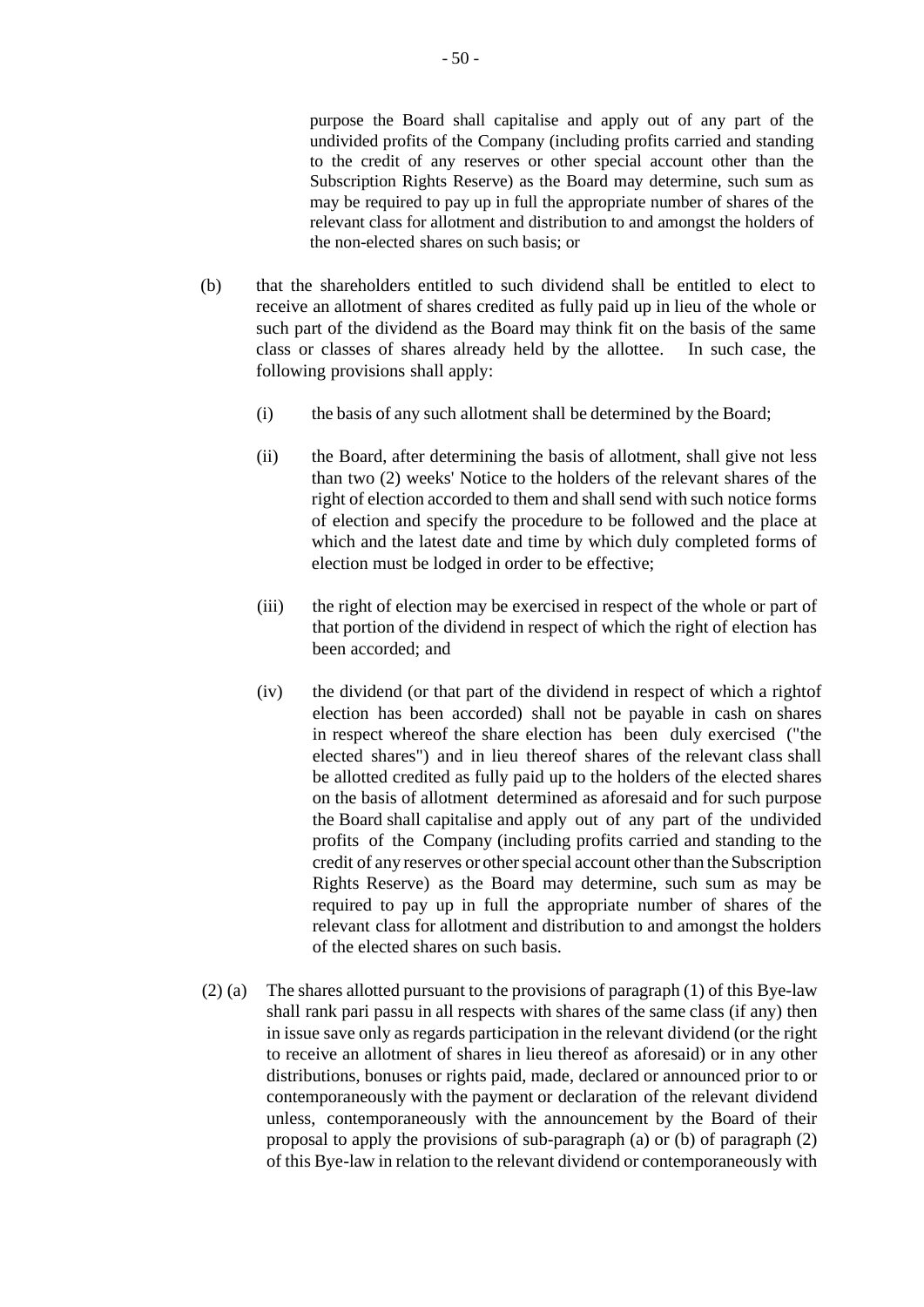their announcement of the distribution, bonus or rights in question, the Board shall specify that the shares to be allotted pursuant to the provisions of paragraph (1) ofthis Bye-law shall rank for participation in such distribution, bonus or rights.

(b) The Board may do all acts and things considered necessary or expedient to give effect to any capitalisation pursuant to the provisions of paragraph (1) of this Bye-law, with full power to the Board to make such provisions as it thinks fit in the case of shares becoming distributable in fractions (including provisions whereby, in whole or in part, fractional entitlements are aggregated and sold and the net proceeds distributed to those entitled, or are disregarded or rounded up or down or whereby the benefit of fractional entitlements accrues to the Company rather than to the Members concerned). The Board may authorise any person to enter into on behalf of all Members interested, an agreement with the Company providing for such capitalisation and matters incidental thereto and any agreement made pursuant to such authority shall be effective and binding on all concerned.

(3) The Company may upon the recommendation of the Board by ordinary resolution resolve in respect of any one particular dividend of the Company that notwithstanding the provisions of paragraph (1) of this Bye-law a dividend may be satisfied wholly in the form of an allotment of shares credited as fully paid up without offering any right to shareholders to elect to receive such dividend in cash in lieu of such allotment.

(4) The Board may on any occasion determine that rights of election and the allotment of shares under paragraph (1) of this Bye-law shall not be made available or made to any shareholders with registered addresses in any territory where, in the absence of a registration statement or other special formalities, the circulation of an offer of such rights of election or the allotment of shares would or might, in the opinion of the Board, be unlawful or impracticable, and in such event the provisions aforesaid shall be read and construed subject to such determination. Members affected as a result of the foregoing sentence shall not be or be deemed to be a separate class of Members for any purpose whatsoever.

(5) Any resolution declaring a dividend on shares of any class, whether a resolution of the Company in general meeting or a resolution of the Board, may specify that the same shall be payable or distributable to the persons registered as the holders of such shares at the close of business on a particular date, notwithstanding that it may be a date prior to that on which the resolution is passed, and thereupon the dividend shall be payable or distributable to them in accordance with their respective holdings so registered, but without prejudice to the rights inter se in respect of such dividend of transferors and transferees of any such shares. The provisions of this Bye-law shall mutatis mutandis apply to bonuses, capitalisation issues, distributions of realised capital profits or offers or grants made by the Company to the Members.

### **RESERVES**

147. Before recommending any dividend, the Board may set aside out of the profits of the Company such sums as it determines as reserves which shall, at the discretion of the Board, be applicable for any purpose to which the profits of the Company may be properly applied and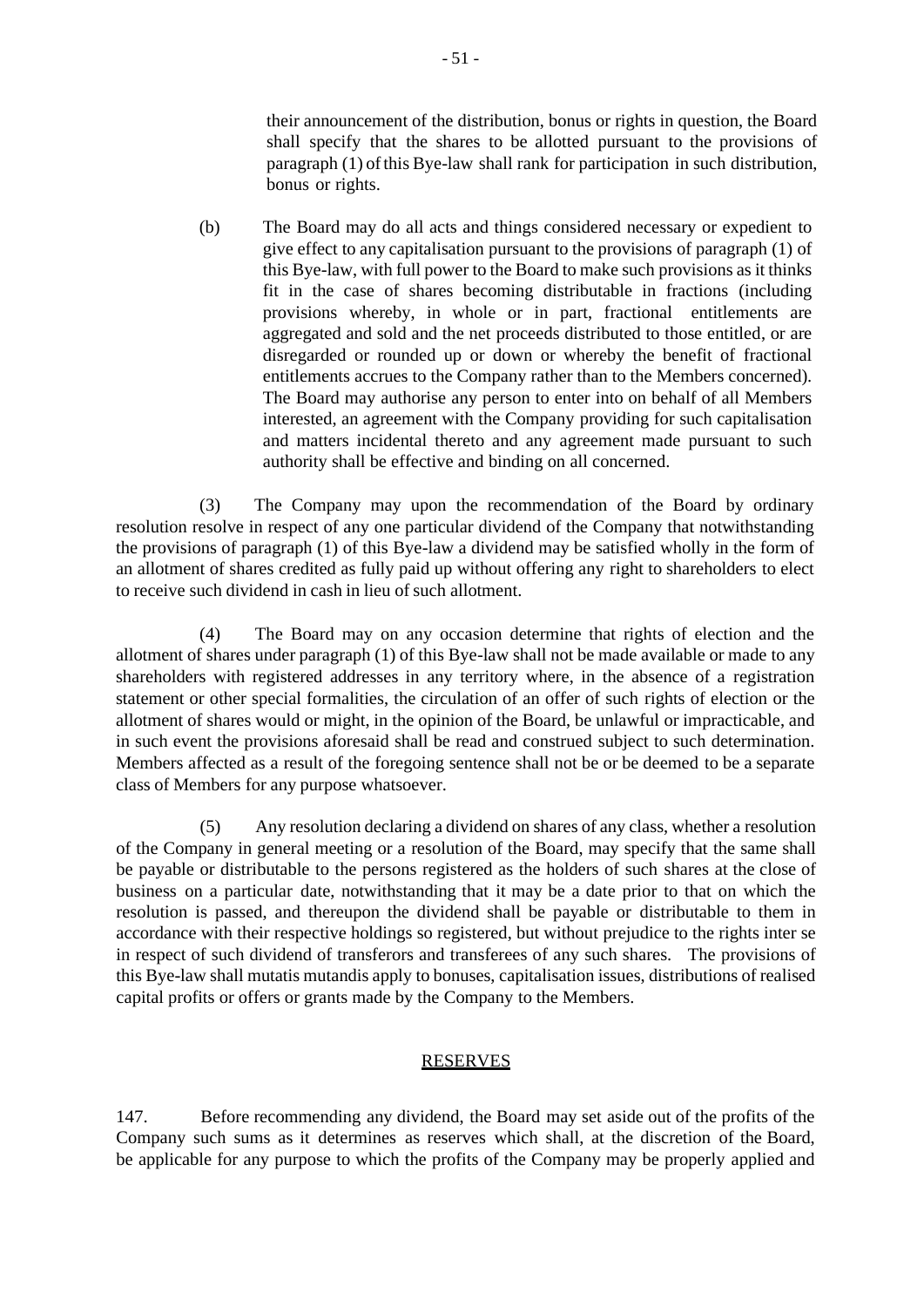pending such application may, also at such discretion, either be employed in the business of the Company or be invested in such investments as the Board may from time to time think fit and so that it shall not be necessary to keep any investments constituting the reserve or reserves separate or distinct from any other investments of the Company. The Board may also without placing the same to reserve carry forward any profits which it may think prudent not to distribute.

### **CAPITALISATION**

148. The Company may, upon the recommendation of the Board, at any time and from time to time pass an ordinary resolution to the effect that it is desirable to capitalise all or any part of any amount for the time being standing to the credit of any reserve or fund (including the profit and loss account) whether or not the same is available for distribution and accordingly that such amount be set free for distribution among the Members or any class of Members who would be entitled thereto if it were distributed by way of dividend and in the same proportions or such other proportions as the Members may by ordinary resolution determine, on the footing that the same is not paid in cash but is applied either in or towards paying up the amounts for the time being unpaid on any shares in the Company held by such Members respectively or in paying up in full unissued shares, debentures or other obligations of the Company, to be allotted and distributed credited as fully paid up among such Members,or partly in one way and partly in the other, and the Board shall give effect to such resolution provided that, for the purposes of this Bye-law, a share premium account and any reserve or fund representing unrealised profits, may be applied only in paying up in full unissued shares of the Company to be allotted to such Members credited as fully paid. In carrying sums to reserve and in applying the same the Board shall comply with the provisions of the Act.

149. The Board may settle, as it considers appropriate, any difficulty arising in regard to any distribution under the last preceding Bye-law and in particular may issue certificates in respect of fractions of shares or authorise any person to sell and transfer any fractions or may resolve that the distribution should be as nearly as may be practicable in the correct proportion but not exactly so or may ignore fractions altogether, and may determine that cash payments shall be made to any Members in order to adjust the rights of all parties, as may seem expedient to the Board. The Board may appoint any person to sign on behalf of the persons entitled to participate in the distribution any contract necessary or desirable for giving effect thereto and such appointment shall be effective and binding upon the Members.

## SUBSCRIPTION RIGHTS RESERVE

150. The following provisions shall have effect to the extent that they are not prohibited by and are in compliance with the Act:

(1) If, so long as any of the rights attached to any warrants issued by the Company to subscribe for shares of the Company shall remain exercisable, the Company does any act or engages in any transaction which, as a result of any adjustments to the subscription price in accordance with the provisions of the conditions of the warrants, would reduce the subscription price to below the par value of a share, then the following provisions shall apply: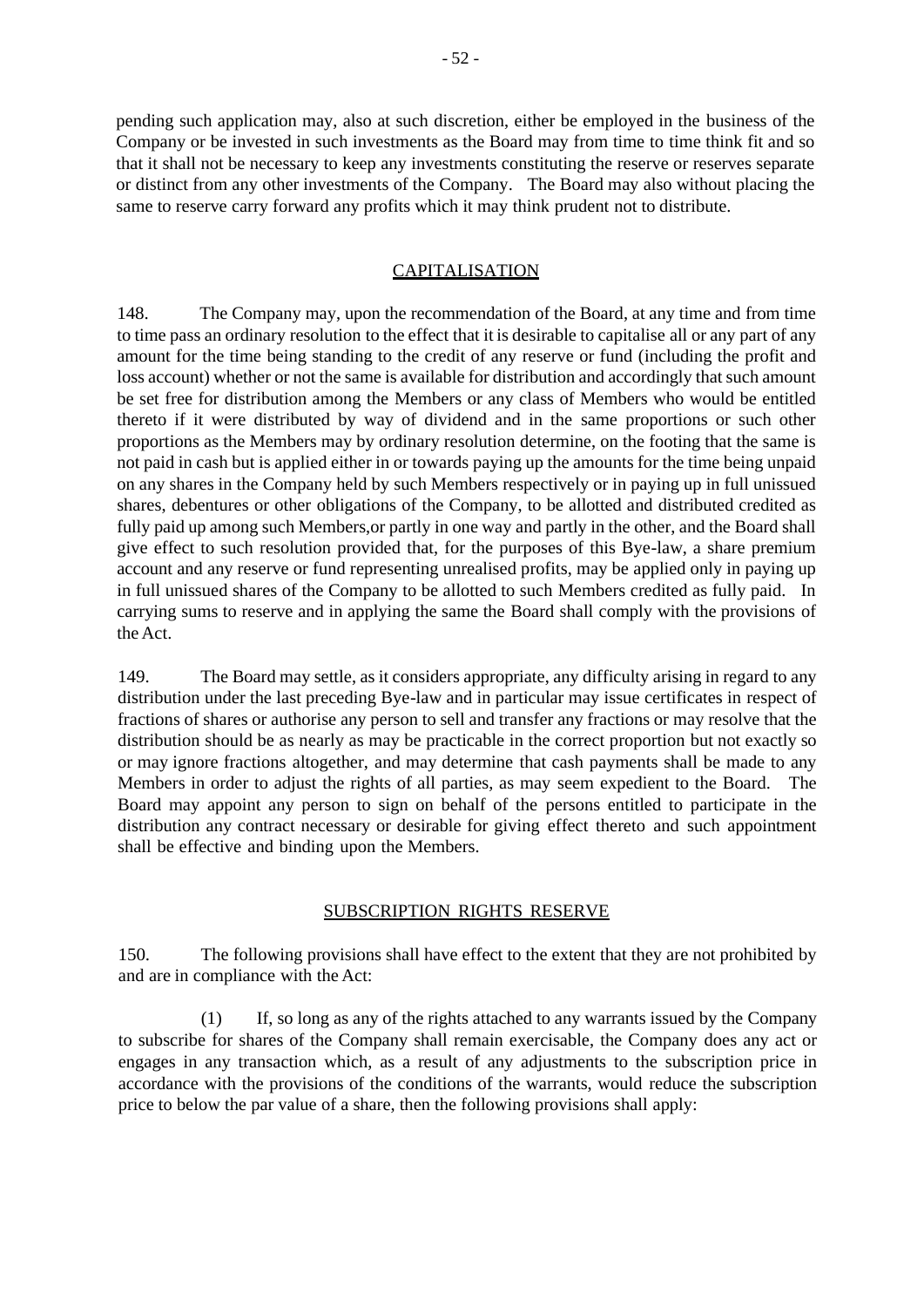- (a) as from the date of such act or transaction the Company shall establish and thereafter (subject as provided in this Bye-law) maintain in accordance with the provisions of this Bye-law a reserve (the "Subscription Rights Reserve") the amount of which shall at no time be less than the sum which for the time being would be required to be capitalised and applied in paying up in full the nominal amount of the additional shares required to be issued and allotted credited as fully paid pursuant to sub-paragraph (c) below on the exercise in full of all the subscription rights outstanding and shall apply the Subscription Rights Reserve in paying up such additional sharesin full as and when the same are allotted;
- (b) the Subscription Rights Reserve shall not be used for any purpose other than that specified above unless all other reserves of the Company (other than share premium account) have been extinguished and will then only beused to make good losses of the Company if and so far as is required by law;
- (c) upon the exercise of all or any of the subscription rights represented by any warrant, the relevant subscription rights shall be exercisable in respect of a nominal amount of shares equal to the amount in cash which the holder of such warrant is required to pay on exercise of the subscription rights represented thereby (or, as the case may be the relevant portion thereof in the event of a partial exercise of the subscription rights) and, in addition, there shall be allotted in respect of such subscription rights to the exercising warrantholder, credited as fully paid, such additional nominal amount of shares as is equal to the difference between:
	- (i) the said amount in cash which the holder of such warrant is required to pay on exercise of the subscription rights represented thereby (or, as the case may be, the relevant portion thereof in the event of a partial exercise of the subscription rights); and
	- (ii) the nominal amount of shares in respect of which such subscription rights would have been exercisable having regard to the provisions of the conditions of the warrants, had it been possible for such subscription rights to represent the right to subscribe for shares at less than par

and immediately upon such exercise so much of the sum standing to the credit of the Subscription Rights Reserve as is required to pay up in full such additional nominal amount of shares shall be capitalised and applied in paying up in full such additional nominal amount of shares which shall forthwith be allotted credited as fully paid to the exercising warrantholders; and

(d) if, upon the exercise of the subscription rights represented by any warrant, the amount standing to the credit of the Subscription Rights Reserve is not sufficient to pay up in full such additional nominal amount of shares equal to such difference as aforesaid to which the exercising warrantholder is entitled, the Board shall apply any profits or reserves then or thereafter becoming available (including, to the extent permitted by law, share premium account)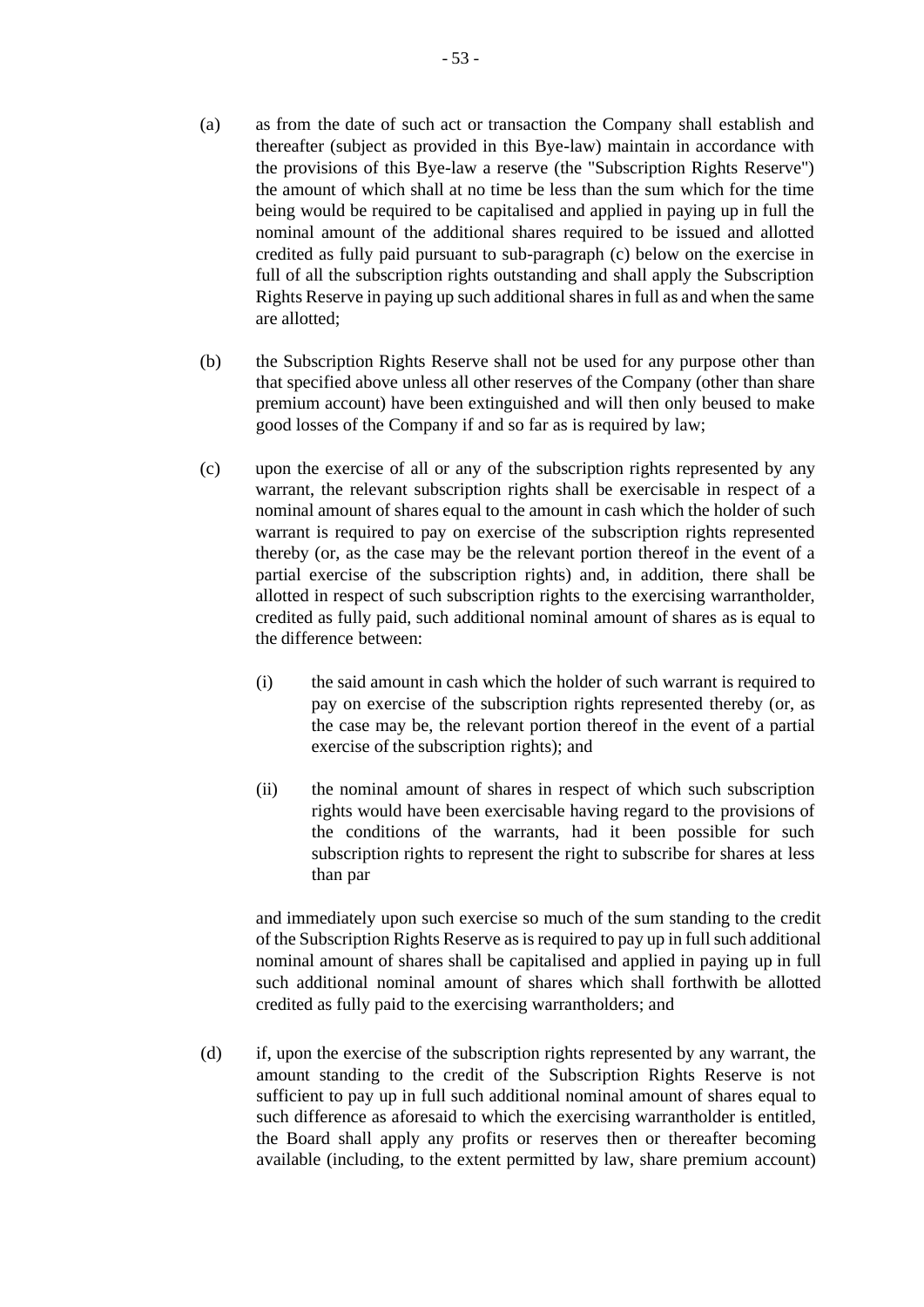for such purpose until such additional nominal amount of shares is paid up and allotted as aforesaid and until then no dividend or other distribution shall be paid or made on the fully paid shares of the Company then in issue. Pending such payment and allotment, the exercising warrantholder shall be issued by the Company with a certificate evidencing his right to the allotment of such additional nominal amount of shares. The rights represented by any such certificate shall be in registered form and shall be transferable in whole or in part in units of one share in the like manner as the shares for the time being are transferable, and the Company shall make such arrangements in relation to the maintenance of a register therefor and other matters in relation thereto as the Board may think fit and adequate particulars thereof shall be made known to each relevant exercising warrantholder upon the issue of such certificate.

(2) Shares allotted pursuant to the provisions of this Bye-law shall rank pari passu in all respects with the other shares allotted on the relevant exercise of the subscription rights represented by the warrant concerned. Notwithstanding anything contained in paragraph (1) of this Bye-law, no fraction of any share shall be allotted on exercise of the subscription rights.

(3) The provision of this Bye-law as to the establishment and maintenance of the Subscription Rights Reserve shall not be altered or added to in any way which would vary or abrogate, or which would have the effect of varying or abrogating the provisions for the benefit of any warrantholder or class of warrantholders under this Bye-law without the sanction of a special resolution of such warrantholders or class of warrantholders.

(4) A certificate or report by the auditors for the time being of the Company asto whether or not the Subscription Rights Reserve is required to be established and maintained and if so the amount thereof so required to be established and maintained, as to the purposes for which the Subscription Rights Reserve has been used, as to the extent to which it has been used to make good losses of the Company, as to the additional nominal amount of shares required to be allotted to exercising warrantholders credited as fully paid, and as to any other matter concerning the Subscription Rights Reserve shall (in the absence of manifest error) be conclusive and binding upon the Company and all warrantholders and shareholders and all persons claiming through and under them respectively.

## ACCOUNTING RECORDS

151. The Board shall cause true accounts to be kept of the sums of money received and expended by the Company, and the matters in respect of which such receipt and expenditure take place, and of the property, assets, credits and liabilities of the Company and of all other matters required by the Act or necessary to give a true and fair view of the Company's affairs and to show and explain its transactions.

152. The accounting records shall be kept at the Office or, subject to the Act, at such other place or places as the Board decides and shall always be open to inspection by the Directors. No Member or other person (other than a Director) shall have any right of inspecting any accounting record or book or document of the Company except as conferred by law or ordered by a court of competent jurisdiction or authorised by the Board or the Company in general meeting.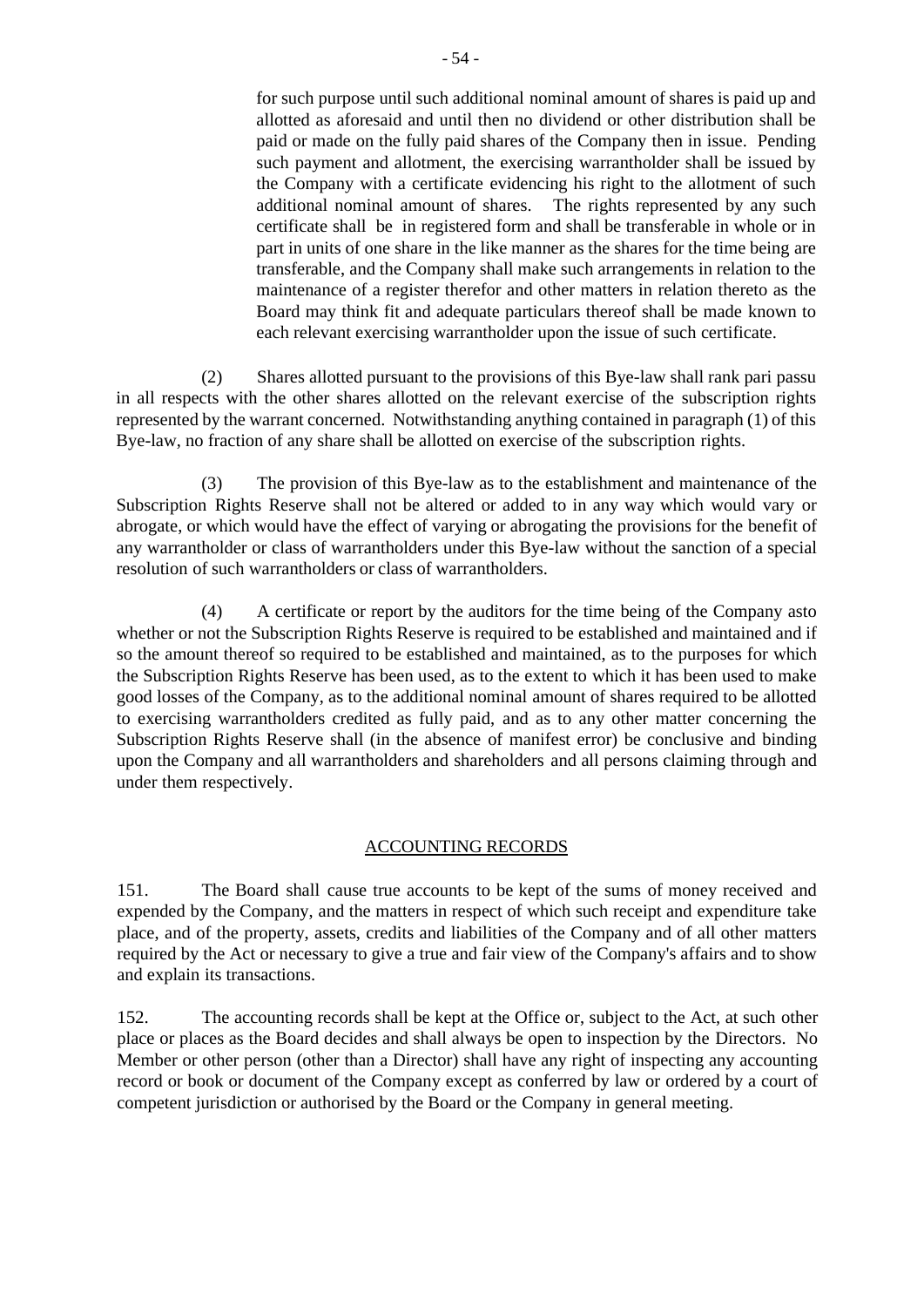- 55 -

153. Subject to Section 88 of the Act and Bye-law 153A, a printed copy of the Directors' report, accompanied by the balance sheet and profit and loss account, including every document required by law to be annexed thereto, made up to the end of the applicable financial year and containing a summary of the assets and liabilities of the Company under convenient heads and a statement of income and expenditure, together with a copy of the Auditors' report, shall be sent to each person entitled thereto at least twenty-one (21) days before the date of the general meeting and laid before the Company in general meeting in accordance with the requirements of the Act provided that this Bye-law shall not require a copy of those documents to be sent to any person whose address the Company is not aware or to more than one of the joint holders of any shares or debentures.

153A. To the extent permitted by and subject to due compliance with all applicable Statutes, rules and regulations, including, without limitation, the rules of the Designated Stock Exchange, and to obtaining all necessary consents, if any, required thereunder, the requirements of Bye-law 153 shall be deemed satisfied in relation to any person by sending to the person in any manner not prohibited by the Statutes, a summary financial statement derived from the Company's annual accounts and the directors' report which shall be in the form and containing the information required by applicable laws and regulations, provided that any person who is otherwise entitled to the annual financial statements of the Company and the directors' report thereon may, if he so requires by notice in writing served on the Company, demand that the Company sends to him, in addition to a summary financial statement, a complete printed copy of the Company's annual financial statement and the directors' report thereon.

153B. The requirement to send to a person referred to in Bye-law 153 the documents referred to in that provision or a summary financial report in accordance with Bye-law 153A shall be deemed satisfied where, in accordance with all applicable Statutes, rules and regulations, including, without limitation, the rules of the Designated Stock Exchange, the Company publishes copies of the documents referred to in Bye-law 153 and, if applicable, a summary financial report complying with Bye-law 153A, on the Company's computer network or in any other permitted manner (including by sending any form of electronic communication), and that person has agreed or is deemed to have agreed to treat the publication or receipt of such documents in such manner as discharging the Company's obligation to send to him a copy of such documents.

# AUDIT

154. (1) Subject to Section 88 of the Act, at the annual general meeting or at a subsequent special general meeting in each year, the Members shall, by ordinary resolution appoint an auditor to audit the accounts of the Company and such auditor shall hold office until the Members appoint another auditor. Such auditor may be a Member but no Director or officer or employee of the Company shall, during his continuance in office, be eligible to act as an auditor of the Company.

(2) Subject to Section 89 of the Act, a person, other than a retiring Auditor, shall not be capable of being appointed Auditor at an annual general meeting unless notice in writing of an intention to nominate that person to the office of Auditor has been given not less than fourteen (14) days before the annual general meeting and furthermore, the Company shall send a copy of any such notice to the retiring Auditor.

(3) The Members may, at any general meeting convened and held in accordance with these Bye-laws, by extraordinary resolution remove the Auditor at any time before the expiration of his term of office and shall by ordinary resolution at that meeting appoint another Auditor in his stead for the remainder of his term.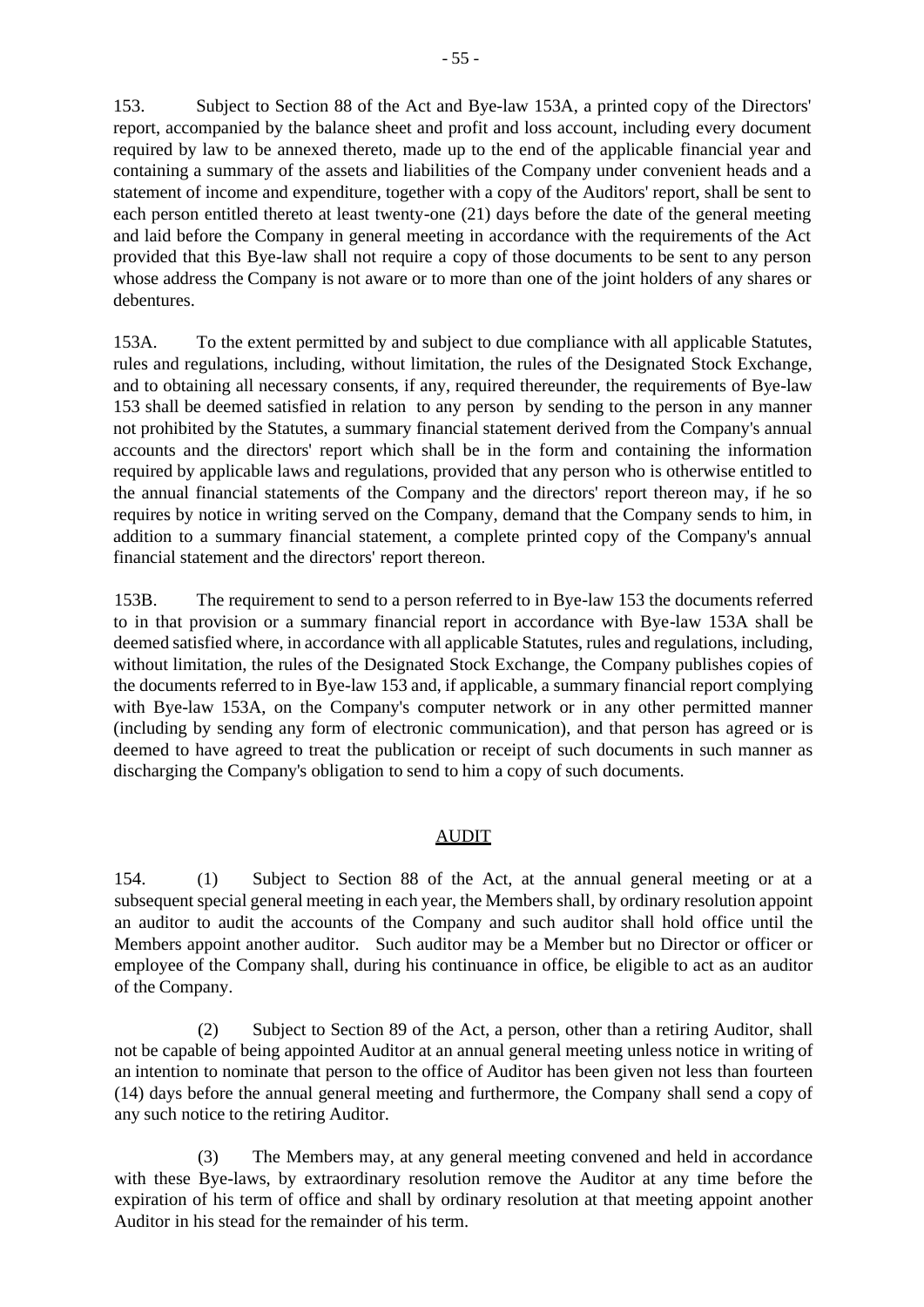155. Subject to Section 88 of the Act the accounts of the Company shall be audited at least once in every year.

156. The remuneration of the Auditor shall be fixed by the Company in general meeting by ordinary resolution.

157. The Directors may fill any casual vacancy in the office of Auditor but while any such vacancy continues the surviving or continuing Auditor or Auditors, if any, may act. The remuneration of any Auditor appointed by the Directors under this Bye-law may be fixed by the Board. Subject to Bye-law 154(3), an Auditor appointed under this Bye-law shall hold office until the next following annual general meeting of the Company and shall then be subject to appointment by the Members under Bye-law 154(1) at such remuneration to be determined by the Members under Bye-law 156.

158. The Auditor shall at all reasonable times have access to all books kept by the Company and to all accounts and vouchers relating thereto; and he may call on the Directors or officers of the Company for any information in their possession relating to the books or affairs of the Company as may be necessary for the performance of his duties.

159. The statement of income and expenditure and the balance sheet provided for by these Bye-laws shall be examined by the Auditor and compared by him with the books, accounts and vouchers relating thereto; and he shall make a written report thereon stating whether such statement and balance sheet are drawn up so as to present fairly the financial position of the Company and the results of its operations for the period under review and, in case information shall have been called for from Directors or officers of the Company, whether the same has been furnished and has been satisfactory. The financial statements of the Company shall be audited by the Auditor in accordance with generally accepted auditing standards. The Auditor shall make a written report thereon in accordance with generally accepted auditing standards and the report of the Auditor shall be submitted to the Members in general meeting. The generally accepted auditing standards referred to herein may be those of a country or jurisdiction other than Bermuda. If so, the financial statements and the report of the Auditor should disclose this fact and name such country or jurisdiction.

159A. Subject to the provisions of the Act, all acts done by any person acting as an Auditors shall, as regards all persons dealing in good faith with the Company, be valid, notwithstanding that there was some defect in his appointment or that he was at the time of his appointment not qualified for appointment or subsequently became disqualified.

## NOTICES

160. Any Notice or document (including any "corporate communication" within the meaning ascribed thereto under the rules of the Designated Stock Exchange), whether or not, to be given or issued under these Bye-laws from the Company to a Member shall be in writing or by cable, telex or facsimile transmission message or other form of electronic transmission or communication and any such Notice and document may be served or delivered by the Company on or to any Member either personally or by sending it through the post in a prepaid envelope addressed to such Member at his registered address as appearing in the Register or at any other address supplied by him to the Company for the purpose or, as the case may be, by transmitting it to any such address or transmitting it to any telex or facsimile transmission number or electronic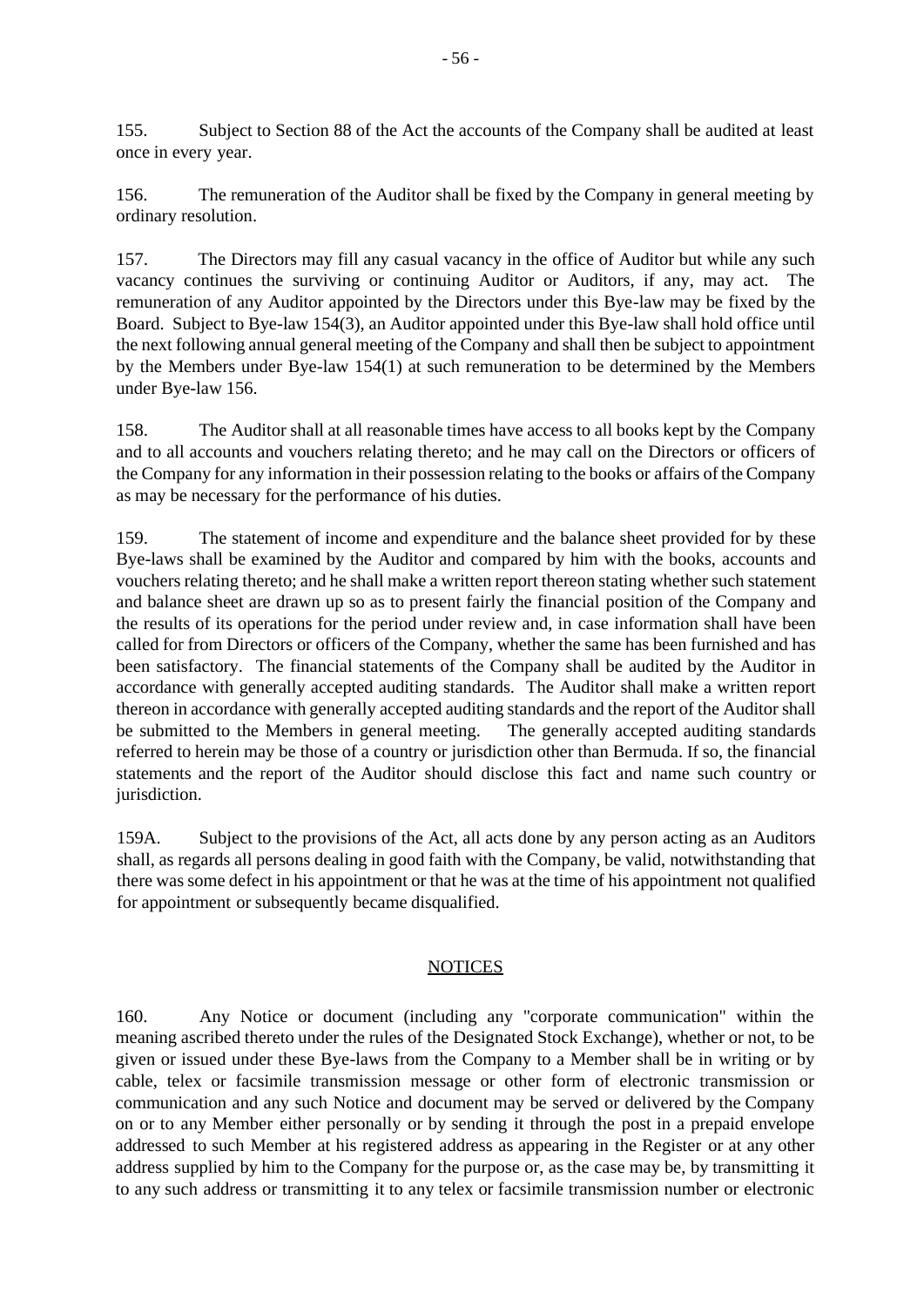number or address or website supplied by him to the Company for the giving of Notice to him or which the person transmitting the notice reasonably and bona fide believes at the relevant time will result in the Notice being duly received by the Member or may also be served by advertisement in appointed newspapers (as defined in the Act) or in newspapers published daily and circulating generally in the territory of and in accordance with the requirements of the Designated Stock Exchange or, to the extent permitted by the applicable laws, by placing it on the Company's website and giving to the member a notice stating that the notice or other document is available there (a "notice of availability"). The notice of availability may be given to the Member by any of the means set out above. In the case of joint holders of a share all notices shall be given to that one of the joint holders whose name stands first in the Register and notice so given shall be deemed a sufficient service on or delivery to all the joint holders.

- 161. Any Notice or other document:
	- (a) if served or delivered by post, shall where appropriate be sent by airmail and shall be deemed to have been served or delivered on the day on which the envelope containing the same, properly prepaid and addressed, is put into the post; in proving such service or delivery it shall be sufficient to prove that the envelope or wrapper containing the notice or document was properly addressed and put into the post and a certificate in writing signed by the Secretary or other officer of the Company or other person appointed by the Board that the envelope or wrapper containing thenotice or other document was so addressed and put into the post shall be conclusive evidence thereof;
	- (b) if sent by electronic communication, shall be deemed to be given on the day on which it is transmitted from the server of the Company or its agent. A notice placed on the Company's website is deemed given by the Company to a Member on the day on which a notice of availability is deemed served on the Member;
	- (c) if served or delivered in any other manner contemplated by these Bye-laws, shall be deemed to have been served or delivered at the time of personal service or delivery or, as the case may be, at the time of the relevant despatch, transmission or publication; and in proving such service or delivery a certificate in writing signed by the Secretary or other officer of the Company or other person appointed by the Board as to the fact and time of such service, delivery, despatch, transmission or publication shall be conclusive evidence thereof; and
	- (d) may be given to a Member either in the English language or the Chinese language, subject to due compliance with all applicable Statutes, rules and regulations.

162. (1) Any Notice or other document delivered or sent by post to or left at the registered address of any Member in pursuance of these Bye-laws shall, notwithstanding thatsuch Member is then dead or bankrupt or that any other event has occurred, and whether or not the Company has notice of the death or bankruptcy or other event, be deemed to have been duly served or delivered in respect of any share registered in the name of such Member as sole or joint holder unless his name shall, at the time of the service or delivery of the notice or document, have been removed from the Register as the holder of the share, and such service or delivery shall for all purposes be deemed a sufficient service or delivery of such Notice or document on all persons interested (whether jointly with or as claiming through or under him) in the share.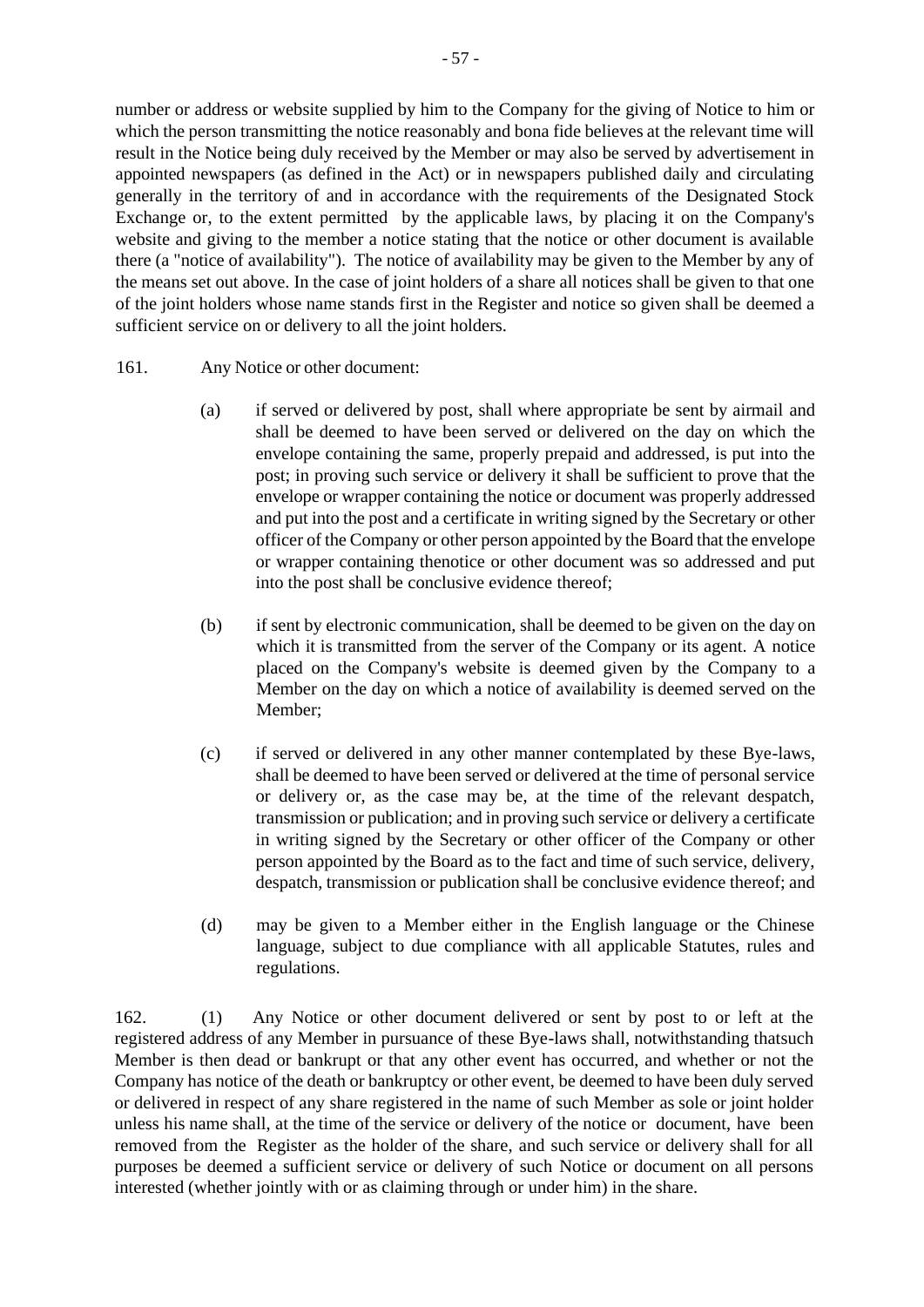(2) A notice may be given by the Company to the person entitled to a share in consequence of the death, mental disorder or bankruptcy of a Member by sending it through the post in a prepaid letter, envelope or wrapper addressed to him by name, or by the title of representative of the deceased, or trustee of the bankrupt, or by any like description, at the address, if any, supplied for the purpose by the person claiming to be so entitled, or (until such an address has been so supplied) by giving the notice in any manner in which the same might have been given if the death, mental disorder or bankruptcy had not occurred.

(3) Any person who by operation of law, transfer or other means whatsoever shall become entitled to any share shall be bound by every notice in respect of such share which prior to his name and address being entered on the Register shall have been duly givento the person from whom he derives his title to such share.

#### **SIGNATURES**

163. For the purposes of these Bye-laws, a cable or telex or facsimile transmission message purporting to come from a holder of shares or, as the case may be, a Director or alternate Director, or, in the case of a corporation which is a holder of shares from a director or the secretary thereof or a duly appointed attorney or duly authorised representative thereof for it and on its behalf, shall in the absence of express evidence to the contrary available to the person relying thereon at the relevant time be deemed to be a document or instrument in writing signed by such holder or Director or alternate Director in the terms in which it is received.

#### WINDING UP

164. (1) Subject to Bye-law 164(2), the Board shall have power in the name and on behalf of the Company to present a petition to the court for the Company to be wound up.

(2) A resolution that the Company be wound up by the court or be wound up voluntarily shall be a special resolution.

165. If the Company shall be wound up (whether the liquidation is voluntary or by the court) the liquidator may, with the authority of a special resolution and any other sanction required by the Act, divide among the Members in specie or kind the whole or any part of the assets of the Company and whether or not the assets shall consist of properties of one kind or shall consist of properties to be divided as aforesaid of different kinds, and may for such purpose set such value as he deems fair upon any one or more class or classes of property and may determine how such division shall be carried out as between the Members or different classes of Members. The liquidator may, with the like authority, vest any part of the assets in trustees upon such trusts for the benefit of the Members as the liquidator with the like authority shall think fit, and the liquidation of the Company may be closed and the Company dissolved, but so that no contributory shall be compelled to accept any shares or other property in respect of which there is a liability.